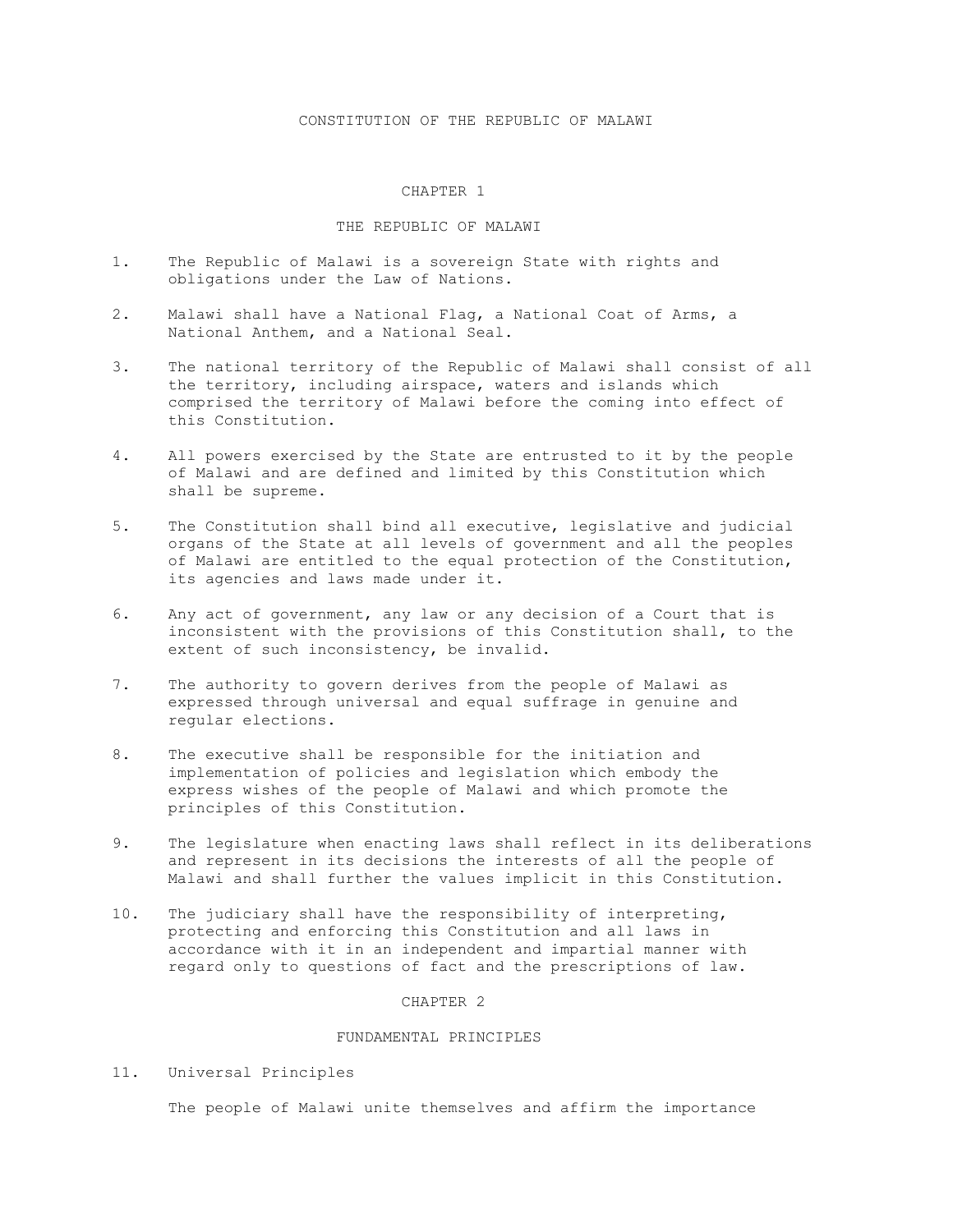of the following values in the life of the nation, the government and the citizen:

Note: submissions have been requested and will be made by the churches and members of the public.

(examples subitted:

- sanctity of life
- importance of the family
- collective wisdom)

#### 12. Constitutional Principles

 This Constitution is founded upon the following underlying principles:

- (1) All legal and political authority of the State derives from the people of Malawi and shall be exercised in accordance with this Constitution solely to serve and protect their interests.
- (2) All persons responsible for the exercise of State powers do so on trust and shall only exercise power to the extent of their lawful authority and in accordance with their responsibilities to the people of Malawi.
- (3) The authority to exercise State power is conditional upon the sustained trust of the people of Malawi and that trust can only be maintained through open, accountable and transparent government and informed democratic choice.
- (4) The inherent dignity and worth of each human being requires that the State and all persons shall recognise and protect fundamental human rights and afford the fullest protection to the rights and views of all individuals, groups and minorities whether or not they are entitled to vote.
- (5) As all persons have equal status before the law, the only justifiable limitations to lawful rights are those necessary to ensure peaceful human interaction in an open and democratic society.
- (6) All institutions and persons shall observe and uphold the Constitution and the Rule of Law and no institution or person shall stand above the law.

## 13. Principles of National Policy

 The State shall actively promote the welfare and development of the people of Malawi by progressively adopting and implementing policies and legislation aimed at achieving the following goals:

(1) Equality for Women

To obtain equality for women through: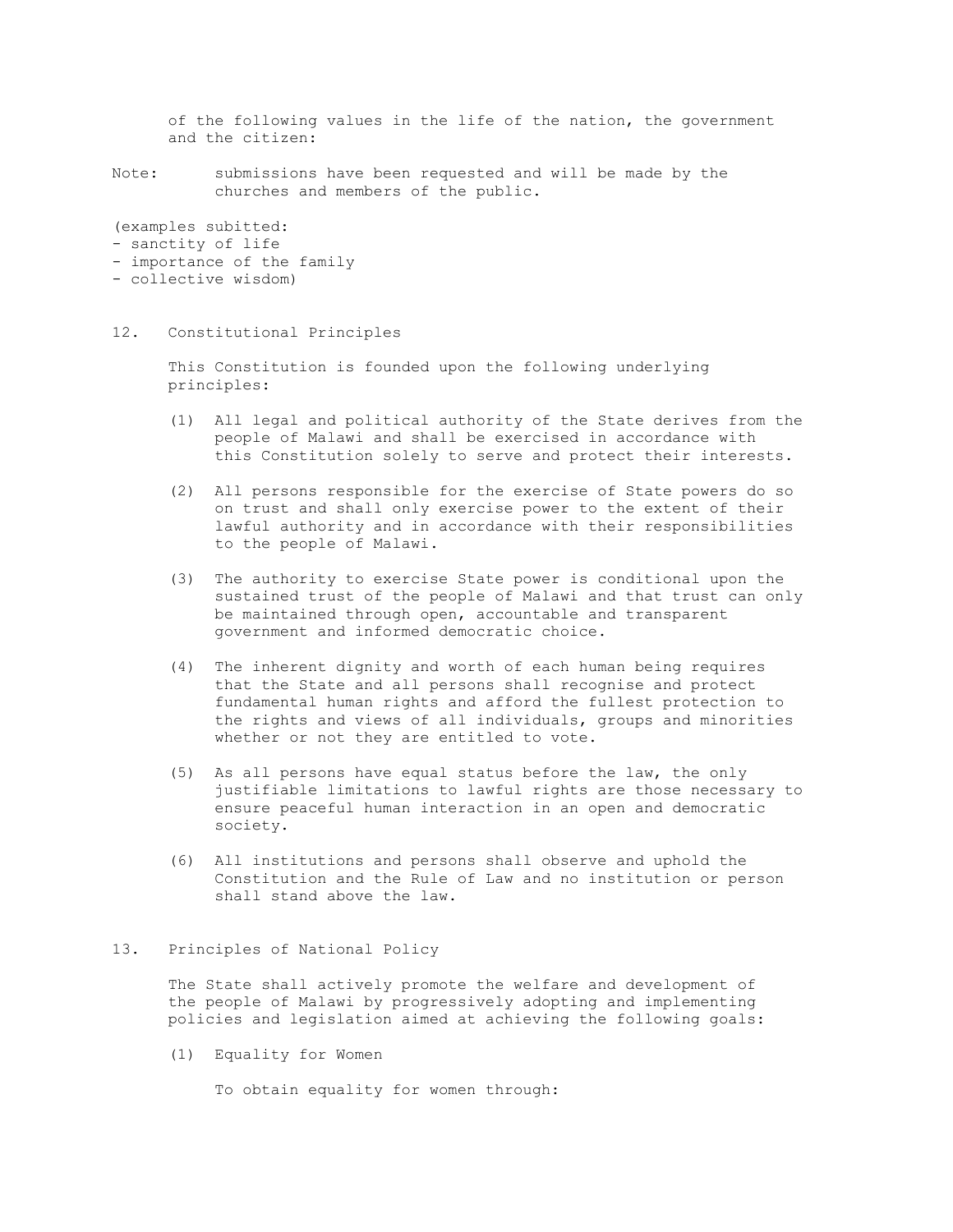- (a) full participation in all spheres of Malawian society on the basis of equality;
- (b) the implementation of the principles of non discrimination and such other measures as may be required; and
- (c) the implementation of policies to address social issues such as domestic violence, security of the person, lack of maternity benefits, economic exploitation, and rights to property.
- (2) Nutrition

 To achieve adequate nutrition for all in order to promote good health and self-sufficiency.

(3) Health

 To provide adequate health care, commensurate with the health needs of Malawian society and international standards of health care.

(4) The Environment

To manage the environment responsibly in order to:

- (a) prevent the degradation of the environment;
- (b) provide a healthy living and working environment for the people of Malawi;
- (c) accord full recognition to the rights of future generations by means of environmental protection and the sustainable exploitation of natural resources; and
- (d) protect the rich biological diversity of Malawi.
- (5) Rural Life

 To enhance the quality of life in rural communities and to recognise rural standards of living as a key indicator of the success of government policies.

(6) Education

 To provide adequate resources to the education sector and devise programmes in order to:

- (a) eliminate illiteracy in Malawi;
- (b) introduce free primary education;
- (c) offer greater access to higher learning and continuing education; and
- (d) promote national goals such as unity and the elimination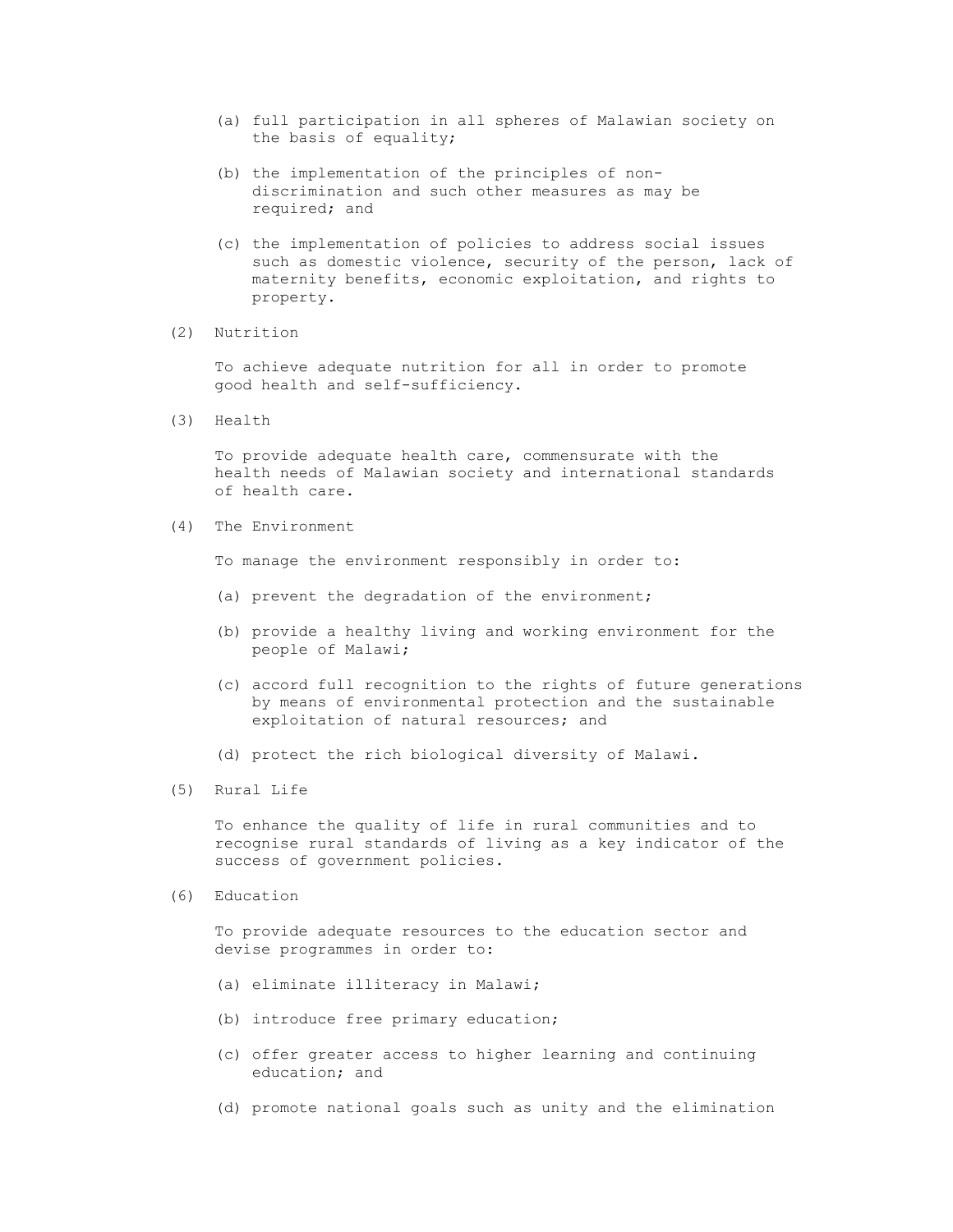of political, religious, racial and ethnic intolerance.

(7) The Disabled

To support the disabled through:

- (a) greater access to public places;
- (b) fair opportunities in employment; and
- (c) the fullest possible participation in all spheres of Malawian society.
- (8) Children

 To encourage and promote conditions conducive to the full development of healthy, productive and responsible members of society.

(9) The Family

 To recognise and protect the family as a fundamental and vital social unit.

(10) Elderly

 To respect and support the elderly through the provision of community services and to encourage participation in the life of the community.

(11) International Relations

 To govern in accordance with and actively support the further development of the law of nations and the Rule of Law in regional and international affairs.

(12) Peaceful settlement of disputes

 To strive to adopt mechanisms by which differences are settled through negotiation, good offices, mediation, conciliation, and arbitration.

(13) Administration of Justice

 To promote law and order and respect for society through civic education, by honest practices in government, adequate resourcing, and the humane application and enforcement of laws and policing standards.

(14) Economic Management

 To achieve a sensible balance between the creation and distribution of wealth through the nurturing a market economy and long term investment in health, education and social development programmes.

(15) Public Trust and Good Governance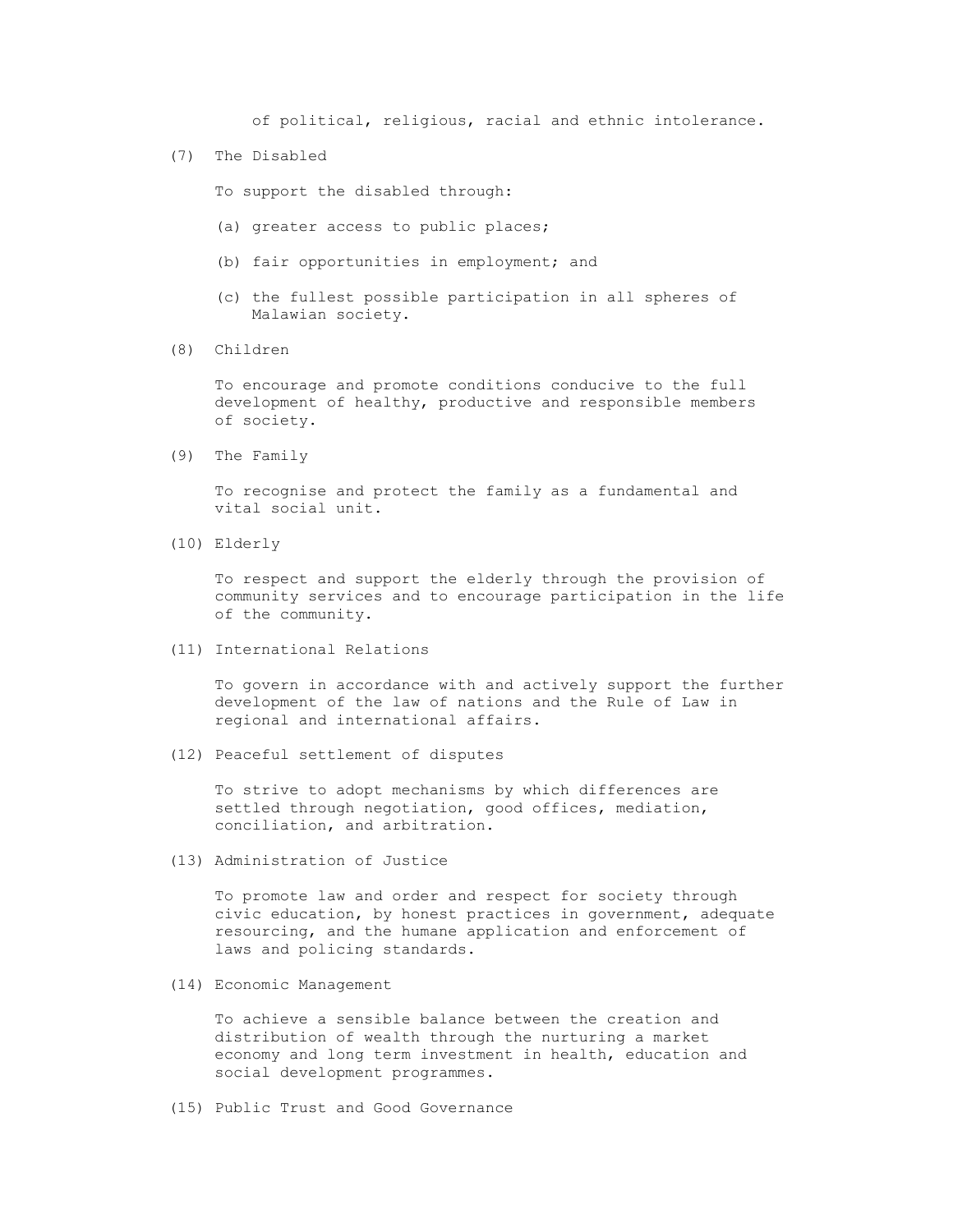To introduce measures which will guarantee accountability, transparency, personal integrity and financial probity and which by virtue of their effectiveness and visibility will strengthen confidence in public institutions.

The next 3 sections are not complete.

Application of the Constitution

- 14. (1) In the interpretation of all laws and the resolution of all political disputes this Constitution and the principles contained herein shall be regarded as the supreme arbiter and ultimate source of authority.
	- (2) The provisions of this Constitution shall be interpreted in accordance with and with full regard to the Principles set out in Chapters 2 and 3 and with full regard to public international law and foreign comparable foreign case law.
	- (3) In the interpretation of any Act of Parliament and the applicability and development of the common law and customary law all Courts shall have due regard to the principles and provisions of this Constitution.
- 15. The principles contained in this Chapter shall be treated as an integral part of this Constitution to guide its legal interpretation, and to guide the conduct of both private and public affairs.
- 16. Principles of National Policy
	- (1) The principles of national policy shall be directory in nature but Courts shall be entitled to have regard to them in interpreting and applying any laws, including the provisions contained in this Constitution, or in determining the validity of executive decisions.
	- (2) In order to achieve these objectives at all levels of society, appropriate legislation should be considered and adopted, while respecting continuity and minimising disruption where possible.
	- (3) The achievement of these goals entails obligations for Malawian society as well as for the State.

### CHAPTER 3

# BILL OF HUMAN RIGHTS

- 17. Protection of Human Rights and Freedoms
	- (1) The Human Rights and Freedoms enshrined in this Chapter shall be respected and upheld by the Executive, Legislature and Judiciary and all organs of the Government and its agencies and where applicable to them, by all natural and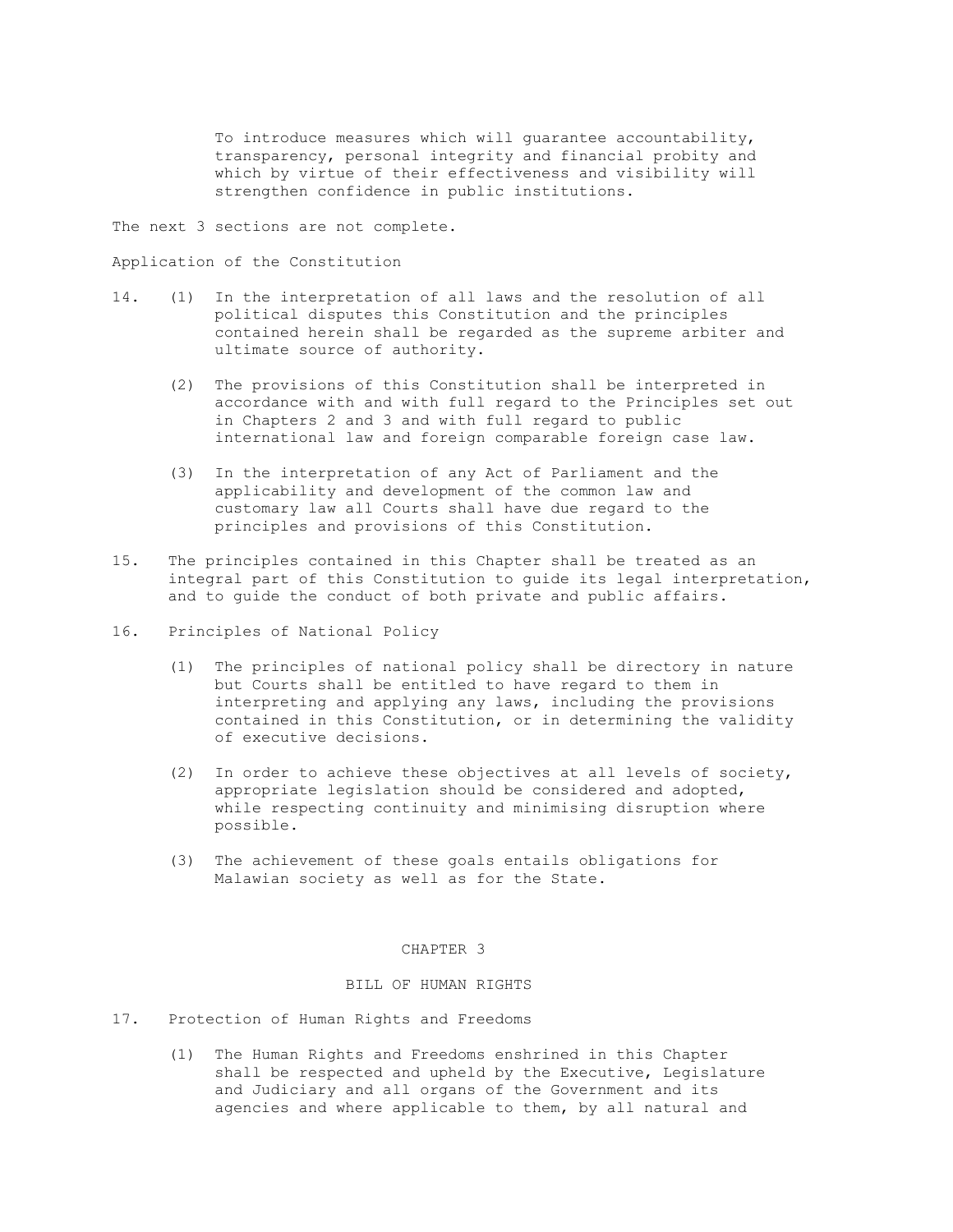legal persons in Malawi and shall be enforceable in the manner hereinafter prescribed.

- (2) Any person or group of persons with sufficient interest in the protection and enforcement of rights under this Chapter shall be entitled to the assistance of the Courts, the Ombudsman, the Human Rights Commission and other organs of government to ensure the promotion, protection and redress of grievance in respect of those rights.
- 18. The Right to Life

 Every person has the right to life. No one shall be arbitrarily deprived of his or her life.

19. Liberty

Every person has the right of personal liberty.

- 20. Human Dignity and Personal Freedom
	- (1) The dignity of all persons shall be inviolable.
	- (2) (a) In any judicial proceedings or in any other proceedings before any organ of the State, and during the enforcement of a penalty, respect for human dignity shall be guaranteed.
		- (b) No person shall be subject to torture of any kind or to cruel, inhuman or degrading treatment or punishment.
		- (c) No person shall be subject to corporal punishment in connection with any judicial proceedings or in any other proceedings before any organ of the State.
	- (3) Every person shall have the right to freedom and security of person, which shall include the right not to be detained without trial.

## 21. Equality

- (1) The law shall prohibit any discrimination and shall guarantee to all persons equal and effective protection against discrimination on grounds such as: race, colour, sex, language, religion, political or other opinion, nationality, ethnic or social origin, disability, property, birth or other status.
- (2) Legislation may be passed addressing inequalities in society and prohibiting discriminatory practices and the propagation of such practices and may render such practices criminally punishable by the courts.
- 22. Privacy

 Every person shall have the right to personal privacy, which shall include the right not to be subject to searches of his or her person,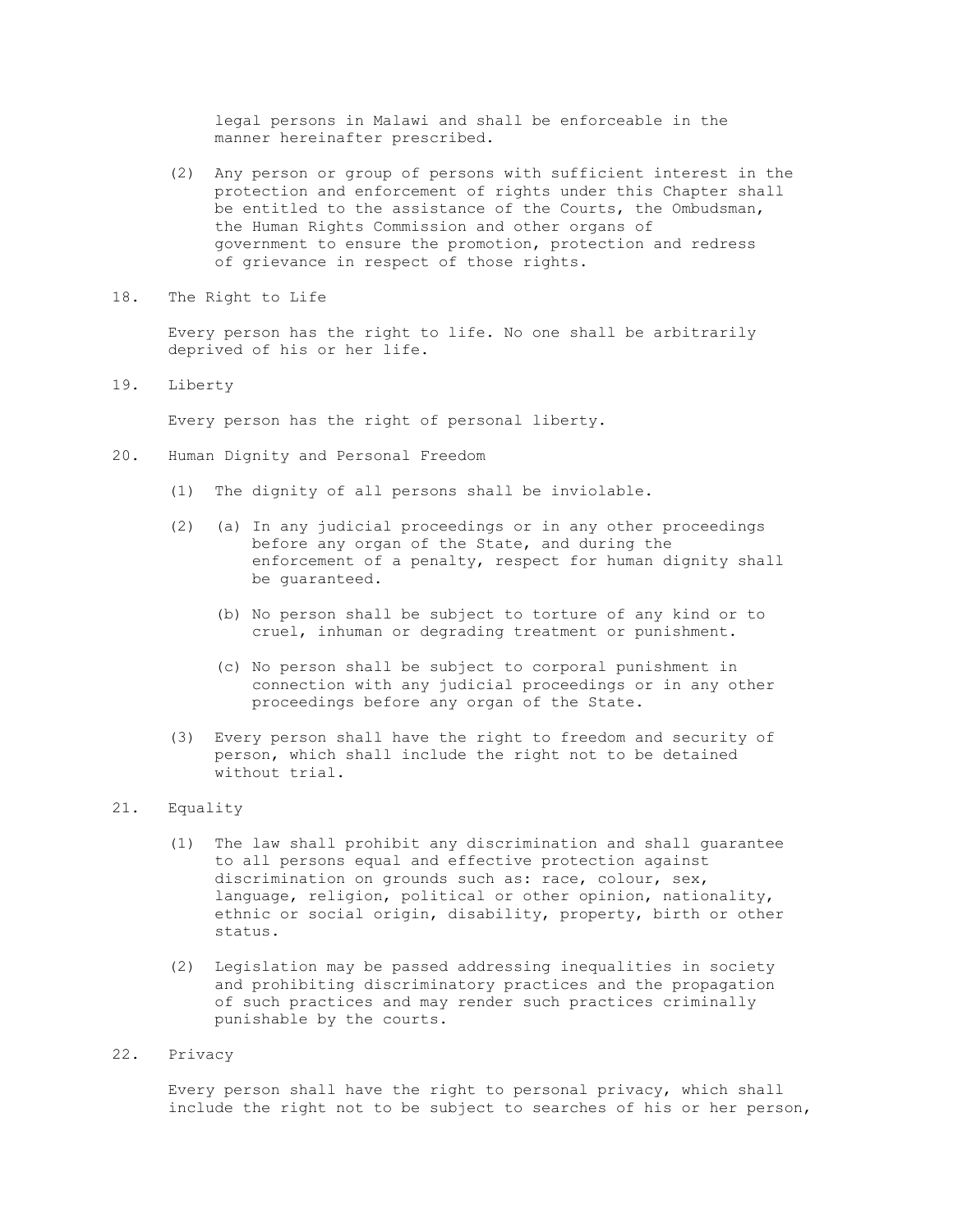home or property, the seizure of private possessions or violation of private communications, including mail and all forms of telecommunications.

- 23. Family and Marriage
	- (1) The family is the natural and fundamental group unit of society and is entitled to protection by society and the State.
	- (2) Each member of the family shall enjoy full and equal respect and shall be protected by law against all forms of neglect, cruelty or exploitation.
	- (3) (a) Men and women, without any limitation due to race, colour, ethnic origin, nationality, religion or social or economic status shall have the right to marry and found a family.
		- (b) No person shall be forced to enter into marriage.
		- (c) This section shall apply to all marriages at law, marriage by repute or by permanent cohabitation.
	- (4) No person over the age of eighteen years shall be prevented from entering into marriage.
	- (5) Between the age of fifteen and eighteen years a marriage shall only be entered into with the consent of the parents or guardians.
	- (6) The law shall recognise and protect marriages by repute or by permanent cohabitation for the purpose of enforcing duties and rights under the law.

## 24. Rights of Children

- (1) All children are legitimate, regardless of the circumstances of their birth, and are entitled to equal treatment before the law.
- (2) All children shall have the right to a given name and a family name and the right to a nationality.
- (3) Children have the right to know and be cared for by their parents.
- (4) Children are entitled to be protected from economic exploitation and shall not be employed in or required to perform work that is likely to be hazardous or to interfere with their education or which will be harmful to their health or physical, mental or spiritual or social development.
- (5) For the purposes of this section children shall be persons under sixteen years of age.

## 25. Education

(1) All persons are entitled to education.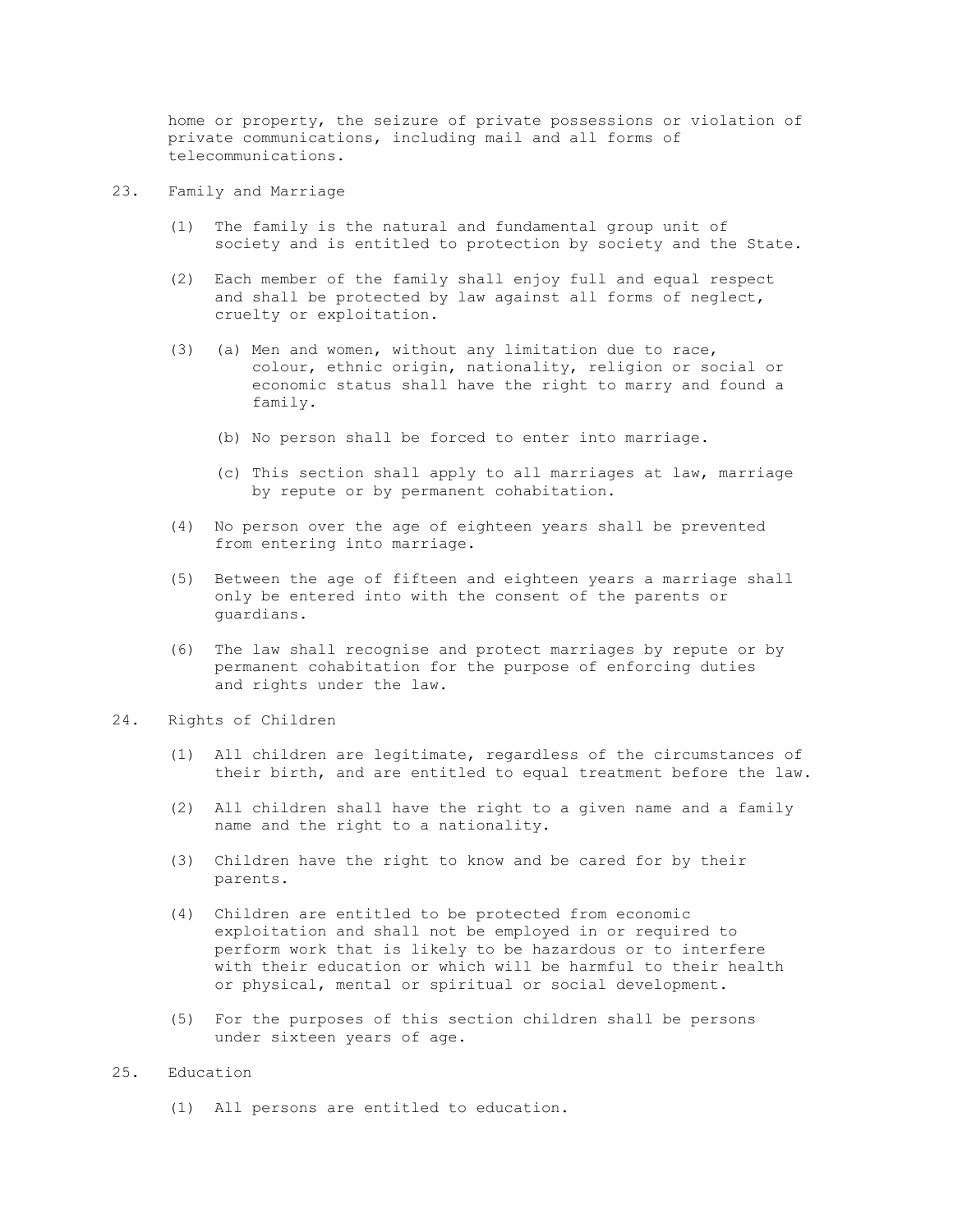- (2) Primary education shall be compulsory and free to all to the maximum of the State's available resources with a view to achieving progressively the full realization of this right.
- (3) Primary education shall consist of at least five years of education.
- (4) Private schools and other private institutions of higher learning shall be permissible, provided that:
	- (a) such schools or institutions are registered with a State department in accordance with the law;
	- (b) the standards maintained by such schools or institutions are not inferior to official standards;
	- (c) no restrictions are imposed with respect to the admission of pupils based on grounds other than religion;
	- (d) no restrictions are imposed with respect to the recruitment of staff based on grounds other than religion.
- 26. Culture and Language

 Every person shall have the right to use the language and to participate in the cultural life of his or her choice.

- 27. Slavery, Servitude and Forced Labour
	- (1) No one shall be held in slavery or servitude.
	- (2) Slavery and the slave trade shall be prohibited.
	- (3) No one shall be subject to forced labour.
	- (4) Nobody shall be subject to tied labour that amounts to servitude.
- 28. Property
	- (1) All persons shall, subject to this Constitution, be able to acquire, alone or in association with others, rights in property.
	- (2) No one shall be arbitrarily deprived of property.
- 29. Economic Activity

 Every person shall have the right freely to engage in economic activity, to work and to pursue a livelihood anywhere in the national territory.

- 30. The Right to Development
	- (1) All persons and peoples have a right to development and therefore to the enjoyment of economic, social, cultural and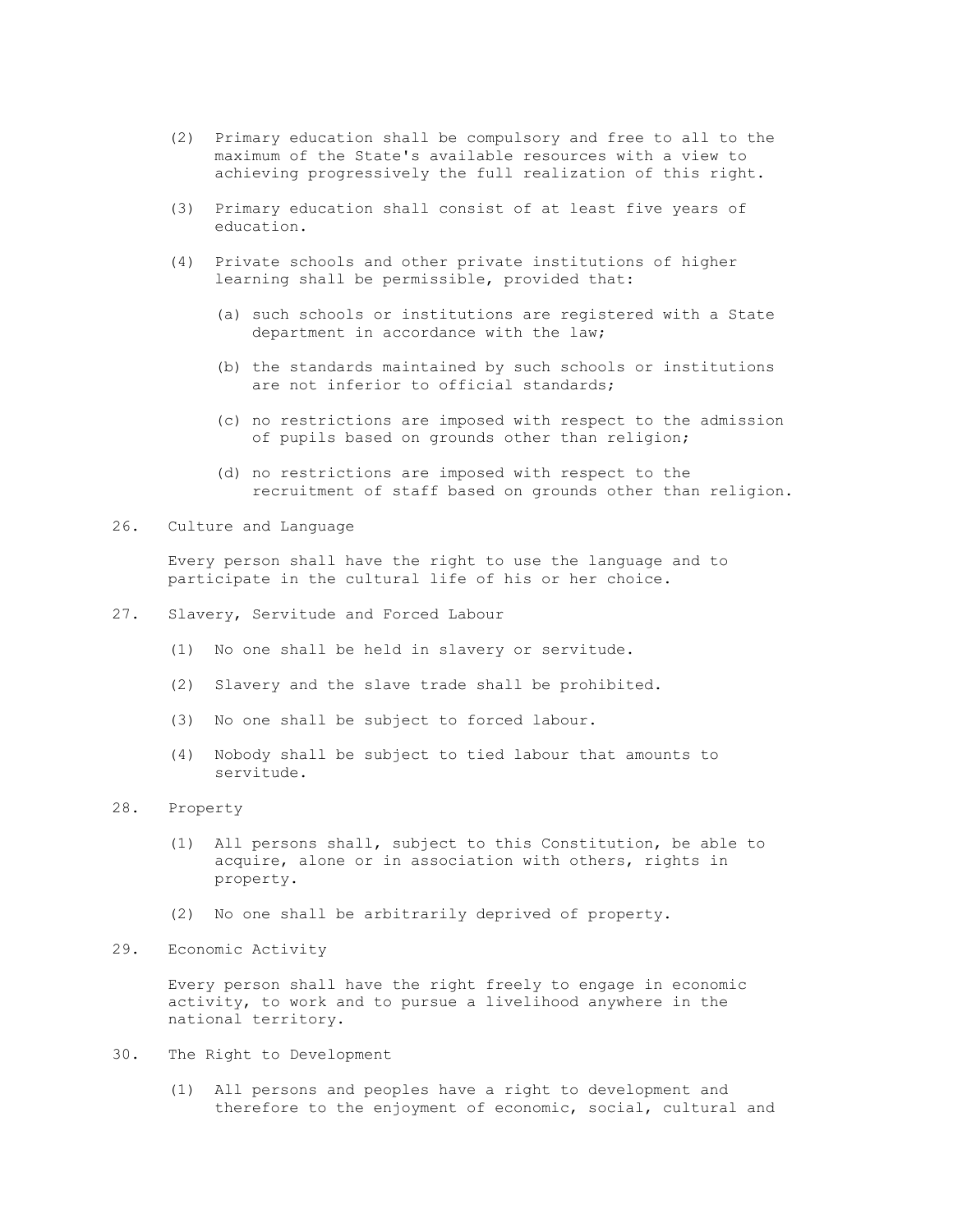political development. Women in particular shall be given special consideration in the application of this right.

- (2) The State shall undertake all necessary measures for the realisation of the right to development. Such measures shall include, amongst other things, equality of opportunity for all in their access to basic resources, education, health services, food, shelter and employment.
- (3) Measures shall be undertaken to introduce reforms aimed at eradicating social injustices and inequalities.
- (4) The State has a responsibility to respect the right to development and to justify its policies in accordance with this responsibility.
- (5) The State should encourage popular participation in all spheres of society as an important factor in the realisation of the right to development.

### 31. Labour

- (1) Every person shall have the right to fair and safe labour practices and to fair remuneration.
- (2) All persons shall have the right to form and join trade unions or not to join them.
- (3) Every person shall be entitled to fair wages and equal remuneration for work of equal value without distinction and discrimination of any kind, in particular on the basis of sex.
- 32. Freedom of Association
	- (1) Every person shall have the right to freedom of association, which shall include the freedom to form associations.
	- (2) No one may be compelled to belong to an association.
- 33. Religion, Belief and Opinion

 Every person shall have the right to freedom of conscience, religion, thought, belief and opinion, which shall include academic freedom.

- 34. Freedom of Expression and of the Press
	- (1) Every person shall have the right to freedom of speech and expression.
	- (2) The press shall have the right to report and publish freely, within Malawi and abroad, and the fullest possible facilities for access to public information.
- 35. Access to Information

Every person shall have the right of access to all information held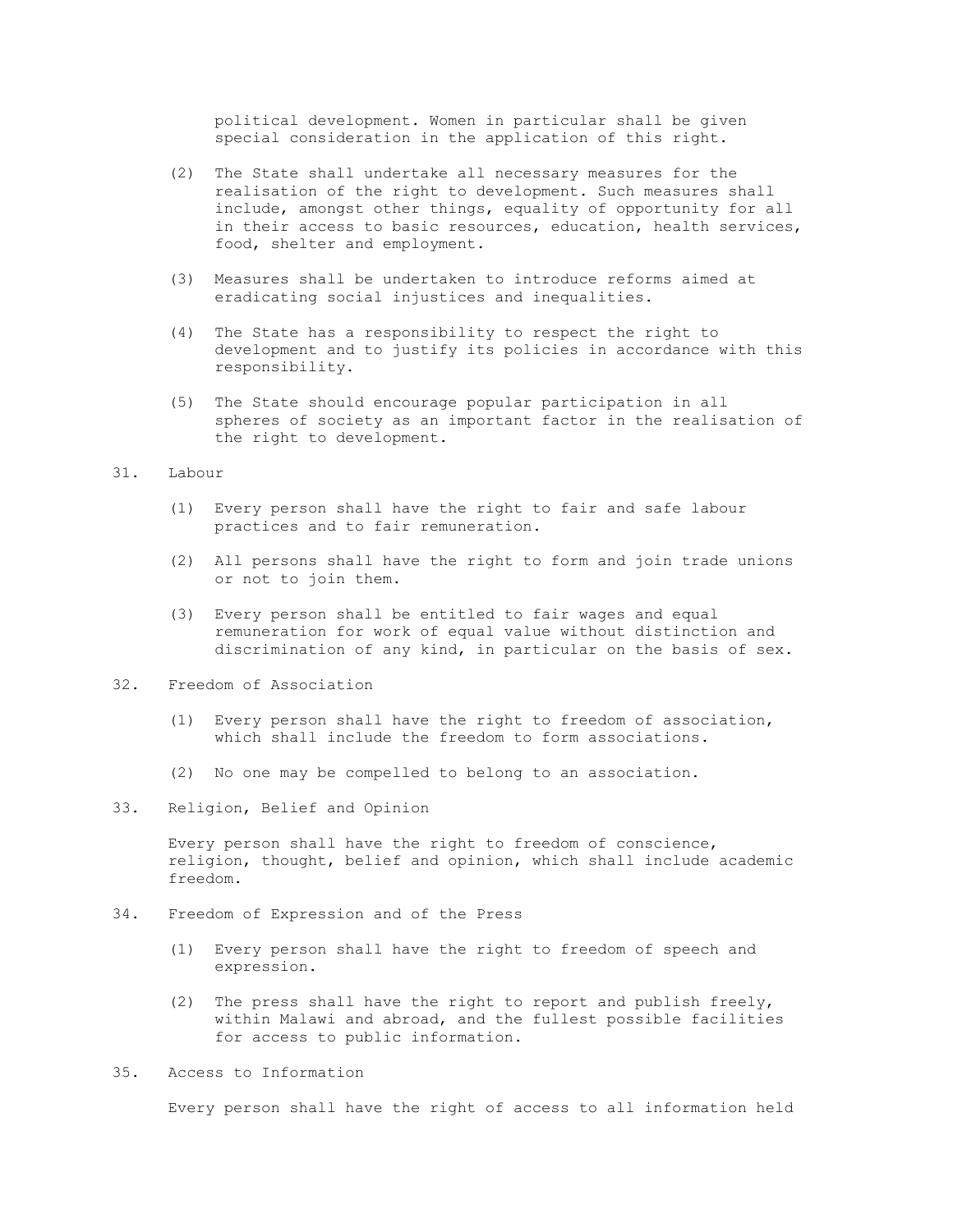by the State or any of its organs at any level of Government insofar as such information is required for the exercise of his or her rights.

36. Freedom of Assembly

 Every person shall have the right to assemble and demonstrate with others peacefully and unarmed.

- 37. Freedom of Movement and Residence
	- (1) Every person has the right to freedom of movement and residence within the borders of the State.
	- (2) Every person has the right to leave the country and to return to it.

# 38. Political Rights

- (1) Subject to this Constitution, every person shall have the right:
	- (a) to form, to join, to participate in the activities of and to recruit members for a political party;
	- (b) to campaign for a political party or cause; and
	- (c) Every person shall have the right to participate in peaceful political activity intended to influence the composition and policies of the Government.
	- (d) freely to make political choices.

 Provided that the State must ensure that Parties represented in the National Assembly should have sufficient funds to continue to represent their constituency.

- (2) Every person shall have the right to vote, to do so in secret and to stand for election for public office.
- 39. Access to Justice and Legal Remedies
	- (1) Every person has a right to recognition as a person before the law.
	- (2) Every person shall have access to any court of law and to any other tribunal for final settlement of justiciable issues.
	- (3) Every person has the right to an effective remedy by a court of law or tribunal for acts violating the rights and freedoms granted to him by this Constitution or any other law.
- 40. Arrest, Detention and Fair Trial
	- (1) Every person who is detained, including every sentenced prisoner, shall have the right-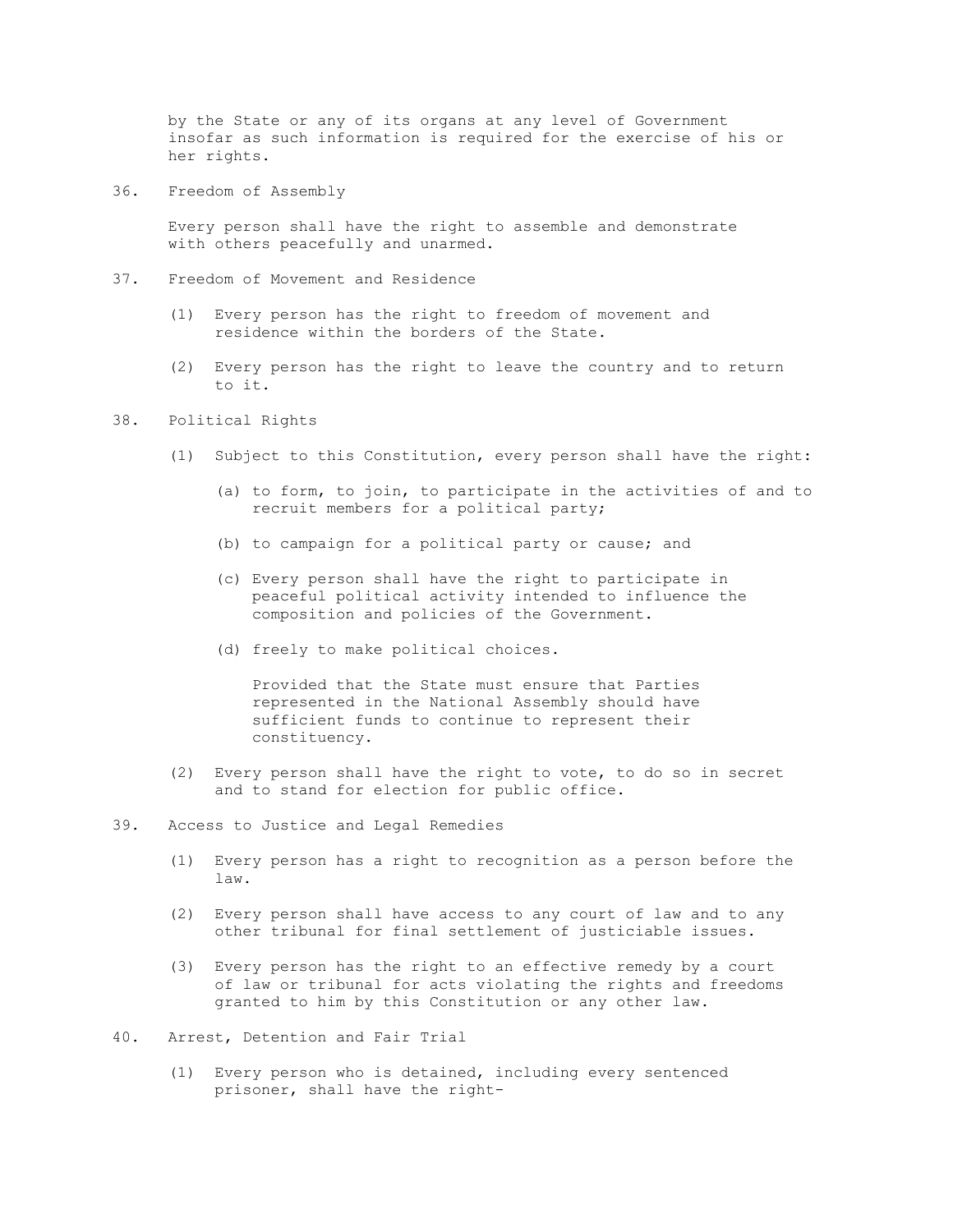- (a) to be informed promptly in a language which he or she understands of the reason for his or her detention;
- (b) to be detained under conditions consonant with human dignity, which shall include at least the provision of adequate nutrition and medical treatment at State expense;
- (c) to consult confidentially with a legal practitioner of his or her choice, to be informed of this right promptly and, where substantial injustice would otherwise result, to be provided with the services of a legal practitioner by the State;
- (d) to be given the means and opportunity to communicate with, and to be visited by, his or her spouse or partner, next-of-kin, religious counsellor and a medical practitioner of his or her choice; and
- (e) to challenge the lawfulness of his or her detention in person before a court of law and to be released if such detention is unlawful.
- (2) Every person arrested for the alleged commission of an offence shall, in addition to the rights which he or she has as a detained person, have the right-
	- (a) promptly to be informed, in a language which he or she understands, that he or she has the right to remain silent and to be warned of the consequences of making any statement;
	- (b) as soon as it is reasonably possible, but not later than 48 hours after the arrest, or if the said period of 48 hours expires outside ordinary court hours or on a day which is not a court day, the first court day after such expiry, to be brought before an ordinary court of law and to be charged or to be informed of the reason for his or her further detention, failing which he or she shall be entitled to be released;
	- (c) not to be compelled to make a confession or admission which could be used in evidence against him or her; and
	- (d) to be released from detention with or without bail, unless the interests of justice require otherwise.
- (3) Every accused person shall have the right to a fair trial, which shall include the right-
	- (a) to public trial before an ordinary court of law within a reasonable time after having been charged;
	- (b) to be informed with sufficient particularity of the charge;
	- (c) to be presumed innocent and to remain silent during a plea proceedings or trial and not to testify during trial;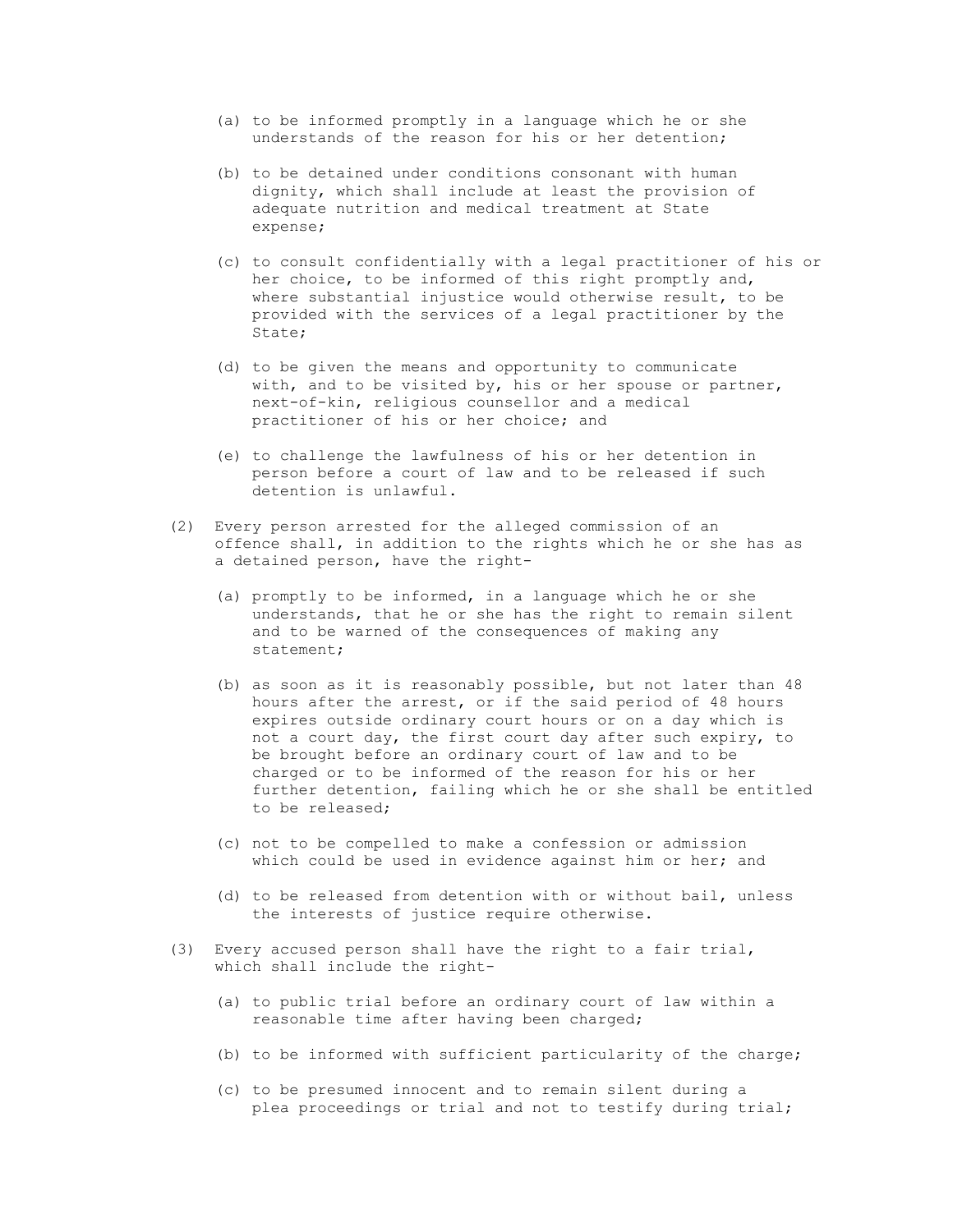- (d) to adduce and challenge evidence, and not to be a compellable witness against himself or herself;
- (e) to be represented by a legal practitioner of his or her choice or, where substantial injustice would otherwise result, to be provided with legal representation at State expense, and to be informed of these rights;
- (f) not to be convicted of an offence in respect of any act or omission, and not to be sentenced to a more severe punishment than that which was applicable when the offence was committed;
- (g) not to be tried again for any offence of which he or she has previously been convicted or acquitted;
- (h) to have recourse by way of appeal or review to a higher court than the court of first instance;
- (i) to be tried in a language which he or she understands  $or$ , failing this, to have the proceedings interpreted to him or her; and
- (j) to be sentenced within a reasonable time after conviction.

#### 41. Administrative Justice

Every person shall have the right to:

- (a) Lawful administrative action where any of his or her rights or interests are affected or threatened;
- (b) Procedurally fair administrative action where any of his or her rights or legitimate expectations are affected or threatened;
- (c) Be furnished with reasons in writing for administrative action which affects any of his or her rights or interests;
- (d) Administrative action which is justifiable in relation to the reasons given where any of his or her rights are affected or threatened.
- 42. Asylum, Refugee Status and Statelessness
	- (1) A person from another country to whom is denied, in his or her country of origin or habitual residence, the effective exercise of those democratic rights and freedoms guaranteed by the Constitution of Malawi or who has a well founded fear of persecution on the grounds of race, sex, religion, nationality, membership of a particular social or ethnic group, or political opinion, or whose life, liberty or physical integrity is threatened or who is deprived of citizenship, shall have the right to asylum in Malawi.
	- (2) No person shall be subjected to measures such as rejection at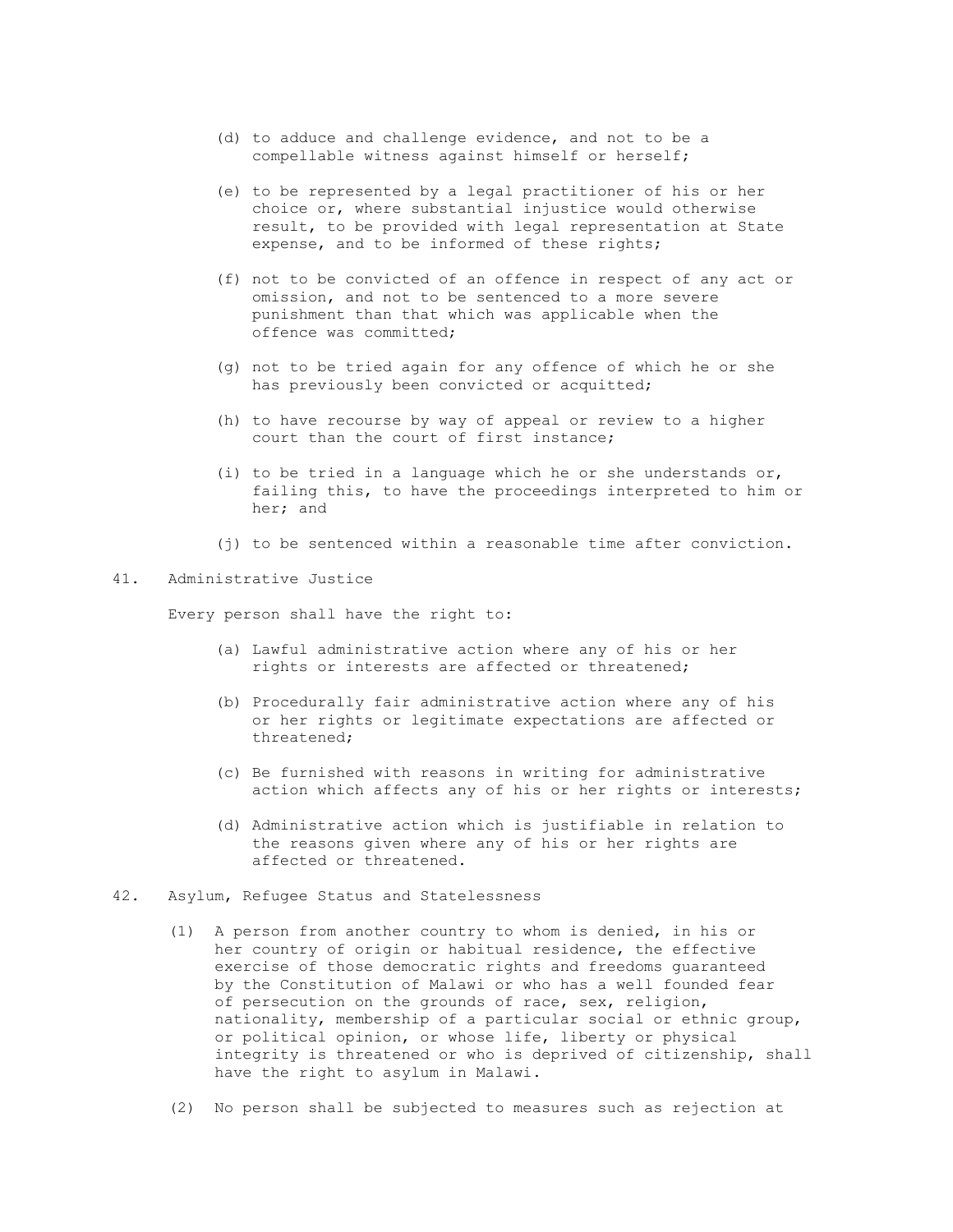the frontier, return or expulsion which will compel him or her to return to or remain in a territory where his or her life or physical integrity will be threatened for the reasons mentioned in subsection (1).

## 43. Genocide

 Acts of genocide are prohibited and shall be prevented and punished.

#### 44. Limitation

- (1) No restrictions or limitations may be placed on the exercise of the rights and freedoms provided for in this Constitution other than those prescribed by law, which are reasonable, recognised by international human rights standards and necessary in an open and democratic society.
- (2) Laws prescribing restrictions or limitations shall not negate the essential content of the right or freedom in question, shall be of general application and shall not be aimed at particular individuals or groups.
- (3) Expropriation of property will be permissible only when done for public utility or social interest and only when there has been adequate notification and just compensation, provided that there shall always be a right to appeal.
- 45. Derogation and Public Emergency
	- (1) No derogation from rights contained in this Chapter shall be permissible except to the extent that it is provided for by this section and no such derogation shall be made unless there has been a declaration of a state of emergency within the meaning of this section.
	- (2) The President may declare a state of emergency:
		- (a) only to the extent that it is provided for in this section;
		- (b) only with the approval of both the Army Council and the Defence Committee of the National Assembly;
		- (c) only in times of war or civil war; and
		- (d) only with regard to the specific location where that emergency exists.

 Provided that any declaration of a state of emergency shall be publicly announced.

 (3) Derogation shall only be permissible during a state of emergency with respect to freedom of expression, freedom of information, freedom of movement, freedom of assembly and the right not to be detained without trial, and only to the extent that such derogation is required to prevent the lives of defensive combatants and legitimate military objectives from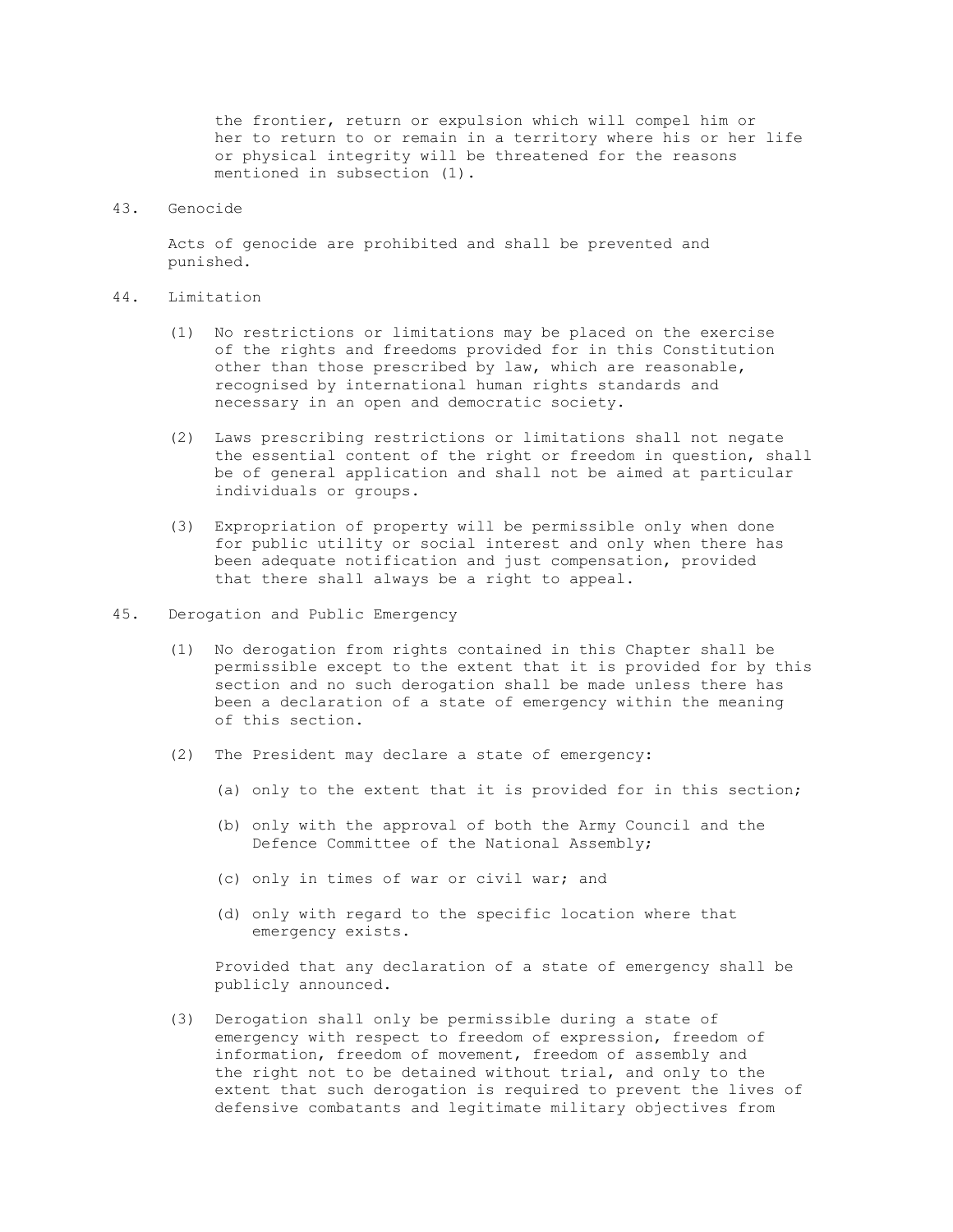being placed in direct jeopardy.

- (4) The declaration of the state of emergency and any action taken in consequence thereof shall be in force for a period of not more than twenty-one days, unless it is extended for a period of not longer than three months, or consecutive periods of not longer than three months at a time, by resolution of the National Assembly adopted by a majority of at least two-thirds of all its members.
- (5) The High Court shall be competent to enquire into the validity of a declaration of a state of emergency, any extension thereof, and any action taken, including any regulation enacted, under such declaration.
- (6) Where a person is detained under a state of emergency such detention shall be subject to the following conditions:
	- (a) An adult family member or friend of the detainee shall be notified of the detention as soon as is reasonably possible;
	- (b) The names of all detainees and a reference to the measures in terms of which they are being detained shall be published in the Gazette within five days of their detention.
	- (c) When rights entrenched in subsection (5)(2) or section 25 have been suspended-
		- (i) the detention of a detainee shall, as soon as it is reasonably possible but not later than 10 days after his or her detention, be reviewed by a court of law, and the court shall order the release of the detainee if it is satisfied that the detention is not necessary to restore peace or order;
		- (ii) a detainee shall at any stage after the expiry of a period of 10 days after a review in terms of subparagraph (i) be entitled to apply a court of law for a further review of his or her detention, and the court shall order the release of the detainee if it is satisfied that the detention is no longer necessary to restore peace or order;
		- (iii)a detainee shall be informed of the reasons for his detention.
	- (d) the detainee shall be entitled to appear before the court in person, to be represented by legal counsel, and to make representations against his or her continued detention;
	- (e) the detainee shall be entitled at all reasonable times to have access to a legal representative of his or her choice;
	- (f) the detainee shall be entitled at all times to have access to a medical practitioner of his or her choice; and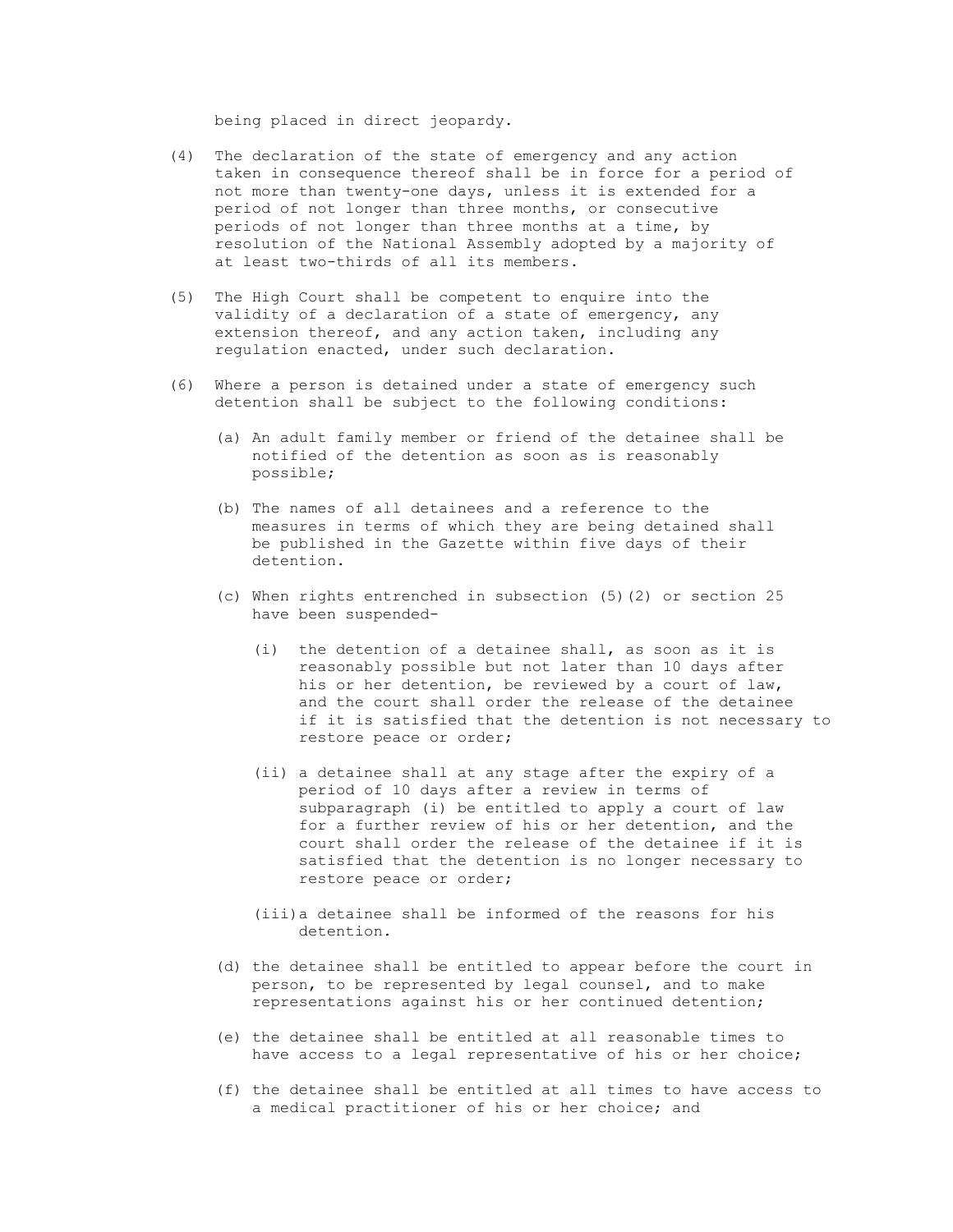- (g) the State shall for the purpose of a review referred to in paragraph (c) (i) or (ii) submit written reasons to justify the detention or further detention of the detainee to the court, and shall furnish the detainee with such reasons not later than two days before the review.
- (7) If a court of law, having found the grounds for a detainee's detention unjustified, orders his or her release, such a person shall not be detained again on the same grounds unless the State shows good cause to a court of law prior to such re-detention.

## 46. Enforcement

 (1) Save in so far as it may be authorised to do so by this Constitution, the National Assembly or any subordinate legislative authority shall not make any law, and the Executive and the agencies of Government shall not take any action which abolishes or abridges the fundamental rights and freedoms conferred by this Chapter, and any law or action in contravention thereof shall to the extent of the contravention be invalid.

## Provided that:

- (a) a competent Court, instead of declaring such law or action to be invalid, shall have the power and the discretion in an appropriate case to allow the National Assembly, any subordinate legislative authority, or the Executive and the agencies of Government, as the case may be, to correct any defect in the impugned law or action within a specified period, subject to such conditions as may be specified by it. In such event and until such correction, or until the expiry of the time limit set by the Court, whichever be the shorter, such impugned law or action shall be deemed to be valid;
- (b) any law which was in force immediately before the coming into effect of this Constitution shall remain in force until amended, repealed or declared unconstitutional. If a competent Court is of the opinion that such law is unconstitutional, it may either set aside the law, or allow the National Assembly to correct any defect in such law, in which event the provisions of subsection (a) hereof shall apply.
- (2) Aggrieved persons who claim that a fundamental right or freedom guaranteed by this Constitution has been infringed or threatened shall be entitled to approach a competent Court to enforce or protect such a right or freedom, and may approach the Ombudsman or the Human Rights Commission to provide them with such legal assistance or advice as they require, and the Ombudsman or the Human rights Commission shall have the discretion in response there to provide such legal or other assistance as he or she may consider expedient.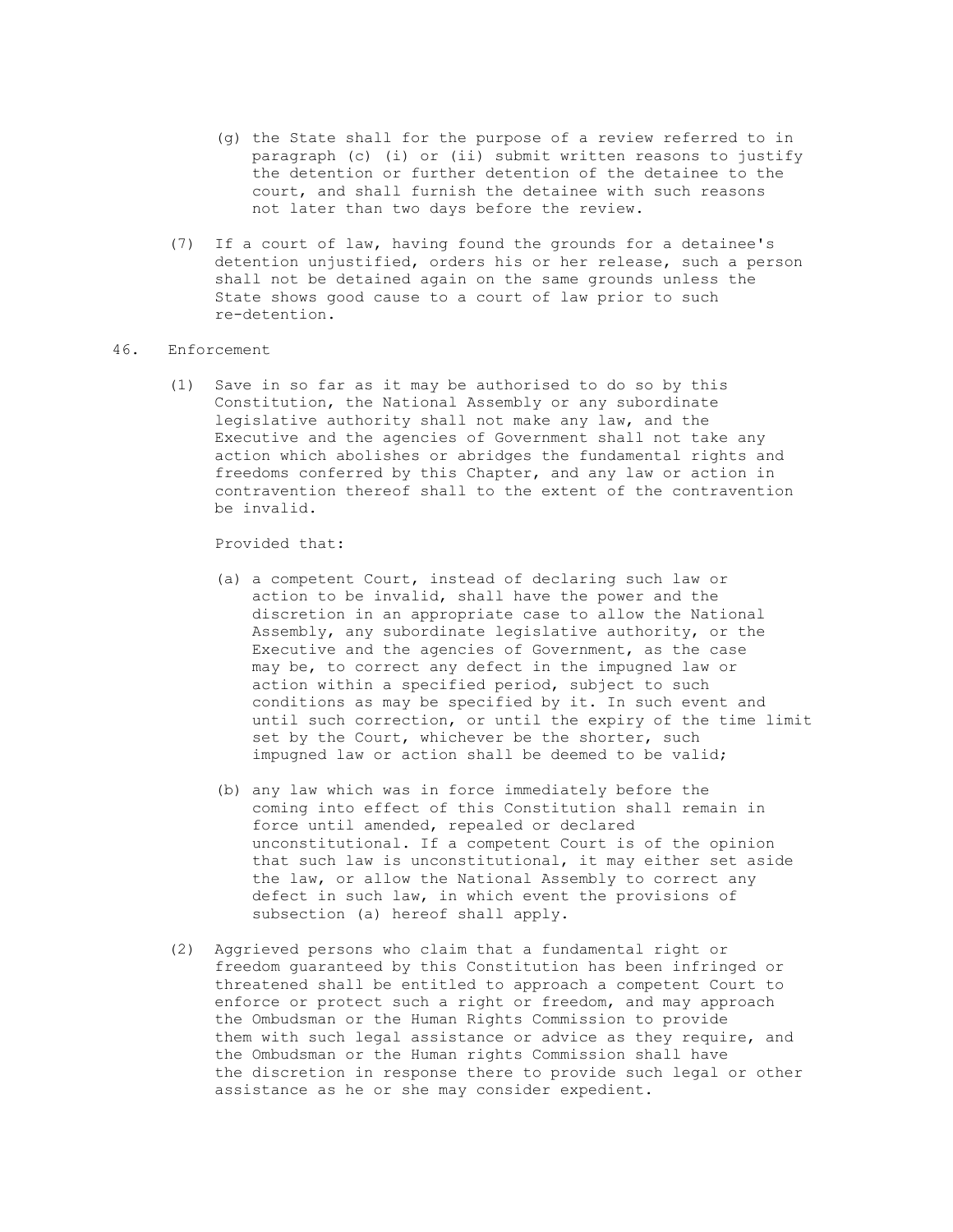- (3) Subject to the provisions of this Constitution, the Court referred to in subsection (2) hereof shall have the power to make all such orders as shall be necessary and appropriate to secure such applicants the enjoyment of the rights and freedoms conferred on them under the provisions of this Constitution, should the Court come to the conclusion that such rights or freedoms have been unlawfully denied or violated, or that grounds exist for the protection of such rights or freedoms by injunction.
- (4) The power of the Court shall include the power to award monetary compensation in respect of any damage suffered by the aggrieved persons in consequence of such unlawful denial or violation of their fundamental rights and freedoms, where it considers such an award to be appropriate in the circumstances of particular cases.

# 47. Interpretation

- (1) New and appropriate principles of interpretation of this Constitution shall be developed and employed by the Courts to reflect the Constitution's unique character and supreme status.
- (2) In interpreting the provisions of this Chapter a court of law shall promote the values which underlie an open and democratic society and shall, where applicable, have regard to public international law applicable to the protection of human rights and freedoms and may have regard to comparable foreign case law.
- (3) In the interpretation of any law and the application and development of the common law and customary law, a court of law shall have due regard to the spirit and values of this Constitution.
- (4) A court of law will also be entitled to have regard to the Principles of the Constitution provided for in Chapter 1.

### CHAPTER 4

## CITIZENSHIP

- 48. (1) Every person who immediately before the appointed day was a citizen of Malawi under any existing law shall continue to be a citizen of the Republic after the appointed day.
	- (2) An Act of Parliament may make provision for the acquisition or loss of citizenship of the Republic by any person after the appointed day.
	- (3) In this section, the expression:
		- (a) "acquisition of citizenship" includes acquisition by birth, descent, marriage, registration, naturalisation or any other means prescribed by an Act of Parliament;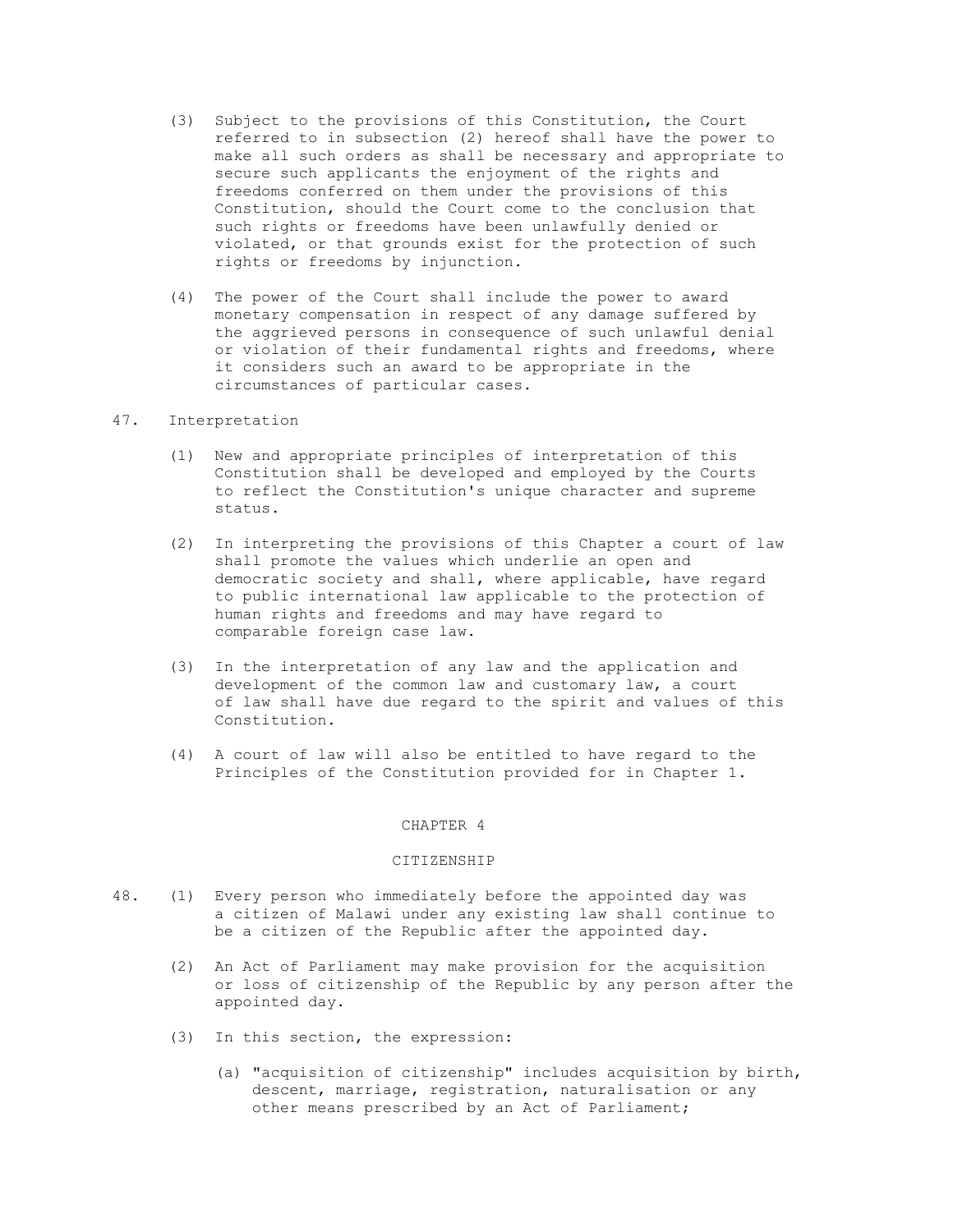(b) "loss of citizenship" includes loss by deprivation, renunciation or any other means prescribed by an Act of Parliament.

#### CHAPTER 5

## THE LEGISLATURE

## Parliament

- 49. (1) All legislative powers of the Republic shall be vested in Parliament which shall have the powers and responsibilities set out in this Constitution.
	- (2) An Act of Parliament shall have primacy over other forms of law, but shall be subject to the Constitution.
	- (3) Any question proposed for decision by the National Assembly or by the National Council shall be decided by a majority of the votes of the members present and voting, unless this Constitution or the National Assembly provides that a qualified majority shall be required for a decision of a particular question.

### Definitions

- 50. (1) For the purposes of this Constitution, unless otherwise stated, "Parliament" shall mean a lower chamber known as the National Assembly and an upper chamber known as the National Council.
	- (2) Subject to this Constitution, an "Act of Parliament" shall be a Bill which has been introduced into the National Assembly and passed by a majority of that chamber, which has subsequently been deliberated on by the National Council, and, where applicable, voted on by the majority of the members of that Chamber and has been assented to by the President in accordance with this Chapter.

#### Quorum

- 51. (1) The quorum of each Chamber shall be formed by the presence of at least one half of the members of that Chamber entitled to vote, not including the Speaker or presiding member.
	- (2) If after such interval as may be prescribed in the rules of procedure of the Chamber, the Speaker or person acting as Speaker ascertains that the number of members present is still less than one-half of all the members of the Chamber, he or she shall adjourn the Chamber.

Qualifications of members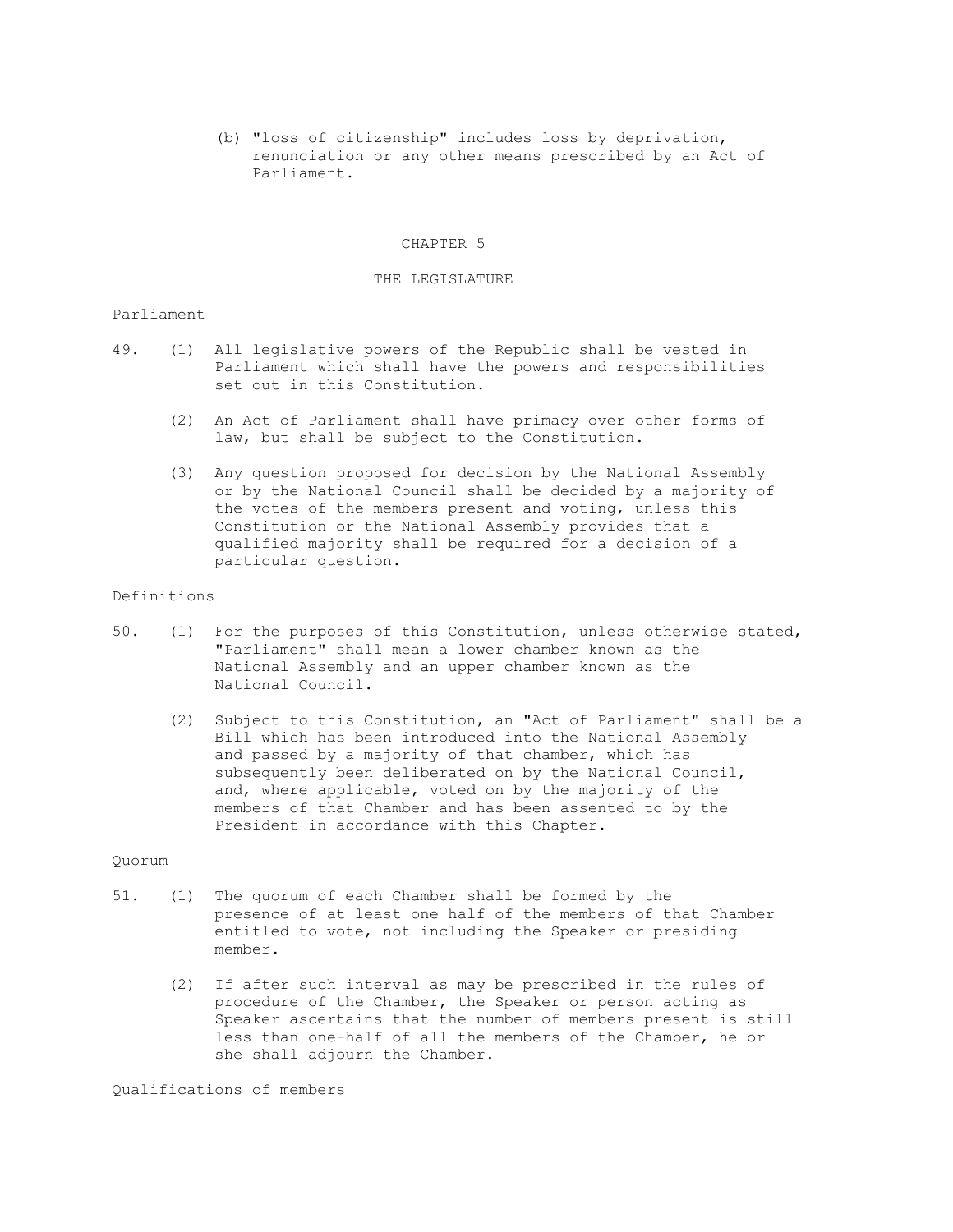- 52. (1) A person shall not be qualified to be nominated or elected as a member of the Parliament unless that person:
	- (a) is a citizen of the Republic who upon taking office has attained the age of twenty-one years in the case of the National Assembly and the age of thirty-five years in the case of the National Council;
	- (b) is able to speak and to read the English language well enough to take an active part in the proceedings of Parliament; and
	- (c) is registered as a voter in a constituency.

 Provided that, notwithstanding subsection 1(b), above, Parliament may make provision to allow persons who are literate in any other language of Malawi, but have insufficient command of the English language, to be eligible as a candidate for nomination and election.

- (2) Notwithstanding subsection (1) no person shall be qualified to be nominated or elected as a member of the Parliament who:
	- (a) is under a declaration of allegiance to a country other than the Republic of Malawi;
	- (b) is, under any law in force in Republic, adjudged or otherwise declared to be of unsound mind;
	- (c) has been convicted by a competent court of a crime involving dishonesty or moral turpitude within seven years of the date of nomination.
	- (d) is an undischarged bankrupt, having been adjudged or otherwise declared bankrupt under any law in force in the Republic.
	- (e) holds or acts in any public office or appointment, except where this Constitution explicitly provides that a person shall not be disqualified from standing for election solely on account of holding that office or appointment, or where that person resigns from that office in order to stand;
	- (f) belongs to, and is serving in the armed forces or the police force;
	- (g) has been convicted by any court in the last seven years of any violation of any law relating to election of the President or election of the members of Parliament under any Act of Parliament.

## Oath of Allegiance

53. (1) Every officer and member of Parliament, before taking his or her seat, or assuming the duties of his or her office shall take and subscribe before the Chamber in which they shall sit: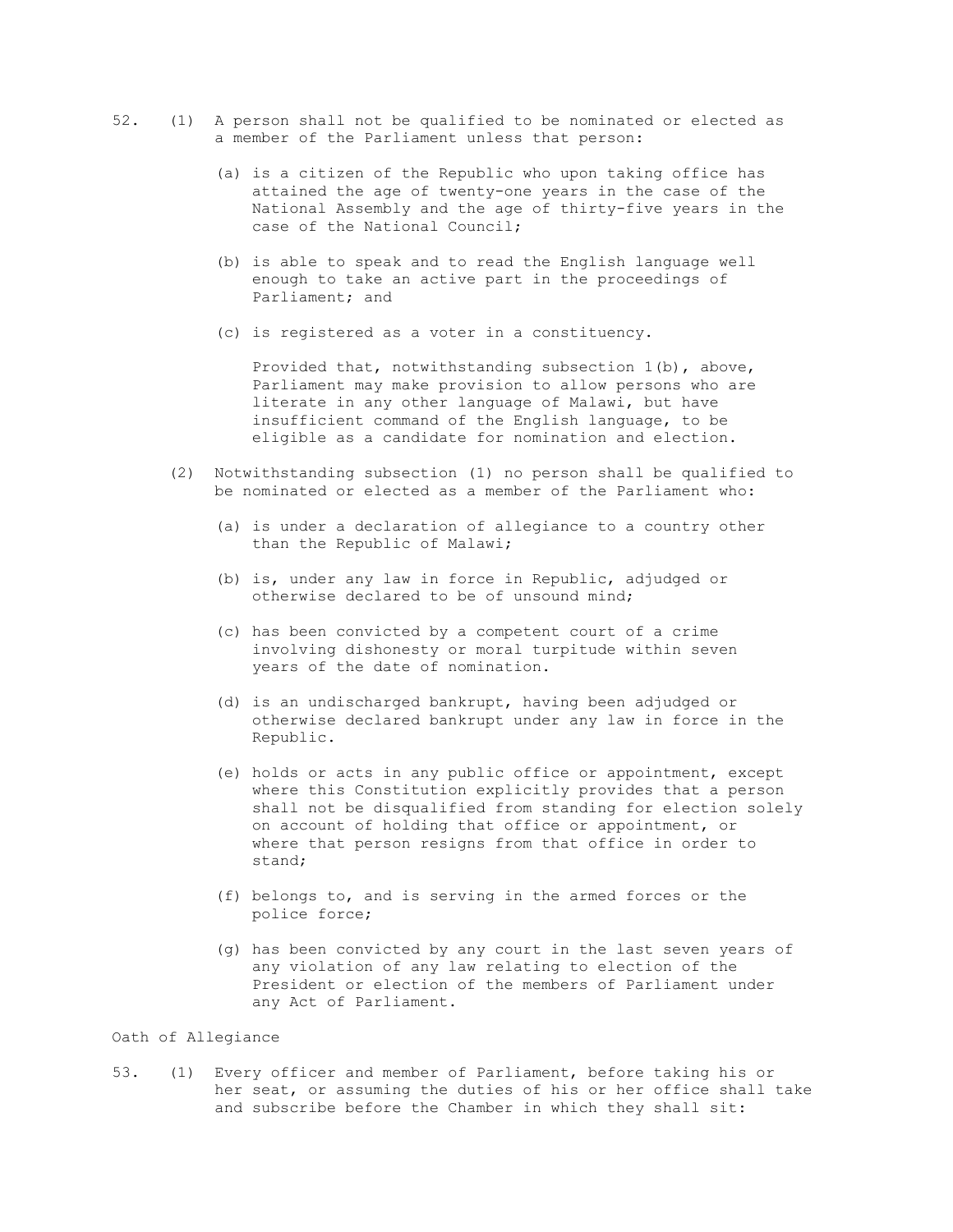- (a) the oath of allegiance in the form prescribed by law; and
- (b) such other oaths for the due performance of their respective offices as may be prescribed by law.
- (2) The oaths of both Speakers and of all Deputy Speakers shall be rendered by and subscribed before the Chief Justice, and the oaths of all other members of the National Assembly and National Council, the Clerk to the National Assembly and of the Clerk to the National Council shall be tendered by the subscribed before the Speaker or a Deputy Speaker of the Chamber in which the member shall sit.

## The Speaker

- 54. (1) There shall be a Speaker of the National Assembly and an Speaker of the National Council who shall be elected by majority vote of the Chamber in which they sit.
	- (2) The members of each Chamber shall elect one or more persons to be Deputy Speaker or Deputy Speaker at the first sitting after a General Election in the case of the National Assembly or after a Local Election in the case of the National Council and after any event which results in a vacancy in the office of any Deputy Speaker.
	- (3) The office of Speaker shall become vacant:
		- (a) on the death or resignation of the Speaker;
		- (b) if the Speaker ceases to be a member of the Chamber in which he or she sits;
		- (c) if the Speaker becomes President, Vice President, a Minister or a Deputy Minister;
		- (d) if the Chamber in which the Speaker presides, by a resolution supported by the votes of not less than two thirds of all the members thereof, resolves that the Speaker be removed from office.
	- (4) The Speaker, or in the absence of the Speaker, such Deputy Speaker as the Speaker has nominated, shall preside at every sitting of each Chamber.

 Provided that in the absence of the Speaker and of every Deputy Speaker, the Chamber may elect one among its members to act a Speaker for that session or that sitting.

 (5) Any person who is elected Speaker, or any person acting as Speaker, shall discharge his functions and duties and exercise such powers as he or she has by virtue of that office independent of the direction or interference of any body or authority, save as accords with the express will and the Standing Orders of the Chamber.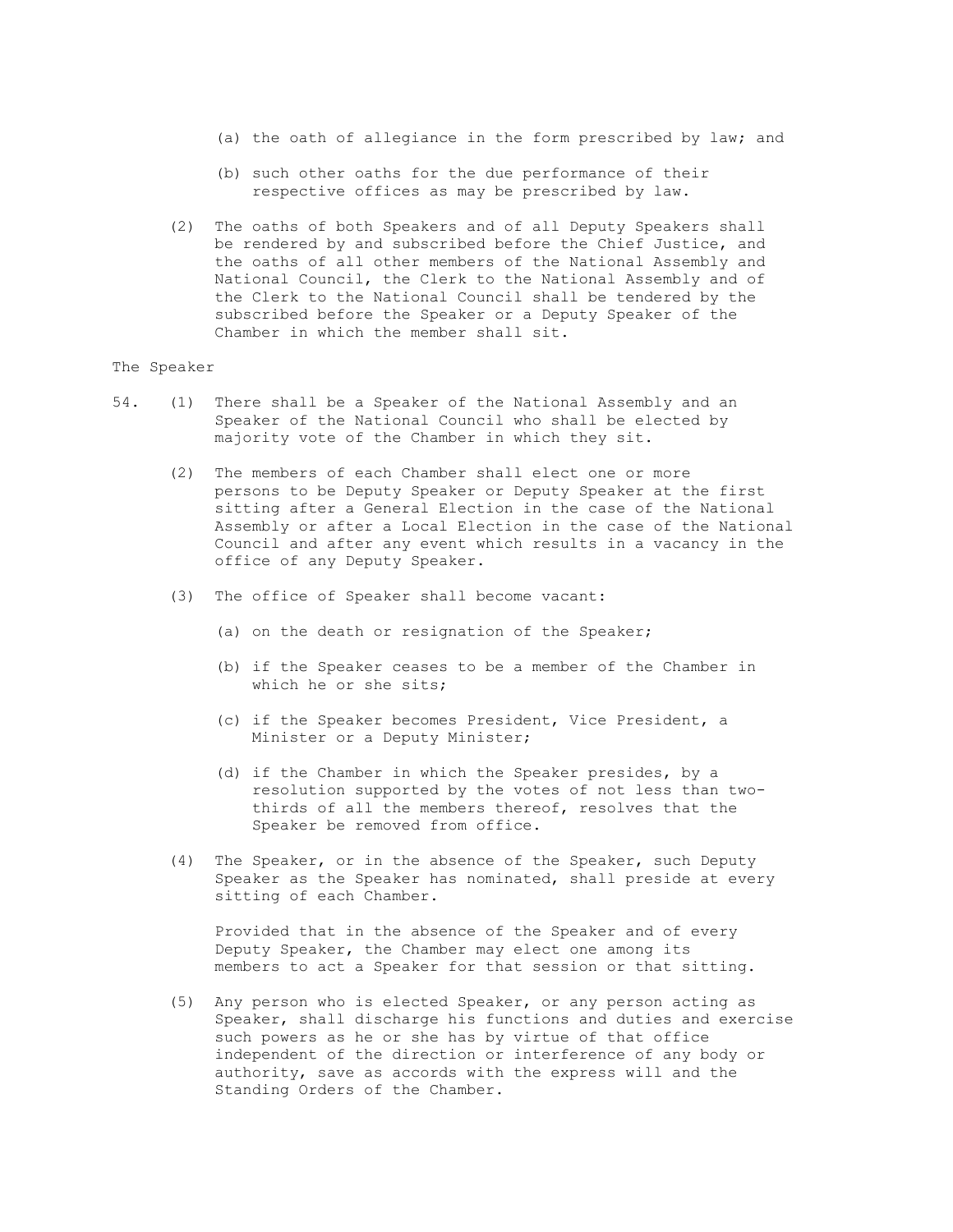(6) Notwithstanding that the Speaker or a person acting as Speaker has been elected as a member of a political party, he or she shall not be subject to the control, discipline, authority or direction of that party or any other political party, in the discharge of the functions and duties of that office and in the exercise of the powers of that office.

## Casting vote

- 55. (1) The Speaker of a Chamber shall not have a deliberative vote, but if the votes of the Chamber over which that Speaker is presiding are equally divided upon any question, he or she shall exercise the casting vote.
	- (2) Any member of the National Assembly or National Council, other than the Speaker, shall when presiding in the Chamber of which he is a member, retain his original deliberative vote as a member and shall also have and exercise a casting vote if the votes of that Chamber are equally divided.

## The Clerk

56. There shall be a Clerk to the National Assembly and a Clerk to the National Council who shall be public officers and shall assist the Speaker of the Chamber to which the Clerk is appointed and perform such other such functions and duties as that Speaker may direct.

## The right to regulate procedure

- 57. (1) Subject to this Constitution, the National Assembly and the National Council may regulate their own procedures.
	- (2) The National Assembly and the National Council may act notwithstanding any vacancy in its membership being not more than a half of all its seats.
	- (3) The presence or participation of any person not entitled to be present or to participate in the proceedings of each Chamber shall not invalidate those proceedings.
	- (4) Each Chamber shall provide access to the press and members of the public except where a motion is passed with reasons prohibiting public access in the national interest.
	- (5) The proceedings of Parliament shall be conducted in the English language and such other languages as each Chamber may prescribe in respect of its own proceedings.
	- (6) Parliament may establish any Committees of their members and may form Joint Committees for the scrutiny of legislation and performance of their other functions except voting on motions and Bills.

#### Money Bills

58. The National Assembly may, in consultation with the Minister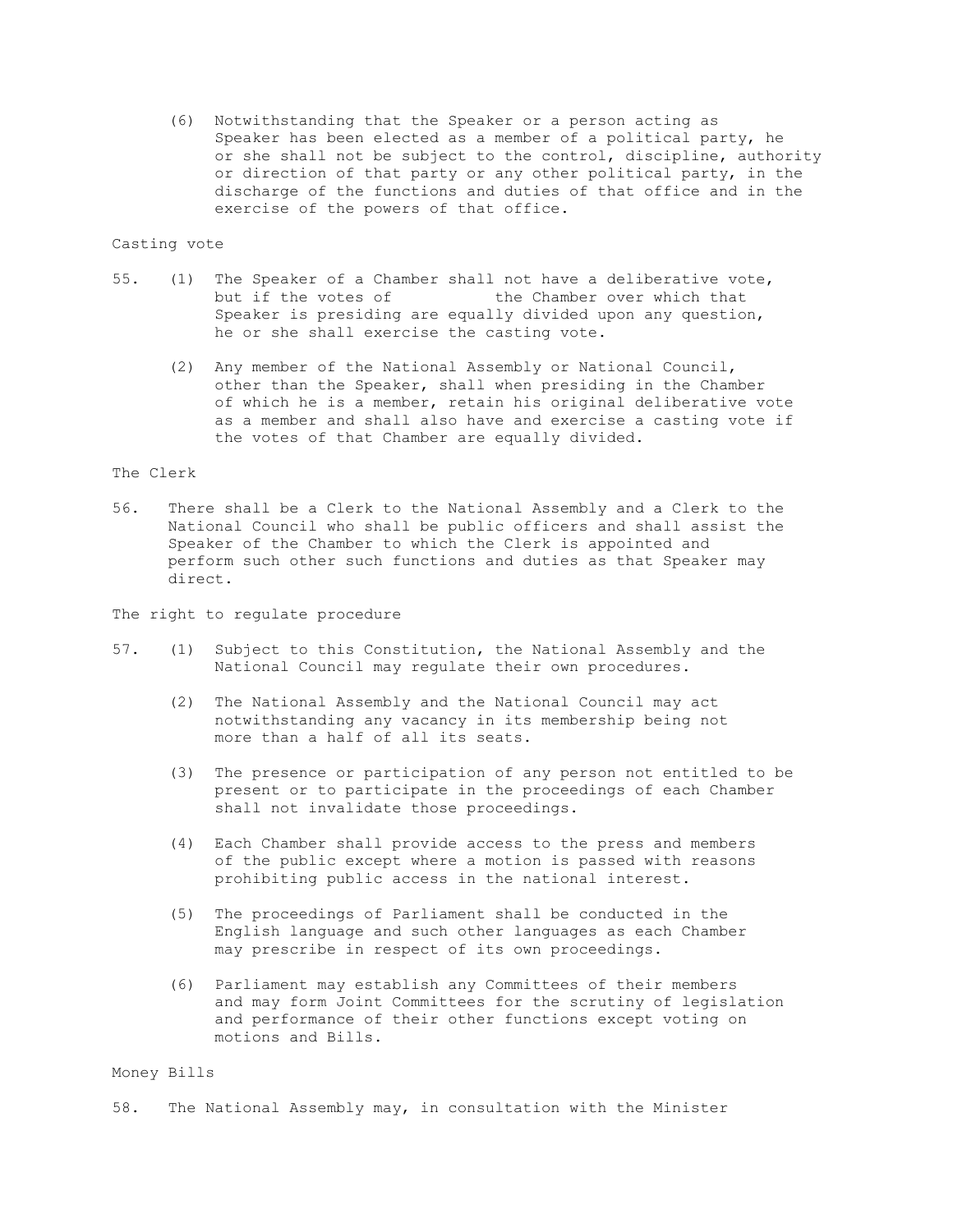## responsible for Finance:

- (1) proceed upon any Bill or any amendment to a Bill that makes provision for any of the following purposes:
	- (a) for the imposition of tax or the alteration of tax;
	- (b) for the imposition of any charge upon the State Revenue Fund, or the alteration of any such charge;
	- (c) for the payment, issue or withdrawal from the State Revenue Fund of any moneys not charged thereon, or any increase in the amount of such payment, issue or withdrawal; or
	- (d) for the composition or remission of any debt due to the Government.
- (2) proceed upon any motion or any amendment to a motion the effect of which, would be to make provision for any of those purposes in subsection (a) above; or
- (3) receive any petition that, in the opinion of the person presiding, requests that provision be made for any of those purposes.

 Provided that the National Council shall have the power to debate or vote upon any motion or receive any Bill to which this section applies but may not amend or reject such a motion or Bill.

## Delegated legislation

59. (1) The National Assembly may with respect to any particular Act of Parliament delegate to the Executive the power to draw up subsidiary legislation within the specification and for the purposes laid out in that Act.

> Provided that no subsidiary legislation shall come into force unless that legislation:

- (a) has been laid before Parliament for no less than thirty days, or such longer period as the enabling Act of the National Assembly may prescribe;
- (b) has not been rejected by the National Assembly; and
- (c) has not been remitted by the National Council.
- (2) Notwithstanding subsection (1) the National Assembly shall not have the power to delegate any legislative powers to the executive which would affect the fundamental rights of citizens recognised by this Constitution.

Sessions and sittings

60. (1) Every session of the National Assembly and of the National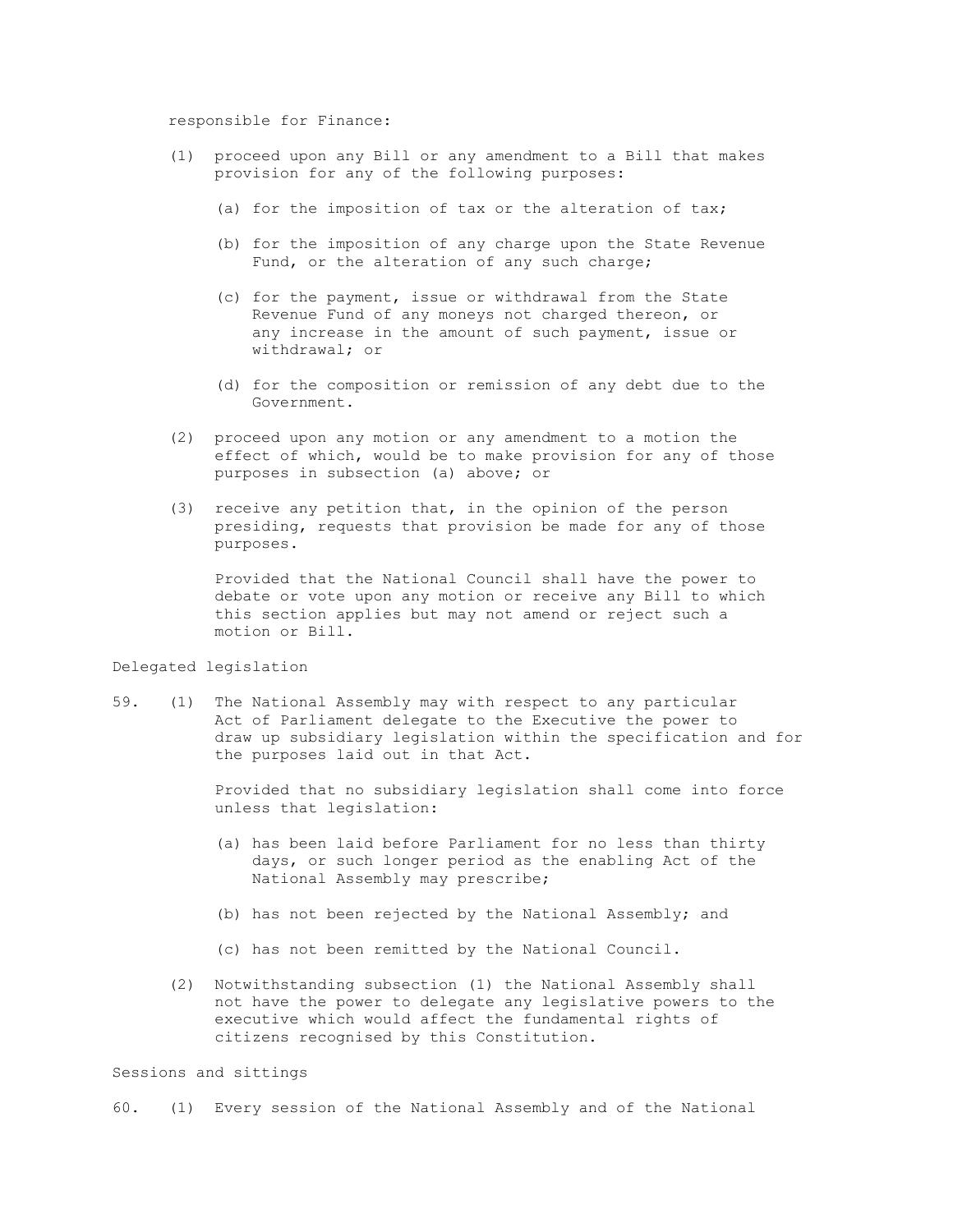Council shall be held at such place within Malawi and shall commence at such time as each Speaker, in consultation with the President, may appoint with respect to the Chamber in which that Speaker presides and the sittings of each Chamber after the commencement of that session shall be held at such times and on such days as that Chamber shall appoint.

Provided that:

- (a) the President in consultation with Speaker of the relevant Chamber may summon on extraordinary occasions a meeting of the National Assembly or the National Council; and
- (b) the President may, in consultation with the Speaker, prorogue the National Assembly or the National Council.
- (2) There shall be at least two sittings of the National Assembly and of the National Council every year.

Privileges and Immunities of Members

#### 61.

- (1) The Speaker, every Deputy Speaker, every member of the National Assembly and every member of the National Council shall, except in cases of treason, be privileged from arrest in going to, returning from, or while in the precincts of the National Assembly or the National Council, and shall not, in respect of any utterance that forms part of the proceedings in the National Assembly or the National Council, be amenable to any other action or proceedings in any Court, tribunal or body other than Parliament.
- (2) All official reports and publications of Parliament or of its proceedings or of the proceedings of any Committee of the Parliament shall be privileged and utterances made in the Parliament or of any Committee thereof wherever published shall be protected by absolute privilege.
- (3) The National Assembly and the National Council shall each have the power to conduct investigations and exercise the power to subpoena the attendance of any person or office holder whatsoever, as required in connection with the prudent exercise of the respective functions of each Chamber.

#### Members interests

62.

- (1) A member of the Parliament, where he or she has a direct or indirect material interest in a matter being discussed by the Chamber of which he or she is a member:
	- (a) disclose such interest to that Chamber; and
	- (b) not be entitled to vote on that matter without leave of that Chamber.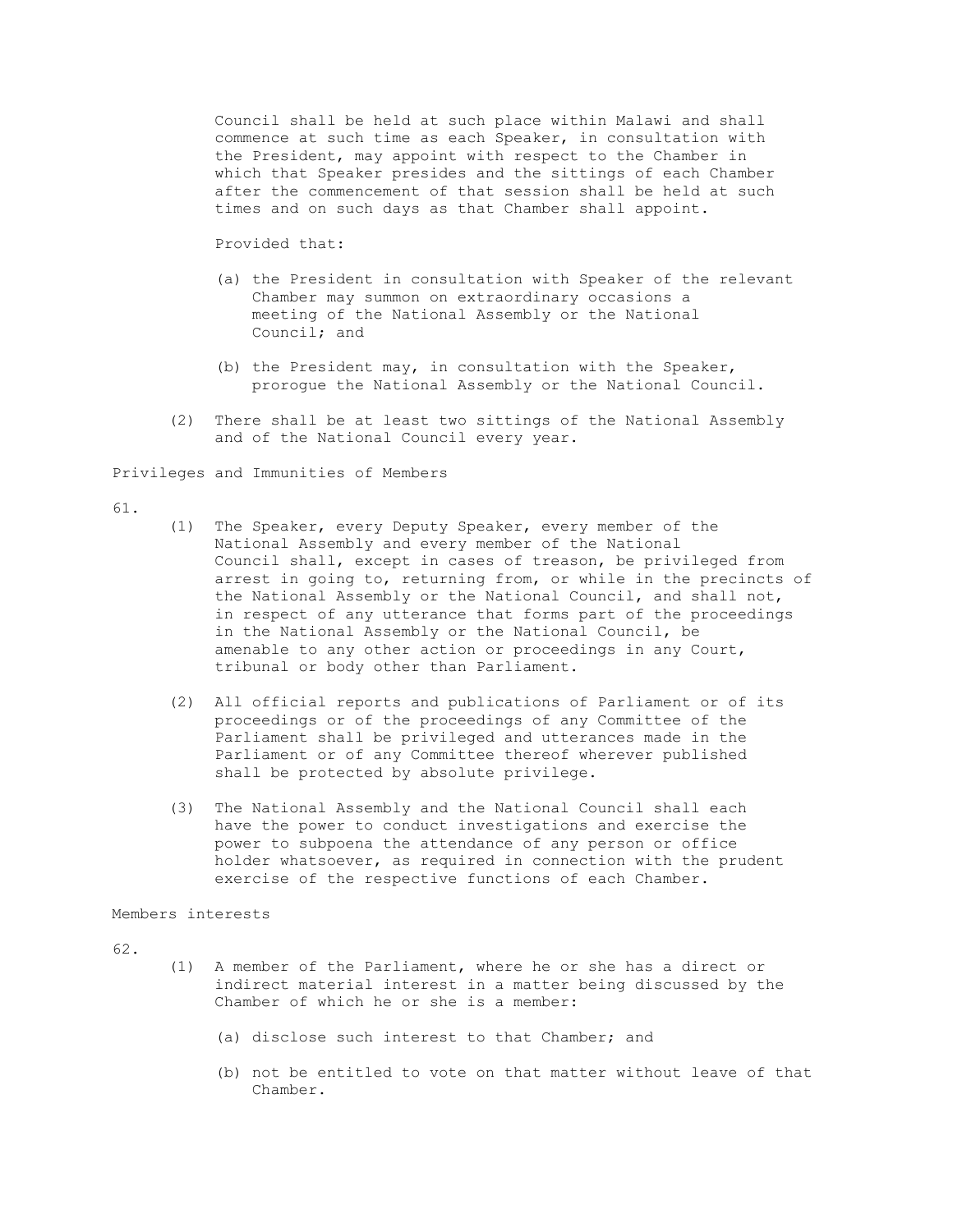(2) Where a member of the Parliament fails to disclose a material interest in accordance with subsection (1) that member shall be guilty of a contempt of the Chamber of which he or she is a member.

Composition of the National Assembly

- 63. (1) The National Assembly shall be comprised of such number of seats, representing every constituency in Malawi as shall be determined by the Electoral Commission, created under this Constitution.
	- (2) Each constituency shall freely elect any person, subject to this Constitution and an Act of Parliament, to represent it as a member of the National Assembly in such manner as may be prescribed by this Constitution or an Act of Parliament.

Vacancies in the National Assembly

- 64. (1) The seat of a member of the National Assembly shall become vacant:
	- (a) if the National Assembly has been dissolved;
	- (b) if a member dies or resigns his seat;
	- (c) if a member ceases to be citizen of the Republic;
	- (d) if a member assumes the office of President or Vice President;
	- (e) if any circumstances arise that, if he or she were not a member of the National Assembly, would cause that member to be disqualified for election under this Constitution or any other Act of Parliament;
	- (f) if the National Assembly declares a member's seat vacant in accordance with such rules and Standing Orders as may permit or prescribe the removal of a member for good and sufficient reason provided that they accord with the principles of Natural Justice; or
	- (g) if a member is subject to recall by his constituency in accordance with an Act of Parliament and the provisions of this Constitution.
	- (2) The Speaker of the National Assembly shall give notice in the Gazette in the event that the seat of any member of the Assembly shall become vacant under this section.

Provided that:

- (a) the National Assembly shall make provision for holding by-elections to fill any vacancy that shall occur;
- (b) any by-election to fill any vacancy that shall occur shall be held as expeditiously as possible, and in no event later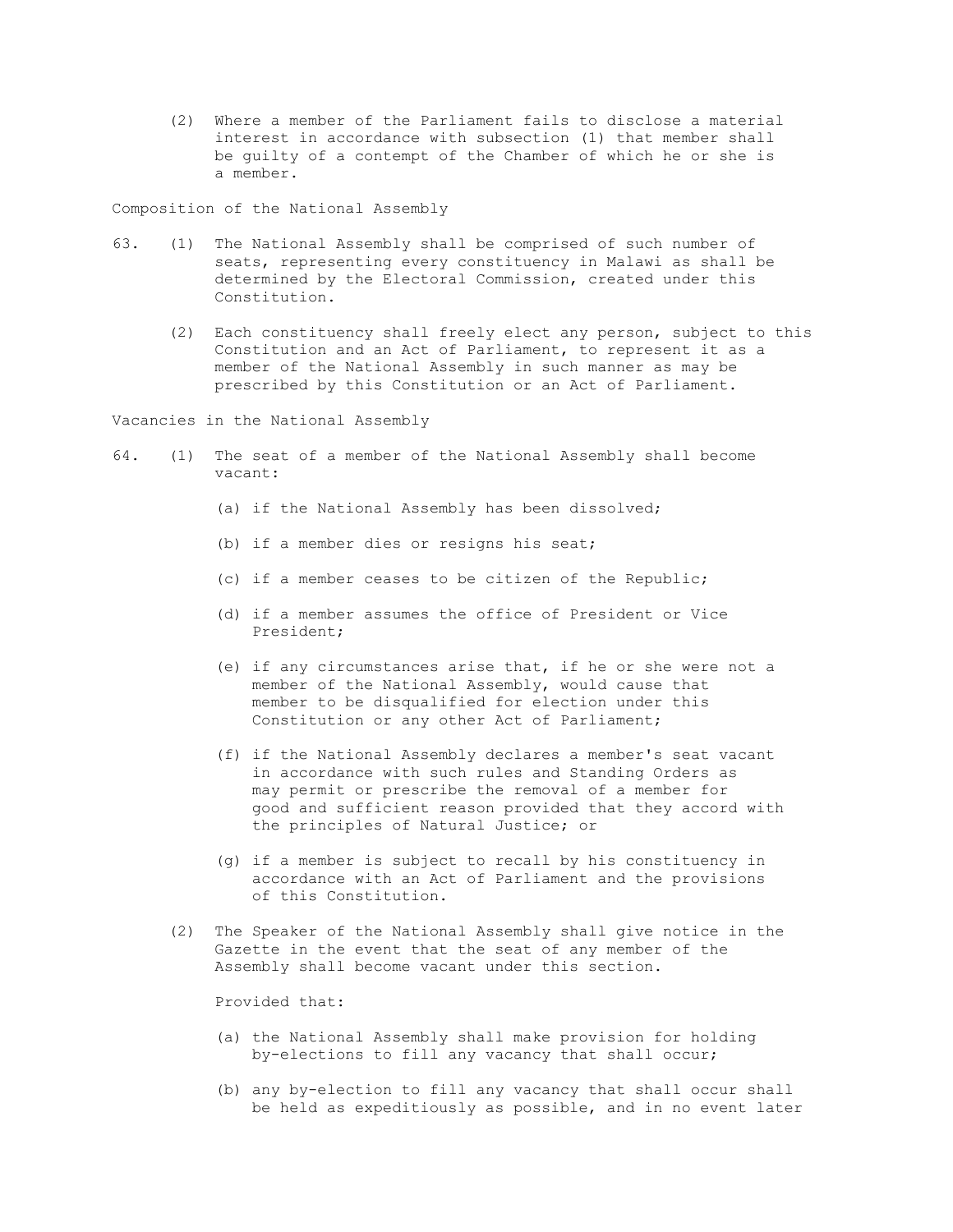that ninety days after the seat of any member of the National Assembly shall become vacant; and

- (c) any member elected at a by-election shall serve until such time as his seat becomes vacant in accordance with subsection (1).
- (3) The Speaker may, upon a motion of the National Assembly, postpone the declaration of a vacant seat for such period as that motion prescribes so as to permit any member to appeal against a decision:
	- (a) that member currently holds the seat that is to be declared vacant;
	- (b) there is a right to appeal against that decision to a court; and
	- (c) the decision being appealed is such that it which would require that member to vacate his seat in accordance with this section.

## Recall of members

- 65. (1) Every member of the National Assembly shall be liable to be recalled by his or her constituency within the meaning of this section.
	- (2) A member of the National Assembly shall be subject to recall by his or her the constituency in order to contest another by election, if a petition of recall has been upheld by the Electoral Commission, where the petitioner:
		- (a) is a registered voter in the constituency that the member being recalled has been elected to represent;
		- (b) has proved, on a balance of probabilities, that there is a sufficient proportion of the electorate within that constituency, being not less than half the total of registered voters, who desire that the seat representing that constituency should be contested in a by-election.
	- (3) Where there has been a successful petition of recall, in accordance with subsection (1) the decision of the Electoral Commission shall be notified to the Speaker of the National Assembly who shall, on such notification, declare the seat vacant and a by-election shall be announced.

# Crossing the floor

66. (1) The Speaker shall declare vacant the seat of any member of the National Assembly who was, at the time of his election, a member of one political party represented in the National Assembly, other than by that member alone but who has ceased to be a member of that party and has joined another party represented in the National Assembly.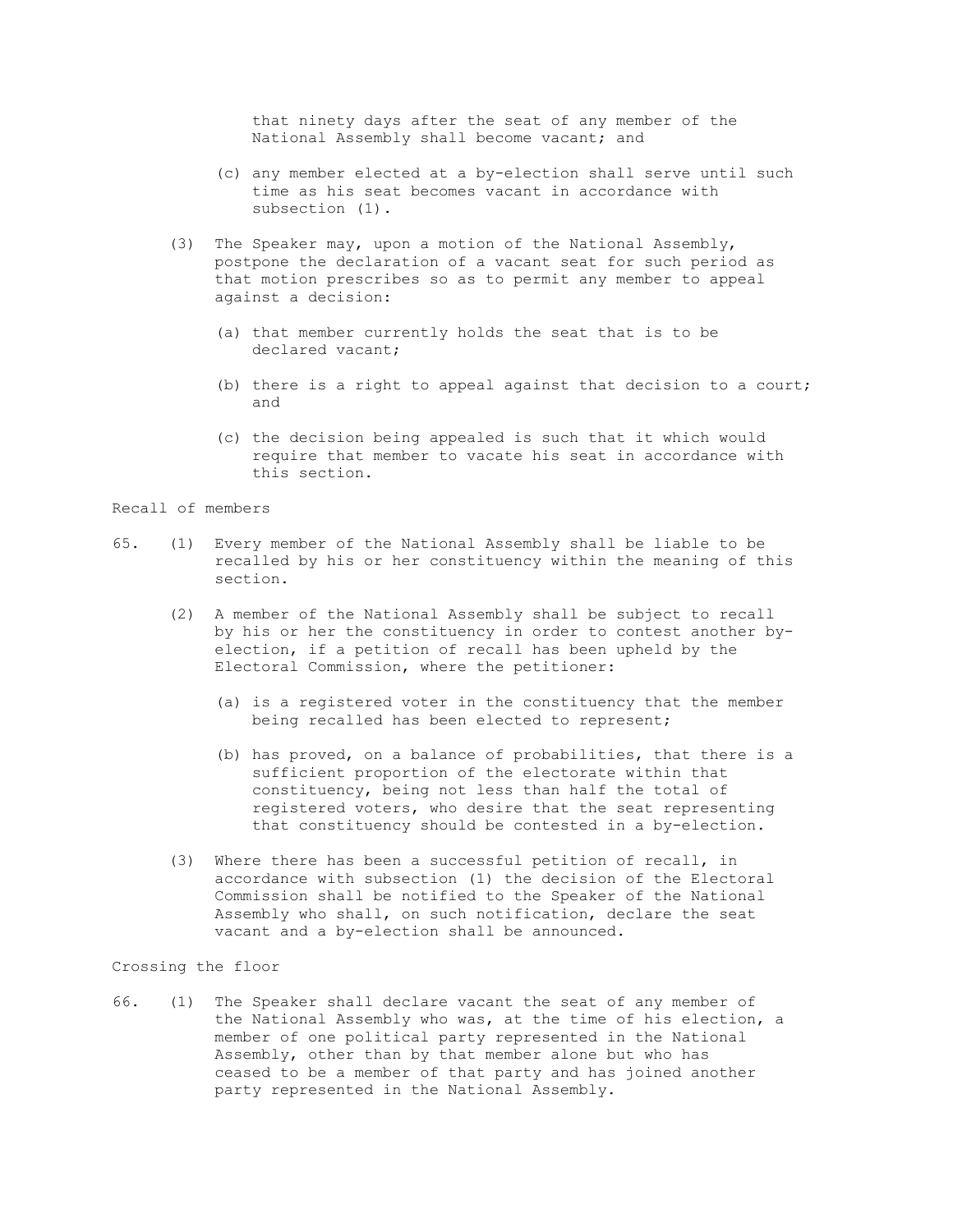Provided that:

- (a) a member of the National Assembly who was elected as an independent member of the National Assembly and as such was not a member of a party represented in the National Assembly, shall not, solely by reason of joining a party represented in the National Assembly, have his seat declared vacant; and
- (b) a member of the National Assembly, who was a member of a party represented in the National Assembly at the time of his election, but has ceased to be a member of that party and has thereafter declared himself or herself as not being a member of any party represented in the National Assembly, shall not have his seat declared vacant, under this section, unless he or she subsequently joins another party within the life of that Parliament.
- (2) Notwithstanding subsection (1), all members of all parties shall have the absolute right to exercise a free vote in any and all proceedings of the National Assembly, and shall not have their seat declared vacant solely on account of their voting in contradiction to the recommendations of a party, represented in the National Assembly, of which they are a member.

Functions and powers of the National Assembly

- 67. The National Assembly shall be a directly elected chamber whose primary purpose shall be legislative and which shall have power, subject to this Constitution, to:
	- (1) receive, amend, accept or reject Government Bills and Private Bills;
	- (2) initiate Private Members Bills on the motion of any member and amend, accept or reject all Private Members Bills;
	- (3) receive, amend, accept or reject any Bills remitted from the National Council;
	- (4) debate and vote motions in relation to any matter including motions to indict and convict the President or Vice-President by impeachment;
	- (5) exercise such other functions and powers as are conferred on it by this Constitution; and
	- (6) take all actions incidental to and necessary for the proper exercise of its functions.

Dissolution of the National Assembly

- 68. (1) The National Assembly, shall continue for five years from the date of its first sitting after any dissolution and then shall stand dissolved.
	- (2) Whenever the National Assembly is dissolved a general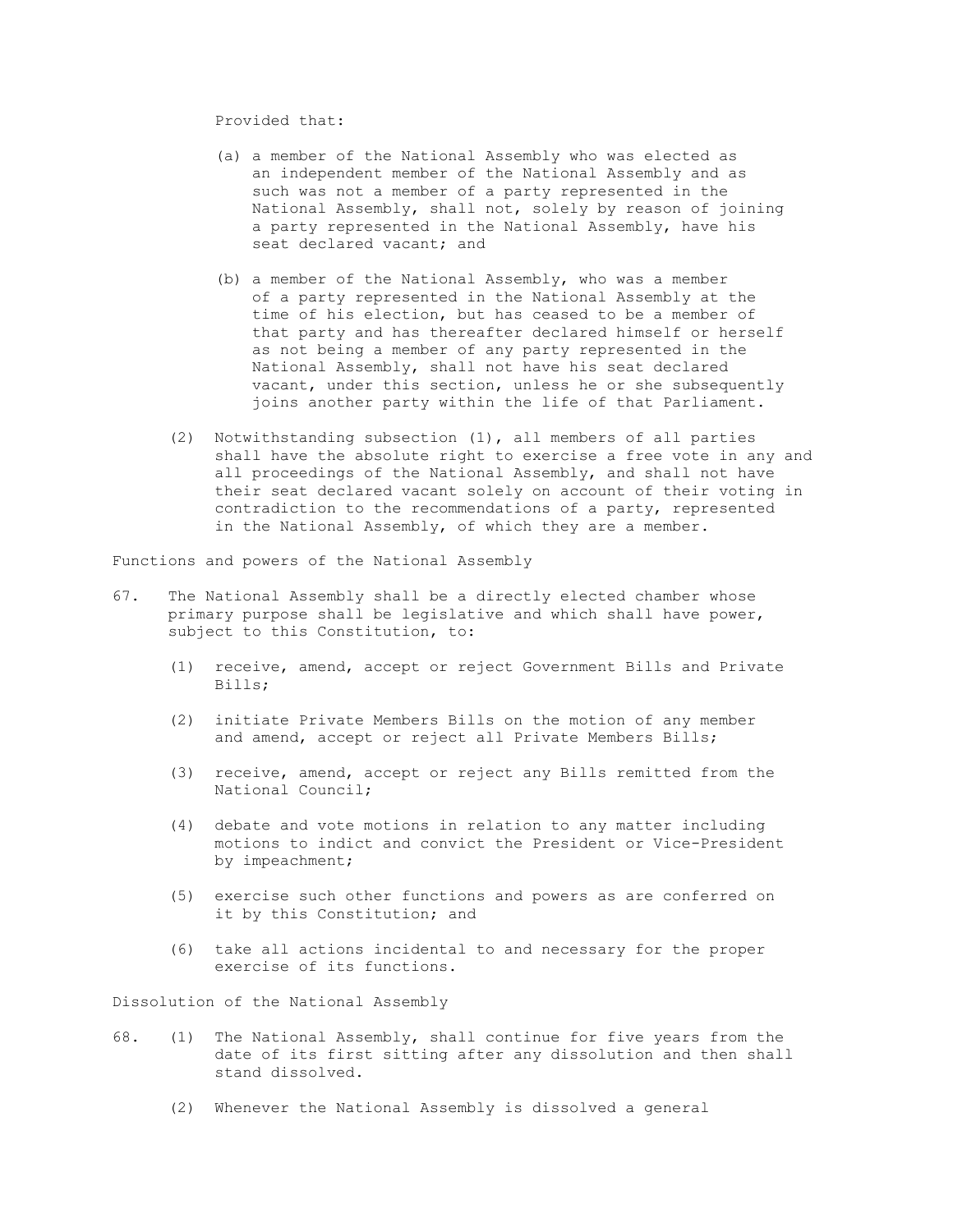election of members of the National Assembly shall be held within ninety days of the date of the dissolution and the date of a session of the National Assembly shall be appointed by the President to commence within forty five days of the date appointed by the Electoral Commission as the polling day for the election or, if more than one polling day is appointed, within forty five days of the last polling day.

Composition of the National Council

- 69. The National Council shall consist of:
	- (1) two Local Delegates from each District being one man and one woman, registered as voters in that District and elected by the Council of that District in secret ballot within thirty days of each local government election;
	- (2) twelve seats shall be occupied by Chiefs Delegates;
		- (a) four Chiefs elected in secret ballot by a caucus of Chiefs to be held in Mzuzu within thirty days of any local government election;
		- (b) four Chiefs elected in secret ballot by a caucus of Chiefs to be held in Lilongwe within thirty days of any local government election;
		- (c) four Chiefs elected in secret ballot by a caucus of Chiefs to be held in Blantyre within thirty days of any local government election;
	- (3) ten seats being composed of two Sector Representatives from each of the following sectors of society:
		- (i) health;
		- (ii) education;
		- (iii)farming;
		- (iv) business; and
		- (v) trade unions,

 who shall be elected by a two thirds majority of members of the National Council on the basis of nominations by the Nominations Committee provided for in subsection (6)

- (4) six persons General Representatives and who shall be such persons as are generally recognised for their outstanding contribution to the social, cultural, or technological development of the nation, who shall be elected by a two thirds majority of members of the National Council on the basis of nominations by the Nominations Committee provided for by subsection (6).
- (5) four Clerical Representatives of the different religious faiths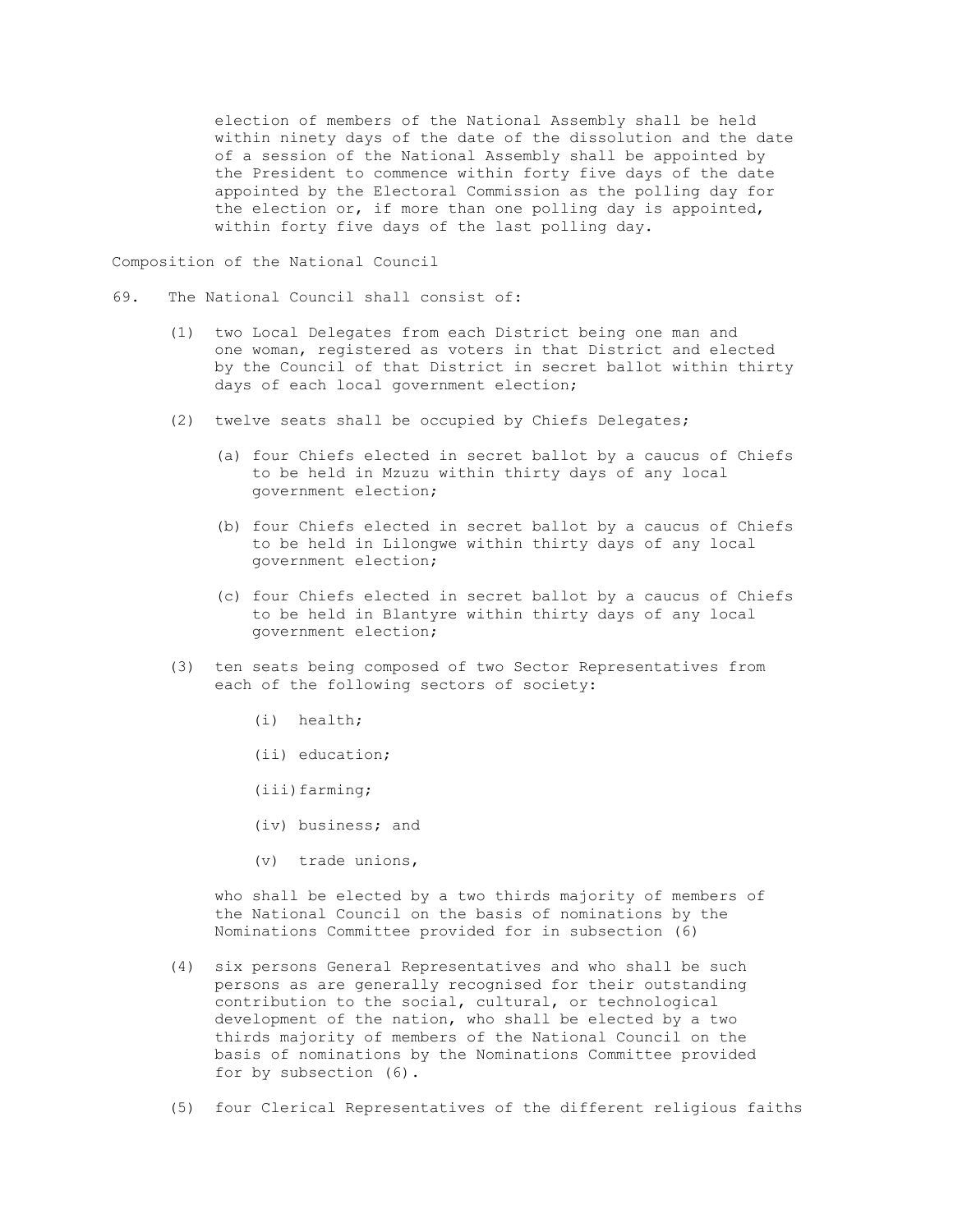in Malawi, who shall be elected by a two thirds majority of members of the National Council on the basis of nominations of the Nominations Committee prescribed by subsection (6.

 (6) There shall be a Nominations Committee which shall be formed within thirty days of the each Local Government election for the purpose of nominating the Representatives referred to in this section and which shall be made up of the Speaker of the National Council, the Speaker of the National Assembly, the Ombudsman, and seven members, being Delegates of the National Council.

 Provided that any Representative may be nominated for an indefinite number of subsequent terms, unless otherwise disqualified or removed.

Vacancies in the National Council

- 70. (1) The seat of a member of the National Council shall become vacant:
	- (a) if the National Council has been dissolved;
	- (b) if a member dies or resigns his seat;
	- (c) if a member ceases to be citizen of the Republic;
	- (d) if a member assumes the office of President or Vice President, Minister or Deputy Minister;
	- (e) if any circumstances arise that, if he or she were not a member of the National Council, would cause that member to be disqualified for nomination or election under this Constitution or any other Act of Parliament; or
	- (f) if the National Council declares a member's seat vacant in accordance with such rules and Standing Orders as may permit or prescribe the removal of a member for good and sufficient reason provided that they accord with the principles of Natural Justice.
	- (2) The Speaker of the National Council shall give notice in the Gazette in the event that the seat of any member of the Council shall become vacant under this section.
	- (3) Where the seat of a member of the National Council is declared vacant by virtue of this section:
		- (i) if that member is a Local Government Delegate, then the Electoral Commission shall notify the District Council by which that Local Government Delegate was elected to declare an election within thirty days of the seat becoming vacant;
		- (ii) if that member is a Chiefs Delegate, then the Speaker of the National Council shall notify the Paramount Chiefs so as to convene the relevant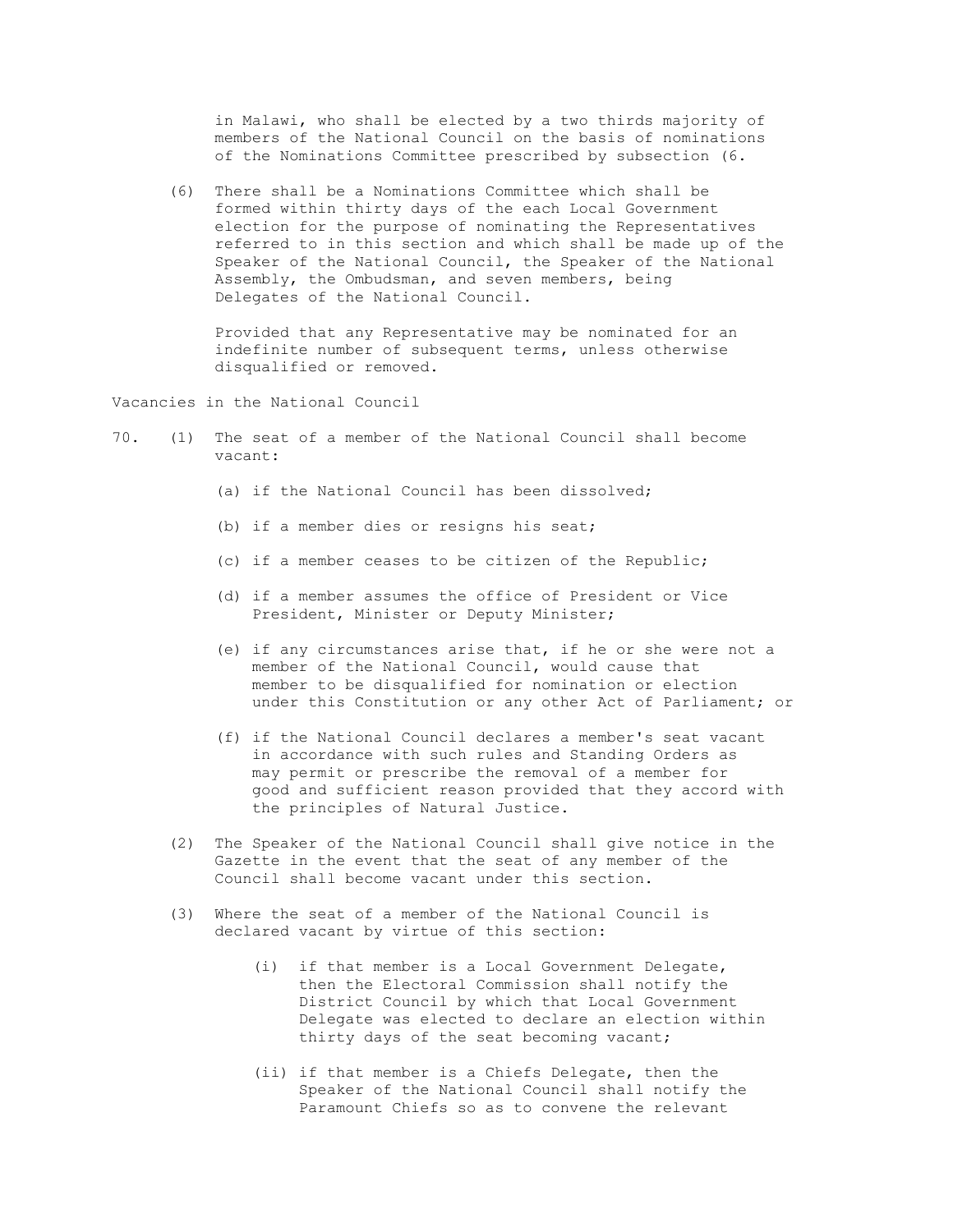caucus of Chiefs for the election of another delegate;

 (iii)if that member is a Sector Representative, a General Representative or a Clerical Representative, then the Speaker of the National Council shall convene the Nominations Committee of the National Council who shall put forward nominations for appointment to the National Council.

Functions and powers of the National Council

- 71. The National Council shall be an indirectly elected chamber whose primary purpose shall be deliberative and which shall have power, subject to this Constitution, to:
	- (a) receive, scrutinize and amend Bills from the National Assembly, not being Money Bills;
	- (b) vote motions to confirm or remit Bills passed by the National Assembly;
	- (c) debate any issue at its own motion, initiate Private Members Bills and vote motions in respect of any matter including motions to convict the President or Vice- President by impeachment;
	- (d) carry out such other functions as may be delegated to it by an Act of Parliament;
	- (e) exercise such other functions and powers as are conferred on it by this Constitution; and
	- (f) take all actions incidental to and necessary for the proper exercise of its functions.

Scrutiny by the National Council

- 72. (1) All Bills shall be laid before the National Council.
	- (2) Any member of the National Council may, in respect to a Bill laid before the National Council;
		- (a) within fourteen days of that Bill being laid, raise a motion to debate that Bill in full readings; or
		- (b) after fourteen days, but before the lapse of forty days, raise a motion to remit the Bill to the National Assembly.
	- (3) Any Bill laid before the National Council which has not been the subject of a motion to debate within the meaning of this section shall after the lapse of forty days, be presented for Presidential Assent.
	- (4) Where a Bill is debated under subsection (2)(a), it shall be passed back to the Speaker of the National Assembly who shall certify that it is: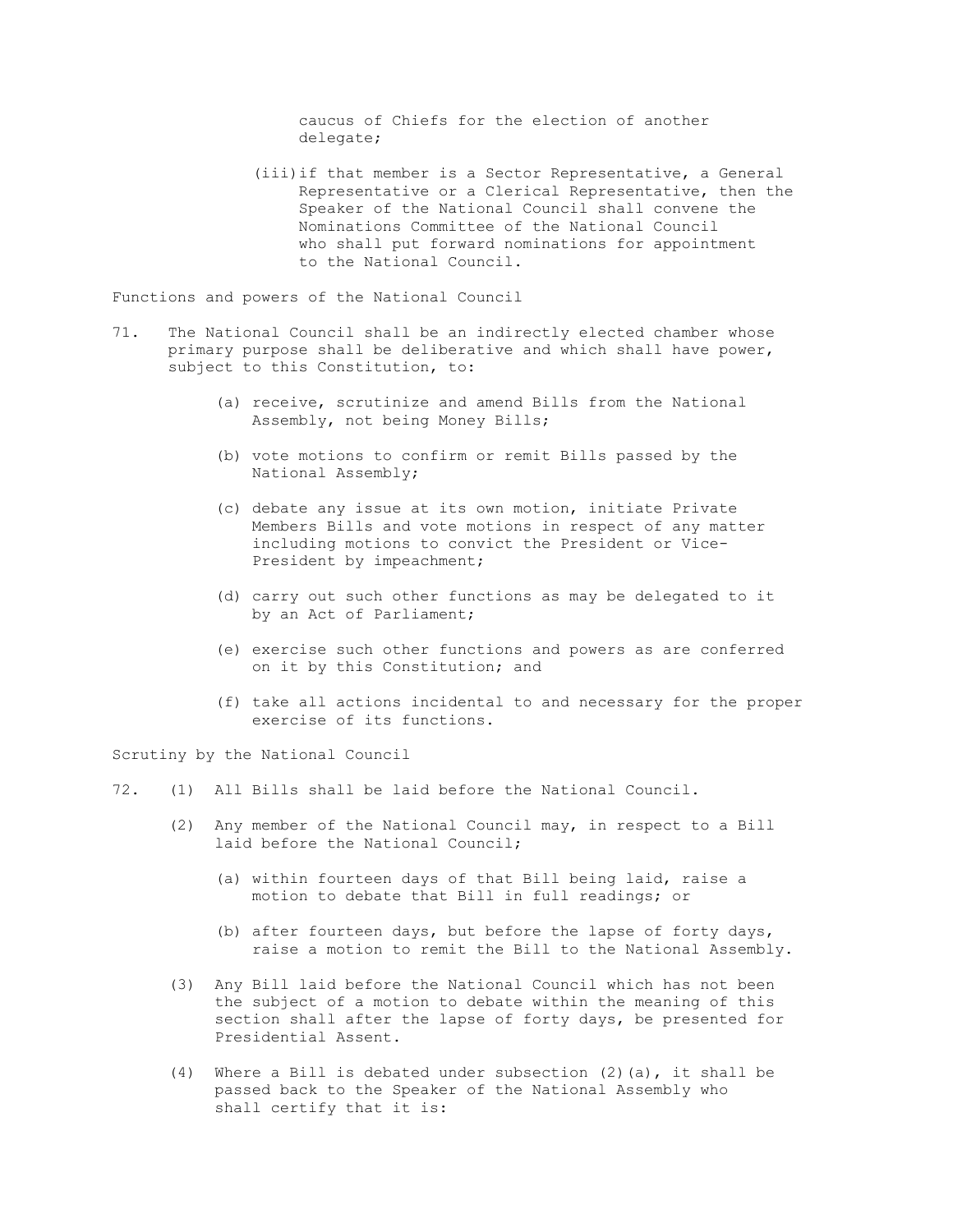- (a) without amendment, in which case the Speaker shall present it for Presidential Assent; or
- (b) amended, in which case the Bill shall be laid before the National Assembly for fourteen days, provided that if no motion to debate the Bill in full is raised by any member of the National Assembly within that time it shall be presented in amended form for Presidential Assent.
- (5) Where a Bill has been remitted by the National Council by virtue of a majority vote in favour of a motion under subsection (2)(b):
	- (a) the National Council shall give reasons for that remittance; and
	- (b) the Speaker of the National Assembly shall table the Bill which may be further debated and amended, and if passed by a majority of all the seats of the National Assembly may be presented for Presidential Assent.
- (6) Where a Private Members Bill has been initiated and passed by the National Council it shall be sent to the Speaker of the National Assembly who shall table the Bill which may be further debated and amended, and if passed by a majority of the National Assembly the Bill may be presented for Presidential Assent.

Dissolution of the National Council

73. The National Council shall continue from the date of its first sitting, being no later than thirty days after a Local Government election after any dissolution until it stands dissolved which shall take place 90 days before the next Local Government elections.

Presidential Assent

- 74. (1) Where a Bill is presented to the President for assent the President shall either assent or withhold assent.
	- (2) Where the President withholds assent to a Bill, the Bill shall be returned to the Speaker of the National Assembly by the President with a notification that the President's assent has been withheld including reasons therefor, and the Bill shall not be again debated by the National Assembly until after the expiry of twenty-one days from the date of the withholding of that notification.
	- (3) If the Bill is debated again and passed by a majority of the National Assembly at any time between the date of the expiry of the twenty-one days referred to in subsection (2) and six months from that date, the Bill shall be again presented for Presidential Assent.
	- (4) Where a Bill is again presented to the President for assent in accordance with subsection (3), the President shall assent to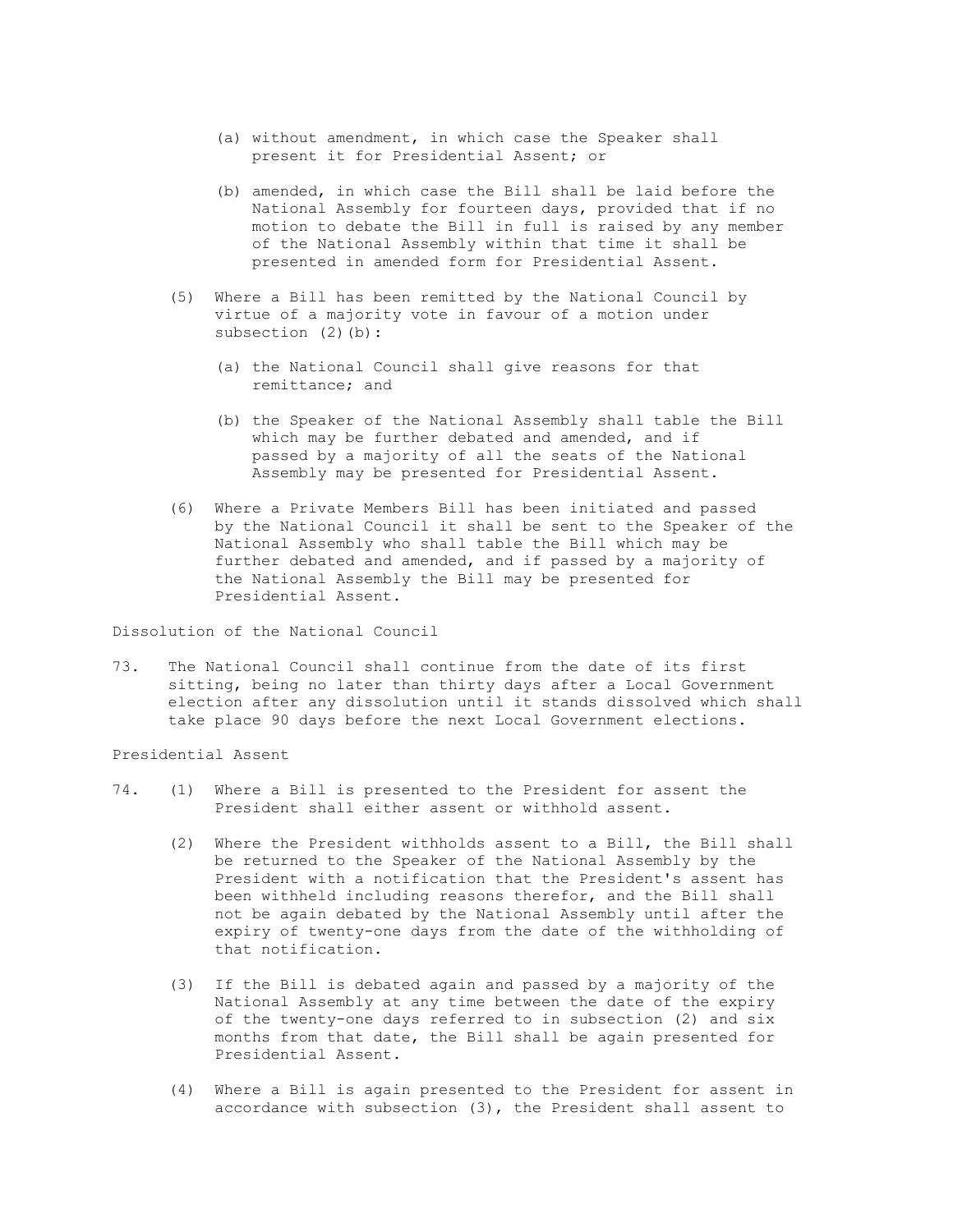the Bill within twenty-one days of its presentation.

 (5) When a Bill that has been duly passed is assented to in accordance with this Constitution the Clerk shall cause it to be published immediately in the Gazette.

The coming into force of laws

75. No law made by Parliament shall come into force until it has been published in the Gazette, but Parliament may prescribe that a law shall not come into force until some later date, after its publication in the Gazette.

## CHAPTER 6

## ELECTIONS

The Electoral Commission

- 76. (1) There shall be an Electoral Commission which shall consist of a Chairman who shall be a judge nominated in that behalf by the Judicial Service Commission and such other members, not being less than six, as may be appointed in accordance with an Act of Parliament.
	- (2) A person shall not be qualified to hold the office of a Member of the Electoral Commission if that person is a Minister, Deputy Minister, a member of Parliament or a public officer.
	- (3) Subject to this section, a person shall cease to be a member of the Electoral Commission:
- (a) at the expiration of four years from the date of his appointment, unless reappointed to a new four-year term; or
	- (b) if any circumstances arise that, if that person were not a member of the Electoral Commission, he or she would be disqualified for appointment as such.
	- (4) A member of the Electoral Commission may be removed from office by the President on the recommendation of the Public Appointments Committee of the National Assembly on the grounds of incapacity or incompetence in the performance of the duties of that office.

Powers and Functions

- 77. (1) The Electoral Commission shall exercise such functions in relation to elections as may be conferred upon it by this Constitution or by an Act of Parliament.
	- (2) The duties and functions of the Electoral Commission shall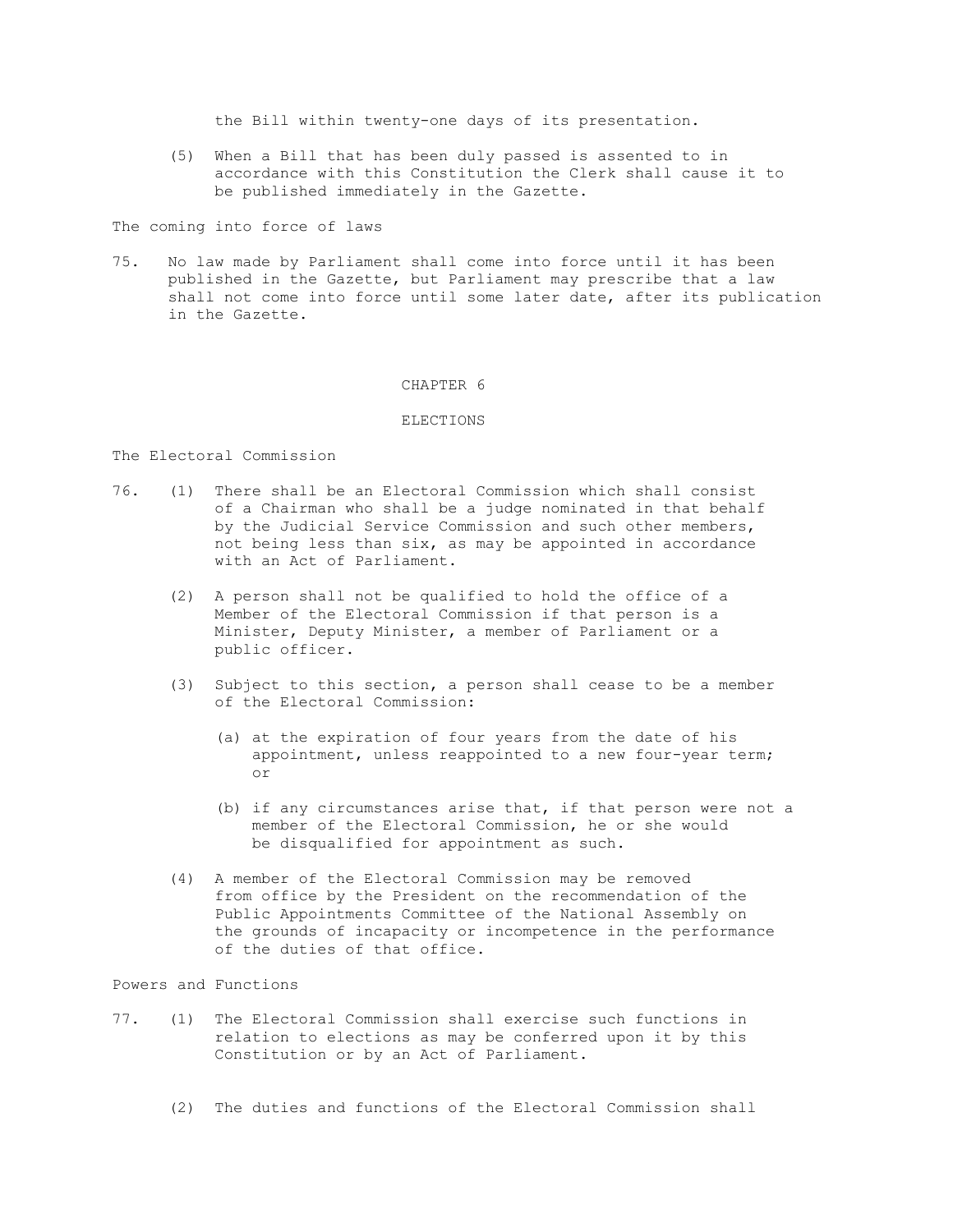## include:

- (a) to determine constituency boundaries impartially on the basis of ensuring that constituencies contain approximately equal numbers of voters eligible to register, subject only to consideration of:
	- (i) population density;
	- (ii) ease of communication; and
	- (iii)geographical features and existing administrative areas.
- (b) to review existing constituency boundaries at intervals of not more than five years and alter them in accordance with the principles laid down in subsection (2)(a).
- (c) to determine electoral petitions and complaints relating to the conduct of any elections to ensure compliance as prescribed under this Constitution and any other Act of Parliament, subject to the right of any petitioner or complainant to appeal to the High Court against determinations of the Electoral Commission, with respect to any electoral petition that the petitioner has laid before the Electoral Commission; and
- (d) to perform such other functions as may be prescribed by an Act of Parliament.
- (3) The Electoral Commission shall exercise its powers, functions and duties under this section independent of any direction or interference by other person or authority.
- (4) Without prejudice to subsection (3):
	- (a) the High Court shall have jurisdiction entertain applications for judicial review of the exercise of powers by the Electoral Commission to ensure that they were duly exercised in accordance with this Constitution or any Act of Parliament; and
	- (b) The National Assembly shall confirm all determinations by the Electoral Commission with regard to the drawing up of constituency boundaries or shall reject such determinations.

 Provided that the National Assembly may not of their own motion amend constituency boundaries, save with the written approval and recommendation of the Electoral Commission.

## The Franchise

78. (1) All persons shall be eligible to vote in any General Election, Presidential Election, local government election or referendum, subject only to this section.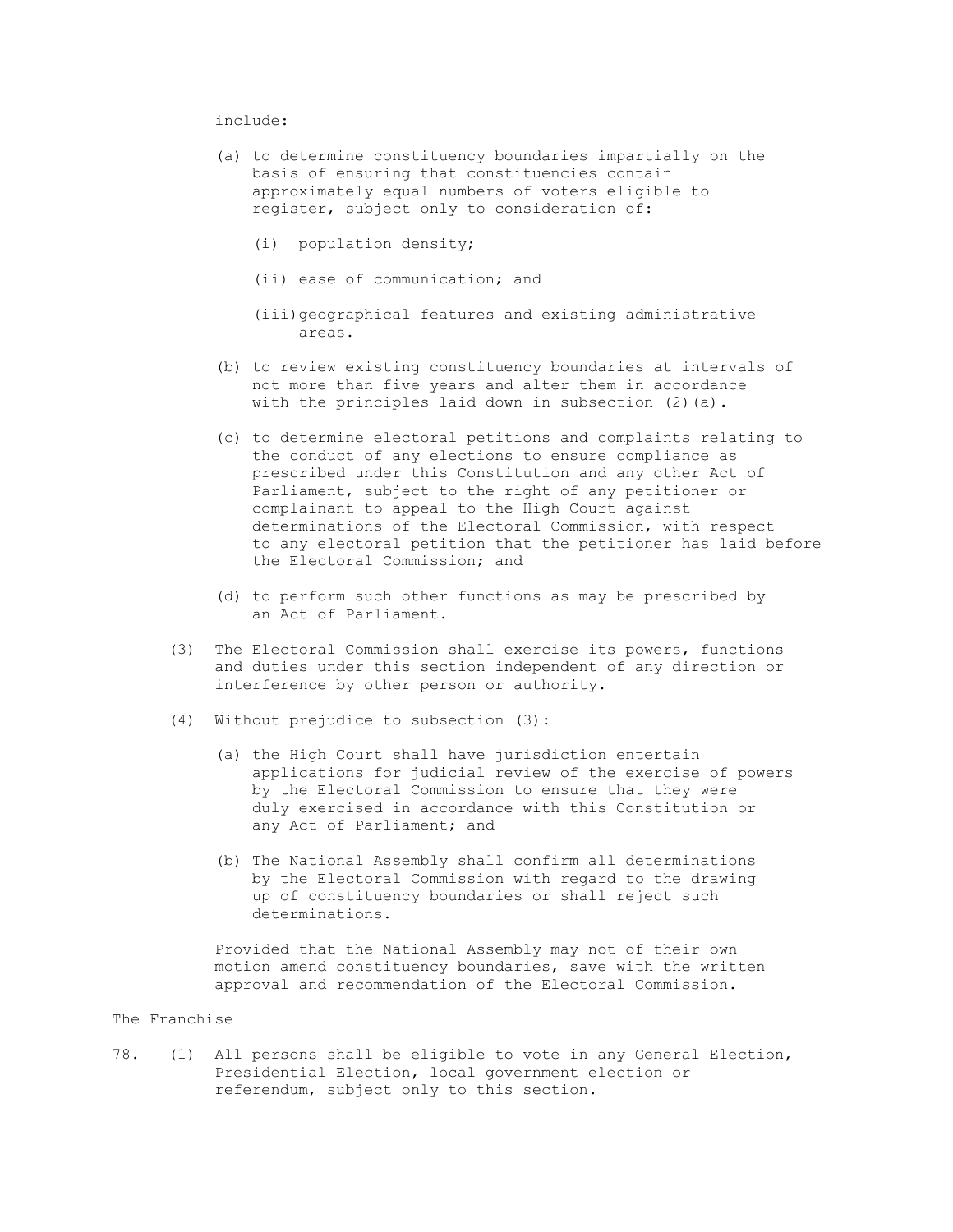- (2) Subject to subsection (3), a person shall be qualified to be registered as a voter in a constituency if, and shall not be so qualified unless, at the date of the application for registration that person:
	- (a) is a citizen of the Republic;
	- (b) has attained the age of eighteen years; and
	- (c) is ordinarily resident in that constituency or was born there or is employed or carries on a business there.

 Provided that a person shall be qualified to be registered as a voter in a constituency, even if not a citizen of the Republic, after having been ordinarily resident in the Republic for seven years.

- (3) No person shall be qualified for registration as a voter in a constituency if that person:
	- (a) is under any law in force in the Republic, adjudged or otherwise declared to be of unsound mind;
	- (b) is under sentence of death imposed by a court having jurisdiction in the Republic, either before or after the appointed day;
	- (c) is disqualified from registration as a voter on the grounds of his having been convicted of any violation of any law relating to elections passed by Parliament and in force at the time of, or after the commencement of this Constitution, or for infringement of subsection (4).
- (4) Where any person is qualified to be registered in more that one constituency as a voter he or she may be so registered only in one constituency.

#### CHAPTER 7

## THE EXECUTIVE

## The President

79. There shall be a President who shall be the Head of State and Government and Head of the Executive and the Commander-in- Chief of the Armed Forces.

The Vice-President

80. There shall be a Vice-President who shall assist the President and who shall exercise the powers and functions conferred on him or her by this Constitution and by any Act of the National Assembly.

Election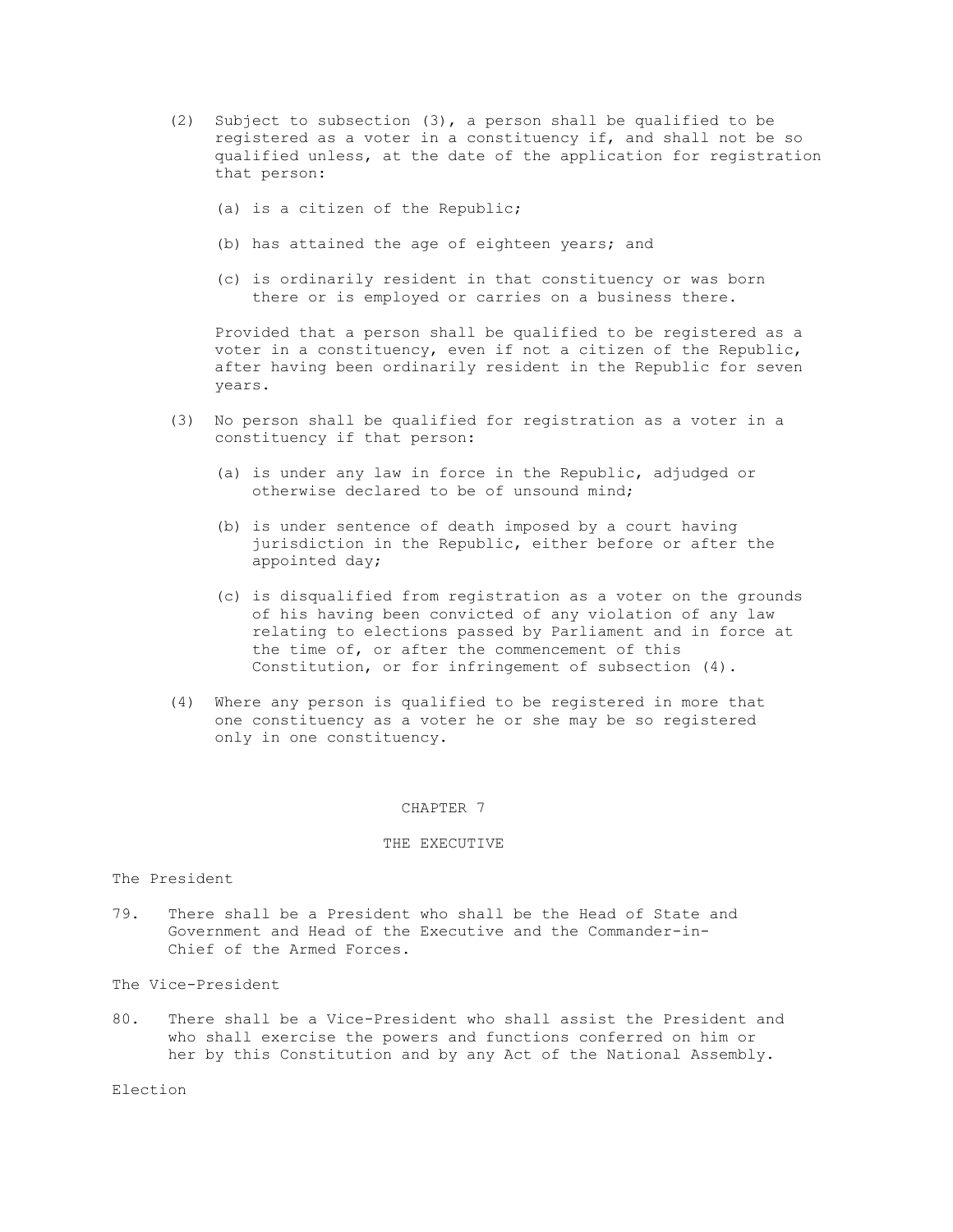- 81. (1) The President shall be elected in accordance with the provisions of this Constitution and in such manner as may be prescribed by an Act of the National Assembly.
	- (2) The President shall be elected by a majority of the electorate through direct, universal and equal suffrage.
	- (3) Every Presidential candidate shall at the time of his nomination declare who shall be his Vice President if he is elected.
	- (4) The Vice President shall not be directly elected.
	- (5) A person shall only be qualified for nomination for election as President or Vice-President if that person:
		- (a) is a citizen of the Republic of Malawi by birth or descent;
		- (b) has attained the age of thirty-five years.
	- (6) No person shall be eligible for nomination as candidate for election as President or Vice-President if that person:
		- (a) has been adjudged or declared to be of unsound mind;
		- (b) is an undischarged bankrupt having been declared bankrupt under a law of the Republic;
		- (c) has been convicted by a competent court of a crime involving dishonesty or moral turpitude within seven years of the date of nomination.
		- (d) is under a declaration of allegiance to a foreign country.
		- (e) is the holder of a public office or a member of the National Assembly, unless that person first resigns.

Oath or Affirmation

82. (1) Before a person elected to be President or appointed to be Vice President takes office that person shall take the following oath which shall be administered in public by the Chief Justice:

> " I ....... do solemnly swear that I will well and truly perform the functions of the high office of President (or Vice- President) of the Republic of Malawi, and that I will preserve and defend the Constitution, and that I will do right to all manner of people according to law without fear or favour, affection or ill-will. So help me God".

 (2) Instead of taking an Oath the President or Vice President, may, if he thinks fit, make an affirmation which shall be in the like form with the substitution of "affirm" for "swear", and the omission of the final sentence.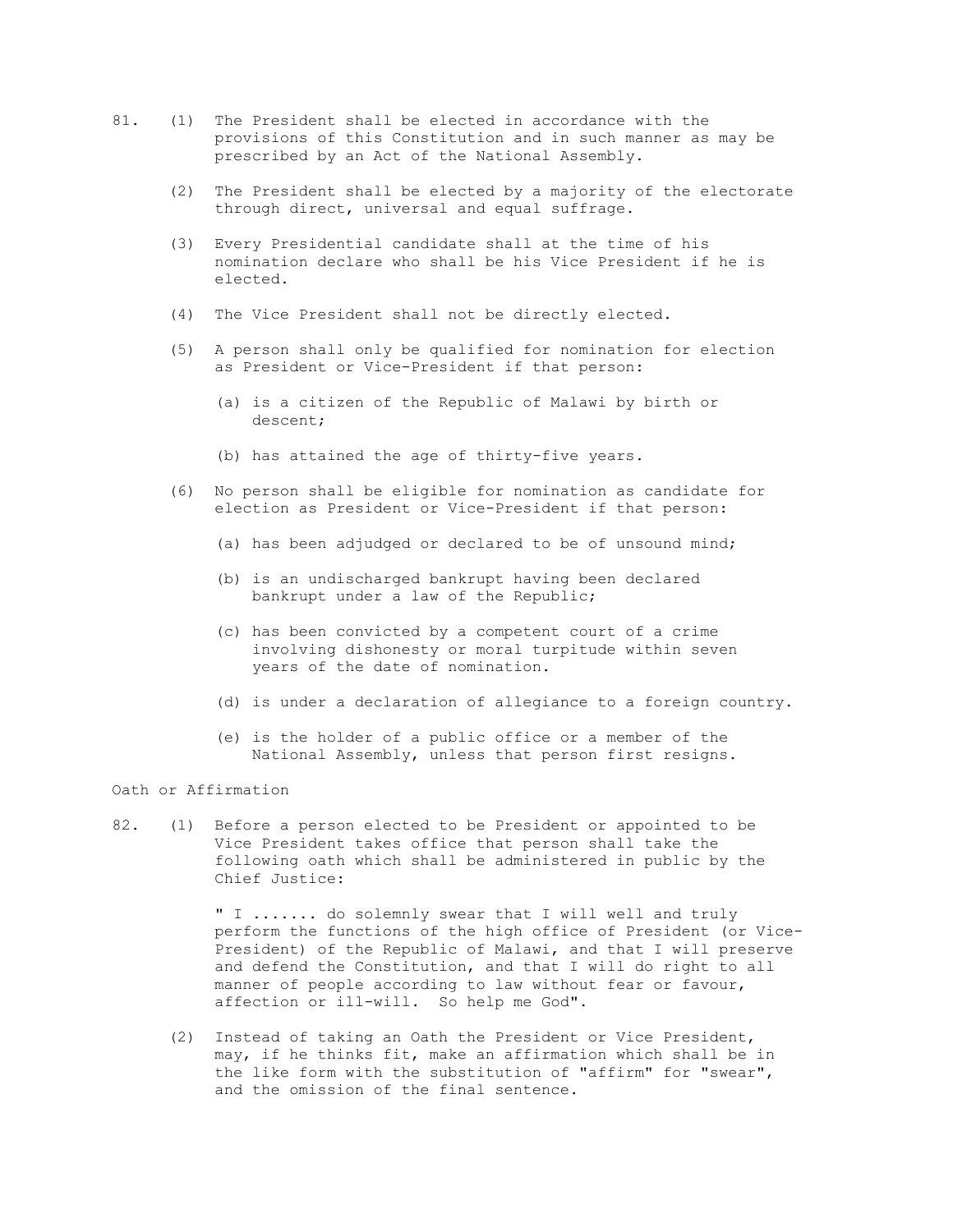- (3) A person elected to be President or nominated to be Vice- President shall be sworn into office, in accordance with sub section (1), within thirty days of being elected.
- (4) The President and Vice-President shall hold office until such time as his or her successor is sworn in.

## Remuneration

- 83. (1) The President and Vice-President shall receive such salary, allowance or pension as may from time to time be determined by an Act of the National Assembly.
	- (2) The salary of the President and Vice-President shall not be reduced without their consent.

# Term of Office

- 84. (1) A President and the Vice President shall hold office for five years.
	- (2) A President or Vice-President may serve a maximum of two consecutive terms.
	- (3) Whenever there is a vacancy in the office of President the Vice President shall assume that office.

 Provided that the Vice President shall only hold office as Acting President until the expiry of ninety days or, where four years of a Presidential term have expired, for the rest of that Presidential term, and thereafter a Presidential election shall be held

- 85. If the Vice-President dies or resigns from office, the vacancy shall be filled for the unexpired period of that term by a person appointed by the President.
- 86. If at any time both the office of President and Vice President become vacant then the Cabinet shall elect from among its members an Acting President and Acting Vice President who shall hold office for no more than ninety days or, where four years of a Presidential term have expired, for the rest of that Presidential term, and thereafter a Presidential election shall be held.

## Removal from office

87. (1) The President and Vice President shall be removed from office where the National Assembly has indicted and convicted the President or Vice President by impeachment.

> Provided that any such impeachment proceedings shall be in full accord with the principles of Natural Justice and that:

 (a) indictment and conviction by impeachment shall only be on the grounds of serious violation of the Constitution or serious breach of the written laws of the Republic;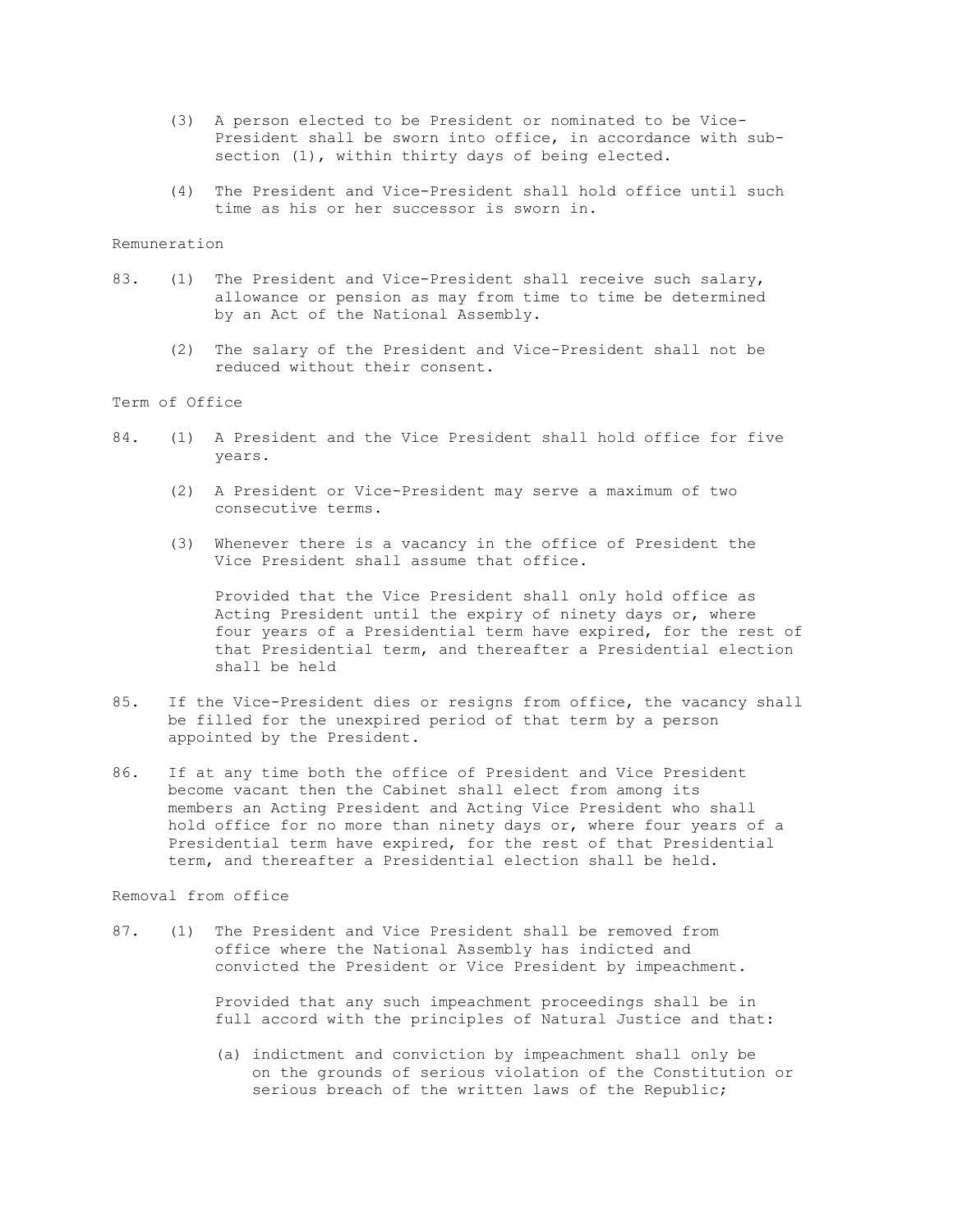- (b) indictment on impeachment shall require the affirmative vote of two-thirds of the members of the National Assembly in a Committee of the whole house;
- (c) the Speaker shall preside over proceedings for indictment by impeachment and the Chief Justice shall preside over trial on impeachment;
- (d) conviction on impeachment shall require the affirmative vote of two-thirds of the members of both Chambers;
- (e) conviction in cases of impeachment shall cause the removal, and disqualification from future office, of the office holder; and
- (f) Conviction by way of impeachment shall not act as a bar to legal proceedings.
- 88. (1) Whenever the President is incapacitated so as to be unable to discharge the powers and duties of that office, the Vice President shall act as President, until such time in the Presidential term as the President is able to resume his functions.
	- (2) The President shall not be deemed to be incapacitated for the purposes of this section until and unless:
		- (a) there is a written declaration, certified by a board of independent medical practitioners, that the President is unable to discharge the duties of the Presidency;
		- (b) the declaration is signed by the Vice President and a majority of the Cabinet, holding office at that time; and
		- (c) the declaration is submitted by the Vice President to the Speaker of the National Assembly.
	- (3) Upon submission of a declaration under subsection (2), the Vice President shall immediately assume the powers and duties of the Presidency as Acting President.
	- (4) Where a President has been declared to be incapacitated in accordance with subsection (2) the President may at any time thereafter submit to the National Assembly a written declaration stating his fitness to carry on the duties of the Presidency.

Provided that:

- (a) upon receipt of such a declaration from the President, the National Assembly shall have thirty days to determine whether the President is in fact so incapacitated as to be unable to discharge the duties of the presidency; and
- (b) if the National Assembly determines that he remains so incapacitated so as to be unable to discharge the duties of the Presidency, by an affirmative vote of two-thirds of all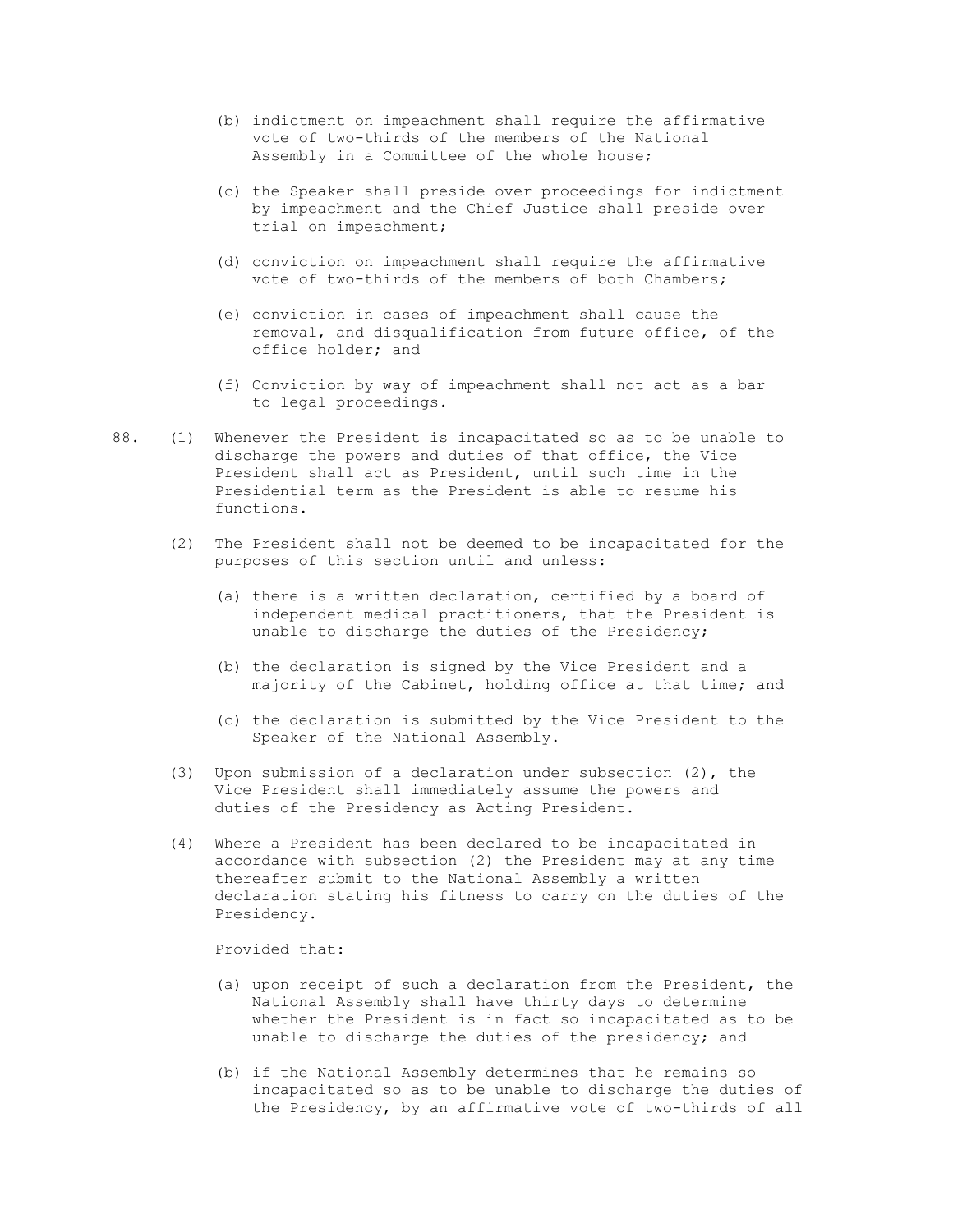of its members, the Vice President shall continue to act as President until the National Assembly determines that the President is again fit to assume the duties and powers of his office; or

- (5) If the National Assembly determines that the President is no longer so incapacitated as to be unable to discharge the duties of the Presidency, by an affirmative vote of two-thirds of the National Assembly, the President shall resume the duties of his office within thirty days of that vote.
- (6) If, on the expiry of twelve months from the date of the Speaker being notified of the incapacity of the President, the National Assembly has not determined that the President is fit to perform his duties in accordance with subsection (4), then a Presidential election shall be held.
- (7) These provisions shall apply mutatis mutandis to the incapacity of the Vice President except that the certificate shall then be signed by the President and be submitted to the Speaker by the President.

Responsibilities of the President

- 89. (1) The President shall be responsible for the observance of the provisions of this Constitution by the executive and shall as head of state defend and uphold the Constitution as the supreme law of the land.
	- (2) The President shall provide executive leadership in the interest of national unity in accordance with this Constitution and the law of the Republic.
	- (3) The President shall not hold any other public office and shall not perform remunerative work outside the duties of his or her office and shall fully disclose all of his or her assets and business interests upon election.
	- (4) The President and members of the Cabinet shall not use their office for personal gain or place themselves in a situation where their material interests conflict with the responsibilities and duties of his or her office.

Powers and Functions of the President

- 90. (1) The President shall have the following powers and duties:
	- (a) to promulgate Bills and assent to Bills duly passed by Parliament;
	- (b) to convene and preside over meetings of the Cabinet;
	- (c) to confer honours;
	- (d) to make such appointments as may be necessary in accordance with powers conferred upon him or her by this Constitution or any Act of the Parliament;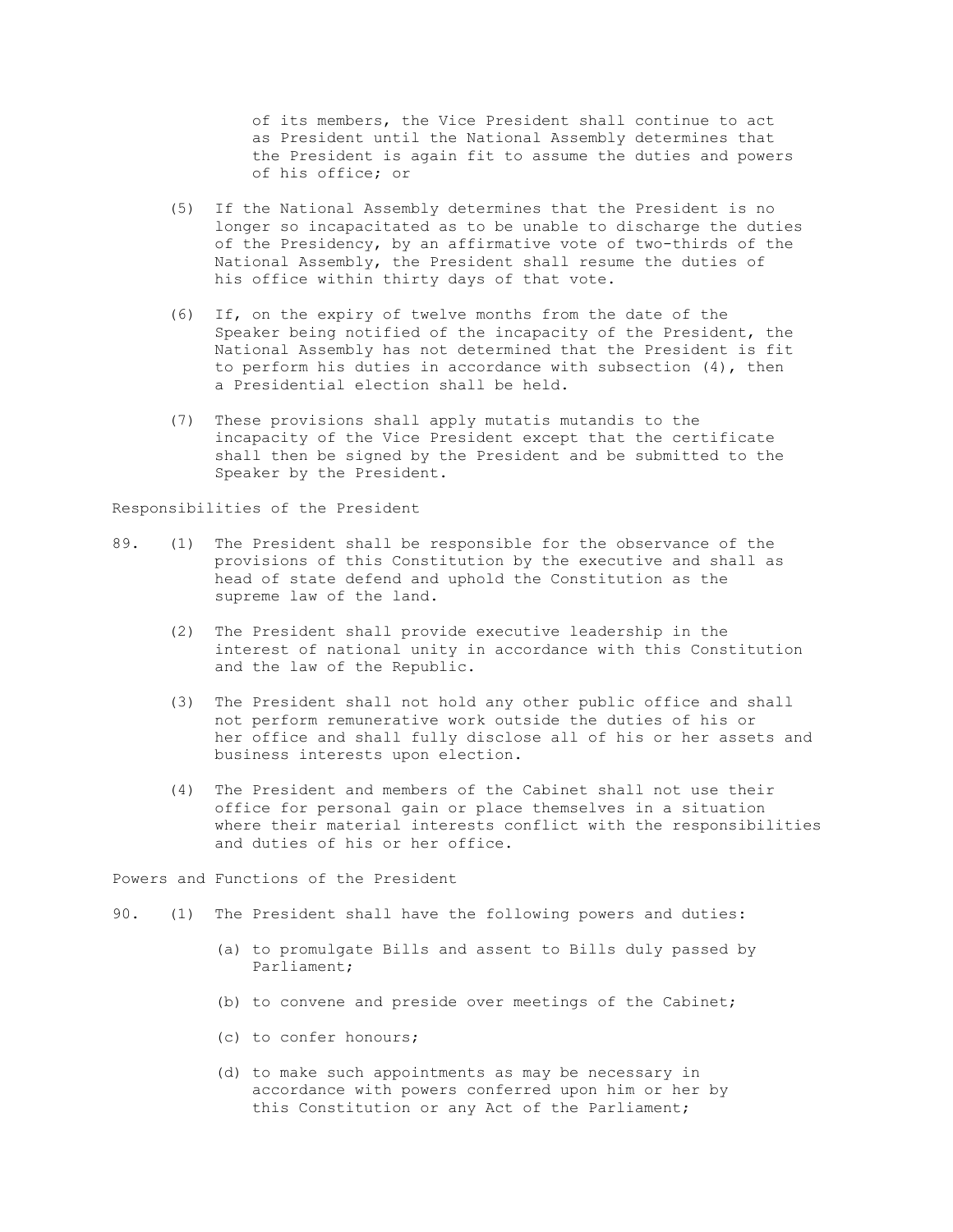- (e) subject to this Constitution to appoint, accredit, receive and recognise ambassadors, plenipotentiaries, diplomatic representatives and other diplomatic officers, consuls and consular officers;
- (f) to negotiate, sign, enter into and accede to international agreements or to delegate such power to Ministers, Ambassadors and High Commissioners;
- (g) to appoint commissions of enquiry;
- (h) to refer disputes of a constitutional nature to the High Court;
- (i) to proclaim referenda and plebiscites in accordance with this Constitution or an Act of Parliament;
- (2) The President may pardon convicted offenders, grant stays of execution of sentence, reduce sentences, or remit sentences, provided that:
	- (a) decisions under this subsection shall be taken in consultation with an Advisory Committee on the Granting of Pardon, the composition and formation of which shall be determined by an Act of Parliament;
	- (b) judgements in cases of impeachment shall not be liable to pardon by the President.
- (3) The President shall each year immediately before the consideration of the official budget attend Parliament and shall:
	- (a) address Parliament on the state of the nation and on the future policies of the Government at that time;
	- (b) report on the policies of the previous year; and
	- (c) respond to questions.
- (4) The President shall exercise all other powers reasonably necessary and incidental to the functions of his office as are prescribed by this Constitution or an Act of Parliament.
- (5) The powers and functions of the President shall be exercised by him or her personally or by a member of the Cabinet or by a government official to whom the President has delegated such power in writing.

Confirmation of Presidential Acts

- 91. (1) Decisions of the President shall be expressed in writing under his or her signature.
	- (2) The signature of the President on any instrument shall be confirmed by the Seal of the Republic.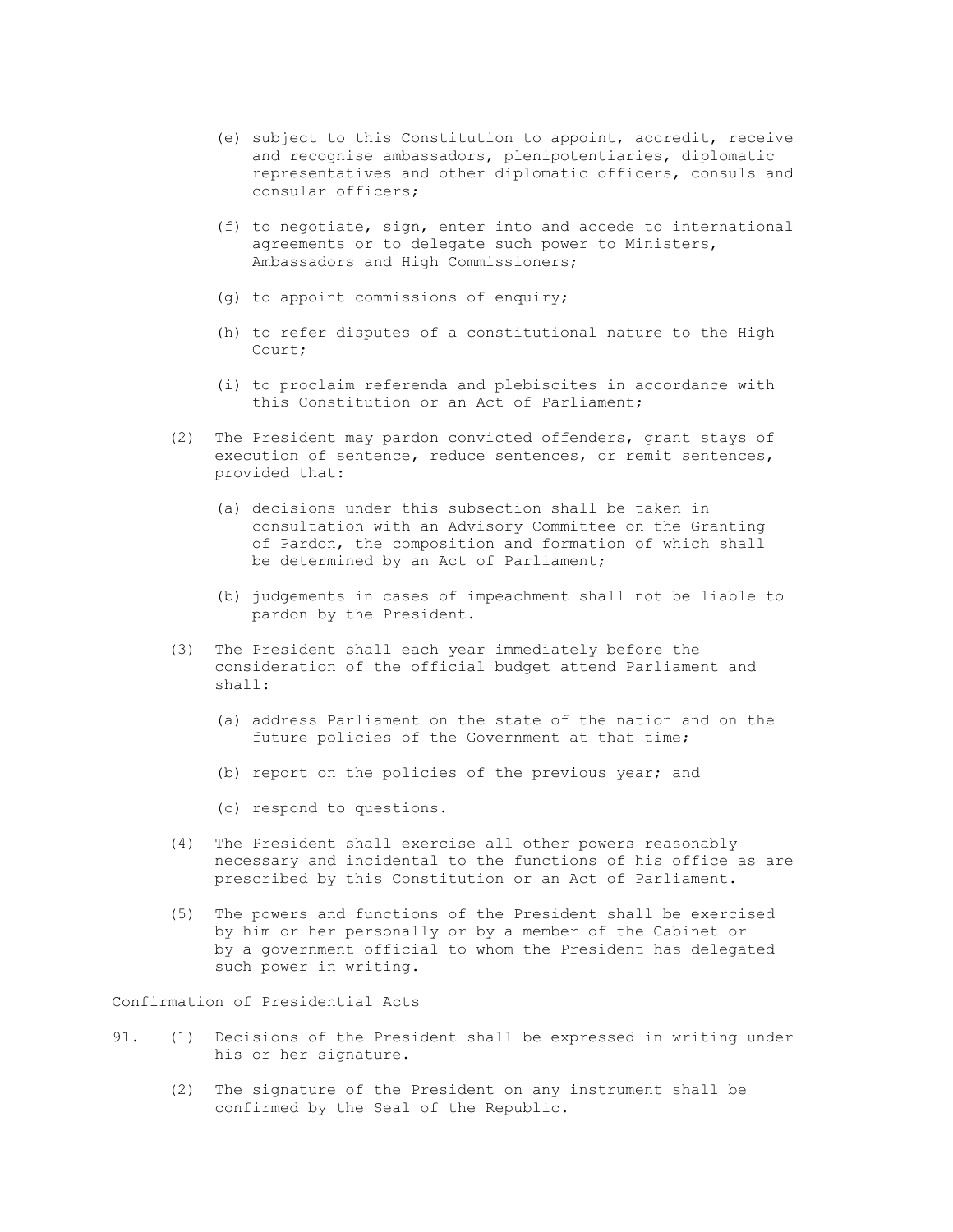### Immunity

- 92. (1) No person holding the office of President or performing the functions of President may be sued in any civil proceedings but the office of President shall not be immune to orders of the Courts concerning rights and duties under this Constitution.
	- (2) No person holding the office of President shall be charged with any criminal offence in any Court except where he has been charged with an offence for which he has been indicted and convicted on impeachment.
	- (3) After a person has vacated the office of President, he or she shall not be personally liable for acts done in an official capacity during his or her term of office.

# Cabinet

- 93. (1) There shall be a Cabinet consisting of the President, the Vice- President and such Ministers and Deputy Ministers as may from time to time be appointed by the President.
	- (2) The Cabinet shall exercise the powers and functions assigned to it by this Constitution or an Act of Parliament and shall be responsible for advising the President with respect to the policies of the Government and with respect to such other matters as may be referred to it by the President.
	- (3) Cabinet meetings shall be presided over by the President, or in the temporary absence of the President by the Vice- President.
	- (4) There shall be a Secretary to the Cabinet who shall be appointed by the President and who shall:
		- (a) have charge of the Cabinet office;
		- (b) be responsible, subject to the directions of the Cabinet, for arranging the business, and keeping the minutes of the Cabinet;
		- (c) convey the decisions of the Cabinet to the appropriate persons or authorities; and
		- (d) have such other functions as the Cabinet may direct.

# Government Departments

- 94. (1) There shall be Ministers and Deputy Ministers who shall be appointed by the President and who shall exercise such powers and functions, including the running of Government Departments as may be prescribed by the President subject to this Constitution.
	- (2) Every Government Department shall be under the supervision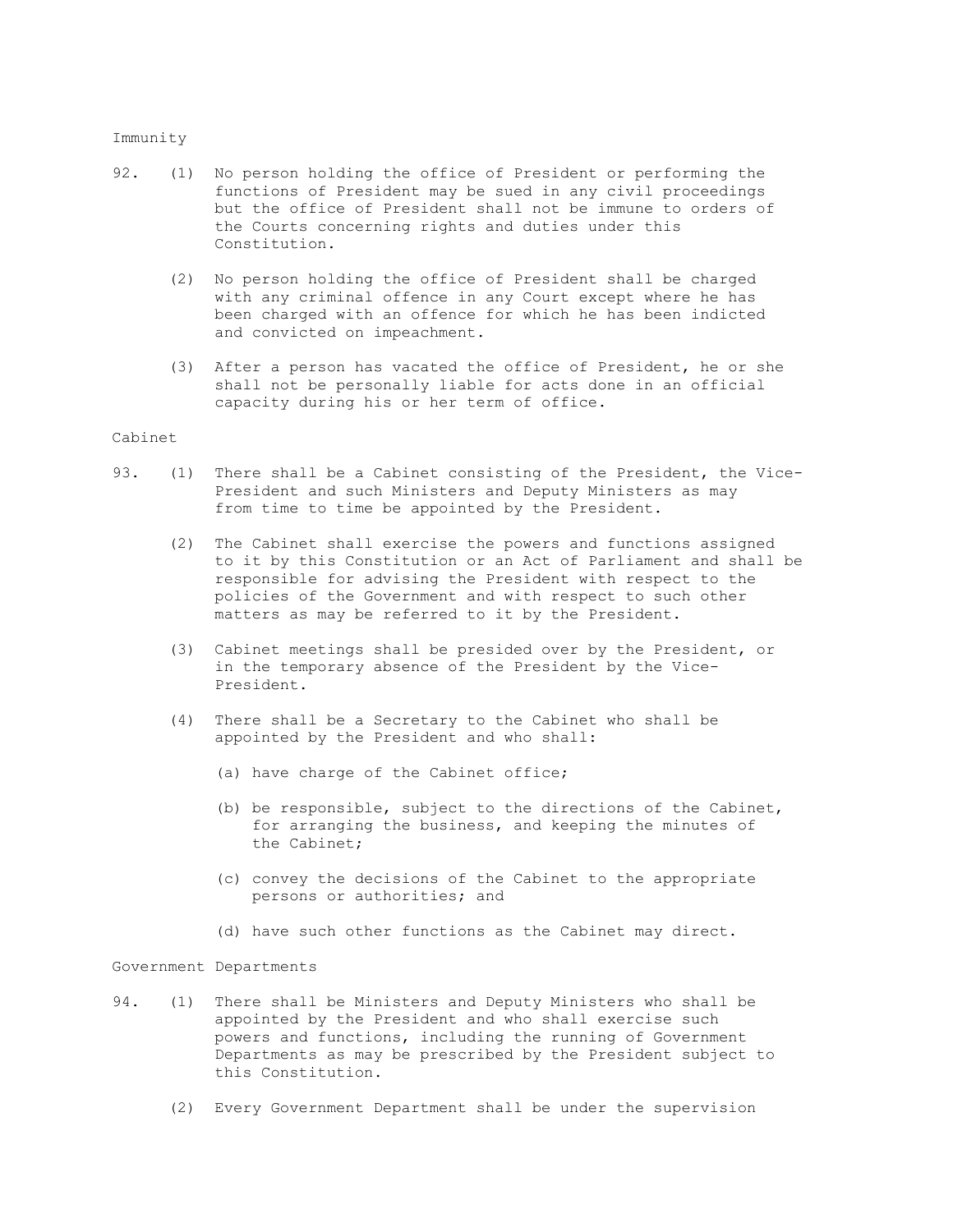of a Principal Secretary who shall be under the direction of a Minister or Deputy Minister.

Appointment of Ministers

- 95. (1) The President shall have the power to appoint Ministers or Deputy Ministers and to fill vacancies in the Cabinet.
	- (2) Every Minister or Deputy Minister must be a citizen of the Republic and must be a person qualified to stand as a candidate for election to the National Assembly in accordance with the Constitution.
- 96. (1) Upon the motion of the National Assembly the Public Appointments Committee of the National Assembly shall be empowered to summon a person who is nominated for the office of Minister or Deputy Minister, before that person is appointed, in order to question that person as to his or her competence and character.
	- (2) Notwithstanding subsection (1), the approval of the National Assembly and the Public Appointments Committee of the National Assembly shall not be required for the appointment of any Minister or Deputy Minister.
	- (3) No Minister or Deputy Minister shall assume office unless an oath or solemn affirmation was taken and executed in public in a manner prescribed by an Act of the National Assembly.
	- (4) The President shall have the power to remove Ministers or Deputy Ministers from their posts.
	- (5) The President shall be obliged to terminate the appointment of any member of the Cabinet if the National Assembly by a majority of two thirds of its members passes a motion of no confidence in that member.

Duties and Functions of the Cabinet

- 97. (1) The members of the Cabinet shall have the following functions:
	- (a) advise the President;
	- (b) to direct, co-ordinate and supervise the activities of Government Departments, including para-statal enterprises;
	- (c) to initiate Bills for submission to the National Assembly;
	- (d) to prepare, explain and formulate for the Parliament the budget of the State and its economic programmes;
	- (e) to be available to Parliament for the purposes of answering any queries and or participating in any debate pertaining to the content of government policies;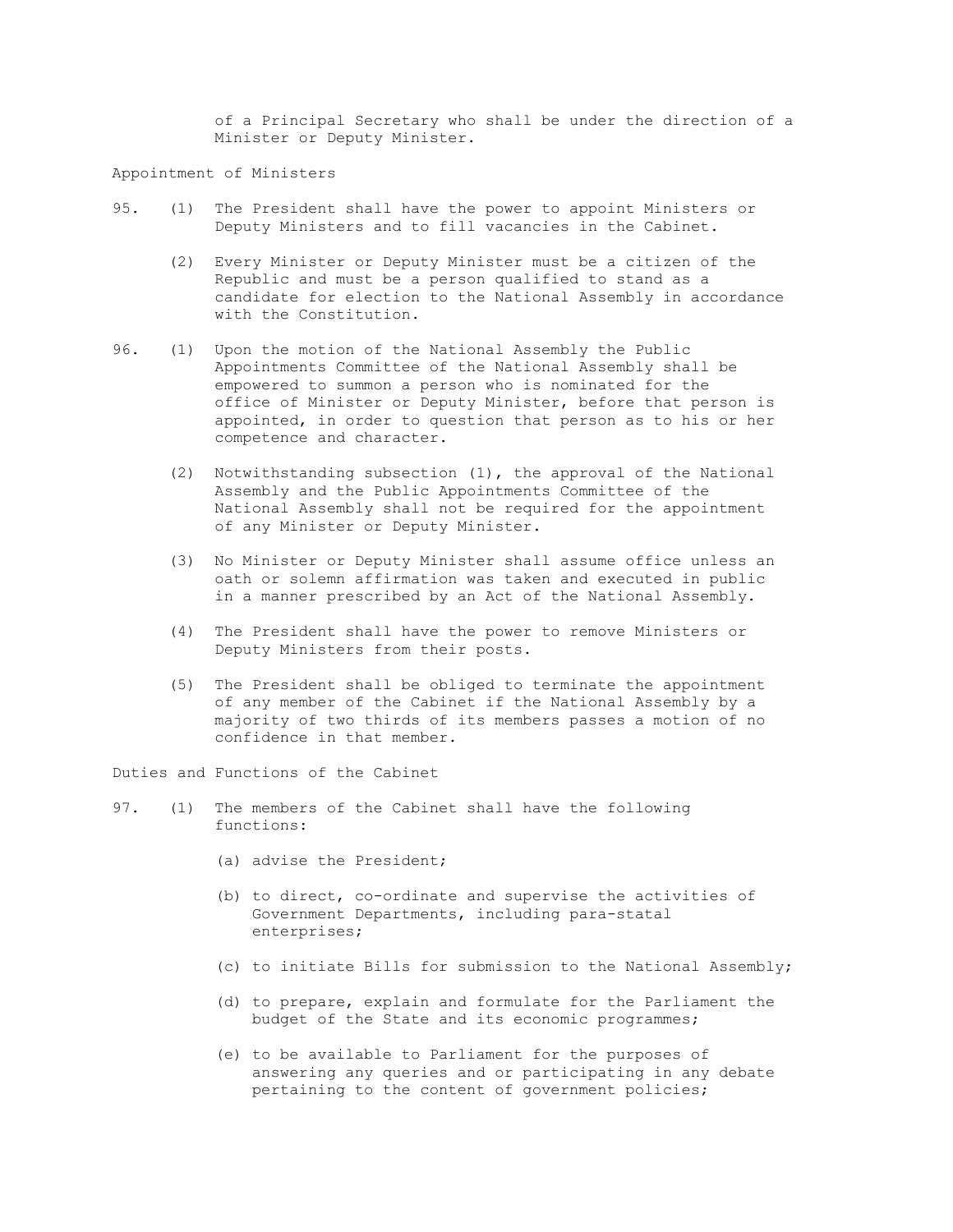- (f) to assist the President in determining what international agreements are to be concluded or acceded to and to inform Parliament thereon;
- (g) to take responsibility for the implementation and administration of laws; and
- (h) to carry out such other functions reasonably necessary for the performance of their duties as prescribed by this Constitution, the President or an Act of Parliament.
- (2) In performing the duties and functions referred in this section the Cabinet shall make legislative proposals available in time in order to permit sufficient canvassing of expert and public opinion.

Ministerial Accountability

98. All Ministers shall be accountable to the President for the administration of their own Departments.

### CHAPTER 8

## THE ADMINISTRATION OF JUSTICE

The Independence and Jurisdiction of the courts and the judiciary

- 99. (1) All courts and all persons presiding over those courts shall exercise their functions, powers and duties independent of the influence and direction of any other person or authority.
	- (2) The judiciary shall have jurisdiction over all issues of a judicial nature and shall have exclusive authority to decide whether an issue is within its competence.

The Supreme Court

- 100. (1) There shall be a Supreme Court of Appeal for Malawi, which shall be a superior court of record and shall have such jurisdiction and powers as may be conferred on it by this Constitution or by any other law.
	- (2) The Supreme Court of Appeal shall be the highest appellate court and shall have jurisdiction to hear appeals from the High Court and such other Courts and Tribunals as an Act of Parliament may prescribe.

Composition of the Supreme Court of Appeal

- 101. (1) The Justices of the Supreme Court of Appeal shall be:
	- (a) the Chief Justice;
	- (b) no less than three Justices of Appeal.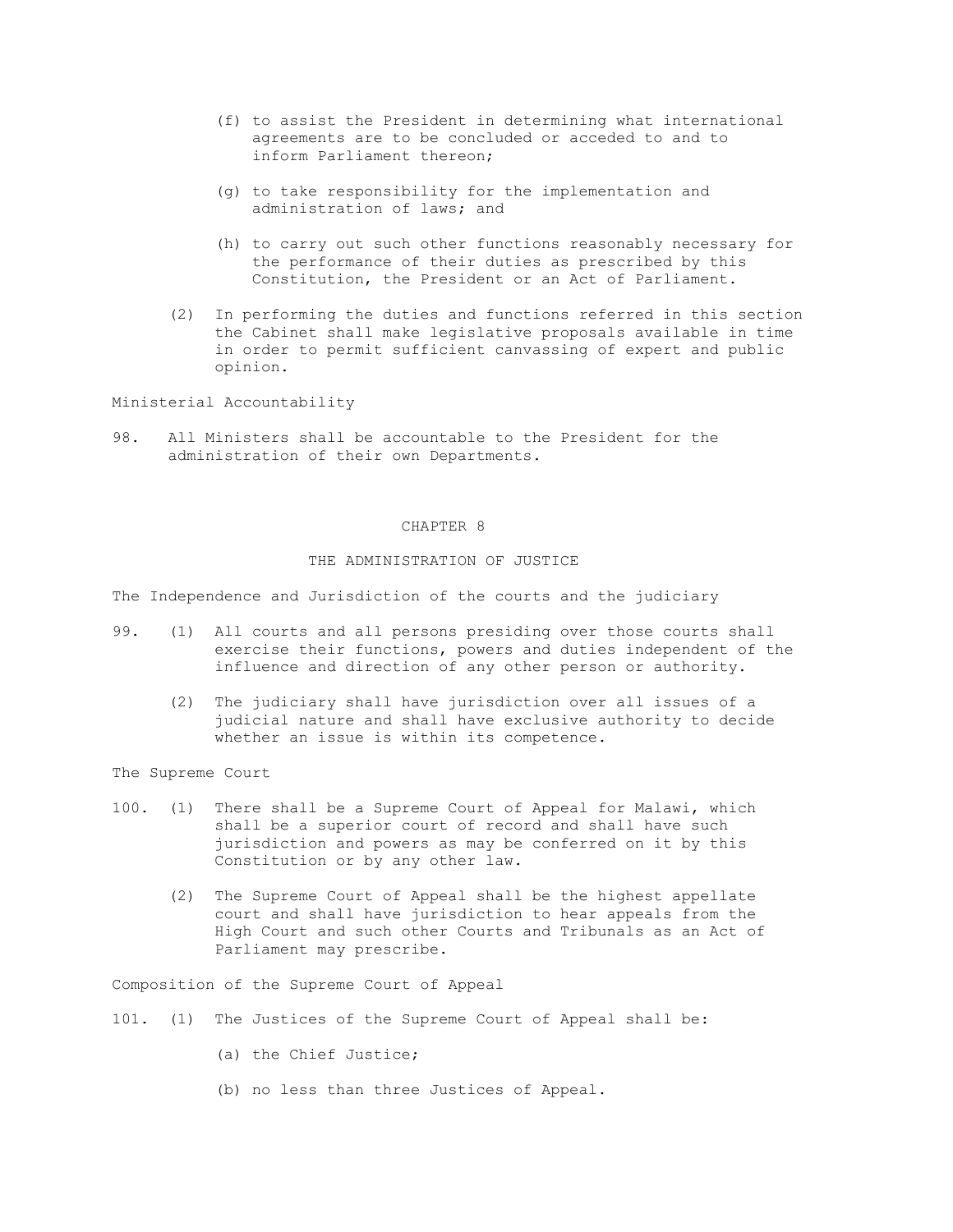- (2) When the Supreme Court of Appeal is determining any matter, other than an interlocutory matter, it shall be composed of an uneven number of Justices, not being less than three.
- (3) A Justice of the Supreme Court of Appeal may only be appointed in accordance with section 107.

Acting Justices of the Supreme Court

- 102. (1) If, by reason of a vacancy or vacancies of office, or by reason of the operation of section 103, there are less than three serving Justices of Appeal, then the Chief Justice may appoint such High Court judges, as may be approved by the Judicial Service Commission, to serve as Acting Justices of Appeal.
	- (2) An Acting Justice of Appeal shall hold that office only until such time as he is appointed Justice of Appeal or Chief Justice in accordance with section 107 provided that he shall cease to serve as a Justice of Appeal if:
		- (a) there are more than three serving Justices of Appeal, either by reason of a vacancy or vacancies being filled in accordance with section 107 or where such Justices of Appeal or Acting Justices of Appeal as have been excused from serving on the Supreme Court are able to resume their duties in accordance with section 103.
		- (b) he is excused from his duties as a an Acting Justice of

Appeal in accordance with section 103.

## Relief from duties

- 103. (1) A Justice of Appeal or Acting Justice of Appeal shall be excused from serving on the Supreme Court of Appeal only for such time as is reasonably necessary and only:
	- (a) by reason of that Justice or Acting Justice of Appeal having been a party to proceedings in a lower court, the decision of which is being appealed to the Supreme Court of Appeal; or
	- (b) for such other reason that the Chief Justice or Judicial Service Commission considers would prevent him from performing the duties of his office.
	- (2) For the purposes of this section "a party to proceedings" shall include any person exercising of a judicial function in those proceedings, or having been retained for the purposes of legally representing a party to the proceedings, or being retained for the purposes of legal advice to a party to the proceedings.

The High Court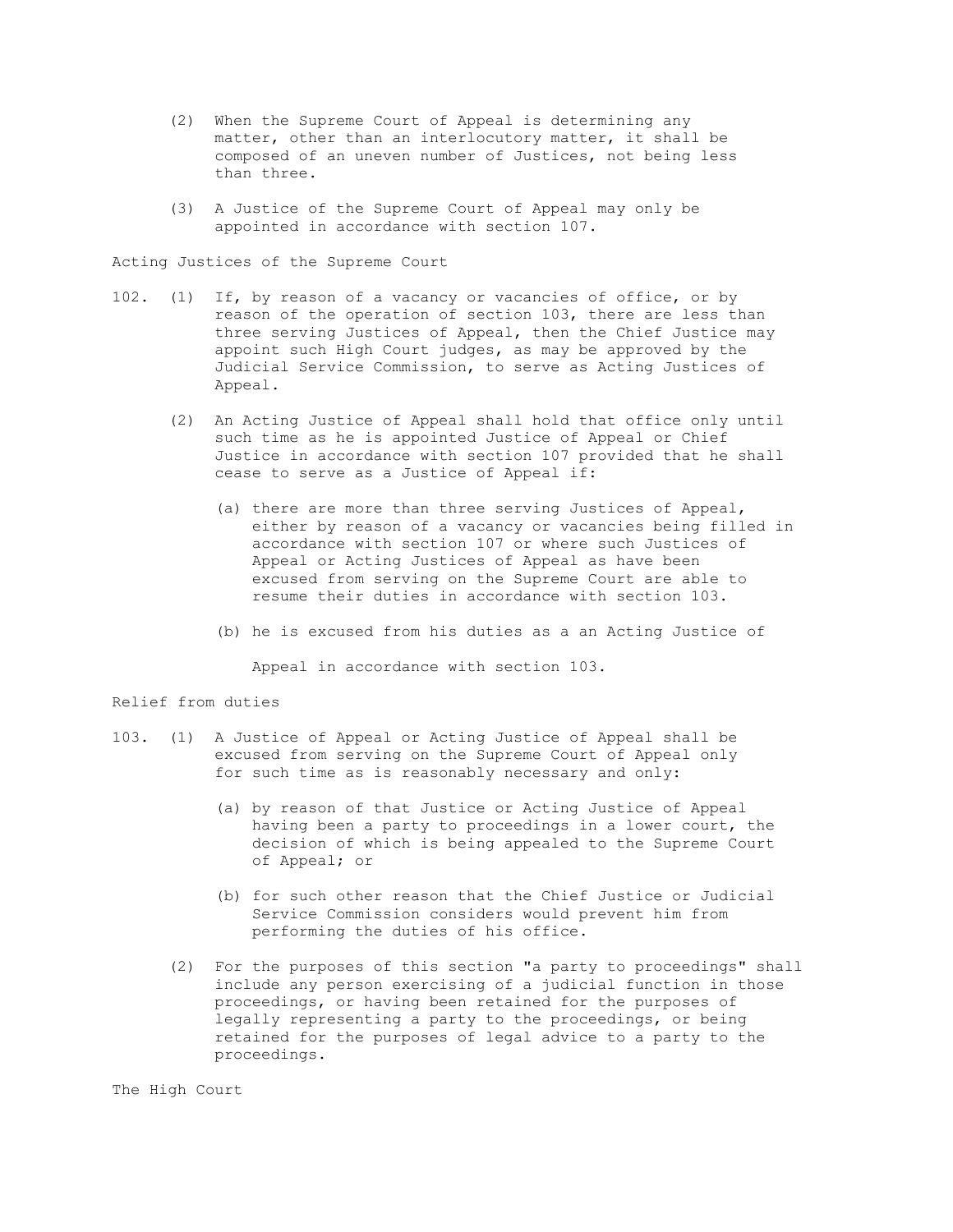- 104. (1) There shall be a High Court for the Republic which shall have unlimited original jurisdiction to hear and determine any civil or criminal proceedings under any law.
	- (2) The High Court shall have original jurisdiction to review the laws for conformity with this Constitution and the actions of Government for conformity with this Constitution and any law, save as otherwise provided by this Constitution and shall have such other jurisdiction and powers as may be conferred on it by this Constitution and any other law.

Composition of the High Court

105. The Judges of the High Court shall be:

- (1) the Chief Justice; and
- (2) such number of judges, not being less than two, as may be prescribed by any written law.

Subordinate Courts

- 106. (1) There shall be such courts, subordinate to the High Court as may be prescribed by an Act of the National Assembly which shall be presided over by professional magistrates and lay magistrates.
	- (2) Parliament may make provision for local courts presided over by such lay magistrates or chiefs, provided that the jurisdiction of shall be limited exclusively to civil cases at customary law and certain minor common law and statutory civil cases as prescribed by an Act of Parliament.

The Appointment of the Judiciary

- 107. (1) The Chief Justice shall be appointed by the President and confirmed by the National Assembly by a majority of two thirds of the members present and voting.
	- (2) All other judicial officers shall be appointed by the President on the recommendation of the Judicial Service Commission.
	- (3) A person holding the office of Chief Justice or any other judicial office shall hold that office until the age of seventy.

 Provided that a person may not be removed from a judicial office by the Judicial Service Commission except in accordance with section 115.

- (4) For the purposes of this Chapter "judicial officer" shall mean, Justice of Appeal, Acting Justice of Appeal, Judge or Acting Judge of the High Court, unless otherwise provided.
- 108. (1) A person shall not be qualified for appointment as a judicial officer unless that person:

(a) is, or has been, a judge of a court having unlimited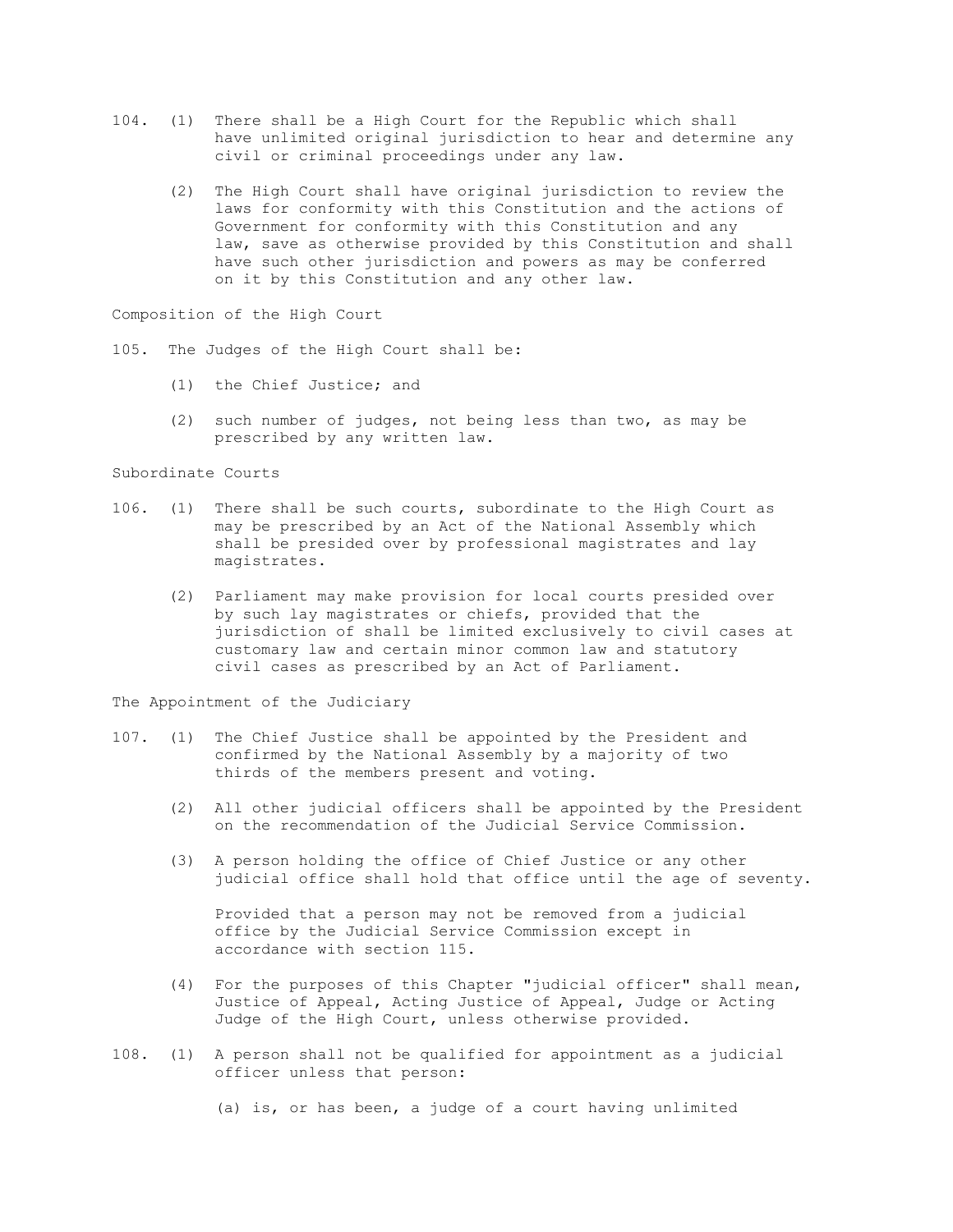jurisdiction in criminal or civil proceedings; or

- (b) is entitled to practise as an advocate or a solicitor in such a court;
- (2) For the purposes of this section, a person shall be regarded as entitled to practise as a an advocate or solicitor if that person has been called, enroled or otherwise admitted as such and has not been subsequently disbarred or removed from the roll of advocates or solicitors notwithstanding that the person:
	- (a) holds or acts in any office the holder of which, by reason of his office, precludes that person from practising in court; or
	- (b) does not hold a practising certificate and has not satisfied any other like condition of his being permitted to practise.

#### Vacancy

- 109. (1) If the office of Chief Justice is vacant, or if the Chief Justice is for any reason unable to perform the functions of his office, then, until a person has been appointed to and has assumed the functions of that office, or until the person holding that office has resumed those functions, as the case may be, those functions shall be performed by the most senior judge then sitting on the High Court.
	- (2) If any judicial office vacant or if any judicial officer is appointed to act as Chief Justice, or is for any reason unable to perform the functions of his office, the President, on the recommendations of the Judicial Service Commission, may appoint a person qualified for appointment as judicial officer under this section to act in that office.

#### Remuneration

- 110. (1) All judicial officers shall receive a salary for their services, and on retirement such pension, gratuity or other allowance as may from time to time be determined by the National Assembly.
	- (2) The salary and allowances of judicial officers shall not without their consent be reduced during their period of office.
	- (3) The salary, pension, gratuity or other allowance received by a Judicial officer shall be a charge upon the Consolidated Fund.

# Judicial Oath

111. A judicial officer shall not enter upon the duties of his or her office unless that officer has taken and subscribed the oath of allegiance and such oath for the due execution of his office in such manner and form as may be prescribed by law.

The Judicial Service Commission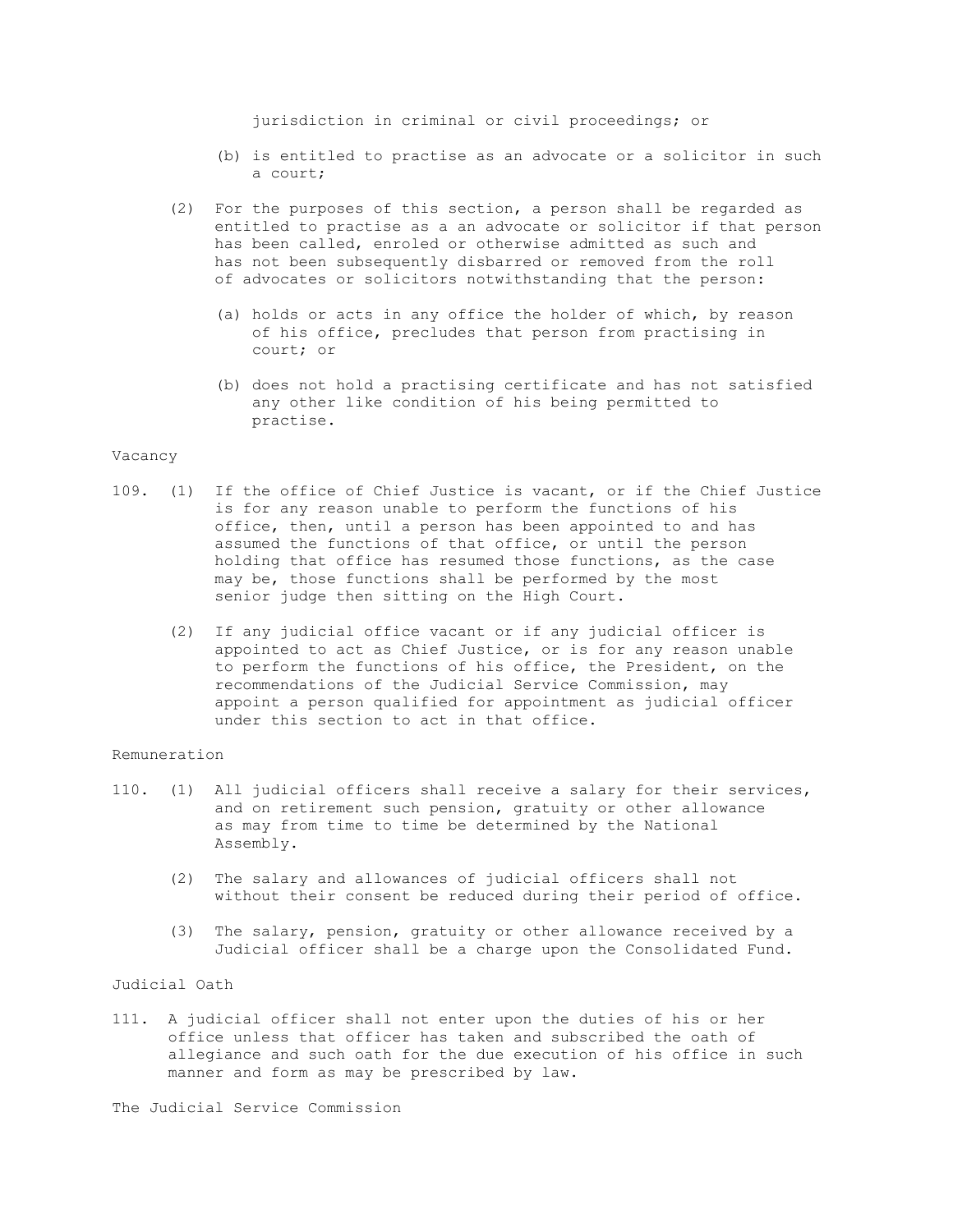- 112. There shall be a Judicial Service Commission for the regulation of judicial officers and which shall have such jurisdiction and powers as may be conferred on it by this Constitution or by any other law, subject to this Constitution.
- 113. The Judicial Service Commission shall consist of:
	- (1) the Chief Justice who shall be the Chairman; and
	- (2) the Chairman of the Civil Service Commission, or such as other member as may for the time being be designated in that behalf by the Chairman of the Civil Service Commission
	- (3) such Justice of Appeal or Judge as may for the time being be designated in that behalf by the President acting after consultation with the Chief Justice
	- (4) such legal practitioner as may for the time being be designated in that behalf by the Law Society of Malawi; and
	- (5) such Resident Magistrate or Magistrate as may for the time being be designated in that behalf by the Malawi Magistrates' Association

Powers of the Judicial Service Commission

114. The Judicial Service Commission shall have the authority to:

- (1) nominate persons for judicial office, subject to section 107;
- (2) exercise such disciplinary powers in relation to persons in judicial office as shall be prescribed by an Act of Parliament, subject to this Constitution
- (3) recommend, subject to section 115, the removal of a person from judicial office
- (4) make such representations to the President as may be prescribed by an Act of Parliament, subject to this Constitution; and
- (5) exercise such other powers as are reasonably necessary for the performance of their duties.

 Provided that nothing in this section shall prejudice the right of any person in judicial office who was the subject of any decision by the Judicial Service Commission to appeal to the Supreme Court against that decision.

Powers of removal

115. (1) The Judicial Service Commission shall have exclusive powers of removal of a person in judicial office but no person shall be removed from judicial office except where that person is adjudged by the Judicial Service Commission to be: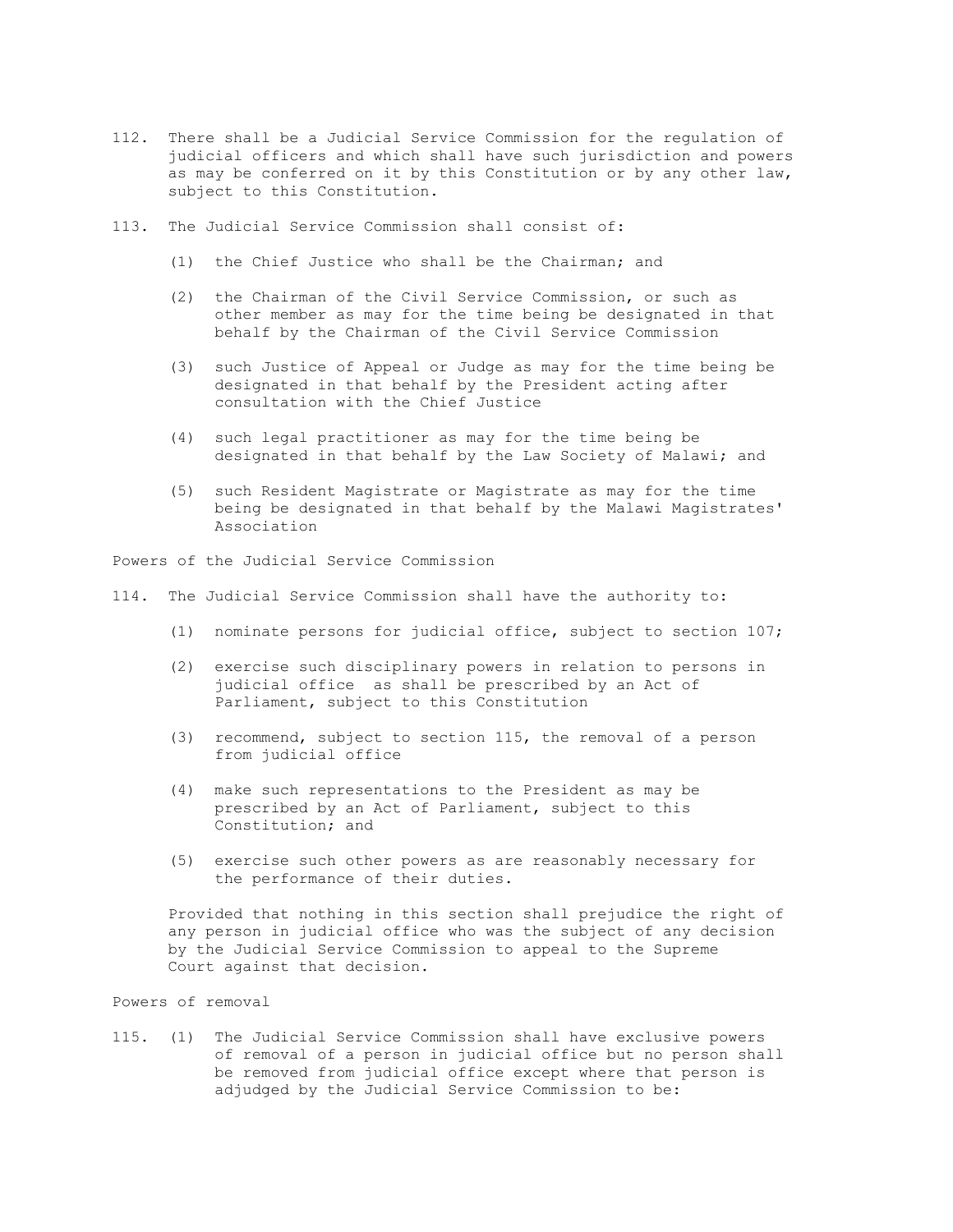- (a) incompetent in the exercise of his judicial office;
- (b) compromised in the exercise of his or her judicial functions to the extent that his or her ability to impartially dispense justice is significantly impaired;
- (c) otherwise incapacitated; or
- (d) over the age of seventy-five

 Provided that the removal of a person in judicial office may not be recommended by the Judicial Service Commission, save that at least three of the members of the Commission are of the opinion that one of the criteria in this subsection has been satisfied.

- (2) If the Judicial Service Committee recommends that a person holding judicial office should be removed, the President shall remove that person, subject only to the approval of the Public Appointments Committee
- (3) For the purposes of section 114 and section 115 the meaning of "judicial officer" shall include a person holding the office of:
	- (a) Justice of Appeal or Acting Justice of Appeal;
	- (b) High Court Judge;
	- (c) Registrar or Deputy Registrar of the Supreme Court of Appeal or High Court; or
	- (d) Chief Magistrate, Resident Magistrate or Magistrate

The Attorney General

- 116. (1) There shall be the office of Attorney General, who shall be principal legal adviser to the Government.
	- (2) Such powers as are vested in the office of the Attorney General may be exercised by the person appointed to that office or such other persons in the public service, acting as that the subordinates of that person in accordance with his or her general and specific instructions.
	- (3) Appointment to the office of Attorney General shall be made by the President on the recommendation of the Judicial Service Commission.
	- (4) The office of Attorney General shall become vacant after the person holding that office has served for five years, or on the resignation of the President, whichever is sooner, provided that:
		- (a) the person holding that office may be nominated for such further terms, not exceeding five years, as the President deems appropriate, subject to confirmation by the Public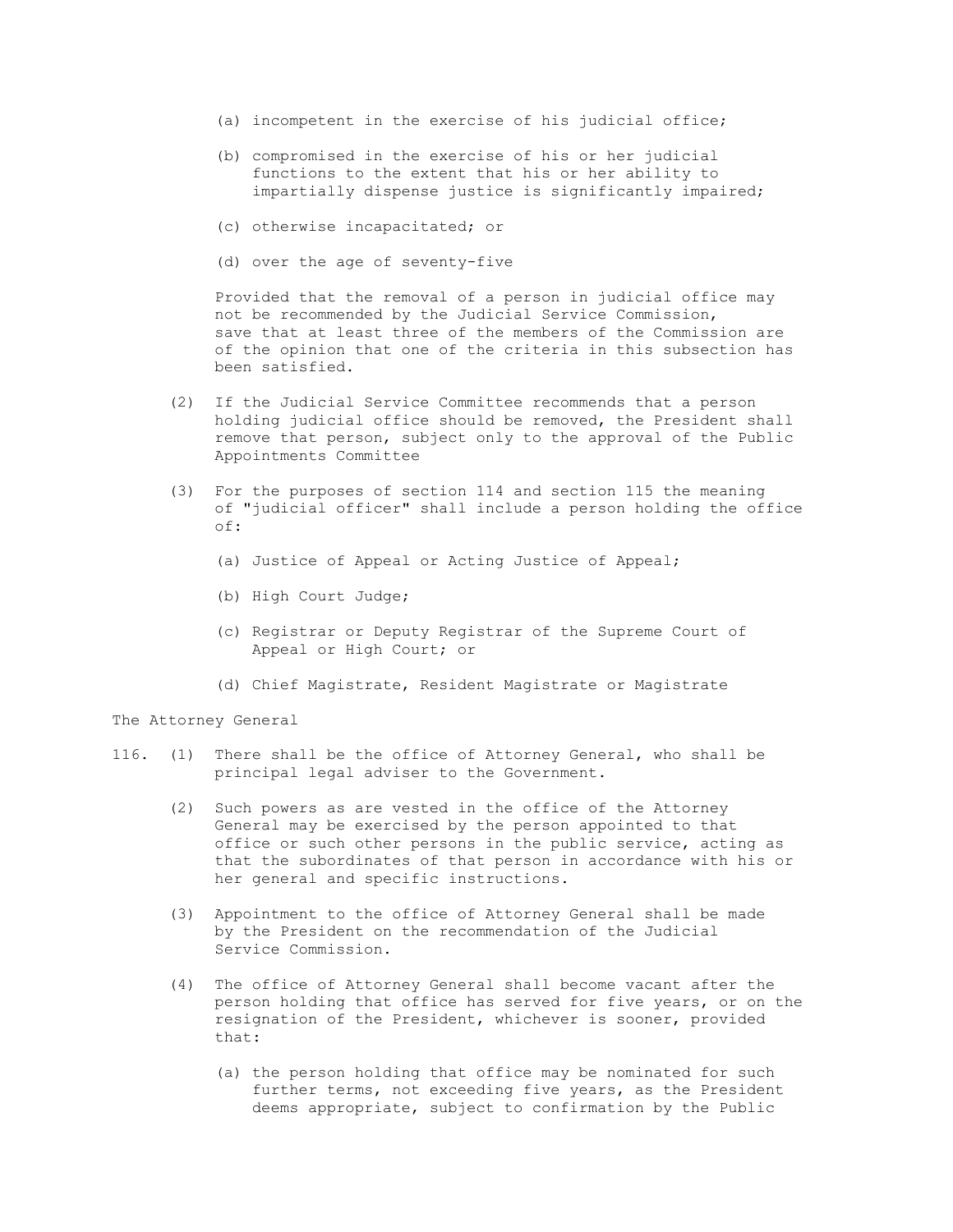Appointments Committee of the National Assembly.

- (b) a person holding the office of Attorney General may be subject to removal by the President in conjunction with Judicial Service Commission only by reason of that person being:
	- (i) incompetent in the exercise of his or her duties;
	- (ii) compromised in the exercise of his or her duties to the extent that his or her ability to exercise his functions impartially is in serious question;
	- (iii)otherwise incapacitated; or
	- (iv) over the age of seventy five.
- (c) the removal of a person holding the office of Attorney General shall not be effected by the President, save that at least three of members of the Judicial Service Commission are of the opinion that one of the criteria in this section has been satisfied and without prejudice to the person being removed from the office having the right to appeal to the High Court.
- (5) Any person appointed to the office of Attorney General or exercising powers on behalf of that office shall exercise such powers as are conferred on him or her by this section independent of the direction and control of any authority or person and in accordance with the law, subject to this Constitution.
- (6) The office of Attorney General may either be the office of a Minister or may be a public office.
- 117. (1) There shall be the office of Director of Public Prosecutions which shall have powers in respect to any criminal case and which shall include the power to:
	- (a) instigate and undertake criminal proceedings against any person before any court (other than a court martial) in respect to any offence alleged to have been committed by that person;
	- (b) take over and continue any criminal proceedings that have been instituted or undertaken by any other person or authority; and
	- (c) discontinue at any stage before judgment is delivered any such criminal proceedings instituted or undertaken by the office of the Director of Public Prosecutions or any other person or authority.

Provided that:

 (i) nothing in this section shall prejudice the right of a person with sufficient interest to petition the High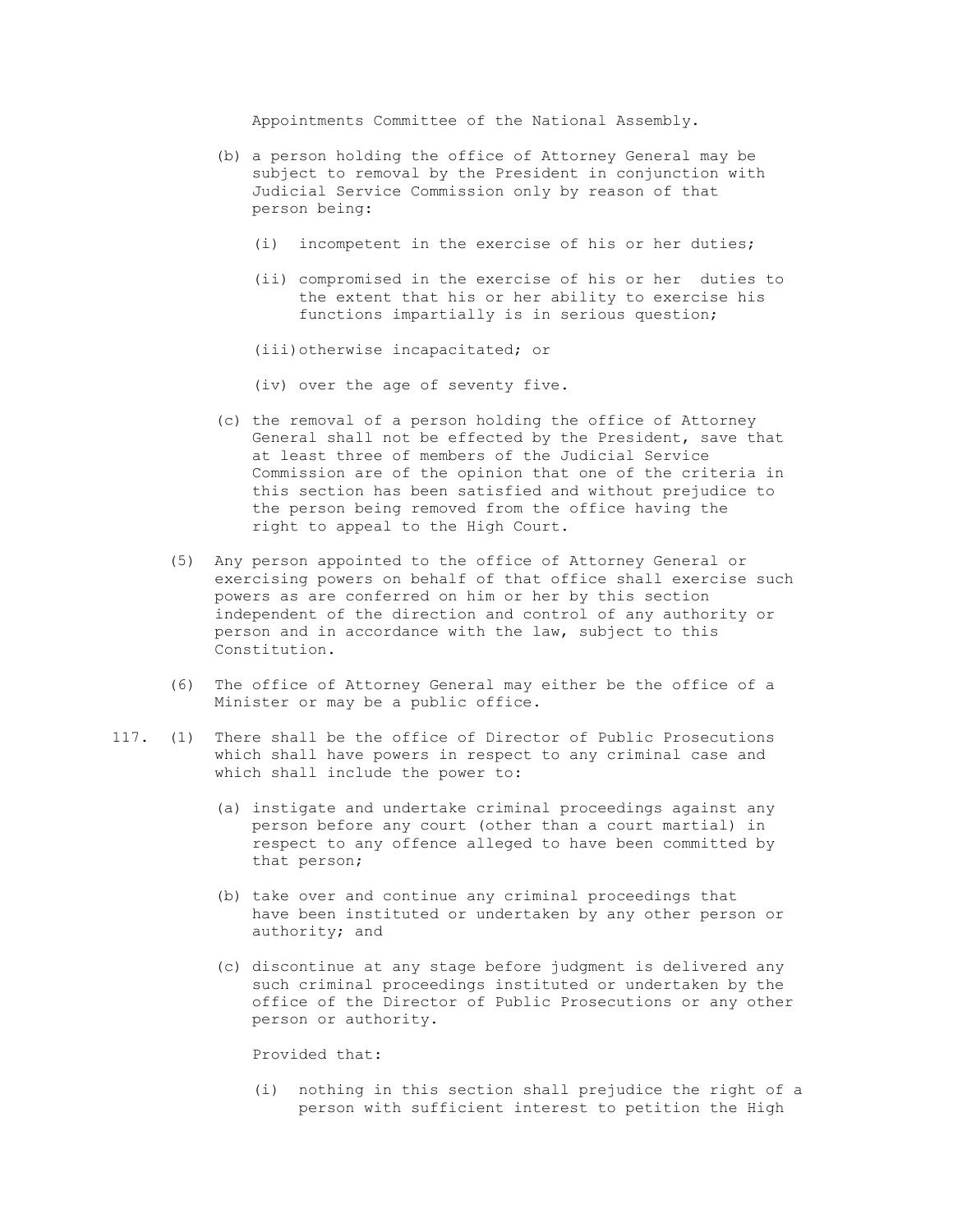Court for a judicial review of the exercise of powers under this section; and

- (ii) in respect of a decision which is the subject of such a petition, or in any case where the power to discontinue a case under subsection 1(c) has been exercised, the Director of Public Prosecutions shall be required to publish reasons for the decision, subject to any order that the High Court may make with respect to the safeguard of the rights of persons under this Constitution.
- (2) The powers of the office of the Director of Public Prosecutions or exercised on its behalf under section 118, shall be vested in that office to the exclusion of any other person or authority.

Delegation of powers to prosecute

- 118. (1) Such powers as are vested in the office of the Director of Public Prosecutions may be exercised by the person appointed to that office or such other persons in the public service, acting as his subordinates in accordance with his general and specific instructions in accordance with an Act of Parliament.
	- (2) Notwithstanding subsection (1):
		- (a) the person appointed to the office of Director of Public Prosecutions shall be accountable for the exercise of such powers in his own behalf and those powers exercised on his or her behalf by subordinates in accordance with subsection (1); and
		- (b) an Act of Parliament shall prescribe restrictions relating to the exercise of powers under this section by any member of the Malawi Police.

Appointment of the Director of Public Prosecution

- 119. (1) Appointment to the office of Director of Public Prosecutions shall be made by the Judicial Service Commission, subject to satisfying the Public Appointments Committee as to the competence of the person so appointed to perform the duties of that office and as to capacity of a person so appointed to pursue prosecutions independently.
	- (2) Any person appointed to the office of Director of Public Prosecutions or exercising powers on behalf of that office shall exercise such powers conferred on them by this section or any other law independent of the direction and control of any authority or person and in strict accordance with the law.

Removal of the Director of Public Prosecutions

120. (1) The office of the Director of Public Prosecutions shall become vacant after the person holding that office has served for five years.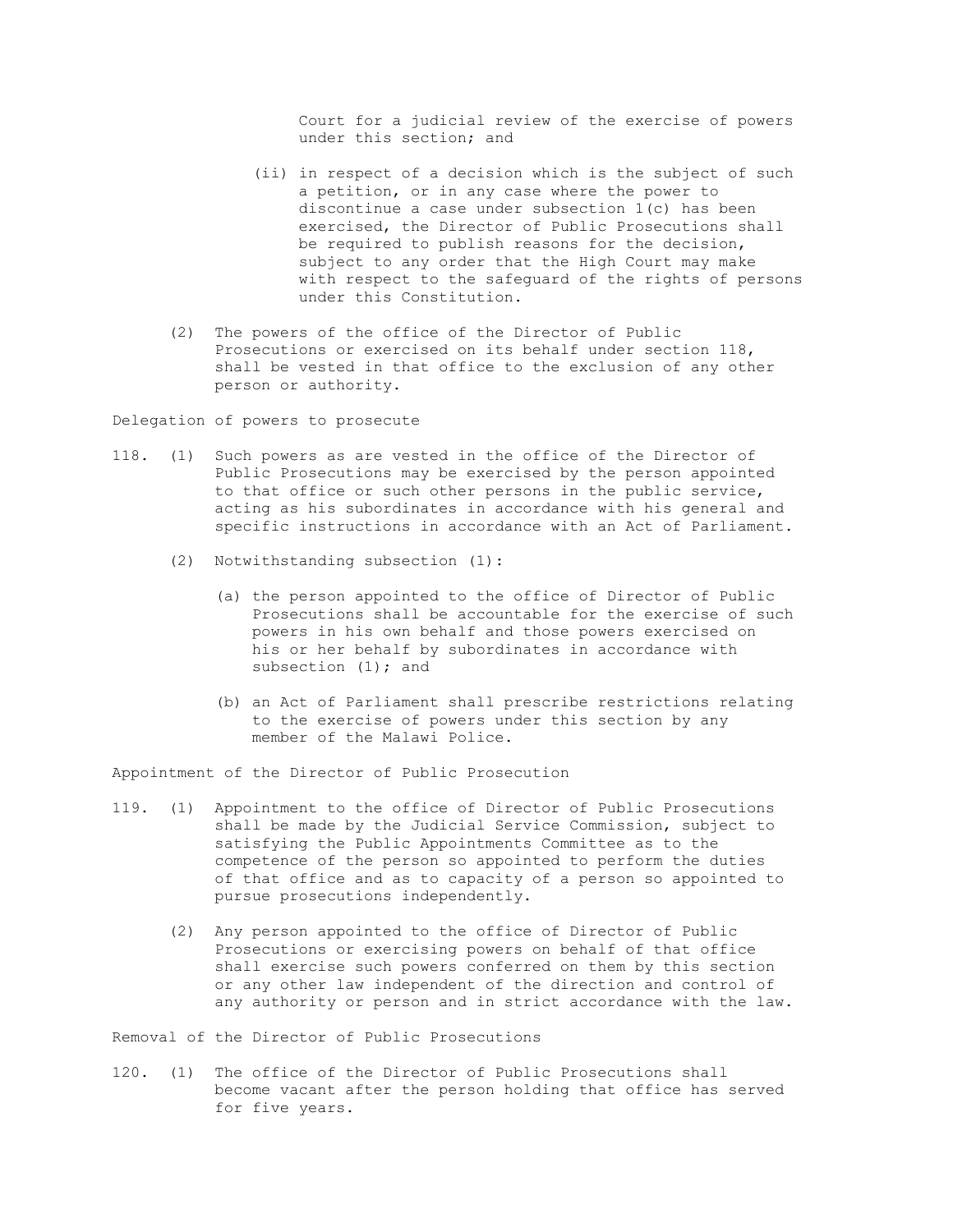Provided that the person holding that office may be nominated for such further terms, not exceeding five years, as the Judicial Service Commission deems appropriate, subject to confirmation by the Public Appointments Committee.

- (2) A person holding the office of the Director of Public Prosecutions may be subject to removal before the expiration of his term of office, if the Judicial Service Commission is satisfied that the person holding that office is:
	- (a) incompetent in the exercise of his or her duties;
	- (b) compromised in the exercise of his or her duties to the extent that his or her ability to exercise his functions impartially is in serious question;
	- (c) otherwise incapacitated; or
	- (d) over the age of seventy five.

 Provided that the removal of a person holding the office of Director of Public Prosecutions shall not be effected by the Judicial Service Commission, unless at least three of its members are of the opinion that one of the criteria in this section has been satisfied and the exercise of the powers under this section shall be without prejudice to the person being removed from the office from having the right to appeal to the High Court.

### CHAPTER 9

# THE OMBUDSMAN

## Establishment

121. There shall be a public office known as the Ombudsman which shall have such powers, functions and responsibilities as are conferred upon that office by this Constitution and any other law.

Independence of the Ombudsman

122. In the exercise its powers, functions and duties, the office of the Ombudsman shall be completely independent of the interference or direction of any other person or authority

Appointment of the Ombudsman

123. (1) Nominations for appointment to the office of Ombudsman shall be received from the public by way of a public advertisement placed by the Clerk to the National Assembly and the successful candidate shall be appointed by the Public Appointments Committee in accordance with the requirements of this section.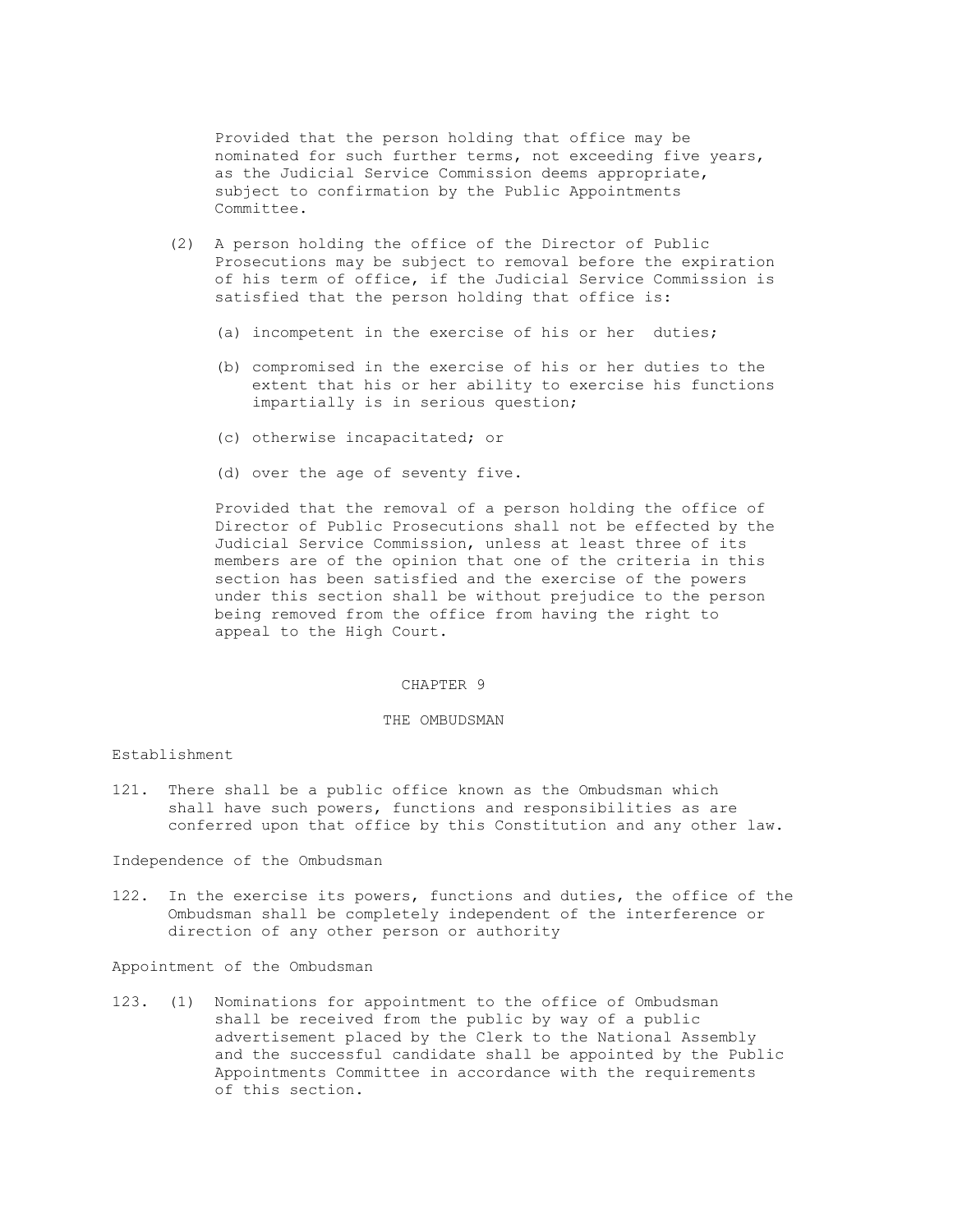- (2) The person appointed to the office of Ombudsman shall:
	- (a) have sufficient knowledge of the law
	- (b) be publicly regarded as a person who can make impartial judgements;
	- (c) have sufficient knowledge of the workings of government;
	- (d) not have had any criminal convictions and not have been a bankrupt;
	- (e) be otherwise competent and capable of performing the duties of his office; and
	- (f) not be the President, Vice President, a Minister or Deputy Minister or a serving Civil Servant.

Functions and Powers

- 124. (1) The office of the Ombudsman may investigate any and all cases where it is alleged that a person has suffered injustice and it does not appear that there is any remedy reasonably available by way of proceedings in a court or by way of appeal from a court or where there is no other practicable remedy.
	- (2) Notwithstanding subsection (1) the powers of the office of the Ombudsman under this section shall not oust the jurisdiction of the courts and the decisions and exercise of powers by the Ombudsman shall be reviewable by the High Court on the application of any person with sufficient interest in a case he has determined.

Powers of investigations

- 125. The Ombudsman shall have full powers to:
	- (1) subpoena the attendance of any person who the Ombudsman reasonably believes to be connected with any investigation being undertaken by that office;
	- (2) require the immediate disclosure of information and documents of any kind, from any public body;
	- (3) question any person who the Ombudsman reasonably believes to be connected with an investigation that is being undertaken by that office; and
	- (4) initiate contempt proceedings against any person or authority in connection with noncompliance with the powers in this section.

Privileges and immunities of the Ombudsman

126. A person holding the office of Ombudsman shall: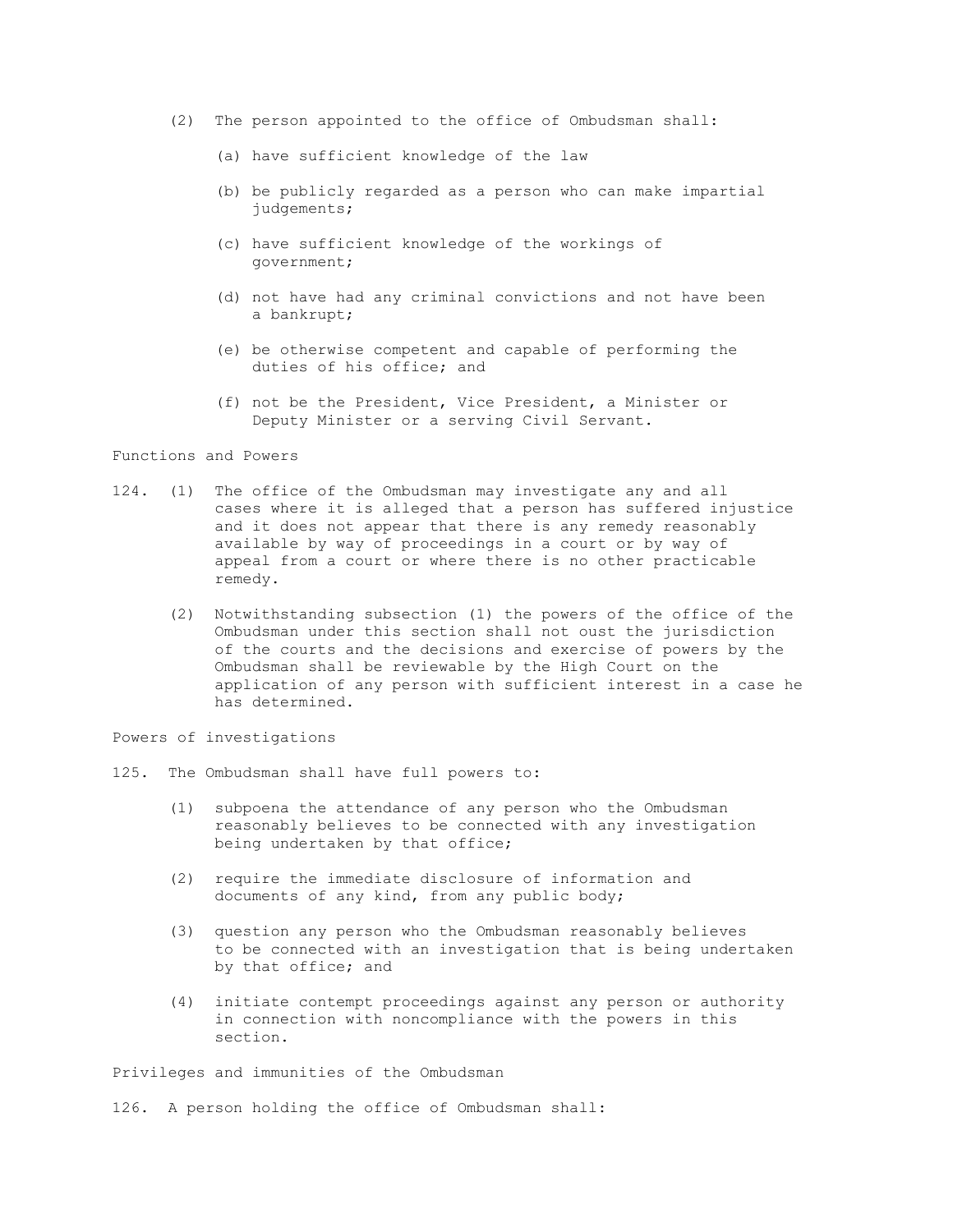- (1) be provided with the necessary resources to discharge the functions of that office;
- (2) be entitled to the fullest co-operation of any person or authority of whom he requests assistance in connection with his duties; and
- (3) enjoy with respect to his official functions the same protection and privileges as are enjoyed by members of Parliament.
- (4) be paid a salary to be charged to the Consolidated Fund and which shall not be reduced without the consent of the office holder.

## Remedies

- 127. Where the investigations of the Ombudsman reveal sufficient evidence to satisfy him that an injustice has been done, the Ombudsman shall;
	- (1) direct that appropriate administrative action be taken to redress the grievance;
	- (2) cause the appropriate authority to ensure that there are, in future, reasonably practicable remedies to redress a grievance;
	- (3) direct a court to adjudicate on an issue or on the quantum of compensation; or
	- (4) refer a case to the Director of Public Prosecutions with a recommendation for prosecution, and in the event of a refusal by the Director of Public Prosecutions to proceed with the case, the Ombudsman shall have the power to require reasons.

Reports of the Ombudsman

128. The Ombudsman shall lay, each year, before the National Assembly a report which shall include a record of all complaints and applications to the office of Ombudsman, a record of the exercise of powers with relation to applications, of the remedies afforded to applicants in respect of grievances and shall also include a record of the general recommendations of the Ombudsman in respect of grievances.

#### Removal from office

- 129. (1) A person appointed to the office of Ombudsman shall serve a term of not more than five years, provided that the Public Appointments Committee may appoint that person for such further terms of five years as it deems fit of unless they sooner terminate that appointment in accordance with this section.
	- (2) A person appointed to the office of Ombudsman shall not be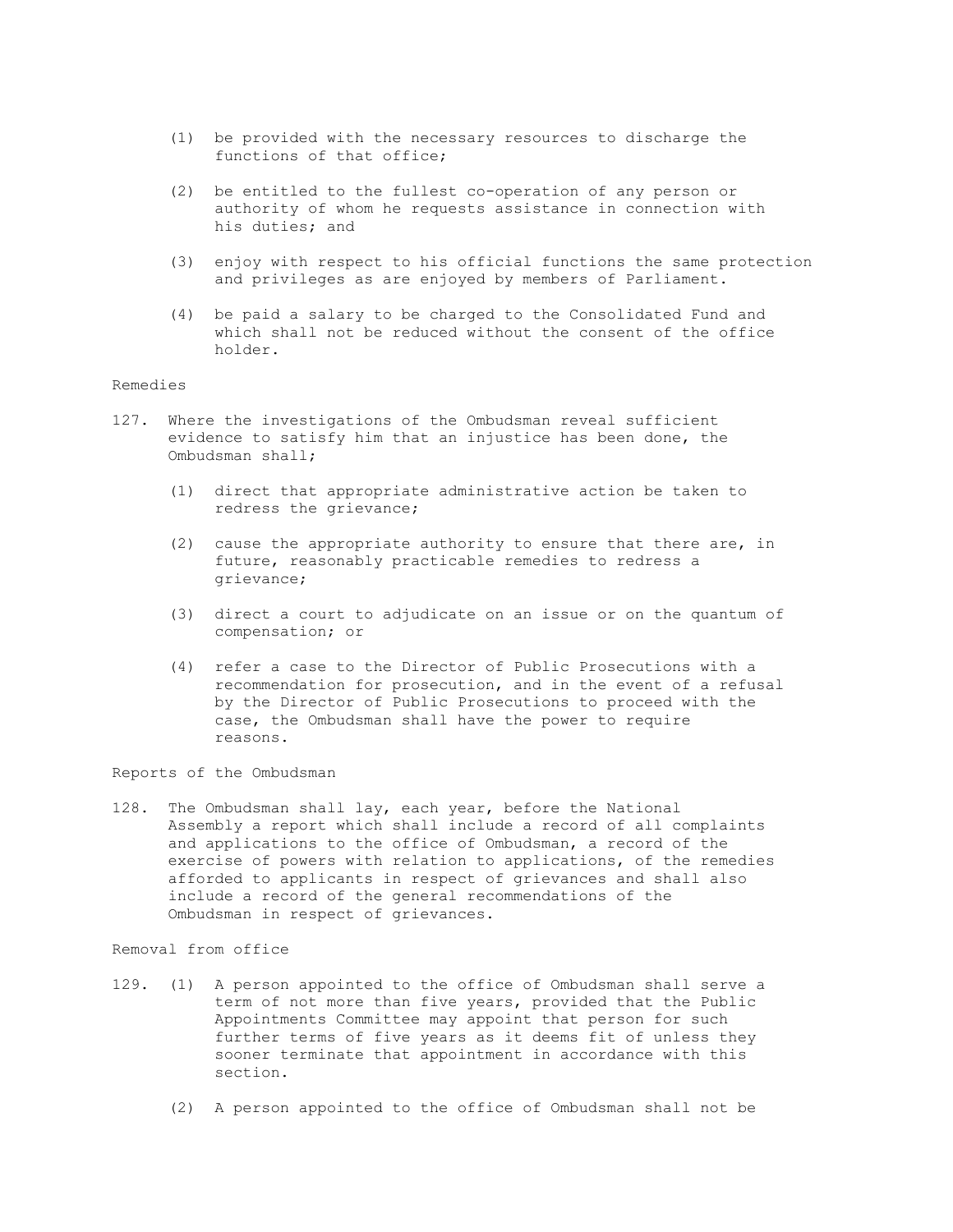removed by the Public Appointments Committee, save:

- (a) in such circumstances where the person where had that person not been Ombudsman, that person would have been disqualified from being appointed;
- (b) for gross misconduct; or
- (c) on reaching the age of sixty five years.

### CHAPTER 10

## HUMAN RIGHTS COMMISSION

## Establishment

130. Parliament may provide for a Human Rights Commission for the protection and investigation of violations of the rights accorded by this Constitution or any other law.

#### Powers

131. The Human Rights Commission shall, with respect to the applications of an individual or class of persons, or on its own motion, have such powers of investigation and recommendation as are reasonably necessary for the effective promotion of the rights conferred by or under this Constitution, but shall not exercise a judicial or legislative function and shall not be given powers so to do.

### Composition

- 132. The Human Rights Commission shall consist of:
	- (1) any person, at that time holding the office of Law Commissioner and any person, at that time holding the position of Ombudsman and such other persons as they may from time to time appoint in that behalf in accordance with this section.

 Provided that, save as prescribed by this section, no other member of the Human Rights Commission shall be a person in any public office or the President or Vice President, a Minister or Deputy Minister.

 (2) such persons, nominated from time to time in that behalf from by those organisations that are considered in the absolute discretion of both the Law Commissioner and the Ombudsman to be reputable organisations, and that are largely or wholly concerned with the promotion of the rights and freedoms guaranteed by this Constitution.

 Provided that all members of the Human Rights Commission shall continue to be members of the Commission until such time as they are dismissed on the grounds of incompetence,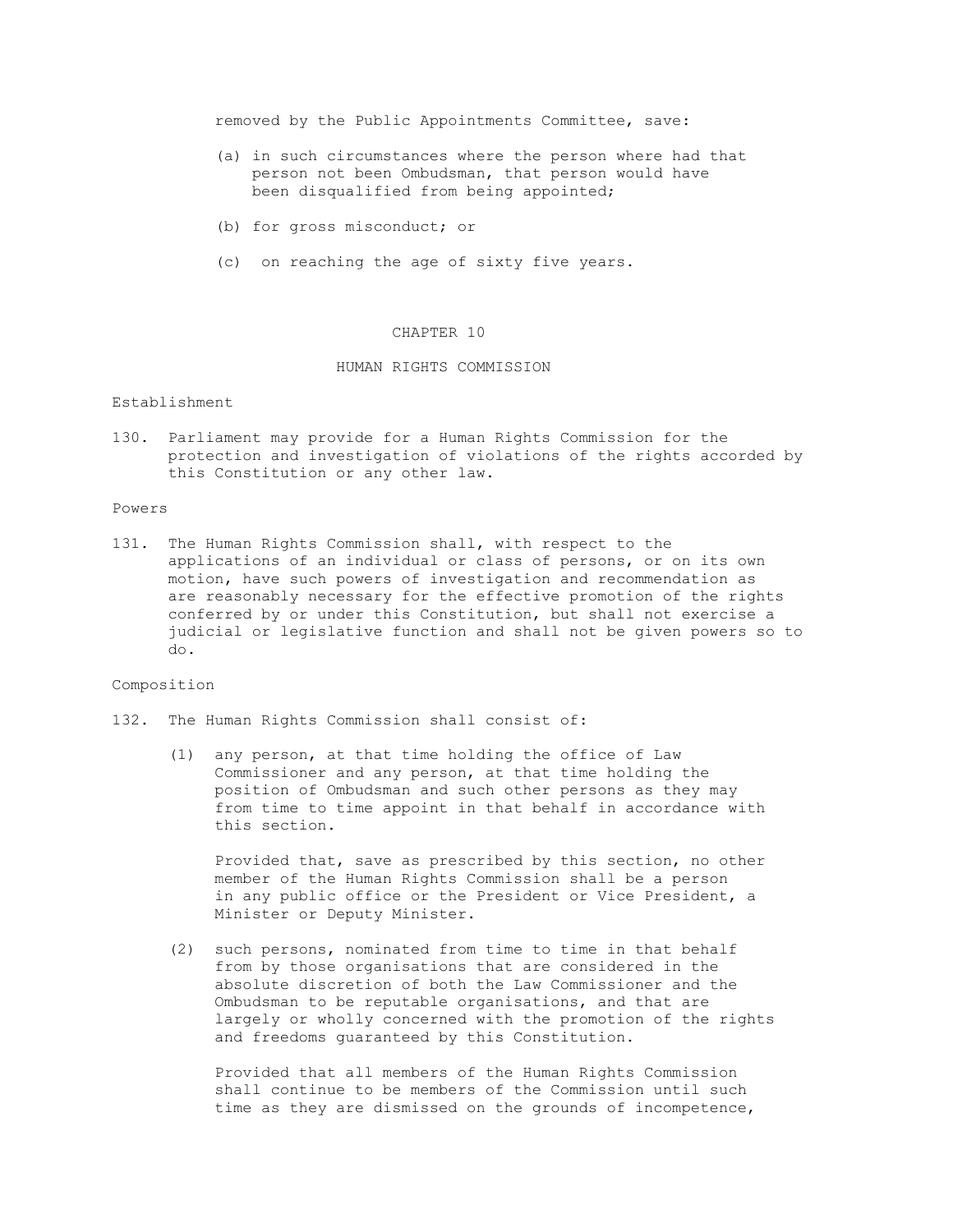incapacity, or in such circumstances where the member is compromised to the extent that his or her ability to impartially exercise the duties of his or her office is seriously in question.

### CHAPTER 11

### LAW COMMISSION

- 133. There shall be a Law Commission which shall have the power to review and make recommendations relating to the repeal and amendment of laws and that shall have such powers and functions as shall be conferred on it by this Constitution and any other Act of Parliament.
- 134. The Law Commission shall consist of:
	- (1) a permanent, salaried Law Commissioner who shall be appointed by the President on the recommendation of the Judicial Service Commission and who shall be a judicial officer or legal practitioner; and
	- (2) Such number of persons as the Law Commissioner in consultation with the Judicial Service Commission may appoint from time to time and for such time as they are required on account of their expert knowledge of a matter of law being then under review by the Law Commissioner, or on account of their expert knowledge of other matters relating to a legal issue being then under review.

# Removal of Law Commission

135. The President may remove the Law Commissioner or a person who is otherwise appointed to the Law Commission on the recommendation of the Public Appointments Committee of the National Assembly if the Public Service Committee is satisfied that the Law Commissioner or such other person appointed to the Law Commission, as the case may be, is not competent or otherwise incapacitated so as to be unable to perform the functions of his office.

Powers and functions of the Law Commission

- 136. The Law Commission have the power:
	- (1) to review and make recommendations regarding any matter pertaining to the laws of Malawi and their conformity with the Constitution and applicable International Law;
	- (2) to review and make recommendations regarding any matter pertaining to the Constitution of the Republic of Malawi;
	- (3) receive any submissions from any person or body regarding the laws of Malawi or the Constitution; and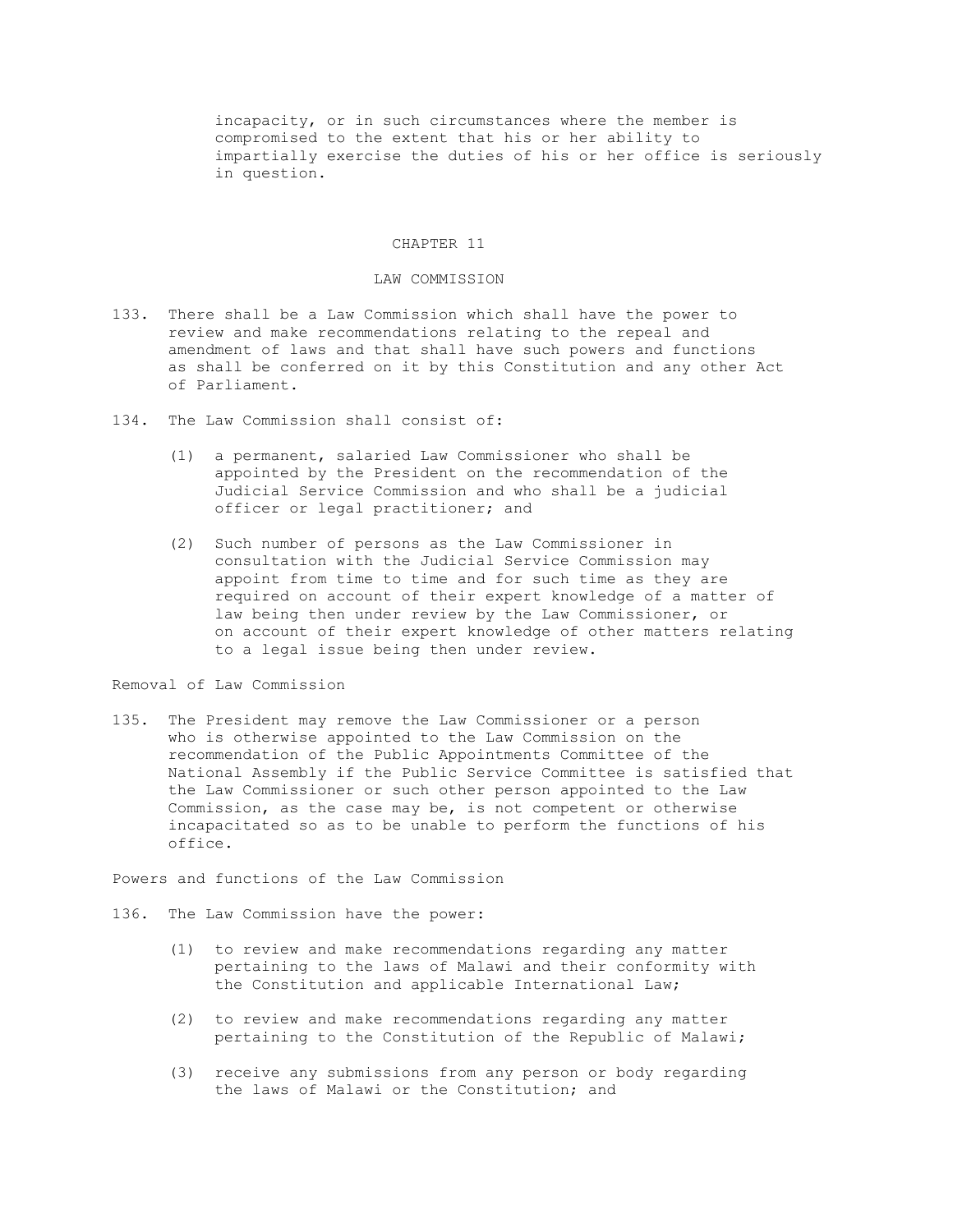- (4) to report its findings and recommendations to the Minister of Justice who shall publish any such report before Parliament.
- 137. The Law Commission shall exercise its functions and powers independent of the direction or interference of any other person or authority.

### CHAPTER 12

### NATIONAL COMPENSATION TRIBUNAL

The National Compensation Tribunal

138. There shall be a National Compensation Tribunal which shall entertain claims with respect to alleged criminal and civil liability of the Government of Malawi which was in power before the commencement of this Constitution and which shall have such powers and functions as are conferred on it by this Constitution and an Act of Parliament.

Exclusive original jurisdiction

- 139. (1) No person shall institute proceedings against any Government in power after the commencement of this Constitution in respect of any alleged criminal or civil liability of the Government of Malawi in power before the commencement of this Constitution, save by application first to the National Compensation Tribunal, which shall hear cases initiated by persons with sufficient interest.
	- (2) Notwithstanding subsection (1), the National Compensation Tribunal shall have the power to remit a case for determination by the normal courts of the land where the Chairman of the National Compensation Tribunal is satisfied that the Tribunal does not have jurisdiction, or where the Chairman feels it is in the interest of justice so to do.

#### Composition

- 140. (1) There shall be a Chairman of the National Compensation Tribunal shall be a judge who shall:
	- (a) be nominated and appointed in that behalf by the Judicial Service Commission; and
	- (b) hold the office of Chairman of the National Compensation Tribunal for no more than three months or until such time as that person ceases to be a judge whichever is sooner:
	- (2) The Chairman of the National Compensation Tribunal shall be assisted by two Assessors, who shall be:
		- (a) a certified public accountant who shall be nominated and appointed by the Public Appointments Committee to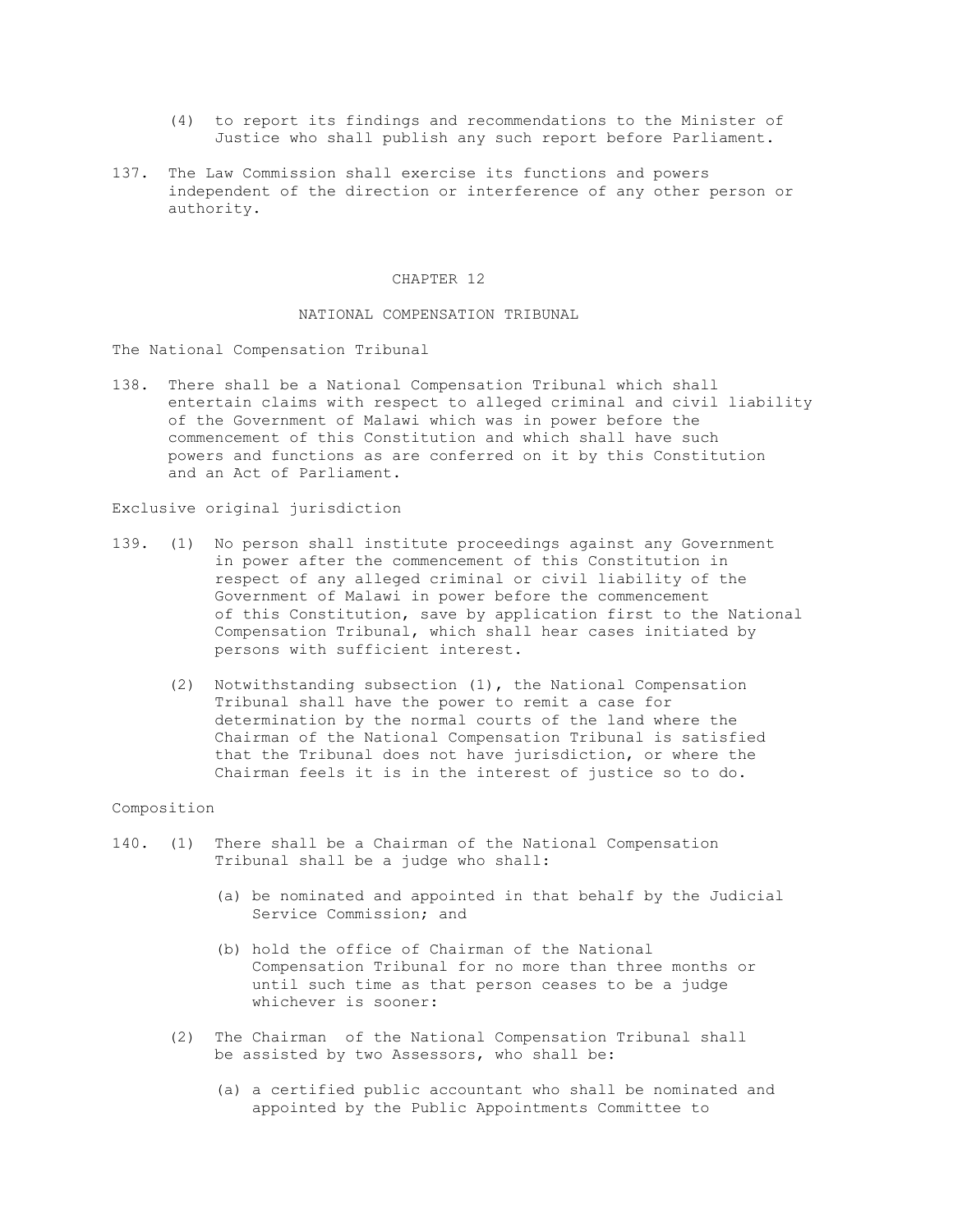supervise the accounts of the National Compensation Fund and to shall advise the Tribunal as to the quantum of compensation payable with respect to any claim taking into account the to overall number of claims being put before the Tribunal in that financial year.

 (b) a legal practitioner who shall be nominated from time to time in that behalf by the Law Society of Malawi and appointed by the Public Appointments Committee to act as legal representative for any party claiming compensation from the Tribunal and who is unrepresented by legal counsel.

 Provided that both Assessors may be removed by the Public Appointments Committee on the grounds of incapacity or incompetence in the exercise of their duties.

# Procedure

- 141. (1) The National Assembly shall prescribe such rules of procedure of the National Compensation Tribunal as shall ensure the expeditious disposal of cases, which may include an informal preliminary arbitration procedure.
	- (2) Notwithstanding subsection (1), the procedures of the National Compensation Tribunal shall:
		- (a) conform to the standards of evidence required for a normal civil court;
		- (b) conform with the standards of justice set out in this Constitution and the general principles of Natural Justice;

Protection of third party rights

- 142. Where any third party disputes a claim or has an interest in moneys or property that is the subject of a claim before the National Compensation Tribunal:
	- (1) that party shall be given adequate notification;
	- (2) that party shall be entitled to legal representation; and
	- (3) if the Chairman of the National Compensation Tribunal is satisfied that the person is of insufficient means to retain legal counsel it may order that the Ministry of Justice shall retain a legal practitioner on that persons behalf.

Jurisdiction of the ordinary courts

143. (1) The High Court shall not be excluded from hearing applications for judicial review of the decisions of the Tribunal nor shall a determination by the Tribunal be a bar to further criminal or civil proceedings in an appropriate court against a private person for the duration of the existence of the fund.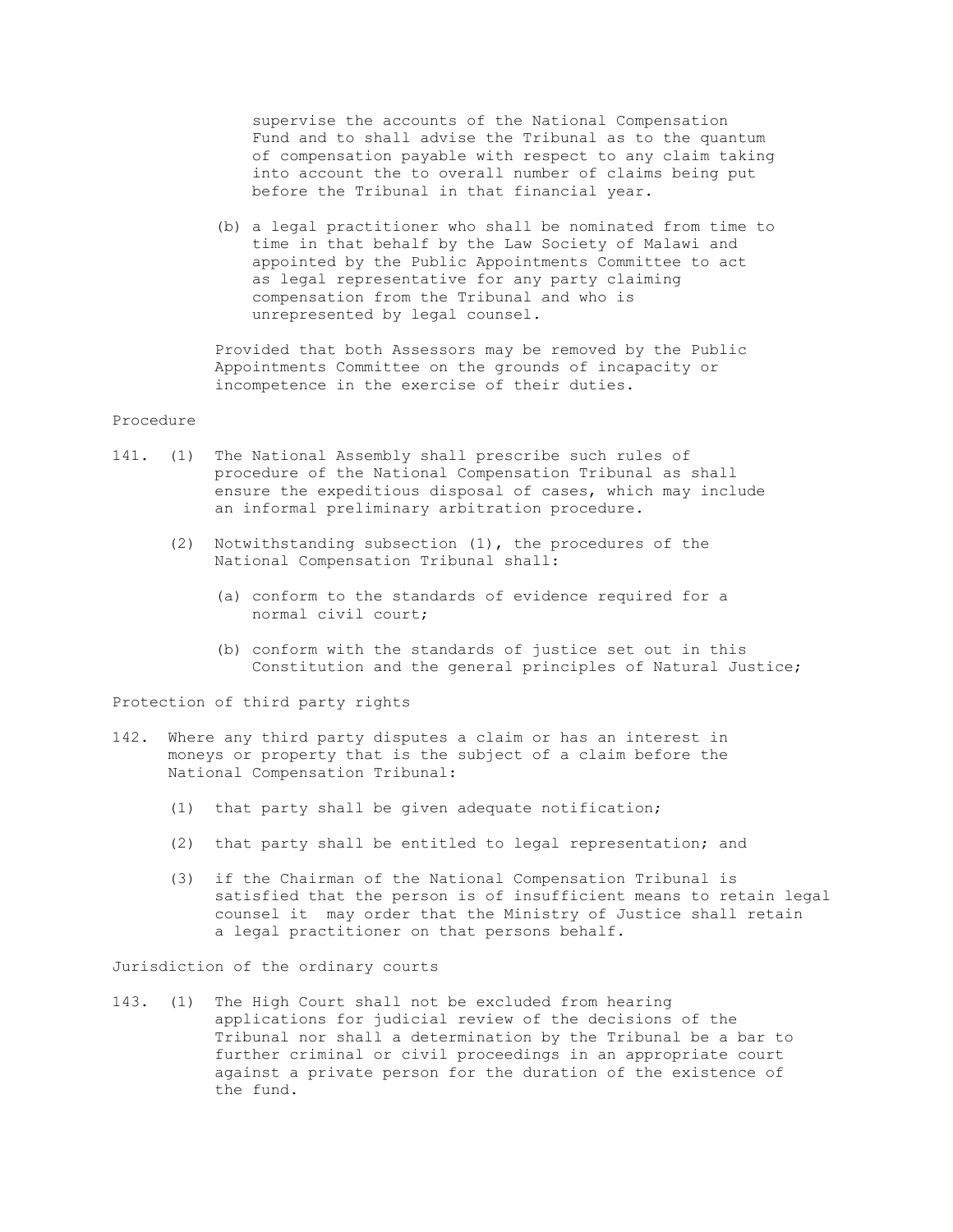(2) A "private person" for the purposes of this section means a person who was before the commencement of this Constitution a member of the Government or one of its agents, who would, under the laws then in force, have been personally liable for an act that is the subject of the criminal or civil proceedings.

Power to waive statutory limitations

144. For the purposes of pursuing claims before the National Compensation Tribunal and criminal and civil proceedings against a private person within the meaning of subsection  $143(2)$ , any statutory time limitation may be waived by the Tribunal or by a court if it seems equitable to do so.

National Compensation Fund

- 145. (1) There shall be a National Compensation Fund which shall be a trust vested in the Republic.
	- (2) The National Compensation Fund shall be used exclusively for the purposes assigned to it by this Constitution and shall:
		- (a) be a trust whose purpose shall be for the exclusive benefit of those applicants to the National Compensation Tribunal who have been granted and award, gratuity, pension or other allowance according to the principles, procedures and rules of the National Compensation Tribunal;
		- (b) be held in a separate account within the Reserve Bank of Malawi; and
		- (c) have all of its reports, financial statements and information relating to its operation published and maintained for public scrutiny.
	- (3) The National Compensation Tribunal shall be the only body responsible for disbursements from and charges to the National Compensation Fund, provided that the trustees of the Fund shall make such other disbursements from and charges on the Fund as are necessary and prudent for the efficient operation of the Fund.
	- (4) There shall be no fewer than four Trustees of the National Compensation Fund who shall be appointed from time to time by the National Compensation Tribunal on the recommendation of the Ombudsman.
	- (5) A Trustee shall hold office for the duration of the Fund unless and only in such circumstances as that trustee is removed by the National Compensation Tribunal on the grounds of:
		- (a) incompetence;
		- (b) incapacity; or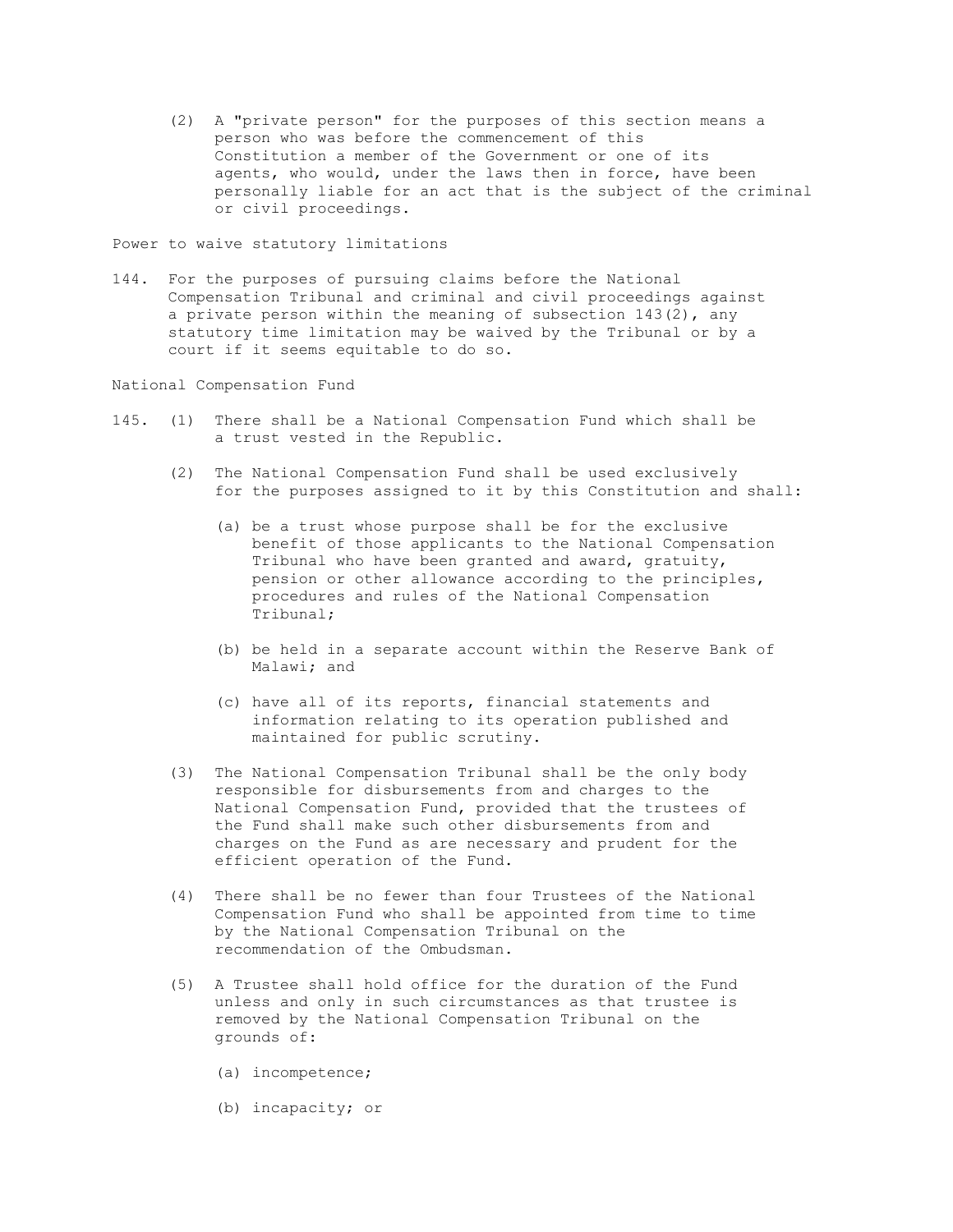- (c) being compromised in the exercise of his or her functions to the extent that his or her financial probity is in serious question.
- (6) Trustees of the National Compensation Fund shall exercise their functions independent of direction or interference by any body or authority, save as is provided by this section.
- (7) The Auditor General shall make an annual report to be laid before the National Assembly, on the conduct and status of the Fund which shall provide guidance to the National Assembly for voting an Appropriation for the purposes of the National Compensation Fund, which shall be called the National Compensation Fund Appropriation.
- (8) The National Compensation Fund Appropriation shall be laid before the National Assembly by the Minister responsible for Finance before the beginning, and with respect to, every financial year during the life of the Fund.
- (9) With respect of any financial year, the Tribunal shall prescribe a time not being more than six months after the commencement of that financial year, after which the Tribunal shall not receive applications for the redress within that financial year from the National Compensation Fund.

Winding up of the National Compensation Tribunal

- 146. The National Compensation Fund shall expire not later than ten years after the commencement of this Constitution at which time the National Compensation Tribunal shall also dissolve.
	- (2) If, in respect to any year within the period prescribed in subsection (1), and after the second year of it coming into existence, less than ten applications are made to the National Compensation Tribunal, then the Chairman of the Tribunal may direct the Minister responsible for Finance to lay before the National Assembly a Bill:
		- (a) to dissolve the National Compensation Tribunal and the National Compensation Fund;
		- (b) to confer on the High Court jurisdiction equivalent to that of the National Compensation Tribunal to determine claims against the Government within the meaning of this section.

 Provided that for the remaining duration of the period prescribed in subsection (1) the residue of the Fund will remain a separate Fund within the accounts of the State Revenue Fund which shall be drawn upon by the Ministry of Justice in respect of awards made by the High Court with relation to claims that would otherwise have been determined by the National Compensation Tribunal.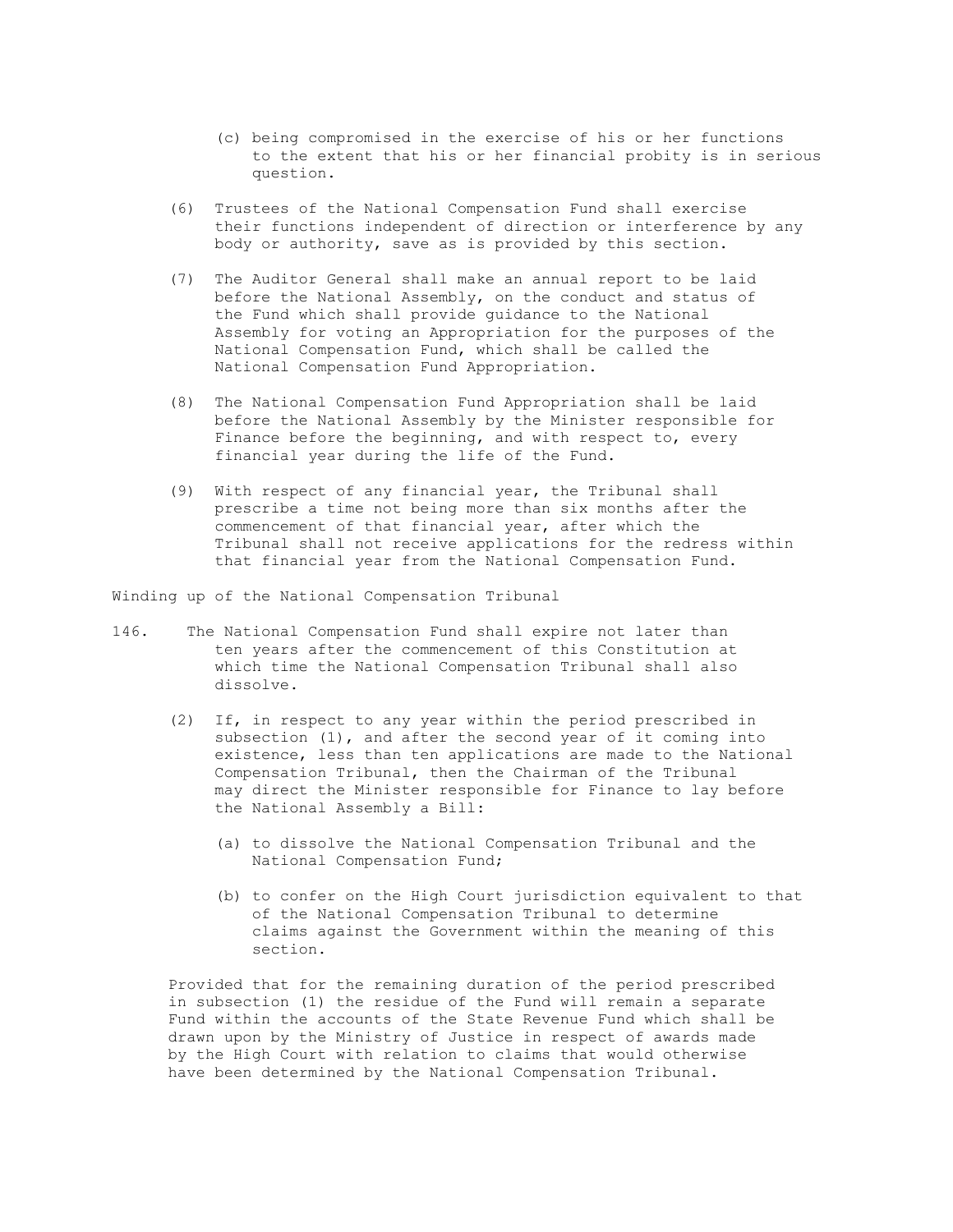## CHAPTER 13

### LOCAL GOVERNMENT

Functions of Local Government Authorities

- 147. (1) There shall be Local Government Authorities which shall have such powers as are vested in them by this Constitution and any Act of Parliament.
	- (2) Local Government Authorities shall be responsible for the representation and welfare of the people over whom they have jurisdiction to the extent that it is prescribed by any Act of Parliament.
	- (3) Parliament shall, where possible, provide that issues of local policy and administration be decided on at local levels under the supervision of Local Government Authorities.
	- (4) Parliament shall ensure that the composition of Local Government Authorities affords equal representation in respect of each ward within its territorial jurisdiction and that the boundaries of each ward shall be designated by the Electoral Commission in accordance with section 149(2).

Composition of Local Government Authorities

- 148. (1) Local Government Authorities shall be constituted of Local Government officers who shall be elected by free, secret and equal suffrage under the supervision of the Electoral Commission by the registered voters in the area over which that Local Government Authority is to have jurisdiction.
	- (2) The offices of local government shall include mayors in municipalities and local councillors in all areas and Local Government Officers shall have such functions, powers and responsibilities as shall be laid down by an Act of Parliament.
	- (3) There shall be in respect of each Local Government Authority such administrative personnel, subordinate to Local Government Officers, as shall be required to execute and administer the lawful resolutions and policies of those officers.

Jurisdiction of Local Government Authorities

- 149. (1) Subject to the recommendations of the Electoral Commission, and in accordance with the principles laid down in this Constitution and any other law relating to National Elections, there shall be drawn boundaries for city councils, municipal councils or municipalities, town councils and district councils.
	- (2) Any boundaries determining the territorial jurisdiction of any Local Government Authority shall be geographical only, without reference to race, colour, or ethnic origin of the inhabitants of the area.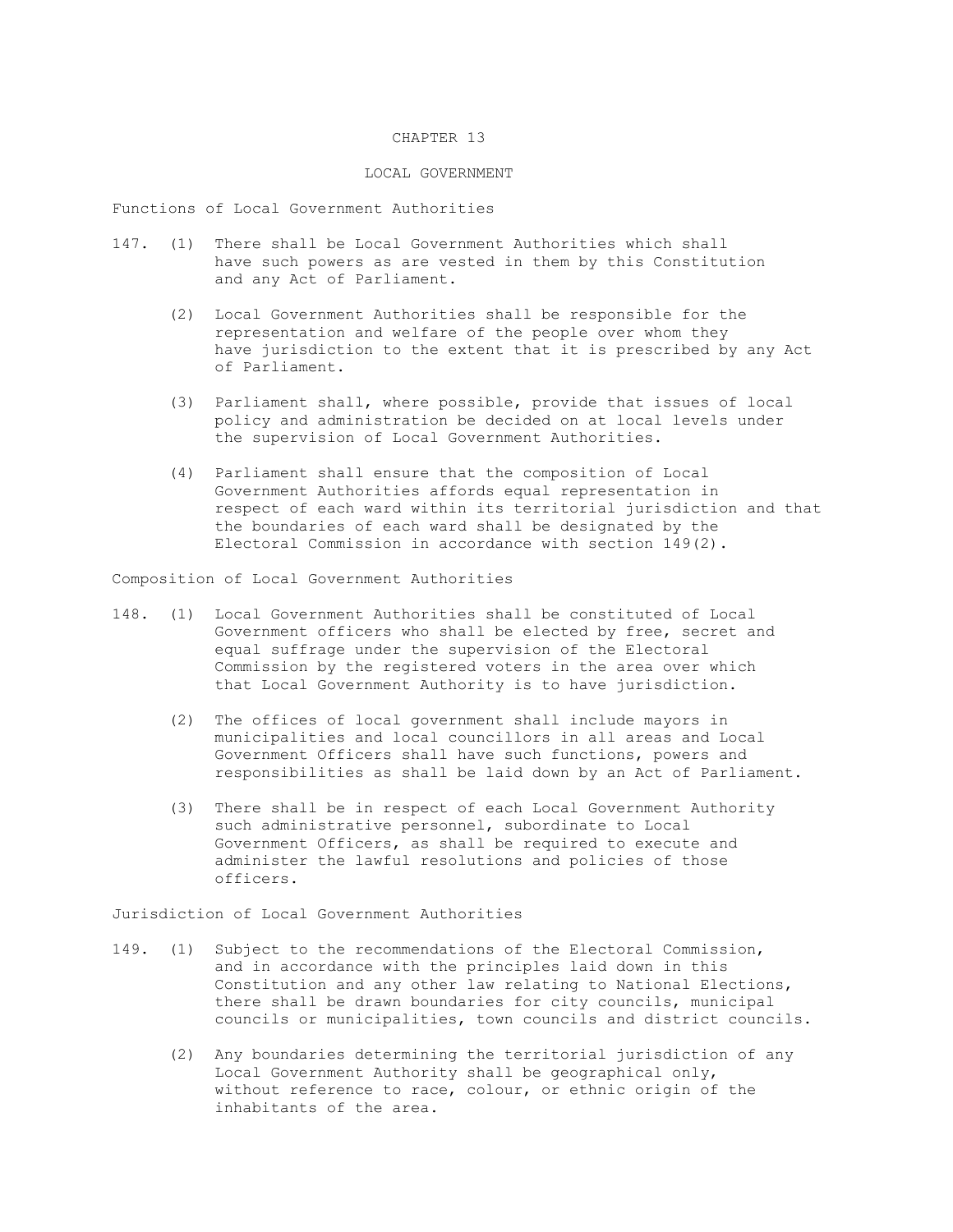Powers and Functions of the National Local Government Finance Committee

- 150. (1) There shall be a National Local Government Finance Committee that shall hear submissions from each and every Local Government Authority in respect of estimates of expenditure and requests for special disbursements and shall have such other powers and functions as may be conferred on it by this Constitution or an Act of Parliament.
	- (2) The National Local Government Finance Committee shall have the power to:
		- (a) receive all Local Government Authority estimates of revenue and all projected budgets;
		- (b) supervise and audit accounts of Local Government Authorities, in accordance with any Act of the National Assembly, subject to the recommendations of the Auditor General;
		- (c) make recommendations relating to the distribution of funds allocated to Local Government Authorities, and vary the amount payable from time to time and area to area according to, and with sole consideration, of economic, geographic and demographic variables.
		- (d) submit a consolidated budget for all Local Government Authorities and estimates after consultation with the Treasury, which shall be presented to the National Assembly by the Minister responsible for Local Government before the commencement of each financial year, and make application to the Minister for supplementary funds where necessary.
- 151. The Government shall be under a duty to ensure that there is adequate provision of resources necessary for the proper exercise of Local Government functions and to this effect shall allow a Local Government Authority to keep such proportion of the revenue collected by that Authority as shall be prescribed by the National Local Government Finance Committee.

Composition of the National Local Government Finance Committee

- 152. (1) The members of the National Local Government Finance Committee shall be:
	- (a) one person who shall be nominated from time to time in that behalf by the Local Government Association;
	- (b) the Minister or Deputy Minister responsible for Local Government Authorities or such person as shall be nominated by the Minister from time to time in that behalf;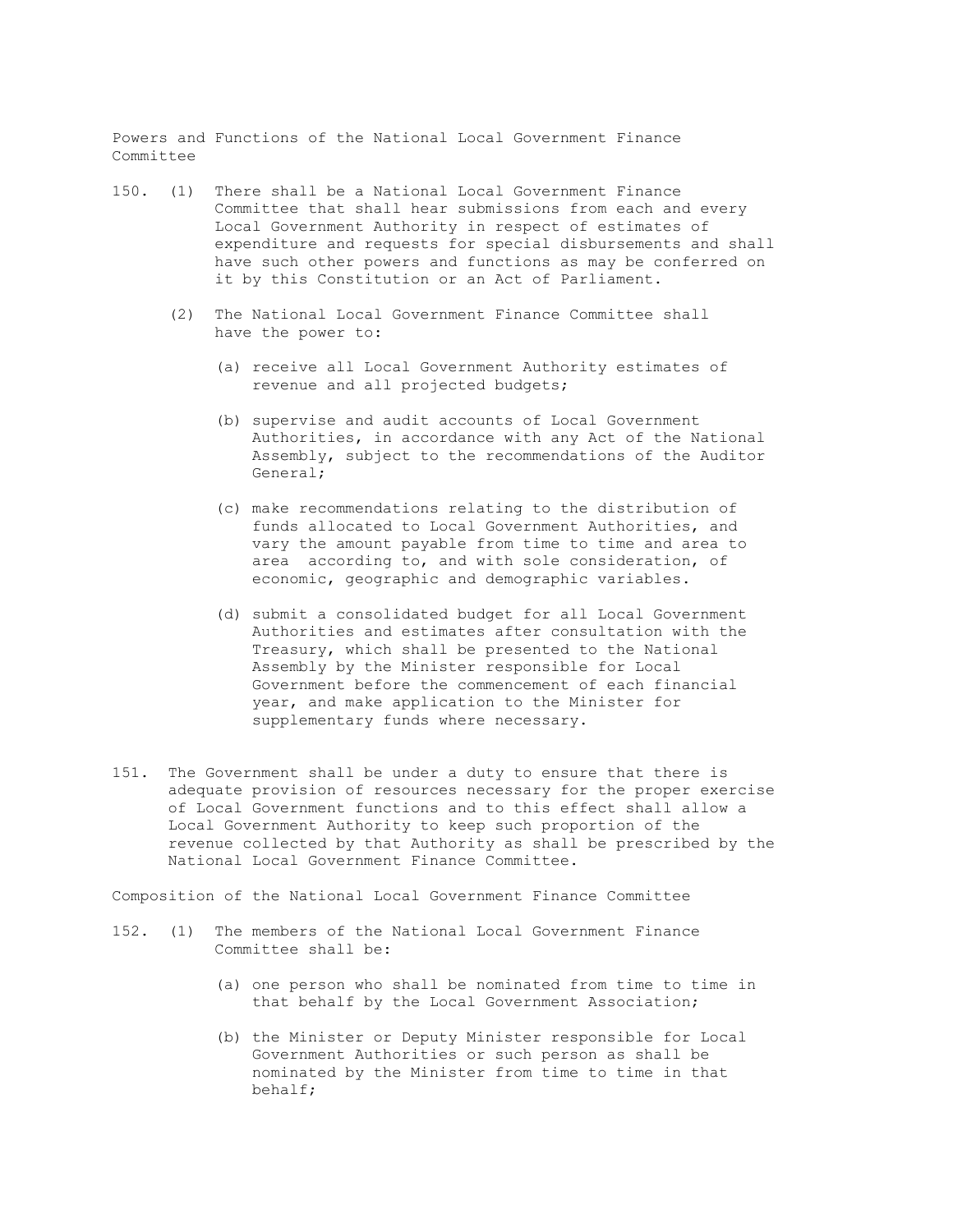- (c) one person who shall be nominated from time to time in that behalf by the Public Accountants Board;
- (d) the Chairman of the Civil Service Commission or such person as shall be nominated by the Chairman from time to time in that behalf;
- (e) one person who shall be nominated from time to time in that behalf by the Electoral Commission.
- (2) Excepting persons who are or become members of the Committee by virtue of holding office as Minister or Deputy Minister responsible for Local Government Authorities or by virtue of holding office as Chairman of the Civil Service Commission, the term of office of a member of the National Local Government Finance Committee shall expire:
	- (a) three years after the date that member was first appointed; or
	- (b) on removal by the President on the recommendation of the Public Appointments Committee.

 Providing no member shall be removed save that the Public Appointments Committee is satisfied that he is:

- (i) not competent to exercise the duties of that office;
- (ii) compromised to the extent that his or her financial probity is in serious question; or
- (iii)otherwise incapacitated.

# CHAPTER 14

#### THE POLICE

The Malawi Police Force

153. There shall be a Malawi Police Force which shall be constituted by an Act of Parliament that shall specify the various divisions and functions of the Malawi Police Force.

Powers and Functions of the Police

- 154. (1) The Malawi Police Force shall be an independent organ of the executive which shall be there to provide for the protection of public safety and the rights of persons in Malawi according to the prescriptions of this Constitution and any other law.
	- (2) The Police Force of Malawi shall enjoy only such powers as are necessary for the protection of rights under this Constitution and the maintenance of public safety and public order in accordance with the prescriptions of this Constitution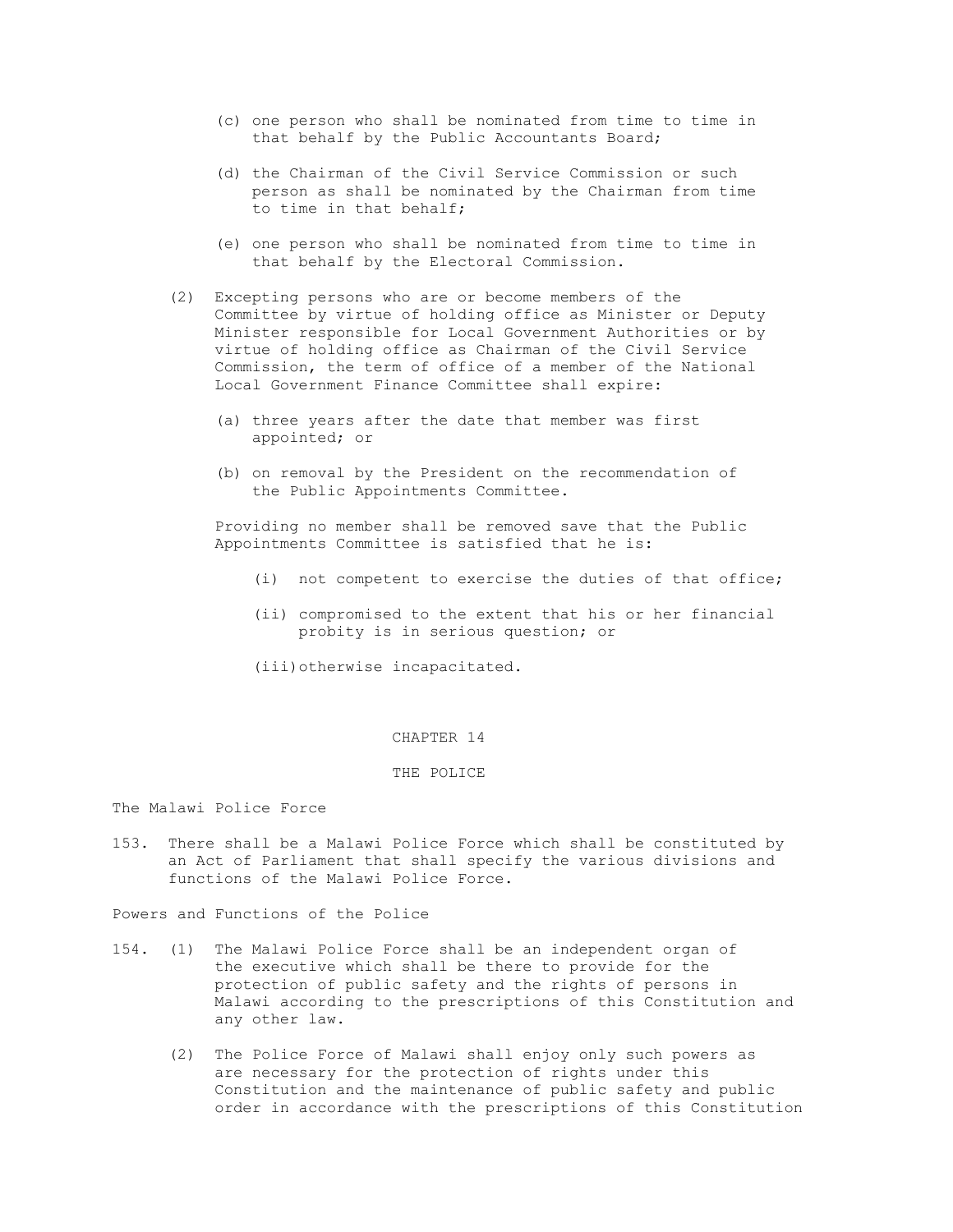and the law.

- (3) In the exercise of their functions, members of the Malawi Police Force shall be subject to the direction of the courts and shall be bound by the orders of such courts.
- (4) Political responsibility for the Malawi Police Force shall vest in a Minister of the Government who shall ensure that the discipline and conduct of the Malawi Police Force accords with the prescriptions of this Constitution and any other law.

The Inspector General of Police

- 155. (1) There shall be the office of Inspector General of Police who shall be the Head of the Malawi Police Force.
	- (2) The President shall appoint the Inspector General of Police subject to approval by the Public Appointments Committee who may enquire into to the competence of the person so appointed to carry out the duties of that office and such other questions as may have direct bearing on the performance of the duties of that office.
	- (3) The office of the Inspector General of Police shall become vacant after the person holding that office has served for five years, provided that the person holding that office may be nominated for such further terms, not exceeding five years, as the President may deem appropriate, subject to confirmation by the Public Appointments Committee.
	- (4) A person holding the office of Inspector General of Police shall be subject to removal by the President only by reason of that person being:
		- (a) incompetent in the exercise of his or her duties;
		- (b) compromised in the exercise of his or her duties to the extent that his capacity to exercise his powers impartially is in serious question;
		- (c) otherwise incapacitated; and
		- (d) over the age of sixty five;

 Providing that the power conferred on the President under this section shall be exercised without prejudice to the person being removed from the office from having the right to appeal to the High Court.

- (5) Subject to subsection (4) above, in the exercise of the duties and powers vested in the office of the Inspector General of Police by the Constitution or any other law, the person holding that office shall not be subject to the direction or control of any other person or authority, other than as prescribed in this Constitution or an Act of Parliament.
- (6) The Inspector General of Police may delegate such powers as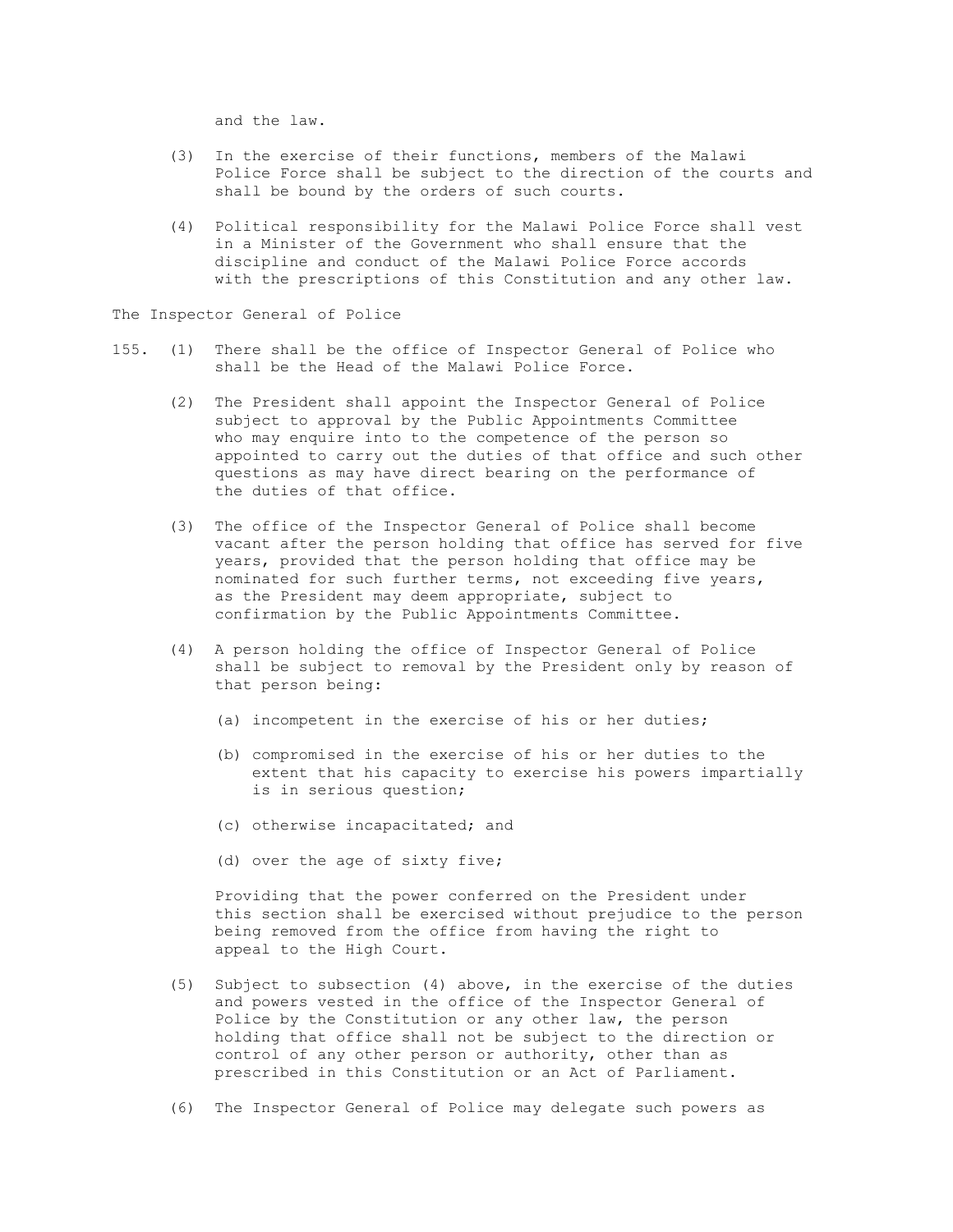are conferred on him or her by the National Assembly to such persons or authorities being a part of the Malawi Police Force, in accordance with an Act of Parliament.

 Provided that with respect to the powers in this subsection, the Inspector General of Police shall notify the Police Service Commission of any delegation and the Police Service Commission may prescribe any regulations it deems appropriate in relation to the manner and form of reports that the person exercising that power shall make and shall specify such restrictions as may be required to ensure the proper exercise of powers delegated under this section in accordance with the law.

The Police Service Commission

- 156. (1) There shall be a Police Service Commission with such powers and functions as are conferred upon it by this Constitution and an Act of Parliament.
	- (2) Subject to this Constitution, power to appoint persons to hold or act in offices in the Police Force of Malawi, other than that of Inspector General of Police, including the power to confirm appointments, and to remove such persons from duty shall vest in the Police Service Commission.
	- (3) The Police Service Commission shall, subject to this Constitution and any general directions of an Act of Parliament, exercise disciplinary control over persons holding or acting in any office to which this section applies.

# Power to delegate

- 157. (1) The Police Service Commission, may, subject to such conditions as may be laid down by an Act of Parliament, delegate powers conferred by this Constitution or an Act of Parliament by directions in writing to any member of the Commission or to any civil servant or public body.
	- (2) Where any person or body may from time to time exercise powers under this section on behalf of the Police Service Commission, in accordance with subsection (1), the Police Service Commission shall:
		- (a) require that person or body to furnish reports in such manner or form as they may have specified in the directions which delegated those powers.
		- (b) hear such complaints or appeals from persons with sufficient interest relating to the exercise of powers delegated under this section and shall have the authority to:
			- (i) quash the decision of a body or person exercising such powers;
			- (ii) exercise such disciplinary powers with relation to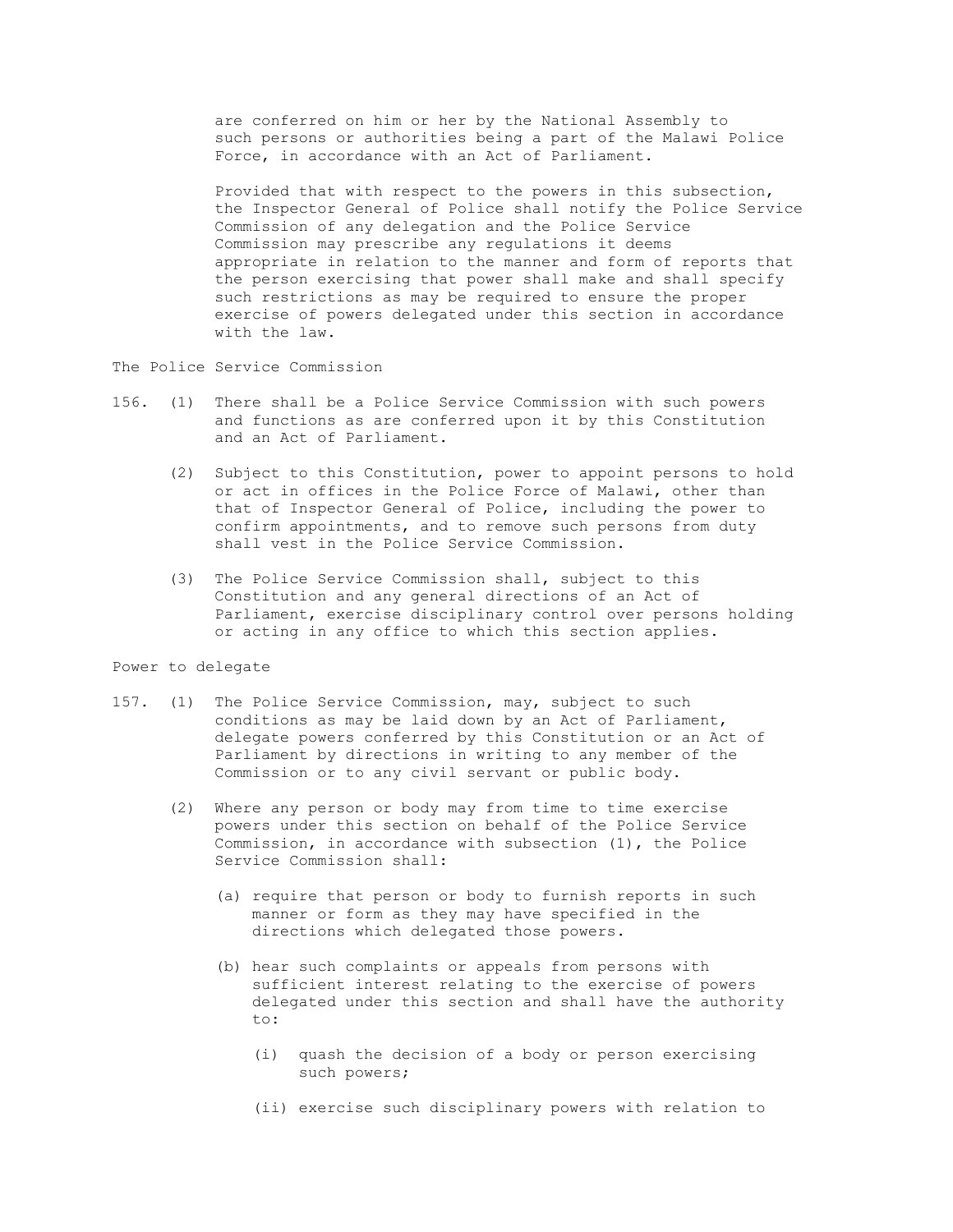such body or person, subject to the conditions laid down by an Act of Parliament; and

 (iii)revoke directions delegating powers to any person or body.

 Provided that nothing in this section shall prejudice the right of any person who is the subject of a decision made by or on behalf of the Police Service Commission to appeal to the High Court or the right of any person with sufficient interest in such a decision to petition the High Court for judicial review of that decision.

Composition of the Police Service Commission

- 158. (1) The Police Service Commission shall consist of the following members:
	- (a) such Justice of Appeal or judge as may for the time being be nominated in that behalf by the Judicial Service Commission;
	- (b) such member of the Civil Service Commission as may for the time being be nominated in that behalf by the Civil Service Commission;
	- (c) such legal practitioner as may for the time being be nominated in that behalf by the Law Society of Malawi;
	- (d) the Inspector-General of Police or such senior officer as he or she may for the time being nominate in that behalf; and
	- (e) the Ombudsman.
	- (2) The members of the Police Service Commission shall elect a Chairman from among their number and three members of the Police Service Commission shall form a quorum.
	- (3) A person shall not be qualified for appointment as a member of the Police Service Commission if he is President, Vice- President, a Minister or Deputy-Minister, or a Member of Parliament or a serving police officer.
	- (4) Subject to this section, the office of a member of the Police Service Commission shall become vacant:
		- (a) at the expiration of three years from the date of that person's appointment, unless reappointed to a new three year term; or
		- (b) if any circumstances arise that, if that person were not a member of the Police Service Commission, would cause that person to be disqualified from appointment as such.

 Provided that subsection (4)(a) shall not apply where the member in question still holds the office the Inspector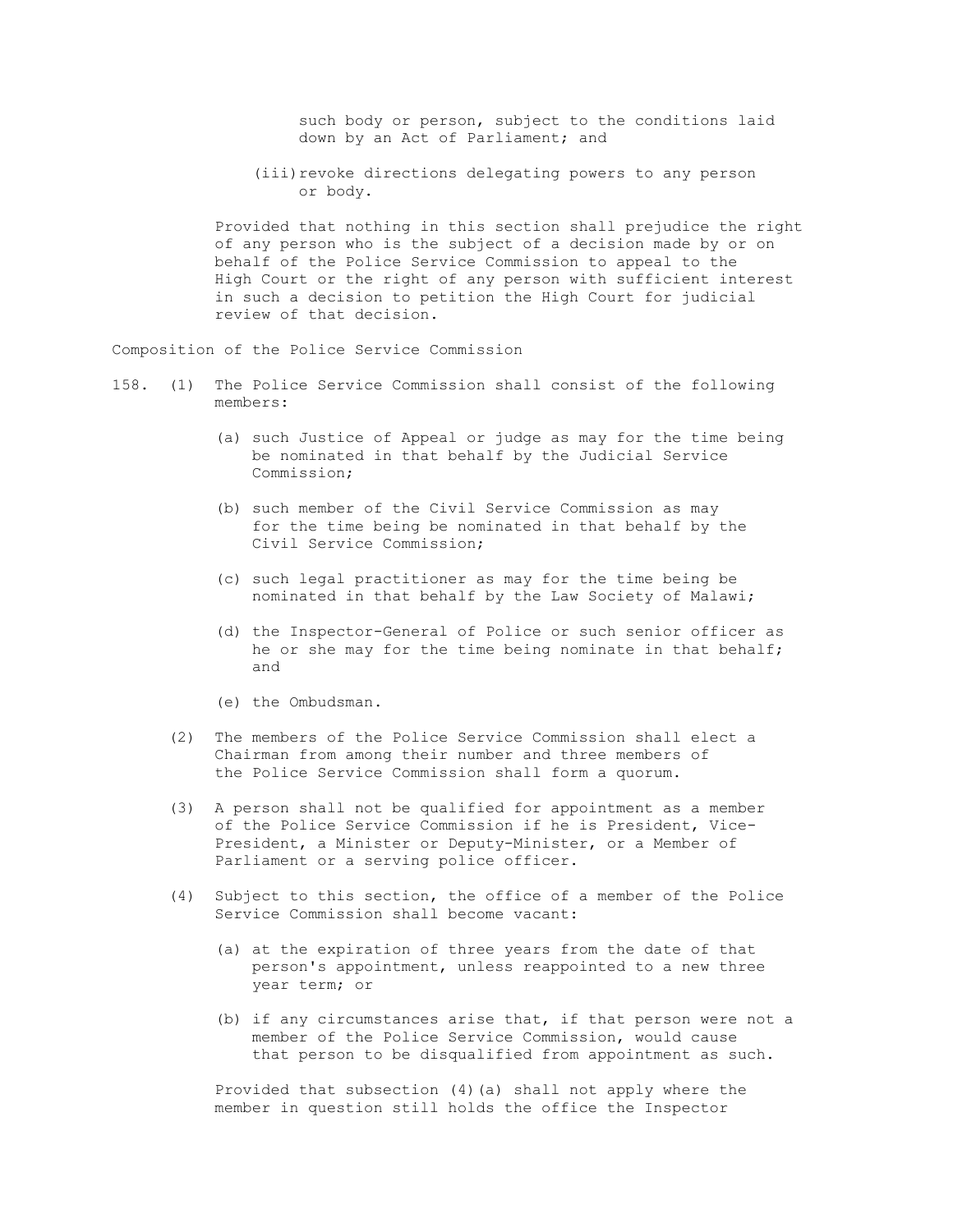General of Police or the Ombudsman, in which behalf that person was appointed to the Police Service Commission.

Political independence of the Malawi Police Force

- 159. (1) Members of the Police Force of Malawi shall ensure that they exercise their functions, powers and duties as impartial servants of the general public and the Government of the day.
	- (2) No member of the Police Force of Malawi shall be able to directly participate in political activities.

Provided that:

- (a) any member of the Police Force of Malawi shall have the right to resign in order to participate directly in political activities;
- (b) nothing in this section shall be deemed to prejudice any member of the Police Force of Malawi having the absolute right to vote in accordance with this Constitution;
- (c) nothing in this subsection shall prejudice the right of any member of the Police Force of Malawi to hold office in or be a member of any association, group or professional body, the purposes of which are principally to represent their members interests with relation to the terms and conditions of employment or the general carrying on of any profession or trade or the promotion of any interest, not pertaining directly to the promotion of a political party, campaign or philosophy or otherwise inconsistent with the functions of the Police Force of Malawi.
- (3) No government or party shall cause any member of the Police Force of Malawi acting in that behalf to exercise functions, powers or duties for the purposes of promoting or undermining of any political party or individual member of that party, nor shall any member of the Police Force of Malawi acting in that behalf promote or undermine any party or member of a party.
- (4) No government or party shall cause any member of the Police Force of Malawi, acting in that behalf to deploy resources, whether they be financial, material or human resources, for the purposes of promoting or undermining any political party or member of a political party or interest group, nor shall any member of the Police Force of Malawi, acting in that behalf cause such deployment.

 Provided that nothing in this section shall be construed as derogating from the duty of the Police to uphold the rights and afford protection to all political parties, persons and organisations equally without fear or favour in accordance with this Constitution and subject to any law.

(5) Any member of the Police Force of Malawi who contravenes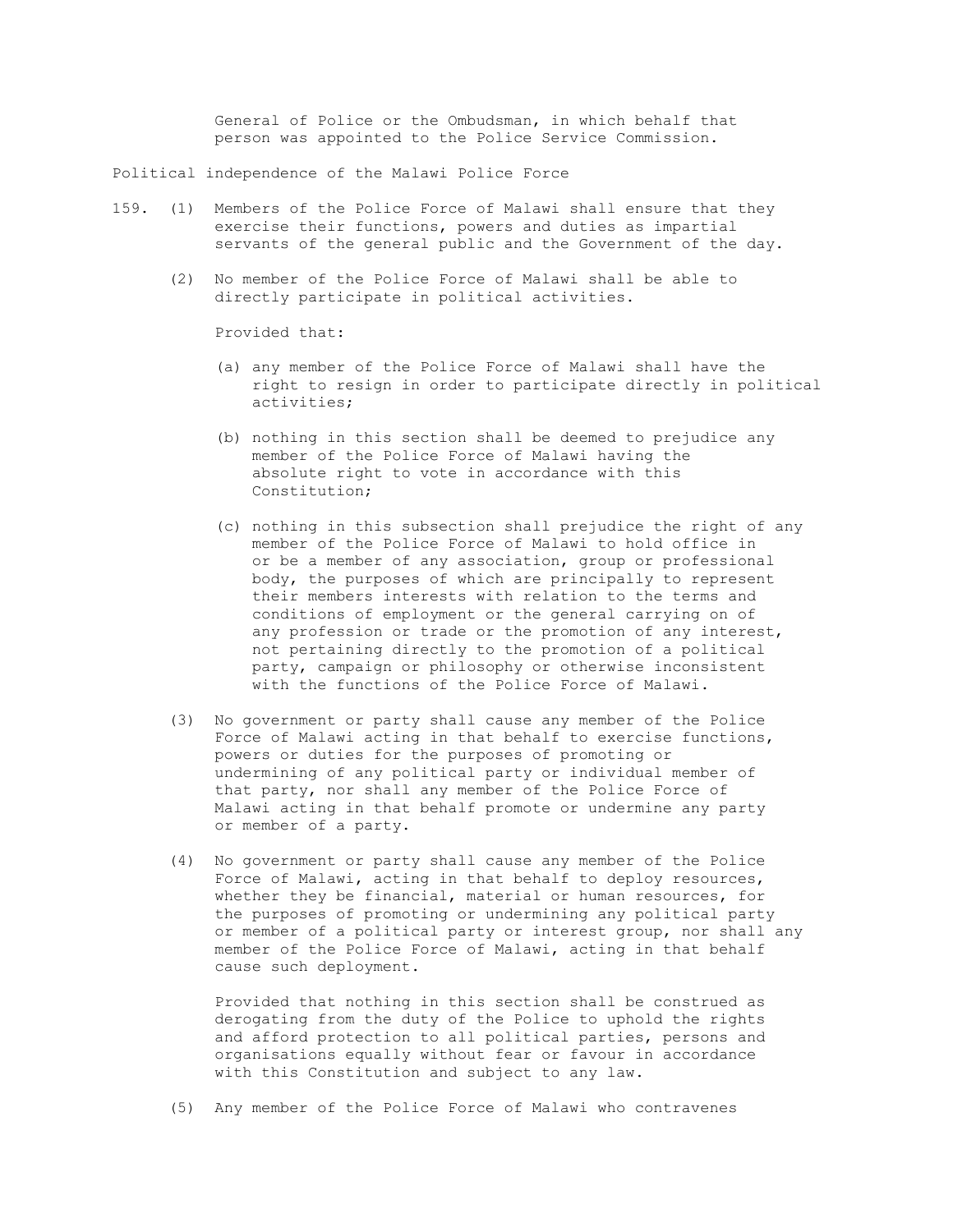this section shall be subject to such disciplinary measures as the Police Service Commission considers appropriate, taking into account the gravity and circumstances of the contravention, subject to such regulations as may be prescribed by an Act of Parliament.

 (6) Where the Police Service Commission is satisfied that a government or political party or member of a political party has acted in contravention of subsection (4) or subsection (5), the Police Service Commission may initiate proceedings before the High Court for punitive damages and, in the case of a contravention of subsection (5) for the recovery of such resources or sums equivalent to the benefit of the enjoyment of those resources from the party of government, or political party or member of a political party who has so benefitted, as the case may be.

### CHAPTER 15

### THE ARMED FORCES

The Armed Forces of Malawi

160. There shall be no military force constituted in Malawi other than the Armed Forces provided for and regulated by this section.

Constitutional position of the Armed Forces

- 161. The Armed Forces of Malawi shall operate, at all times under the direction of those civil authorities in whom this Constitution vests such power, and shall:
	- (1) uphold the sovereignty and territorial integrity of the Republic of Malawi and guard against threats to the safety of its citizens by force of arms;
	- (2) uphold and protect the Constitutional Order in Malawi and assist the civil authorities in the proper exercise of their functions under this Constitution;
	- (3) provide technical expertise and resources to assist the civilian authorities in the maintenance of essential services in times of emergency; and
	- (4) perform such other duties outside the territory of Malawi as may be required of them by any Treaty entered into by Malawi in accordance with the prescriptions of International Law.

 Provided that no person or authority may direct or deploy the army to act in contravention of this Constitution on pain of conviction for treason against the Republic, notwithstanding any immunity granted by this Constitution or by any other law.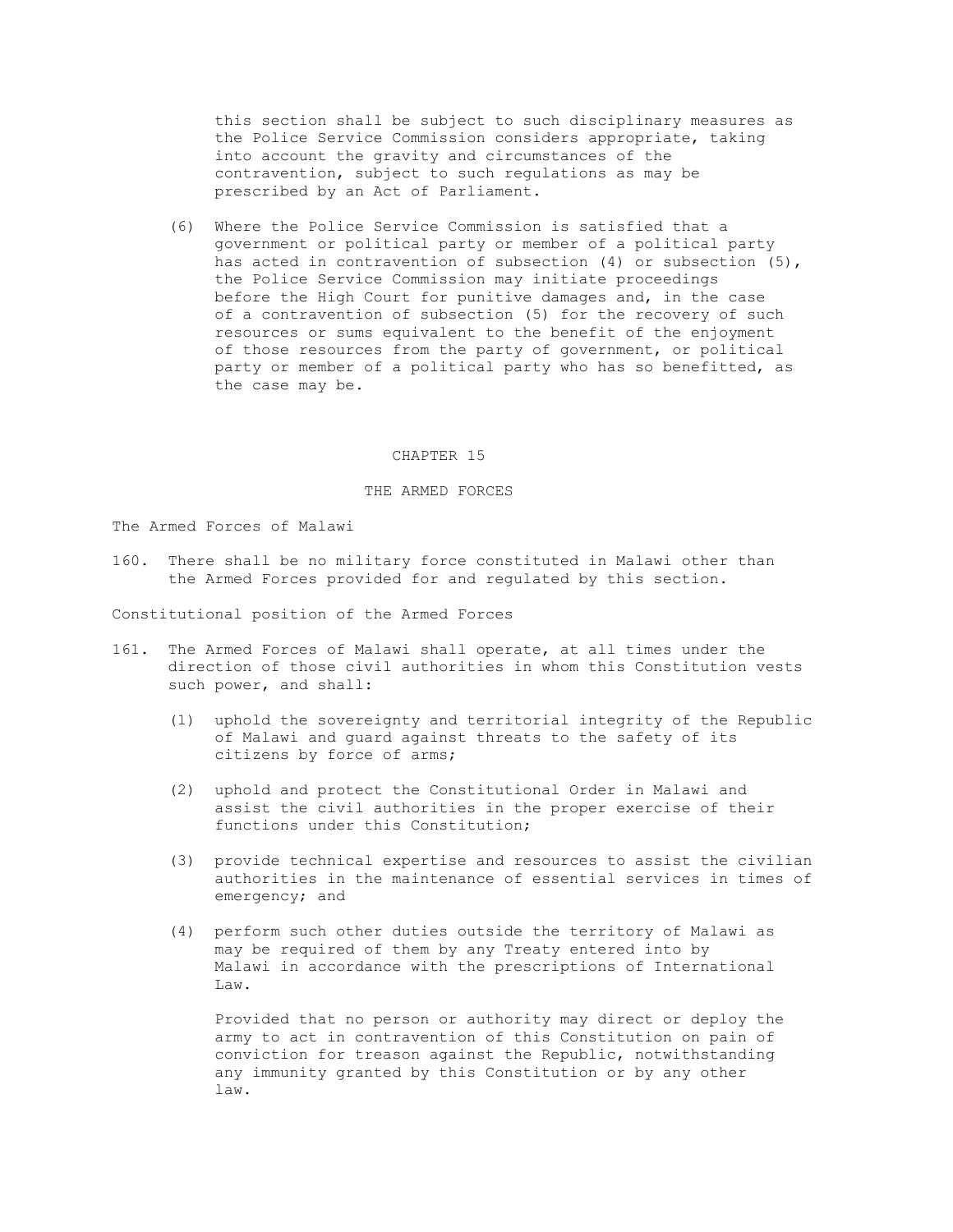### Responsibility for the Armed Forces

- 162. (1) The ultimate responsibility for the armed forces shall vest in the President as Commander in Chief.
	- (2) Any powers conferred on the President by virtue of this Chapter shall only be exercised on the recommendations of an Army Council that shall include the Minister of Defence and the Army High Command and which shall have;
		- (a) the power to determine the operational use of the armed forces.
		- (b) the power to appoint and remove from office the Army Commander and other members of the armed forces.
		- (c) such other powers and duties as may be prescribed by an Act of Parliament.

 Provided that these powers shall be exercised subject to the scrutiny of a Defence Committee of the National Assembly, created in this Chapter.

 (3) The Army Council may, by directions in writing and subject to such conditions as may be laid down by an Act of Parliament or are recommended by the Defence Committee and adopted by the National Assembly, delegate to any member of the armed forces any of the powers conferred on it by an Act of Parliament.

The Defence Committee of the National Assembly

- 163. (1) The Defence Committee of the National Assembly shall be composed of one member of each of the political parties, nominated from time to time in that behalf for terms of not more than one year, and shall have such powers and functions as may be conferred upon them by this Constitution and an Act of Parliament.
	- (2) The Defence Committee may be assembled at any time, notwithstanding that Parliament stands adjourned and, where Parliament stands dissolved, shall continue to be constituted until such time as a new Parliamentary session begins and a new Defence Committee is appointed.

### CHAPTER 16

#### PRISONS

The Malawi Prison Service

164. The Malawi Prison Service shall consist of all penal institutions, labour camps, special and secure schools and other institutions that are used to house, detain and rehabilitate persons sentenced to imprisonment in whatever form it may take, but shall not include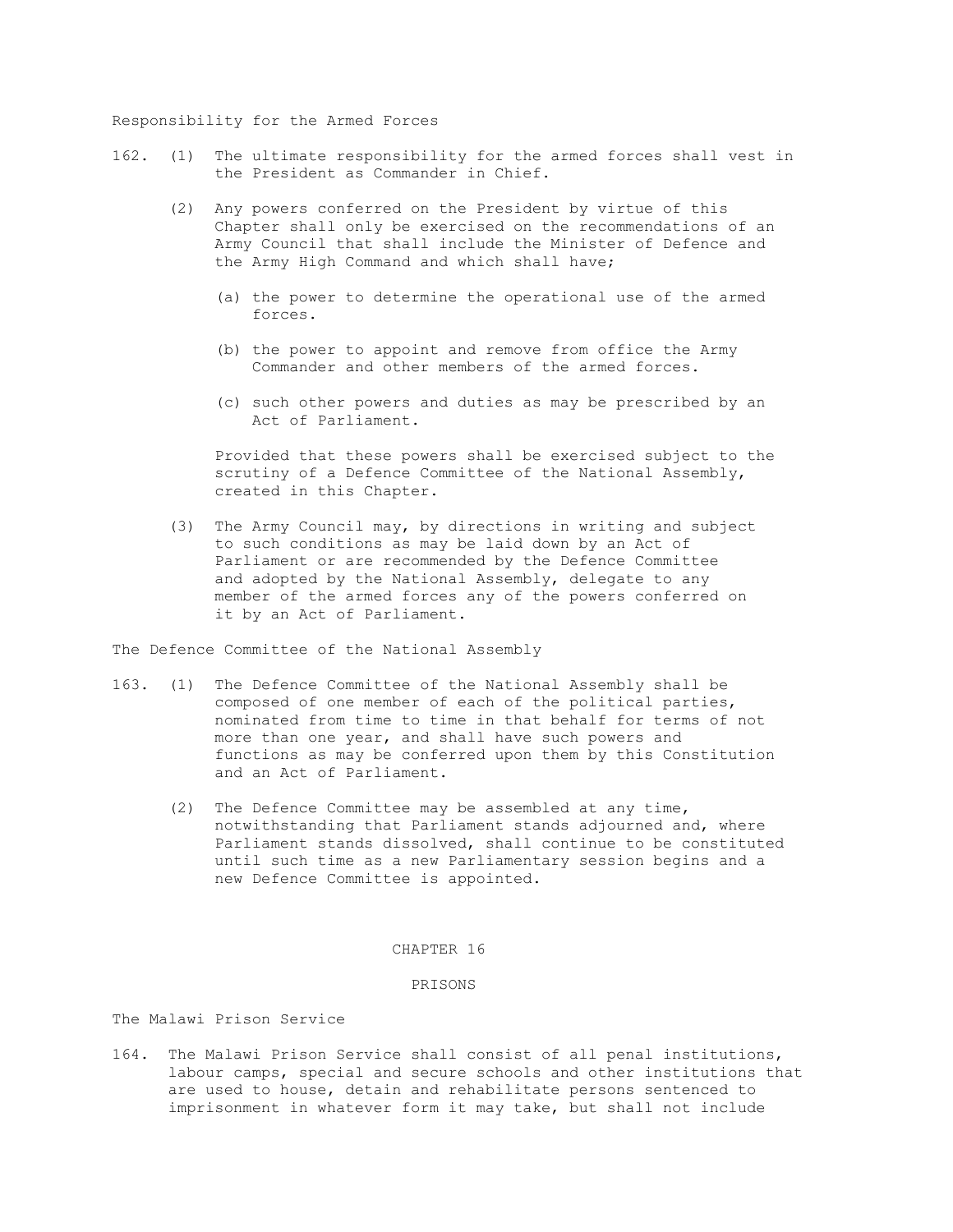holdings cells in police stations.

The Chief Commissioner for Prisons

- 165. (1) There shall be the office of Chief Commissioner for Prisons that shall be responsible for the Prison Service of Malawi and shall be a public office with such powers, functions and duties as may be conferred on it by this Constitution and any Act of Parliament.
	- (2) The principal responsibilities of the Chief Commissioner for Prisons shall be to ensure the proper and efficient administration of the penal institutions that comprise the Prison Service of Malawi, subject to and in accordance with:
		- (a) the Constitutional protection of rights and other provisions of the Constitution or any other law;
		- (b) the recommendations of the Prison Service Commission and the Inspectorate of Prisons as prescribed by the Minister responsible for Prisons in accordance with the wishes of Parliament; and
		- (c) the directions of the courts with relation to persons convicted by the courts to a sentence of incarceration or penal servitude within a penal institution, or incarcerated by the courts pending execution of the sentence of the courts, or awaiting sentence by the courts or otherwise on remand to the custody of the Prison Service or being held on behalf of the Police Force in connection with any law.
	- (3) Subject to this section, in the exercise of the duties and powers vested in the office of the Chief Commissioner for Prisons by the Constitution or any other law, the person holding that office shall not be subject to the direction or control of any other person or authority, other than as prescribed in this Constitution and an Act of Parliament.

### Power to delegate

- 166. (1) The Chief Commissioner for Prisons may delegate such powers as are conferred on him by Parliament to such persons or authorities being a part of the Malawi Prison Service.
	- (2) With respect to the delegation of powers in subsection (1):
		- (a) the Chief Commissioner for Prisons shall notify the Prison Service Commission and the Inspectorate of Prisons of any such delegation; and
		- (b) the Prison Service Commission and the Inspectorate of Prisons may prescribe any regulations they deem appropriate in relation to the manner and form of reports that the person or authority exercising that power shall make and shall prescribe such restrictions as may be required to ensure the proper exercise of powers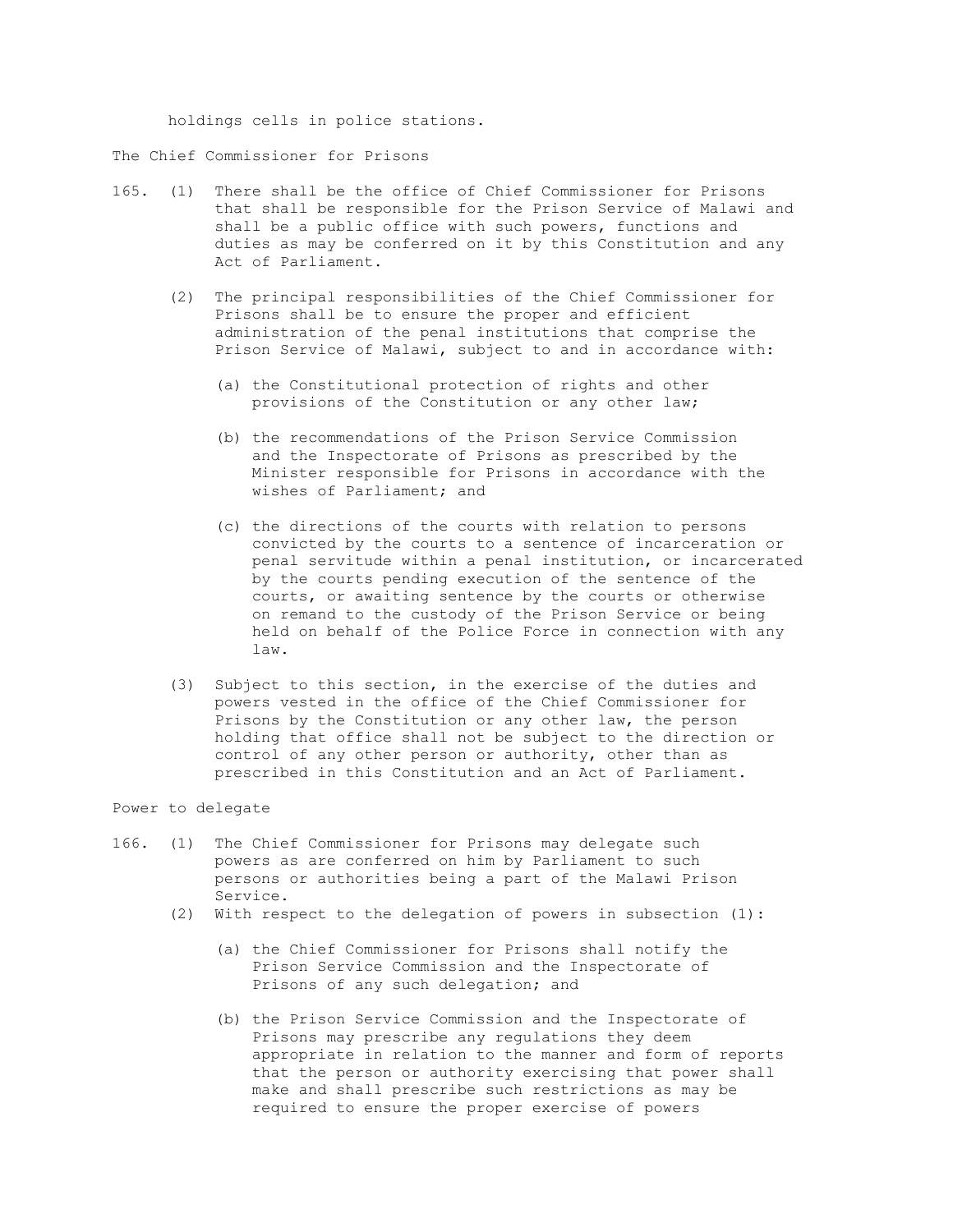delegated under this section.

Appointment of the Chief Commissioner for Prisons

- 167. (1) The President shall appoint the Chief Commissioner for Prisons subject to approval by the Public Appointments Committee as to the competence of the person so appointed to carry out the duties of that office and as to such other questions as may have direct bearing on the performance of the duties of that office.
	- (2) The office of the Chief Commissioner for Prisons shall become vacant after the person holding that office has served for five years, provided that the person holding that office may be nominated for such further terms, not exceeding five years, as the President deems appropriate, subject to confirmation by the Public Appointments Committee.
	- (3) A person holding the office of Chief Commissioner for Prisons shall be subject to removal by the President only by reason of that person being:
		- (a) incompetent in the exercise of his or her duties;
		- (b) compromised in the exercise of his or her duties to the extent that his or her capacity to impartially exercise the duties of that office is in serious question;
		- (c) otherwise incapacitated;
		- (d) over the age of sixty five;

 Providing that the removal of a person holding the office of Chief Commissioner for Prisons by the President shall be without prejudice to the right of that person to appeal to the High Court.

The Prison Service Commission

- 168. (1) There shall be a Prison Service Commission with the powers and functions conferred on it by this Constitution and an Act of Parliament.
	- (2) The Prison Service Commission shall have the power to appoint persons to hold or act in offices in the Prison Service of Malawi other than the Chief Commissioner of Prisons, including the power to confirm appointments, and to remove such persons from duty.
	- (3) The Prison Service Commission shall, subject to this Constitution and any general directions of an Act of Parliament exercise disciplinary control over persons holding or acting in any office to which this section applies.
	- (4) The Prison Service Commission, may, subject to such conditions as may be laid down by an Act of Parliament, delegate powers under this section by directions in writing to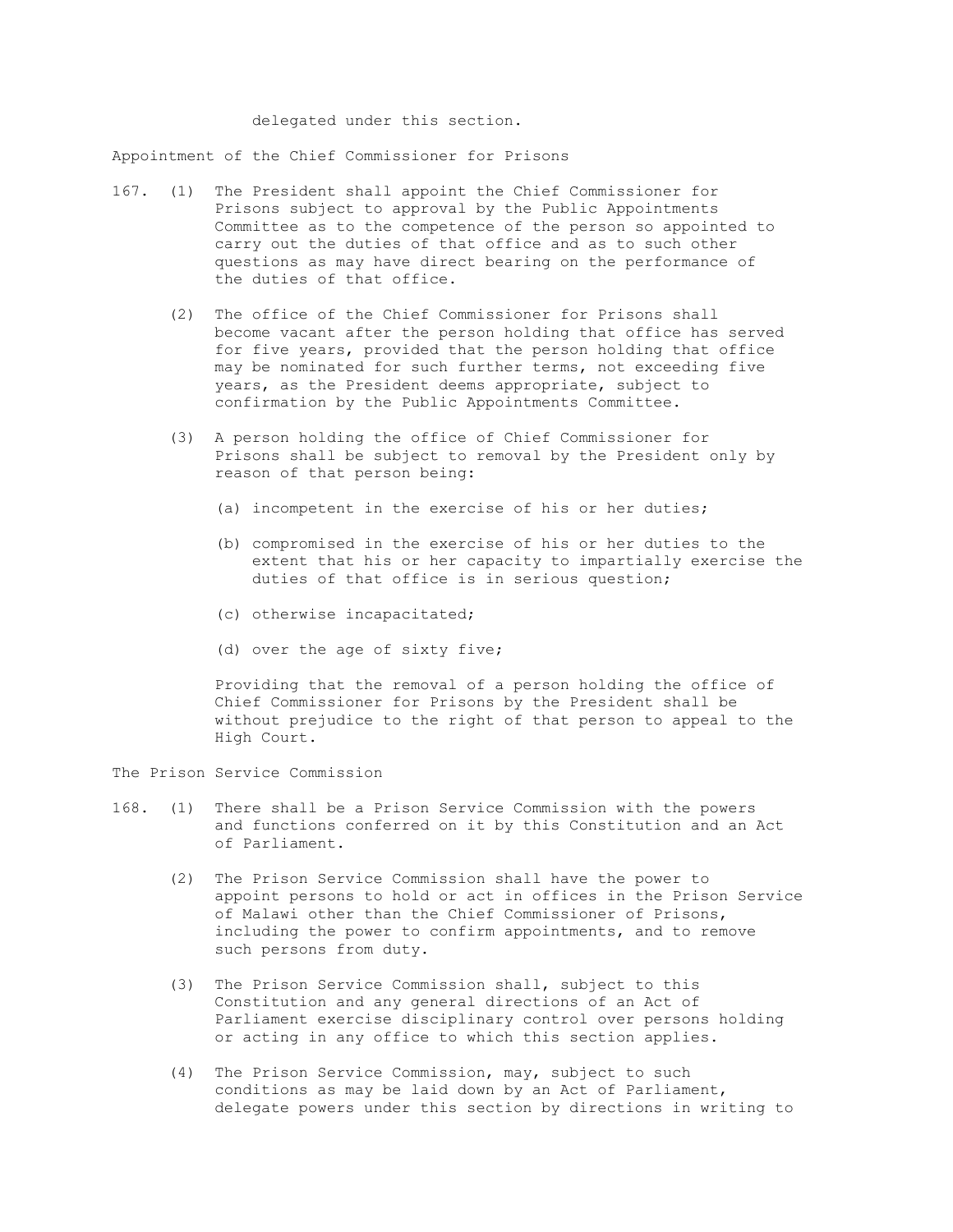any member of the Commission or to any civil servant or public body, being part of the Prison Service of Malawi.

- (5) Where any person or body may from time to time exercise powers under this section on behalf of the Prison Service Commission, in accordance with subsection (4), the Prison Service Commission shall:
	- (a) require that person or body to furnish reports in such manner or form as they have specified in the directions which delegated those powers.
	- (b) hear such complaints or appeals from persons with sufficient interest relating to the exercise of powers under this section and shall have the authority to:
		- (i) quash the decision of a body or person exercising such powers.
		- (ii) exercise such disciplinary powers with relation to such body or person, subject to the conditions laid down by an Act of Parliament.
		- (iii) revoke directions delegating powers to any person or body.

 Provided that nothing in this section shall prejudice the right of any person who is the subject of a decision made by or on behalf of the Prison Service Commission to appeal to the High Court or the right of any person with sufficient interest in such a decision to petition the High Court for judicial review of that decision.

Composition of the Prison Service Commission

- 169. (1) The Prison Service Commission shall consist of the following members:
	- (a) such Justice of Appeal or judge as may for the time being be nominated in that behalf by the Judicial Service Commission.
	- (b) such member of the Civil Service Commission as may for the time being be nominated in that behalf by the Civil Service Commission.
	- (c) such legal practitioner as may for the time being be nominated in that behalf by the Law Society of Malawi.
	- (d) such person as may be nominated from time to time in that behalf by the Inspectorate of Prisons.
	- (e) the Chief Commissioner for Prisons or a person nominated by the Chief Commissioner of Prisons from time to time in that behalf, being a senior member of the prison service.
	- (2) The members of the Prison Service Commission shall elect a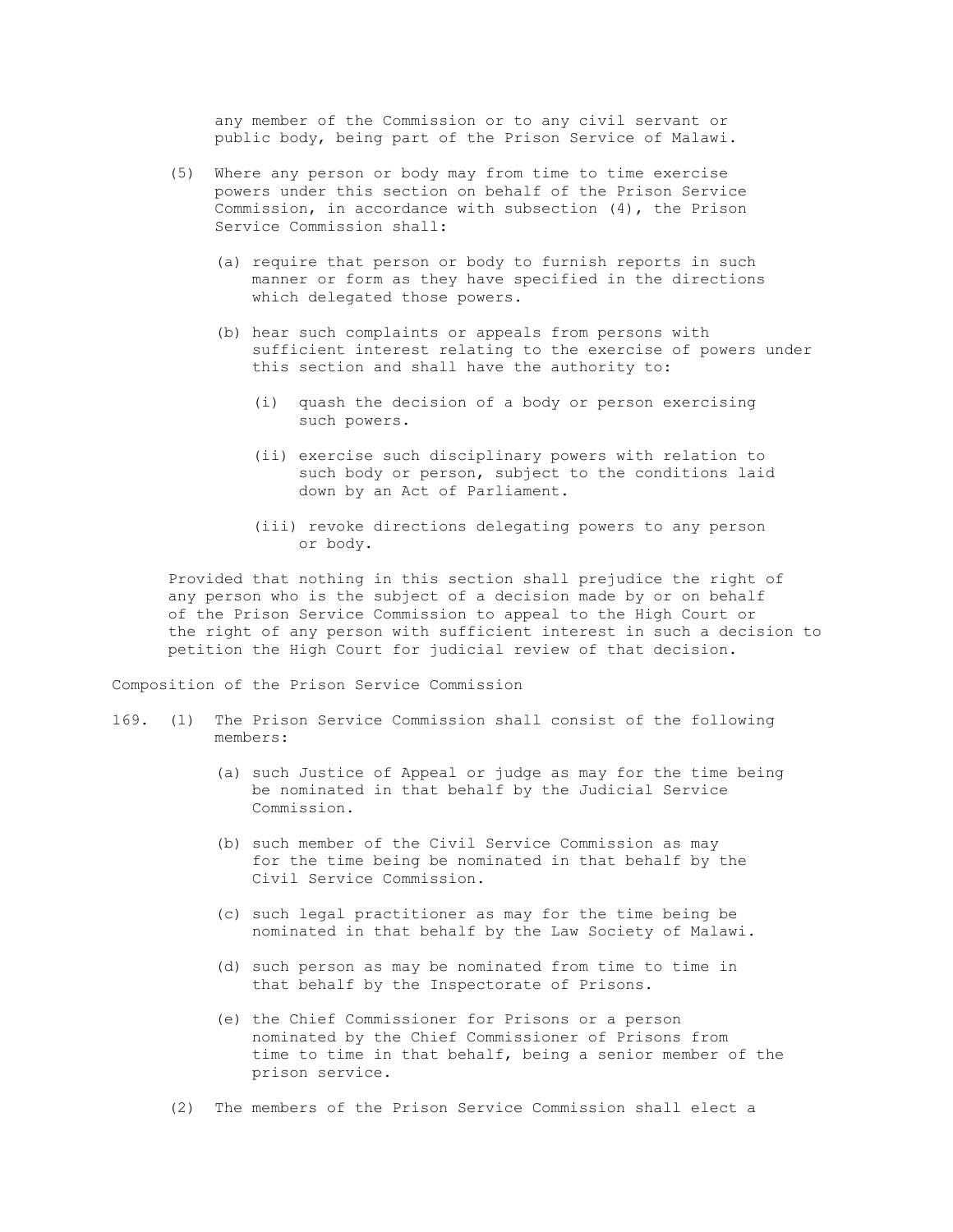Chairman from among their number and three members of the Prison Service Commission shall form a quorum.

- (3) A person shall not be qualified for appointment as a member of the Prison Service Commission if he is President, Vice- President, a Minister or Deputy-Minister, or a Member of Parliament.
- (4) Subject to this section, the office of a member of the Prison Service Commission shall become vacant:
	- (a) at the expiration of three years from the date of that member's appointment, unless reappointed to a new three year term; or
	- (b) if any circumstances arise that, if that member were not a member of the Prison Service Commission, would cause that member to be disqualified from appointment as such.

 Provided that subsection (4)(a) shall not apply where the member in question still holds the office the Chief Commissioner for Prisons, in which behalf that person was appointed to the Prison Service Commission.

The Inspectorate of Prisons

- 170. (1) There shall be an Inspectorate of Prisons which shall have such powers, functions and duties in relating to the Prison Service of Malawi as shall be conferred on it by the Constitution or any other law.
	- (2) The Inspectorate of Prisons shall exercise its powers functions and duties independent of any direction or interference by any other person or authority.
	- (3) The Inspectorate of Prisons shall:
		- (a) be charged with monitoring the conditions, administration and general functioning of prisons taking due account of applicable international standards;
		- (b) have such powers as shall be required to make investigations;
		- (c) require any person to answer questions relating to such subjects as are relevant to those investigations;
		- (d) have the power to visit any and all institutions within the Malawi Prison Service without notice and without let or hindrance; and
		- (e) exercise such other powers as may be prescribed by an Act of Parliament.
	- (4) The Inspectorate of Prisons shall cause to be laid before the National Assembly such reports as the Inspectorate of Prisons may make at such times that they report and such reports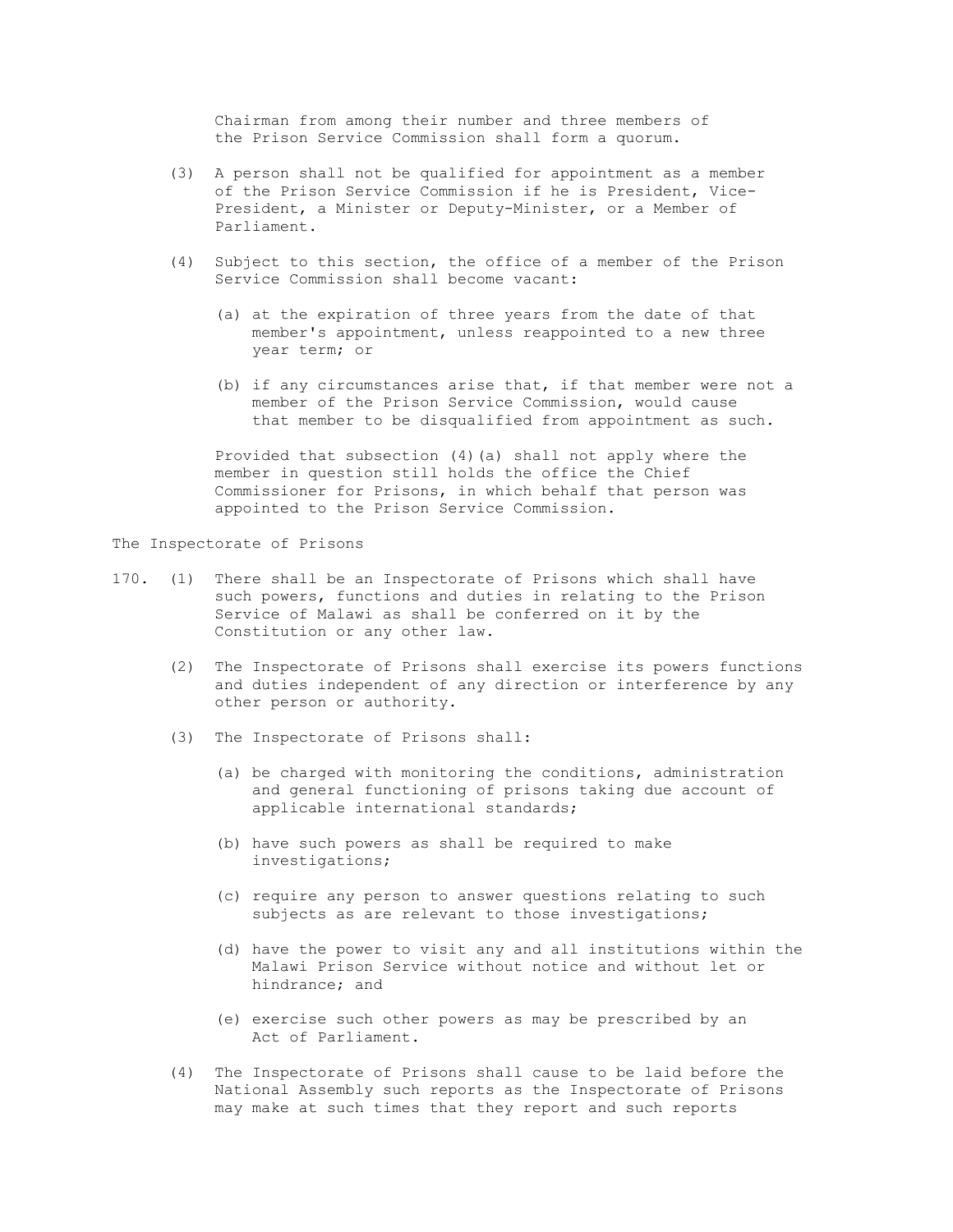shall be laid through the Minister responsible for prisons in the form of a motion for acceptance of the recommendations of the Inspectorate of Prisons.

 Provided that where the recommendations of the Inspectorate of Prisons require amendment to the law, the Minister shall lay before Parliament those recommendations in the form of a Bill.

 (5) The powers conferred on the Inspectorate for Prisons by this section shall also be exercisable with respect to holding cells in police stations.

Composition of the Inspectorate of Prisons

- 171. The Inspectorate of Prisons shall be comprised of seven members who shall be:
	- (1) such legal practitioner as shall from time to time be nominated in that behalf by the Law Society of Malawi;
	- (2) such Justice of Appeal or Judge as shall from time to time be nominated in that behalf by the Judicial Service Commission;
	- (3) the Chief Commissioner for Prisons or such person as he may nominate in that behalf being a senior member of the prison service;
	- (4) such member of the Prison Service Commission as shall from time to time be nominated in that behalf by that Commission;
	- (5) such Resident Magistrate or Magistrate as shall be from time to time nominated in that behalf by the Malawi Magistrates' Association;
	- (6) such nominee of the Joint International Committee of the Red Cross and the Red Crescent as shall from time to time be nominated in that behalf by the representatives of that Committee in Malawi; and
	- (7) such other representative of an organisation involved in the monitoring of human rights or more generally concerned with the welfare of offenders as may be approved by the rest of the membership of the Inspectorate of Prisons.

#### CHAPTER 17

### THE STATE REVENUE

# Revenue

172. No tax, rate, duty, levy or imposition shall be raised, levied or imposed by or for the purposes of the Government or any local authority otherwise than by or under the authority of the law.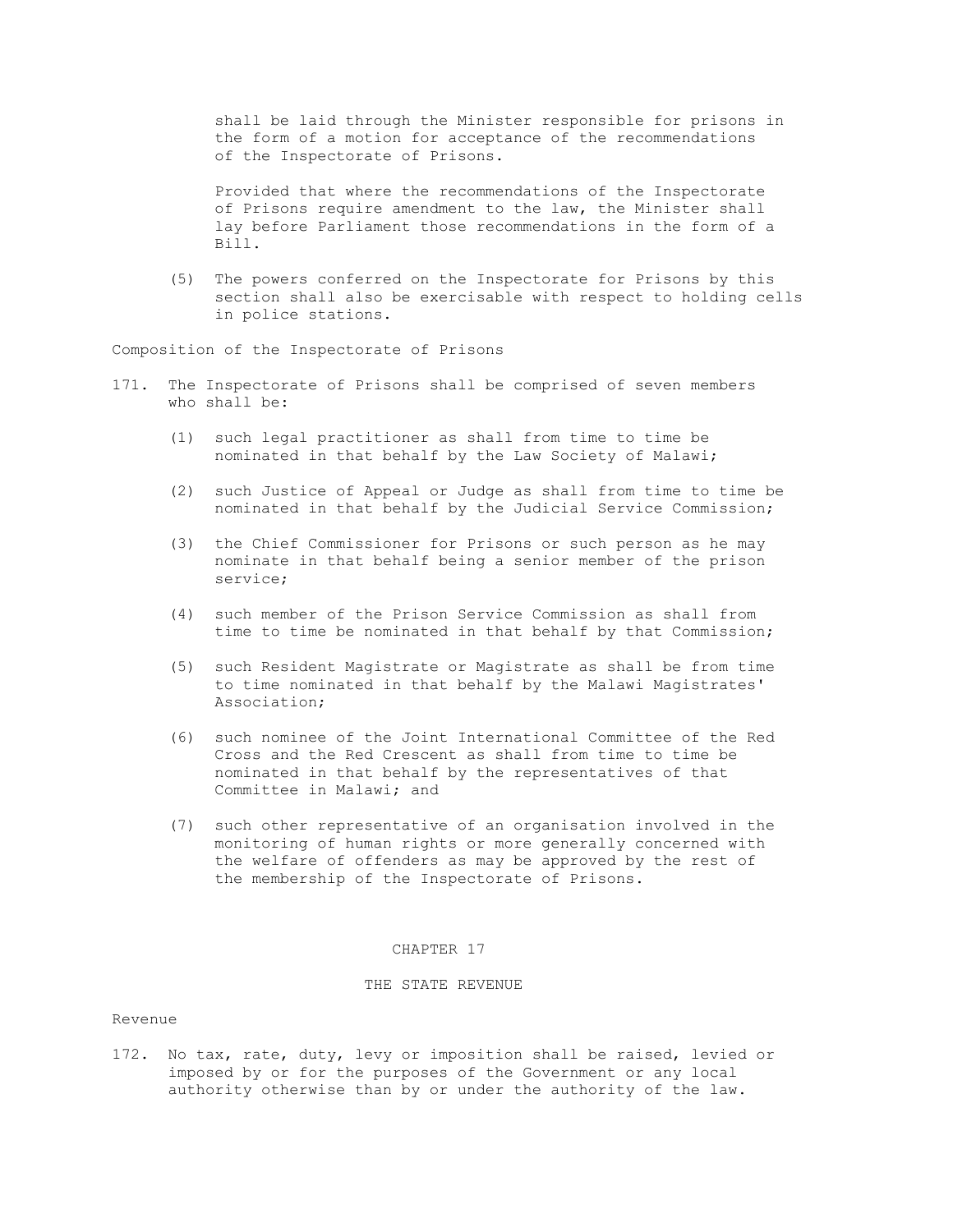The State Revenue Fund

- 173. All revenues or other moneys raised or received for the purposes of the Government shall, subject to this Constitution and any Act of Parliament, be paid into and form one fund, to be knows as the State Revenue Fund.
- 174. (1) No money shall be withdrawn from the State Revenue Fund except:
	- (a) to meet expenditure that is charged upon the fund by this Constitution or by any Act of the National Assembly or consistent with this Constitution;
	- (b) where the issue of those moneys has been authorized by an Appropriation Act, a supplementary Appropriation Act or by an Act made in pursuance of subsection (5) or of sections 178, 179, 180, 181 or 182 or by a resolution of the National Assembly made in accordance with section 177.

 Provided that this subsection shall not apply to any sums mentioned in subsection 176(3).

- (2) Where any moneys are charged by this Constitution or by any Act of the National Assembly upon the State Revenue Fund, they shall be paid out of that Fund by the Minister responsible for Finance to the person or authority to whom the payment is due.
- (3) No moneys shall be withdrawn from the State Revenue Fund except in the manner prescribed by the National Assembly.
- (4) The investment of moneys forming part of the State Revenue Fund by way of deposit with the National Reserve Bank or such other secure invest as may be approved by the National Assembly shall not be regarded as a withdrawal of those moneys from the State Revenue Fund for the purposes of this Constitution.
- (5) Notwithstanding subsection (1) provisions may be made by or under an Act of the National Assembly authorizing withdrawals to be made from the State Revenue Fund, in such circumstances and to such extent as may be prescribed by or under an act of the National Assembly, for the purpose of making allowances to persons or authorities other than the Government.

Provided that:

- (a) no moneys shall be advanced from the State Revenue Fund under this subsection save on condition that they are repayable by the person or authority to whom or on behalf of whom they are advanced.
- (b) this section shall not apply with respect to;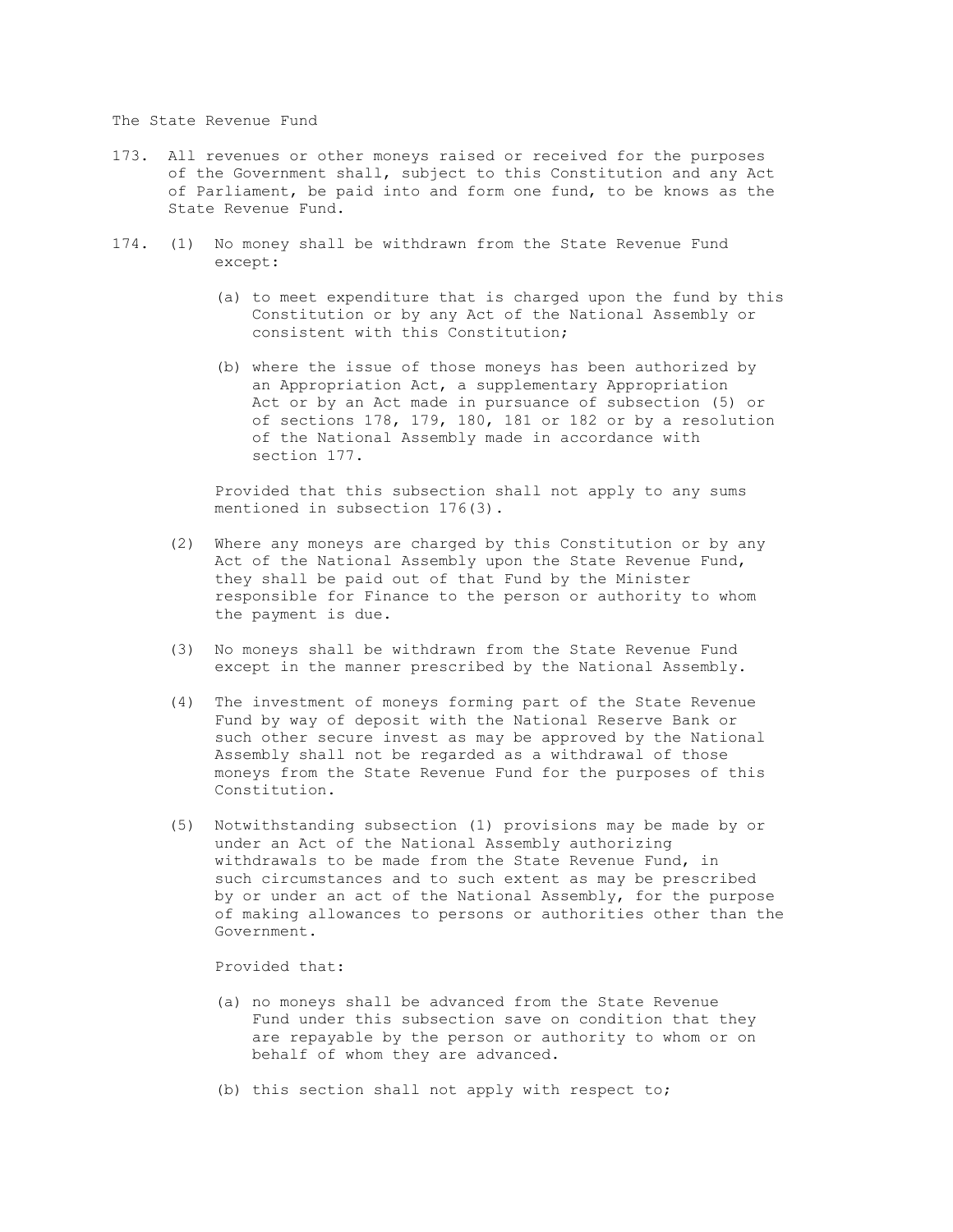- (i) the proceeds of Government loans raised for a specific purpose under an Act of the National Assembly;
- (ii) money or interest received by the Government subject to a trust;
- (iii) advance drawings and repayments of those drawings, authorised by the National Assembly;
- (iv) such special funds under this Constitution where it is specified that this section should not apply.
- 175. (1) There shall be charged on the State Revenue Fund in addition to any grant, remuneration or other moneys so charged by this Constitution or any Act consistent with this Constitution:
	- (a) all debt charges for which the Government is liable;
	- (b) all pensions, compensations for loss of office and gratuities for which the Government is liable;
	- (c) any moneys required to satisfy any judgement, decision or award made or given against the Government by any court or tribunal; and
	- (d) all moneys or debt charges charged before the appointment day upon the revenues or public funds of Malawi.
	- (2) For the purposes of this section, "debt charges" include interest, sinking fund charges, the repayment or amortization of debt, and all expenditure in connection with the raising of loans on the security of the State Revenue Fund and the service and redemption of debt thereby created.

Annual Estimates

- 176. (1) (a) The Minister responsible for Finance shall lay before the National Assembly a statement of the estimated receipts and the expenditure of the Government in respect of that financial year, other than the sums specified in subsection (3).
	- (b) The statement of estimates shall be laid before the National Assembly in respect of every financial year and shall be so laid before the commencement of that financial year.
	- (c) Where the National Assembly does not propose to debate the estimates until after the commencement of the financial year to which they relate, the estimates of the revenue may be laid before the National Assembly at any time before the commencement of such debate.
	- (2) The estimates of expenditure shall show separately the total sums respectively required to meet the heads of other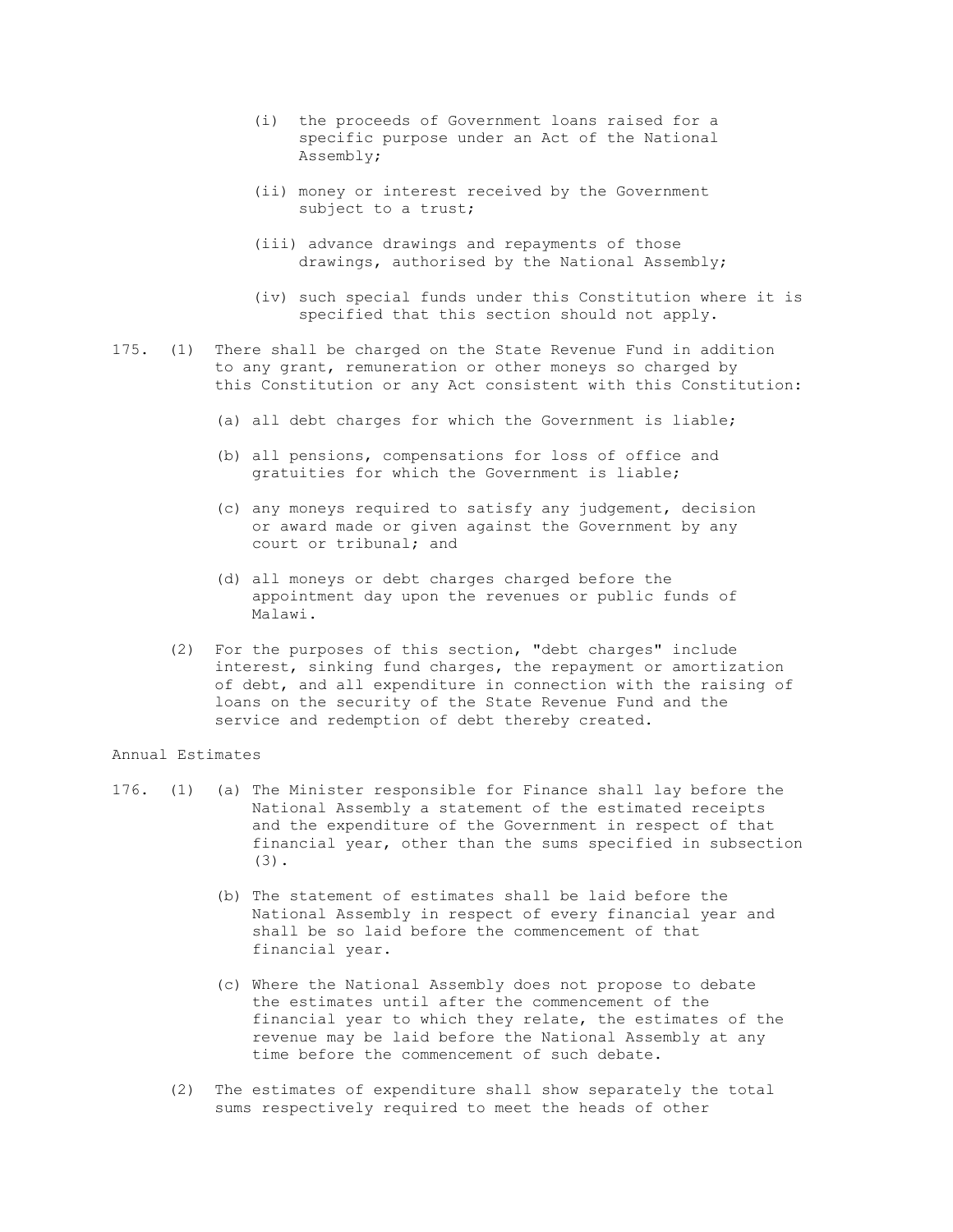expenditure proposed to be met from the State Revenue fund.

- (3) The sums to be shown in the estimates of receipts and expenditure shall not include:
	- (a) sums representing the proceeds of any loan raised by the Government for specific purposes and appropriated for those purposes by the Act authorizing the raising of the loan;
	- (b) sums representing any money or interest on money received by the Government subject to a trust and to be held or applied in accordance with the terms of that trust;
	- (c) sums representing moneys authorized to be advanced from the State Revenue Fund under an Act of Parliament and repayments thereof;
	- (d) sums representing moneys received for or to be applied from any special fund established and regulated by this Constitution or by an Act of Parliament which provides that subsections (1) and (2) shall not apply to that fund.

Appropriation Bills

177. When the estimates of expenditure to be met from the State Revenue fund but not charged thereon have been approved by the National Assembly a Bill, to be known as an Appropriation Bill, shall be introduced in the Assembly providing for the issue from the State Revenue Fund of the sums necessary to meet that expenditure and the appropriation of those sums, under separate votes for the several heads of expenditure approved, to the purposes specified in the Bill.

Supplementary Appropriations

- 178. (1) If in respect of any financial year it is found:
	- (a) that the amount appropriated by the Appropriation Act for any purpose is insufficient, or that a need has arisen for expenditure for a purpose for which no amount has been appropriated by the Appropriation Act; or
	- (b) that any moneys have been expended for any purpose in excess of the amount (if any) appropriated for that purpose by the Appropriation Act,

 a supplementary estimate showing the sums required or spent shall be laid before the National Assembly and the heads of any such expenditure shall be included in a supplementary Appropriation Bill or in a motion or motions approving such expenditure.

 (2) Where any supplementary expenditure has been approved in a financial year by a resolution of the National Assembly under subsection (1), a supplementary Appropriation Bill shall be introduced in the National Assembly as soon as practicable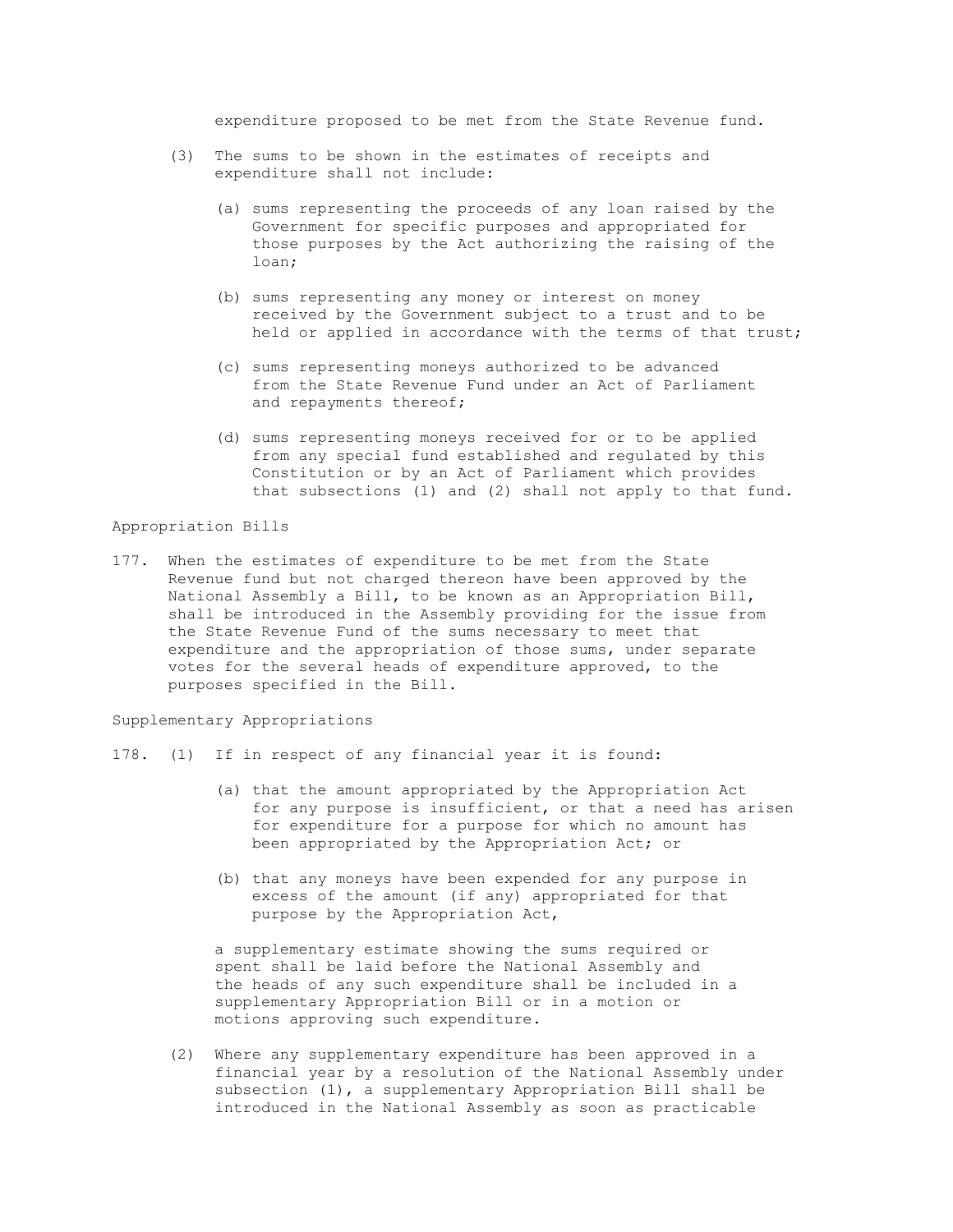after the commencement of the financial year next following, providing for the appropriation of the sums so approved.

Advance Drawing Rights

179. The National Assembly may make provision under which, if it appears to the Minister responsible for Finance that the Appropriation Act in respect of any financial year will not come into operation by the beginning of that financial year, he or she may authorize the withdrawal from the State Revenue Fund of moneys for the purpose of meeting expenditure necessary to carry on the services of the Government until the expiration of four months from the beginning of that financial year or the coming into operation of the Appropriation Act, whichever is earlier.

 Provided that provision for any moneys so withdrawn shall be included, under the appropriate heads, in the Appropriation Bill.

# Contingency Fund

- 180. (1) The National Assembly may make provision for the establishment of a Contingencies Fund and for authorizing the Minister responsible for Finance, if he is satisfied that there has arisen an urgent and unforeseen need for expenditure for which no other provision exists, to make advances from that Fund to meet that need.
	- (2) Where any advance is made from the Contingencies Fund, a supplementary estimate shall, as soon as practicable, be presented to and voted on the National Assembly and a supplementary Appropriation Bill or motion approving such expenditure in accordance with section 177 shall be introduced for the purpose of replacing the amount so advanced.

# Government Loans

- 181. (1) A loan may be raised by the Government under the authority of an Act of the National Assembly and not otherwise.
	- (2) The National Assembly may, in the Act authorizing the raising of a loan or by any other Act, appropriate the proceeds of the loan for specific purposes and authorize the payment of such proceeds out of the State Revenue Fund for such purposes.

#### Special Funds

- 182. (1) An Act of the National Assembly may, subject to section 183, make provision for the creation of special funds which shall be accounted within the accounts of the State Revenue Fund and for the regulation or management of the moneys accounted in such special funds.
	- (2) An Act in accordance with subsection (1) may provide that section 176(1) and 176(2) shall not apply to any particular fund.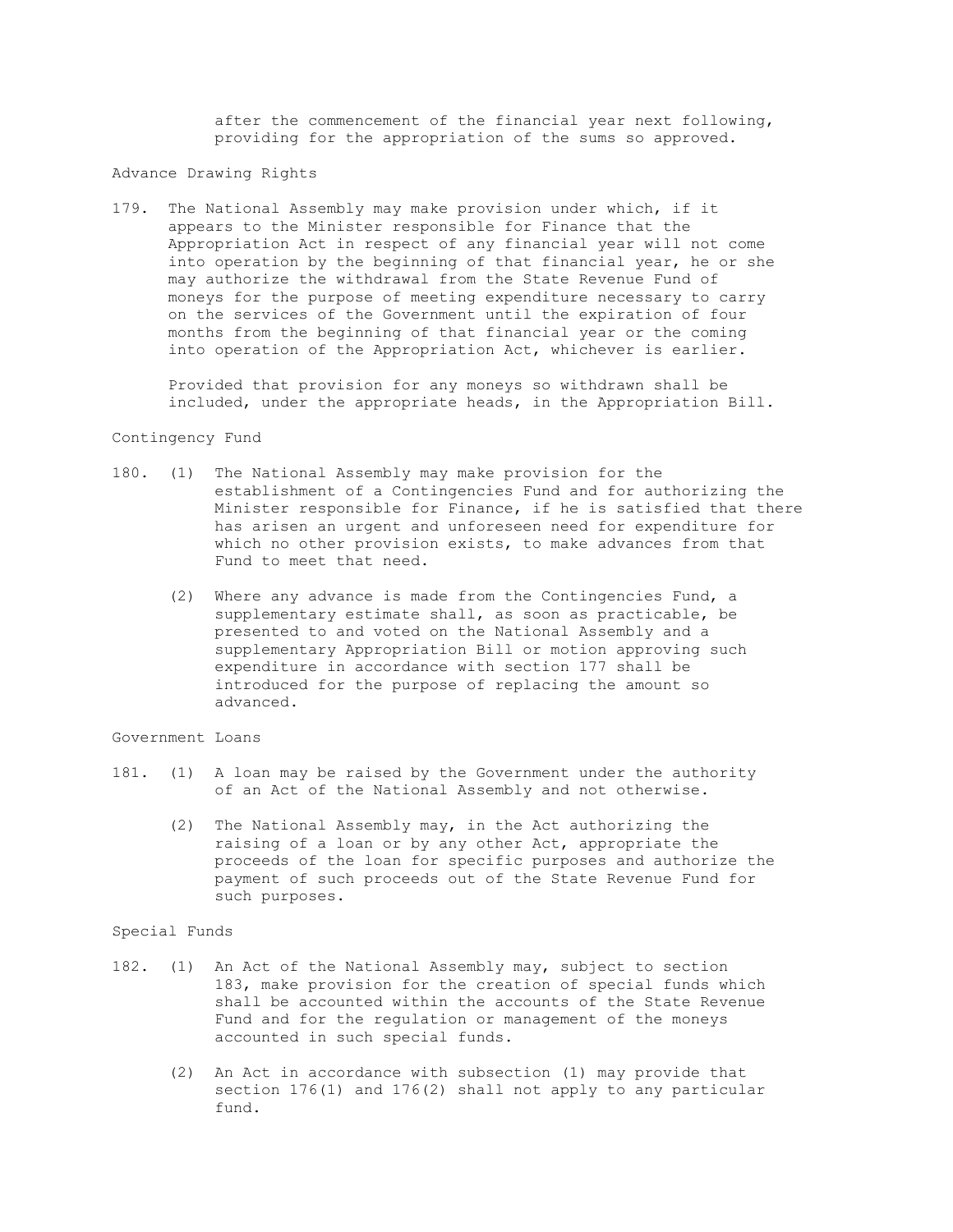(3) The National Assembly may make provisions regulating the manner in which moneys or investments held by the Government subject to a trust are to be accounted for.

The Development Fund

- 183. (1) There shall be a special fund within the State Revenue Fund to be known as the Development Fund. Receipts and expenditure of the Government relating to he development of the Republic, which have not been included in the annual statement provided for in section 176, shall be accounted in the accounts of the Development Fund. Estimates of such receipts and expenditure shall be submitted by the Minister responsible for Finance to the National Assembly not less than once yearly.
	- (2) When the estimates of expenditure to be met from the Development Fund have been approved by the National Assembly, a Bill to be known as Appropriate (Development Fund) Bill shall be introduced in the National Assembly providing for the issue from the Development Fund and appropriation of the sums necessary to meet that expenditure.

Auditor General

- 184. (1) There shall be the office of the Auditor General who shall audit and report on the public accounts of Malawi, and shall exercise such other powers with relation to the public accounts and the accounts of public authorities and bodies as may be prescribed by an Act of Parliament, insofar as they are compatible with the principal duties of that office.
	- (2) The Auditor General shall submit reports at least once a year to the National Assembly, through the Minister responsible for Finance, not later than the first meeting of the National Assembly after the completion of the report.
	- (3) Appointment to the office of Auditor General shall be made by the Civil Service Commission, subject to satisfying the Public Appointments Committee as to the competence of the person so appointed to perform the duties of that office and as to the financial probity of a person so appointed, so far as it is relevant to the duties of that office.
	- (4) (a) The office of the Auditor General shall become vacant after the person holding that office has served for five years, provided that the person holding that office may be nominated for such further term, not exceeding five years, as the Civil Service Commission deems appropriate, subject to confirmation by the Public Appointments Committee.
		- (b) A person holding the office of Auditor General shall be subject to removal by the Civil Service Commission only by reason of that person being: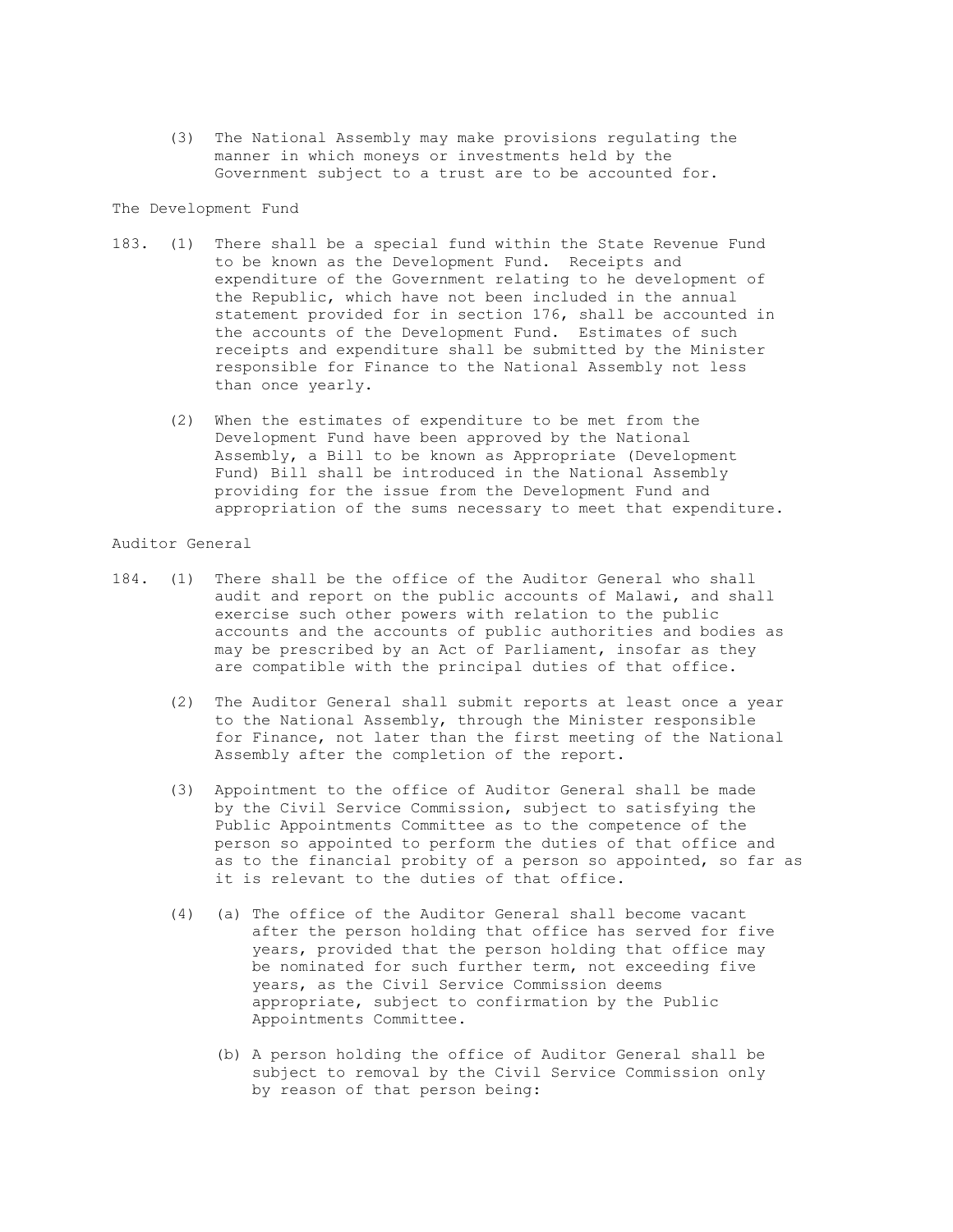- (i) incompetent in the exercise of his or her duties; or
- (ii) compromised in the exercise of his or her duties to the extent that his financial probity is in serious question; or

(iii)otherwise incapacitated; or

(iv) over the age of seventy five.

 Providing that the removal of a person holding the office of Auditor General shall not be effected by the Civil Service Commission, save that at least four of its members are of the opinion that one of the criteria in this section has been satisfied and without prejudice to the person being removed from the office from having the right to appeal to the High Court.

- (5) Subject to subsection (4) above, in the exercise of the duties and powers vested in the office of the Auditor General by the Constitution or any other law, the person holding that office shall not be subject to the direction or control of any other person or authority.
- (6) No person or authority may inhibit the Auditor General in the conduct of his functions and duties.

#### CHAPTER 18

## THE CONSOLIDATED FUND

- 185. (1) There shall be a special fund within the accounts of the State Revenue Fund upon which shall be charged certain protected expenditures which shall be known as the "Consolidated Fund".
	- (2) The Minister responsible for Finance shall in respect of every financial year cause to be laid before the National Assembly before the commencement of the financial year or within four days of the commencement of the next sitting of Parliament after the commencement of this Constitution, an Annual Appropriation Bill. The Annual Appropriation Bill will be for the purposes of voting sums for expenditure from the Consolidated Fund.
	- (3) The National Assembly shall pass the Annual Appropriation Bill without revision, save where it is insufficient to meet the expenditure to be charged on the Consolidated Fund in which case it might revise the Bill so as to accommodate the expenditure to be charged on the Consolidated Fund.
	- (4) No money shall be withdrawn from the Consolidated Fund save in respect to the following classes of expenditure:
		- (a) the salaries of the President and of the Justices of Appeal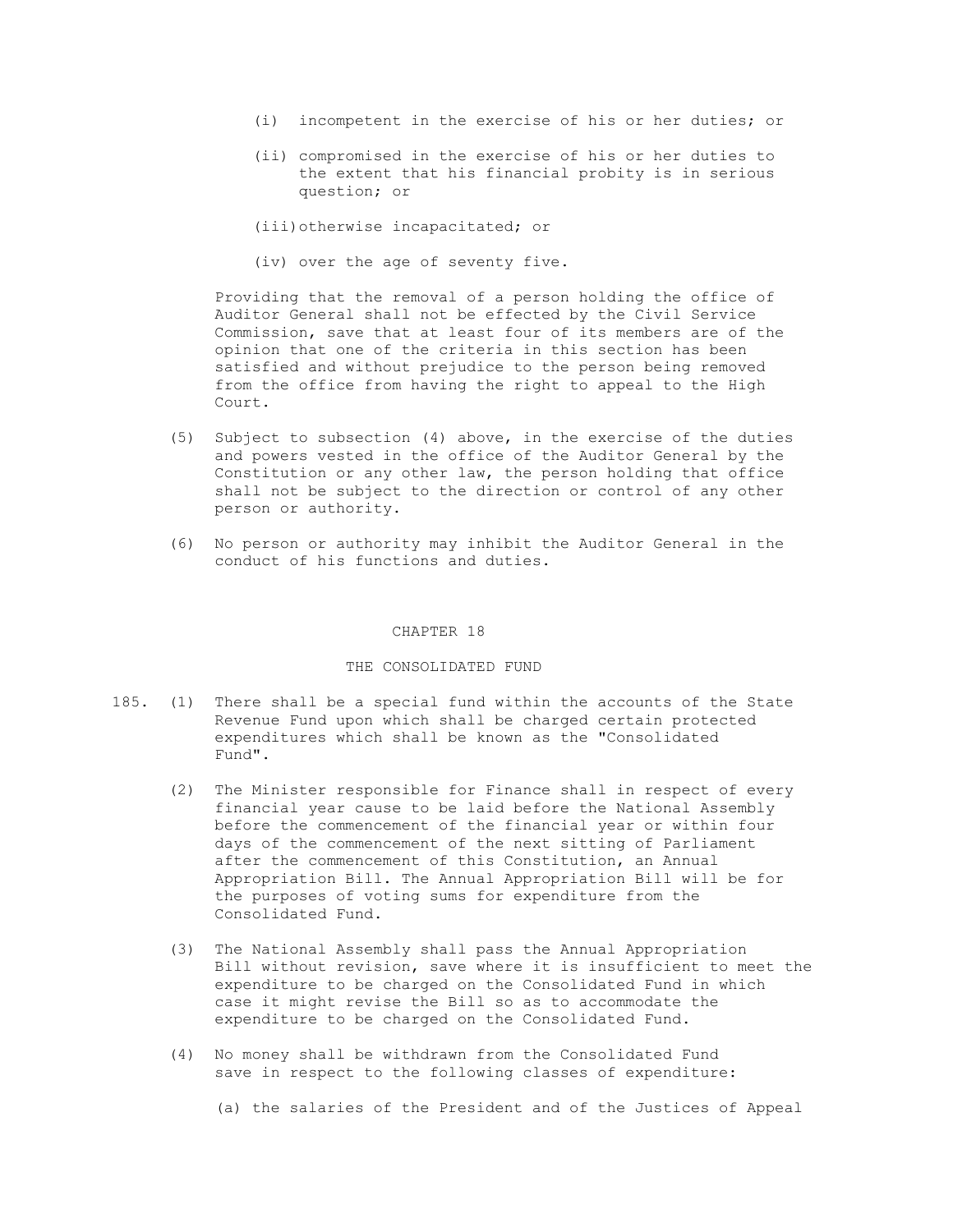and of the High Court judges;

- (b) the expenditure incurred to convene Parliament; and
- (c) such other expenditure as may be specified in this Constitution.
- (5) Appropriations for the purposes of the Consolidated Fund shall also be appropriations for the purposes of section 173, section 176, section 177, section 178 and section 179.

#### CHAPTER 19

## THE NATIONAL BANK

- 186. (1) There shall be established by Act of Parliament a Central Bank of the Republic of Malawi which shall serve as the State's principal instrument for the control of money supply, currency and the institutions of finance and shall serve generally in the normal functions of a central bank.
	- (2) The bank shall be controlled by a board which shall consist of a Governor and members of the board who shall, subject to this Constitution, be appointed in accordance with that Act of Parliament.

#### CHAPTER 20

#### CIVIL SERVICE

## Civil Service Commission

187. There shall be a Civil Service Commission which shall have the powers and functions conferred upon it by this Constitution or any Act of Parliament and which shall consist of a Chairman, Deputy Chairman and not less than six nor more than ten other members.

Powers of the Civil Service Commission

- 188. (1) Subject to this Constitution, power to appoint persons to hold or act in offices in the civil service, including the power to confirm appointments, and to remove such persons from office shall vest in the Civil Service Commission.
	- (2) The Civil Service Commission shall, subject to this Constitution and any general directions of an Act of Parliament, exercise disciplinary control over persons holding or acting in any office to which this Chapter applies.
- 189. (1) The Civil Service Commission, may, subject to such conditions as may be laid down by an Act of Parliament, delegate powers under this section by directions in writing to any member of the Commission or to any civil servant or public body.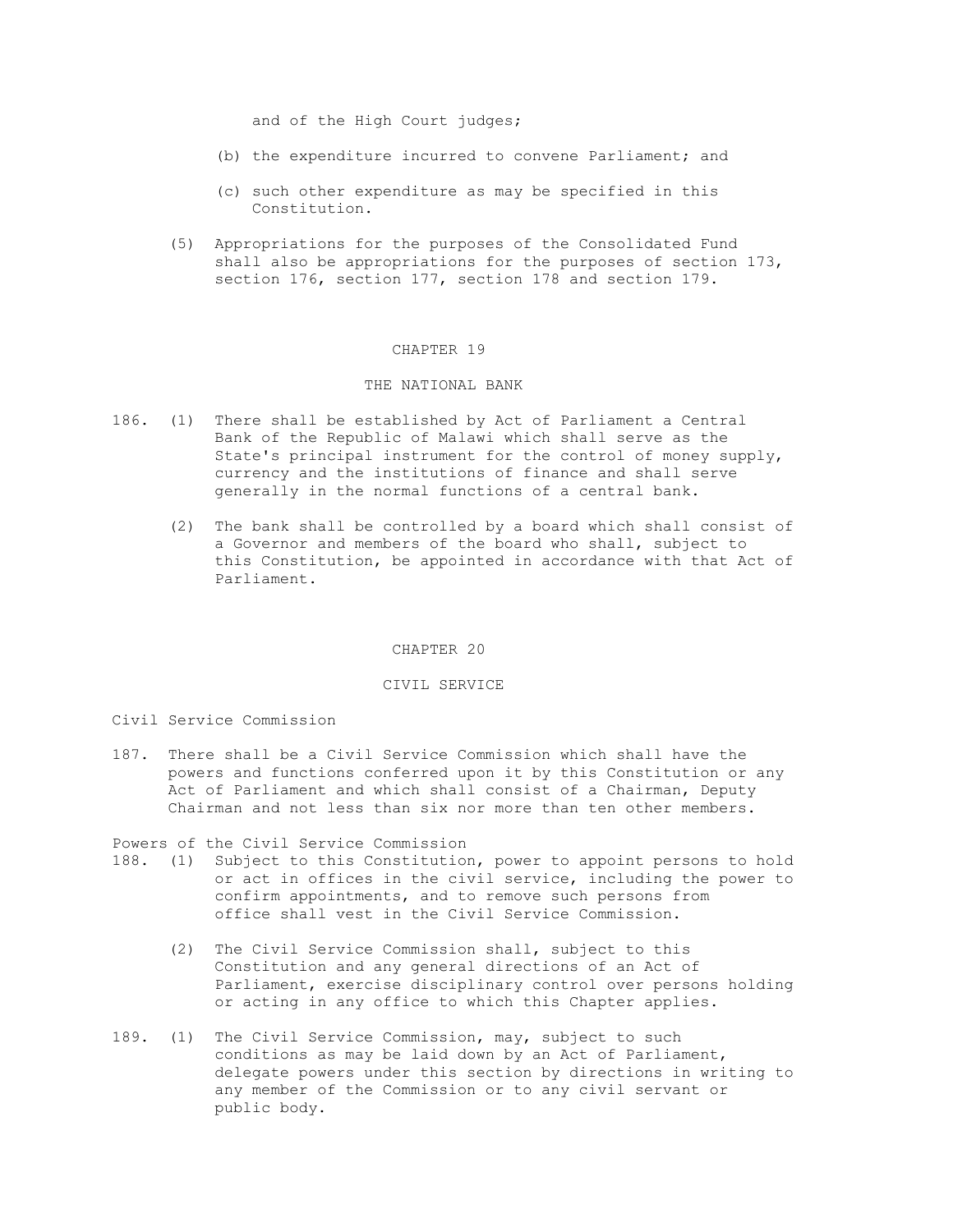- (2) Where any person or body may from time to time exercise powers under this section on behalf of the Civil Service Commission, in accordance with subsection (1), the Civil Service Commission shall:
	- (a) require that person or body to furnish reports in such manner or form as specified in the directions which delegated those powers.
	- (b) hear such complaints or appeals from persons with sufficient interest relating to the exercise of powers under this section and shall have the authority to:
		- (i) quash the decision of a body or person exercising such powers.
		- (ii) exercise such disciplinary powers with relation to such person or body, subject to the conditions laid down by an Act of Parliament.
		- (iii)revoke directions delegating powers to any person or body.

 Provided that nothing in this section shall prejudice the right of any person who is the subject of a decision made by or on behalf of the Civil Service Commission to appeal to the High Court or the right of any person with sufficient interest in such a decision to petition the High Court for judicial review of that decision.

- 190. This Chapter shall not apply where this Constitution has otherwise provided for the appointment or removal of a civil servant or other public appointment, or to appointments that are regulated by the Judicial Service Commission, the Police Service Commission or the Army, nor shall it apply to the following offices:
	- (1) the Chief Justice, the Director of Public Prosecutions and the Attorney General;
	- (2) such personal staff of the President as an Act of Parliament might allow;
	- (3) Ambassadors, High Commissioners and other principal diplomatic staff, within the meaning of section  $191(1)$ ;
	- (4) the Cabinet Secretary; and
	- (5) appointments in the Army and Police Services.
- 191. (1) Ambassadors, High Commissioners and other principal diplomatic staff, as shall be determined by an Act of Parliament shall be appointed by the President, provided the Public Appointments Committee may require persons so appointed to answer questions as to their competence and financial probity.
	- (2) In any case where the Civil Service Commission has the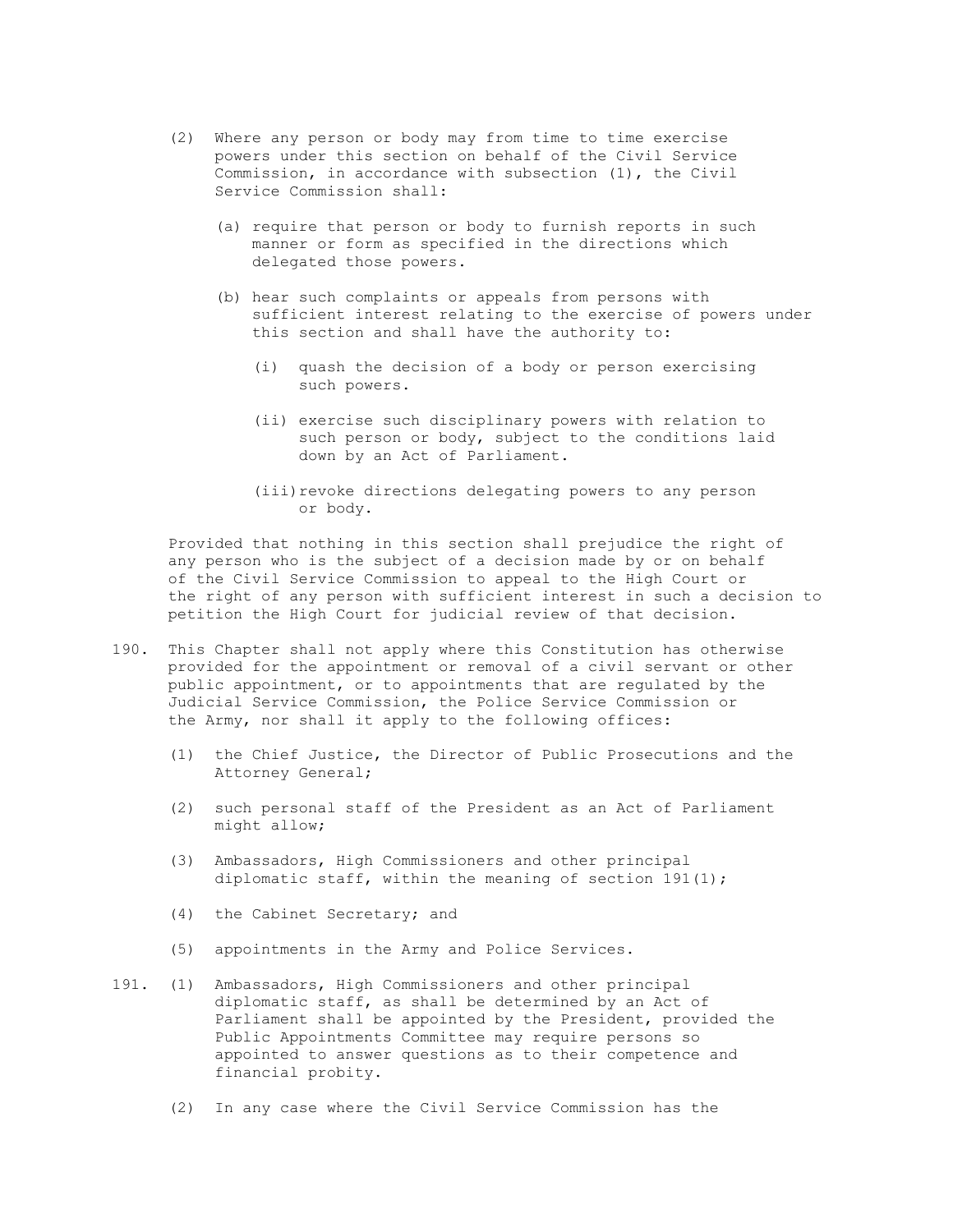power of appointment of the Clerk or the Clerk-Assistant to the National Assembly, before exercising any of its power in relation to the Clerk or the Clerk-Assistant of the National Assembly, the Civil Service Commission shall consult the Speaker of the National Assembly.

#### Appointment

- 192. (1) The members of the Civil Service Commission shall be nominated by the President, subject to satisfying the Public Appointments Committee as to the competence of persons so appointed to perform their duties as Civil Service Commissioners.
	- (2) A person shall not be qualified for appointment as a member of the Civil Service Commission if that person is President, Vice-President, a Minister or Deputy Minister, a Member of Parliament or a serving civil servant.
	- (3) Subject to this section, the office of a member of the Civil Service Commission shall become vacant:
		- (a) at the expiration of five years from the date of that appointment of that person, unless reappointed to a new five-year term; or
		- (b) if any circumstances arise that, if he were not a member of the Commission, would cause that person to be disqualified for appointment as such.
	- (4) (a) A member of the Civil Service Commission may be removed from office at the instance of the President if the Public Appointments Committee is satisfied that the member is not competent to discharge his or her duties.

 Provided that nothing in this subsection shall prejudice the right of a member of the Civil Service Commission who is removed to appeal against the decision of the Public Appointments Committee to the High Court.

#### Vacancy

- 193. (1) (a) If the office of Chairman of the Civil Service Commission is vacant or the Chairman is for any reason unable to perform the functions of his or her office, then those functions shall be performed by the Deputy Chairman until that vacancy is filled or the Chairman is able to resume his duties.
	- (b) If both the Chairman and the Deputy Chairman are unable to perform their functions, then another of the members of the Commission as may be designated in that behalf by the remaining members of the Commission shall perform the functions of a Chairman.
	- (2) If at any time there are less than seven members of the Civil Service Commission and the Public Appointments Committee is not able to sit, either because of Parliament being dissolved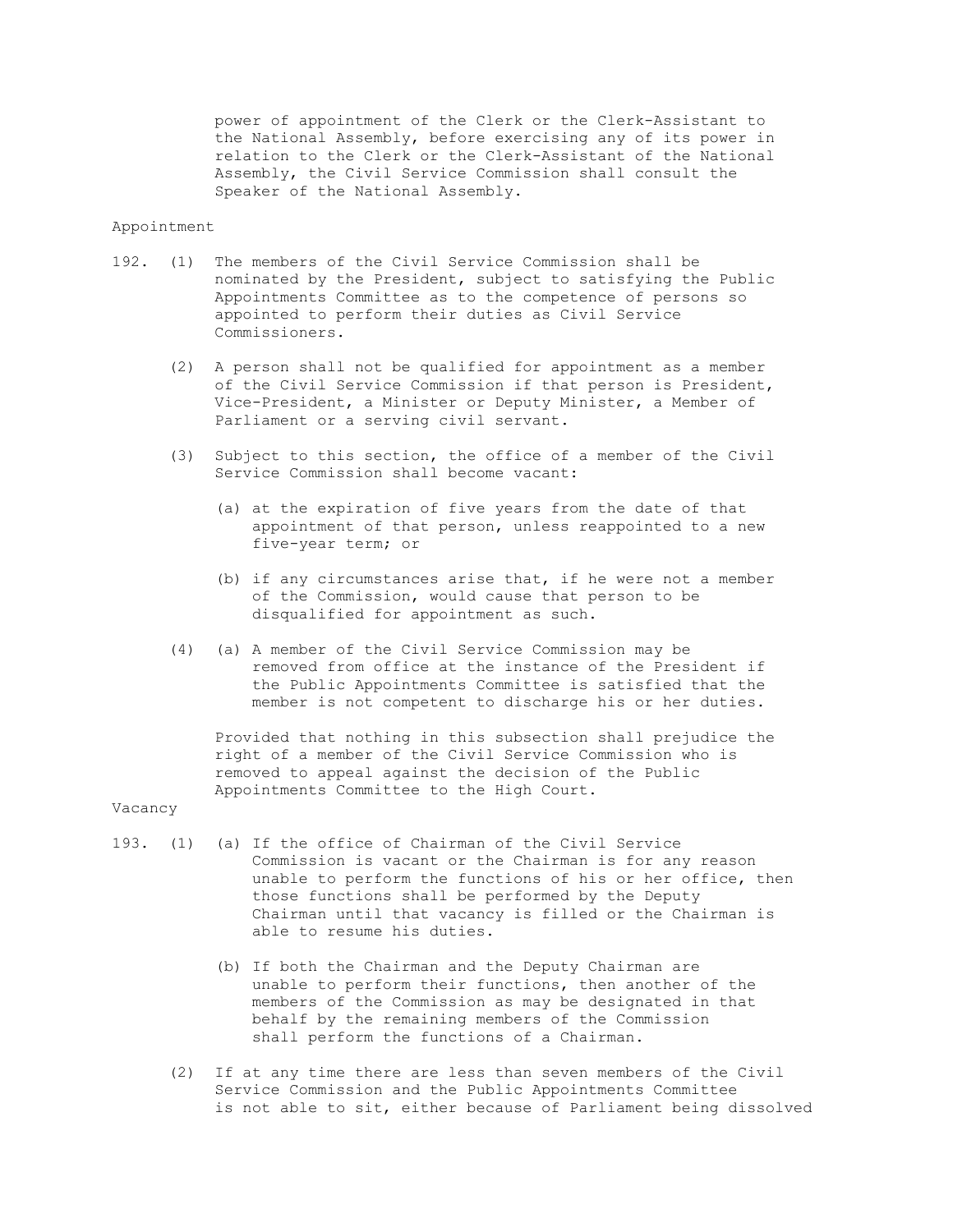or some other reason, the Commission may appoint such persons as are required to act as members of the Commission, subject to the approval of the President.

 Provided that the appointment of a person to act as a member of the Civil Service Commission in accordance with this subsection shall lapse on his appointment as a full member of the Commission in accordance with subsection 192(1), or else on the expiry of 30 days.

Independence of the Civil Service

- 194. (1) Members of the Civil Service shall ensure that the exercise of participation in political activities does not compromise their independent exercise of their functions, powers and duties as impartial servants of the general public.
	- (2) The National Assembly may prescribe a category of civil servants, who by reason of their seniority shall not be able to directly participate in political activities.

Provided that:

- (a) members of the civil service, so restricted shall have the right to resign in order to participate directly in political activities;
- (b) nothing in this section shall be deemed to prejudice any member of the civil service having the absolute right to vote in accordance with this Constitution;
- (c) any civil servant whose functions are not directly concerned with the formulation and administration of government policies shall be exempt from restrictions under this section; and
- (d) nothing in this section shall prejudice the right of any member of the civil service to hold office in, or be a member of, any association, group or professional body, the purposes of which are principally to represent their members interests with relation to the terms and conditions of employment or the general carrying on of any profession or trade or the promotion of any interest, not pertaining directly to the promotion of a political party, campaign or philosophy.
- (3) No government or party shall cause any member of the civil service acting in that behalf to exercise functions, powers or duties for the purposes of promoting or undermining of any political party or individual member of that party, nor shall any member of the civil service acting in that behalf promote or undermine any party or member of a party, save as is consistent with the provisions in this section.
- (4) No government or party shall cause any member of the civil service, acting in that behalf to deploy resources, whether they be financial, material or human resources, for the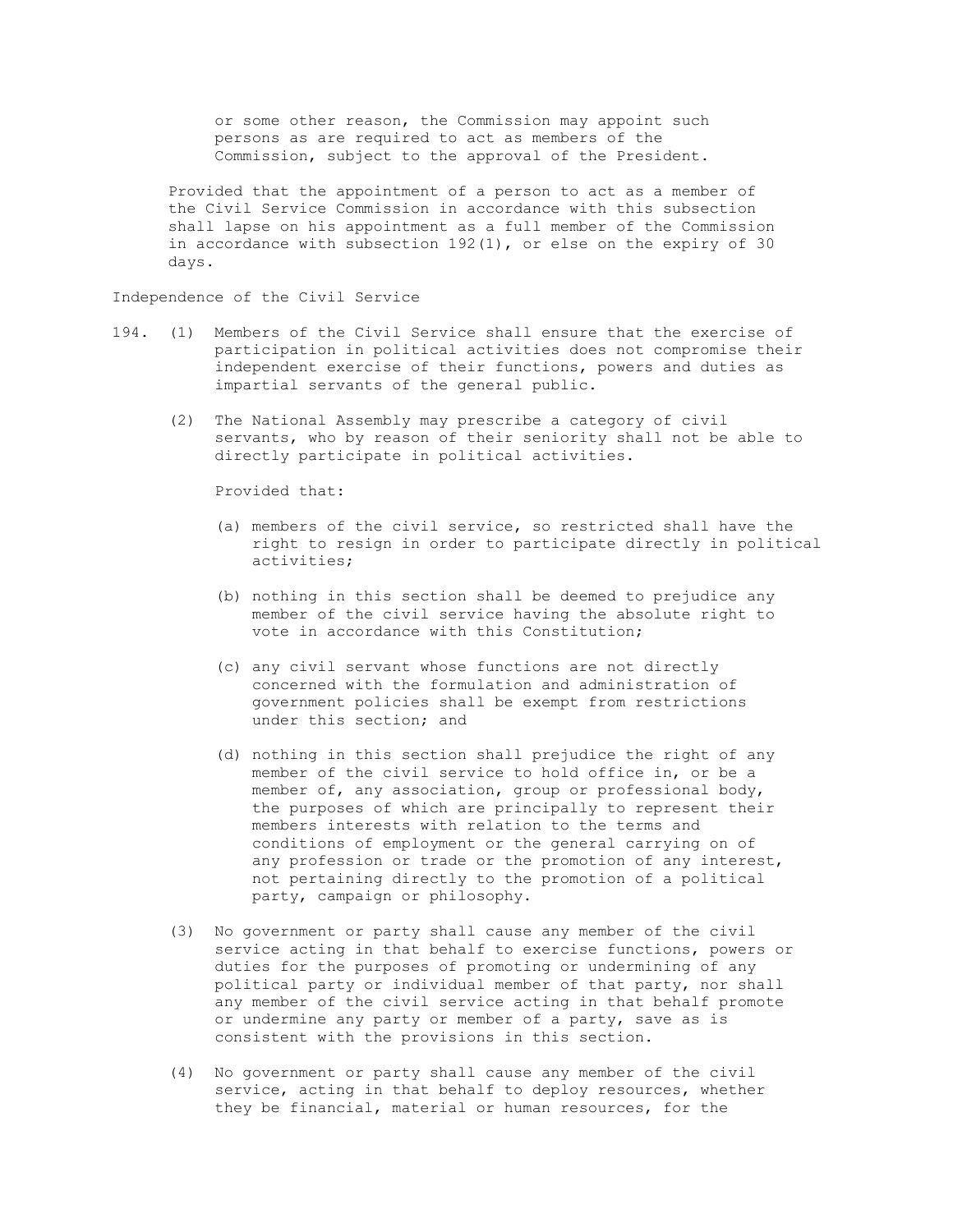purposes of promoting or undermining any political party or member of a political party or interest group, nor shall any civil servant acting in that behalf cause such deployment, save as prescribed by this Constitution or an Act of Parliament consistent with the provision in subsection (1).

- (5) Any civil servant who contravenes this section shall be subject to such disciplinary measures as the Civil Service Commission considers appropriate, taking into account the gravity and circumstances of the contravention, subject to such regulations as may be prescribed.
- (6) Where the Civil Service Commission is satisfied that a government or political party or member of a political party has acted in contravention of subsection (3) or subsection (4), the Civil Service Commission may initiate proceedings before the High Court for punitive damages and, in the case of a contravention of subsection (4), the recovery of such resources or sums equivalent to the benefit of the enjoyment of those resources from the party of government, or political party or member of a political party who has so benefitted, as the case may be.
- 195. (1) The Civil Service Commission or the Public Appointments Committee, whichever is specified by an Act of Parliament, shall have the power to supervise the composition of any public board, commission or committee and the appointment or removal of holders of public office.

 Provided that this section shall not apply to any board commission or committee or public office:

- (a) which is regulated by democratic election in accordance with this Constitution of any other law;
- (b) which is otherwise regulated in accordance with this Constitution;
- (c) which is neither a governmental nor statutory board, commission, committee or public office.
- (2) Where by virtue of this section or any Act of Parliament, subject to this Constitution, the Public Appointments Committee or Civil Service Commission has had conferred on it supervisory powers, the authority or person in whom is vested the power to regulate the composition of a public board, commission or committee or the appointment or removal of a public officer, shall act with due regard to the recommendations of the Public Appointments Committee or Civil Service Committee as the case may be.
- (3) With respect to the powers conferred on it by this section, the Public Appointments Committee or the Civil Service Committee, as the case may be shall only make recommendations with regard to;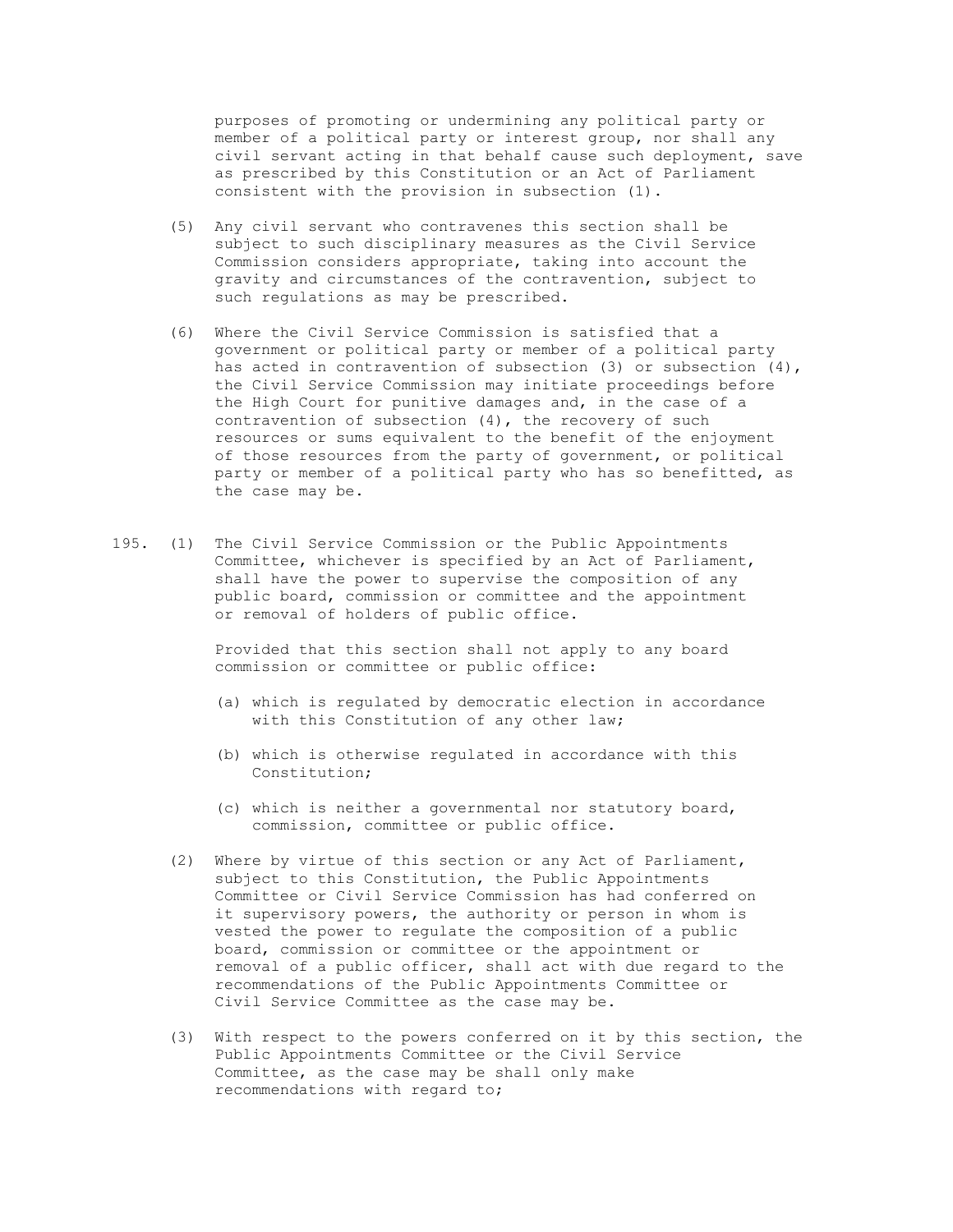- (a) issues of competence and probity of office holders that have a direct bearing on the exercise of their functions powers and duties;
- (b) the extent to which the composition of a public board, commission or committee is representative of the interests to which its functions relate;
- (c) the extent to which the appointing body has availed itself of the expertise relevant to the functions of a public board, commission or committee which are at that time generally available.

#### CHAPTER 21

## AMENDMENT OF THE CONSTITUTION

- 196. Parliament may not amend this Constitution, save as provided by this Chapter.
- 197. Those Articles of the Constitution and the sections which are listed in Schedule I, as well as this Chapter and the entirety of Schedule I shall not be amended unless;
	- (1) the individual provision and the proposed amendment has be put to a referendum of the people of Malawi and the majority of those voting have voted for the amendment; and
	- (2) the results of the referendum shall be sent by the Electoral Commission to the Speaker of the National Assembly who might then allow a Bill which in its title is expressed to be a Constitutional Amendment and whose content is the amendment that has been accepted by the referendum of the people of Malawi.

 Provided that the Speaker or such person as may be acting as Speaker of the National Assembly shall not accept to be laid, tabled or debated in the National Assembly any Bill with relation to the class of provisions to which this section relates, save he has had notification from the Electoral Commission that the people of Malawi have voted to amend a specified provision of their Constitution.

- 198. Those Articles of the Constitution and the sections listed in Schedule II and the entirety of Schedule II shall not be amended unless:
	- (1) a Bill is introduced to the National Assembly which in its title is expressed to be a Bill to amend the Constitution; and
	- (2) that Bill is supported by more than two thirds of the members representing all the seats in the National Assembly, not being vacant by reason of a by-election.

Provided the President may not assent to such a Bill save that he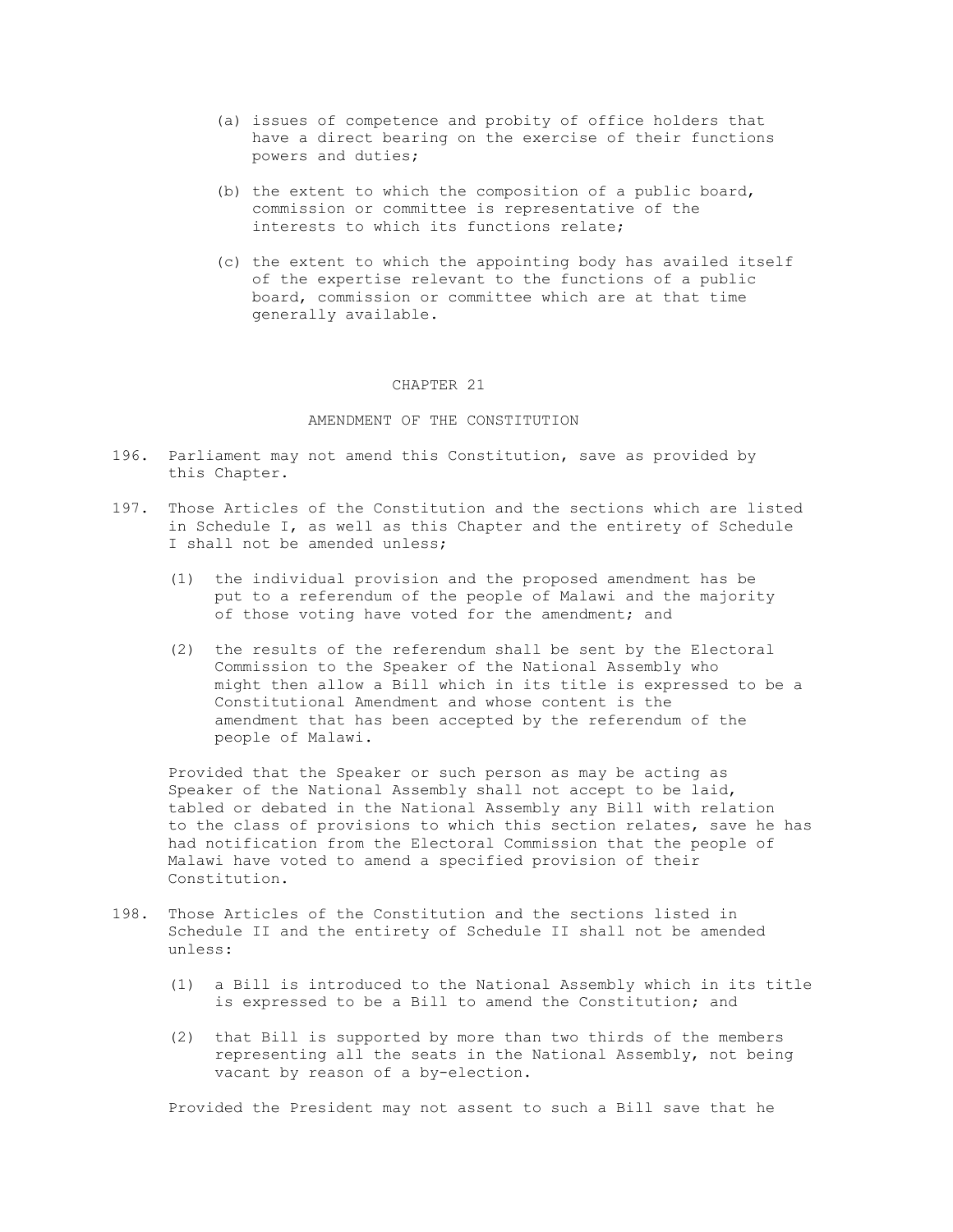has had notification from the Speaker that the National Assembly has voted for such amendment and that the majority was such numbers would be required by this section for amending those class of provisions to which this subsection relates.

- 199. Those Articles of the Constitution and the sections listed in Schedule III shall be amended by the passing of an Act by a simple majority of the National Assembly, provided that in its title it is expressed to be an Act to amend the Constitution.
- 200. Notwithstanding section 197, a provision listed in Schedule III may be thereafter listed in Schedule II and notwithstanding section 184 a provision in Schedule II may be thereafter listed in Schedule I, provided the amendment which effects such listing is passed in the manner prescribed by section 198 or section 197, respectively.
- 201. Save where the context otherwise requires, any reference in this constitution to the Chief Justice, a Justice of Appeal, or a Judge shall be construed as including a reference to any person who, under this constitution, is for the time being performing the duties of Chief Justice, Justice of Appeal or Judge, respectively.

#### CHAPTER 22

#### TRANSITIONAL ISSUES

Coming into Effect of the Constitution.

- 202. The Republic of Malawi (Constitution) Act is hereby repealed.
- 203. The Republic of Malawi, the organs of State and the offices referred to in this Constitution shall be defined and constituted in accordance with this Constitution .

Status of the Constitution

204. This Constitution shall have the status as Supreme law and there shall be no legal or political authority save as is provided by or under this Constitution.

Saving of laws in force

205. Except insofar as they are inconsistent with this Constitution, all Acts of Parliament, common law and customary law in force on the appointed day shall continue to have force of law, as if they had been made in accordance and pursuance with this Constitution.

 Provided that any laws currently in force may be amended or repealed by an Act of Parliament or be declared unconstitutional by a competent court.

Elections to the National Assembly

206. For the purposes of this Constitution the first National Assembly after the date of commencement of the Constitution shall be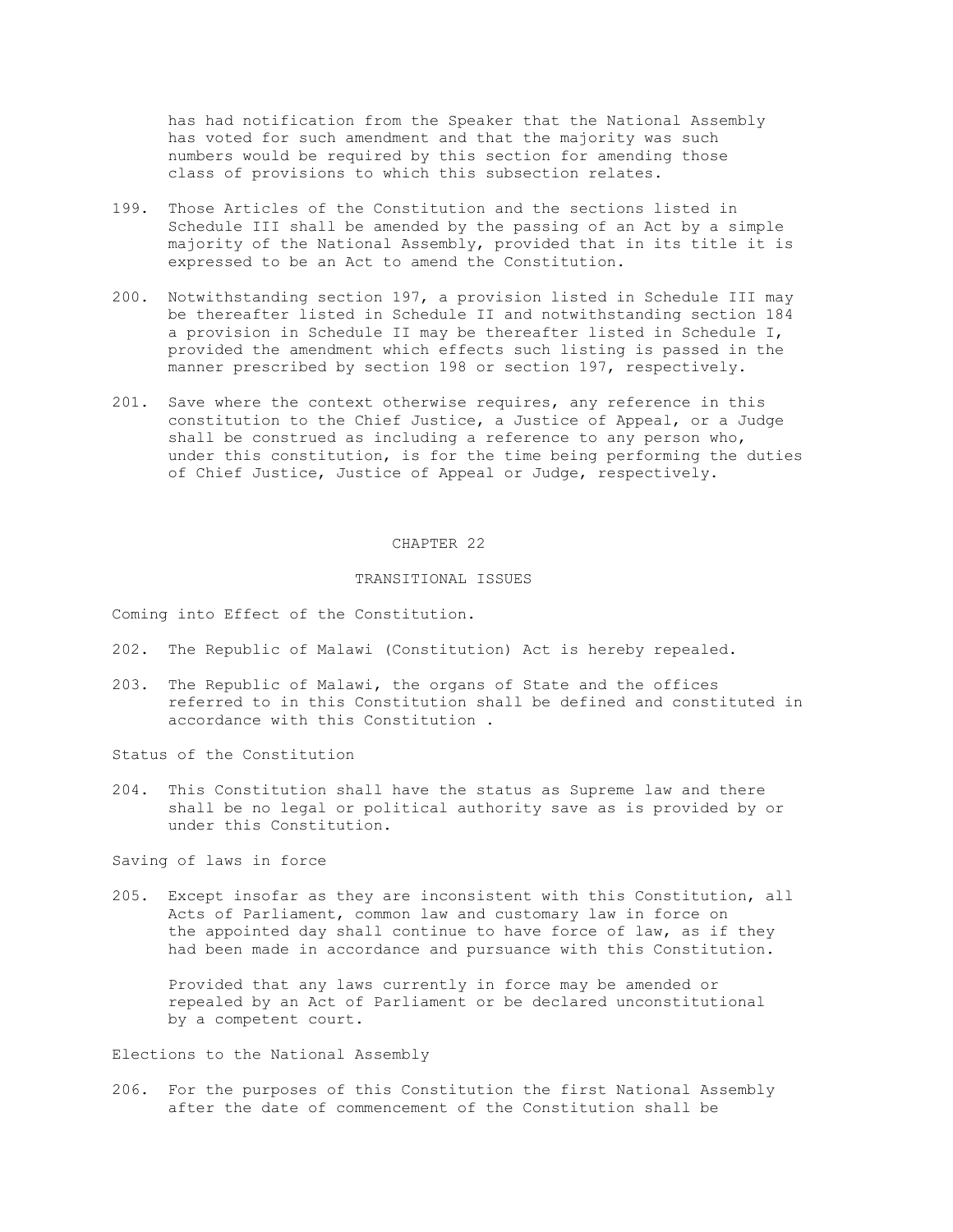composed of those persons successfully elected to the National Assembly in accordance with the Parliamentary and Presidential Elections Act.

Elections to the Presidency

207. For the purposes of this Constitution the first President after the date of commencement of the Constitution will be the person elected in accordance with the Parliamentary and Presidential Elections Act.

Saving of judicial powers

208. The High Court shall have the same jurisdiction, powers and procedures as before the commencement of this Constitution subject to amendment or repeal of such powers by an Act of Parliament

Pending legal actions

- 209. All legal actions currently pending or being undertaken before any court other than before a Grade A Traditional Court, a Grade A1 Traditional Court, or a Grade B Traditional Court or any Magistrates Court shall be commenced or continued before the High Court of Malawi or before such Magistrates' or Grade A Traditional Court, Grade A1 Traditional Court, or Grade B Traditional Court as the Registrar of the High Court shall direct.
- 210. All legal actions currently pending or being undertaken before any Magistrates Court before the commencement of this Constitution shall be commenced or continued before that court which shall have the same jurisdiction, powers and procedures as before the commencement of this Constitution subject to amendment or repeal of such powers by an Act of Parliament
- 211. All legal actions currently pending or being undertaken before any Grade A, Grade A1 and Grade B Traditional Court before the commencement of this Constitution shall be commenced or continued before that court which shall have the same jurisdiction, powers and procedures as before the commencement of this Constitution subject to amendment or repeal of such powers by an Act of Parliament.
- 212. All judgments or sentences pending execution shall be executed, as if such judgments or sentences were ordered in accordance with this Constitution, provided that where the Constitution provides new grounds for appeal, any such appeal shall act as a stay of execution.

Existing Appointments

- 213. Subject to the provisions of this Constitution, any person holding office under any law in force on the date of commencement shall continue to hold such office until such time as:
	- (1) that person is confirmed under this Constitution in that post;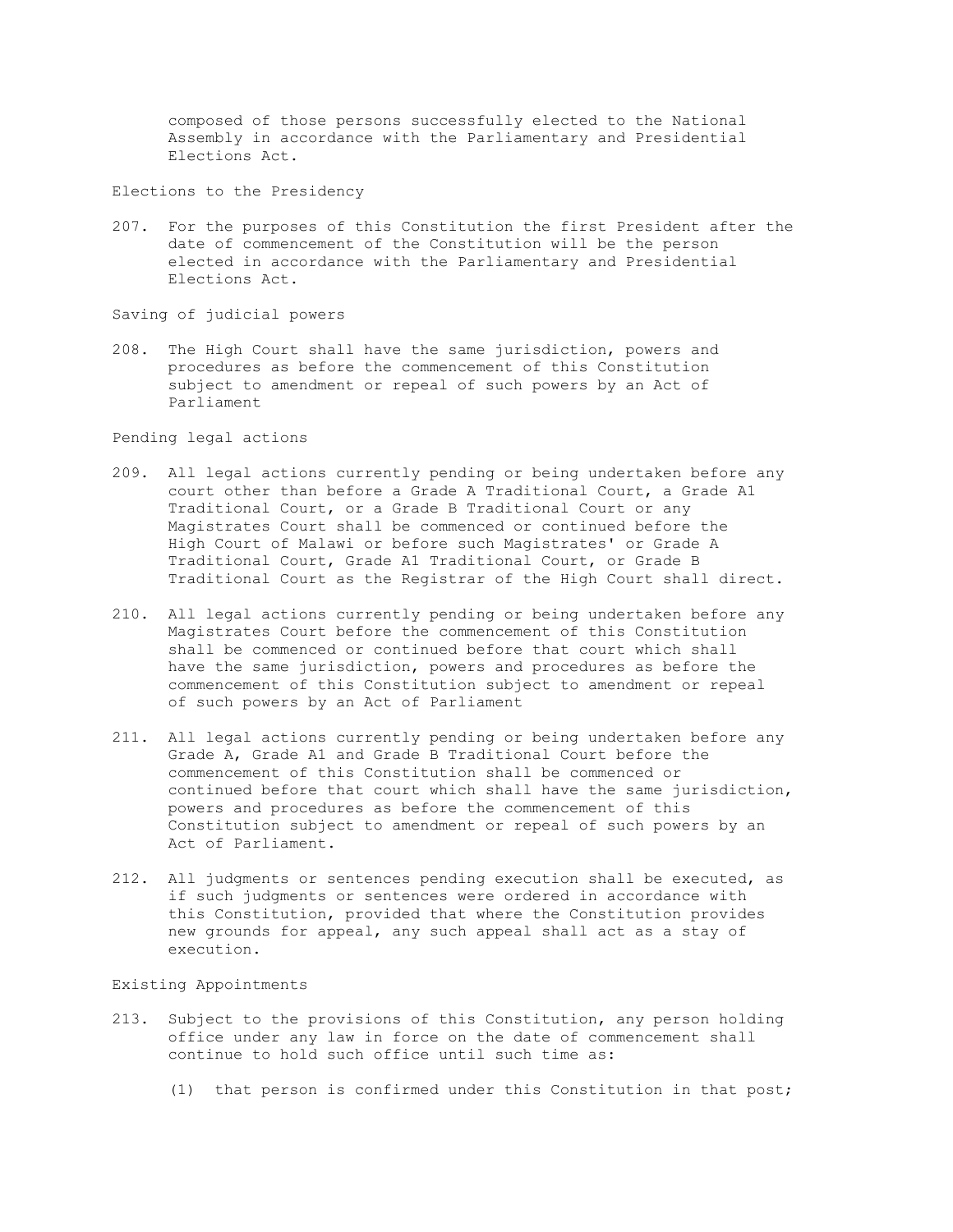- (2) that person is replaced by another person appointed to that post in accordance with the Constitution; or
- (3) that person resigns or retires or is removed in accordance with the Constitution.

 Provided that where the Constitution has created an office with a different designation, but an equivalent function is exercised by an office existing at the time of the date of commencement of this Constitution, a person occupying that office shall, from the date of commencement of this Constitution, have such powers, functions and designation as is prescribed for the equivalent office created by this Constitution.

214. For the purposes of subsection 53(2) and subsection 82(1), and only for that purpose, the person currently holding the office of Chief Justice shall be deemed to be appointed under this Constitution as Chief Justice.

Saving of rights in property

- 215. Subject to the provisions of this Constitution all lands and territories of Malawi are vested in the Republic.
- 216. The Government shall have title to all rights in property which are vested in the Government of Malawi on the date of commencement of this Act, save as otherwise provided by section 217(2) of this Chapter, and provided that the disposal of rights in property where title is vested in the Government shall not be made without the consent of Parliament.
- 217. (1) All persons who have rights in property at the date of the commencement of this Constitution shall continue to have such rights, under this Constitution and any other law.
	- (2) This section shall not apply in respect of rights in property that have been acquired or vested by or on behalf of the government of Malawi where that property was acquired or vested at any time since the 6th of January 1964 and where that right in property was obtained from citizens or permanent residents of Malawi:
		- (a) unlawfully according to the laws then in force in Malawi;
- (b) by virtue of any law passed by the government during that time that did not provide for adequate compensation; or
	- (c) through abandonment by reason of duress of circumstances;
	- (3) "Government" for the purposes of this section shall mean the President, the Cabinet, Ministries, other organs of the President and Cabinet and their agents, including individuals and bodies under the authority of the President and the Cabinet.